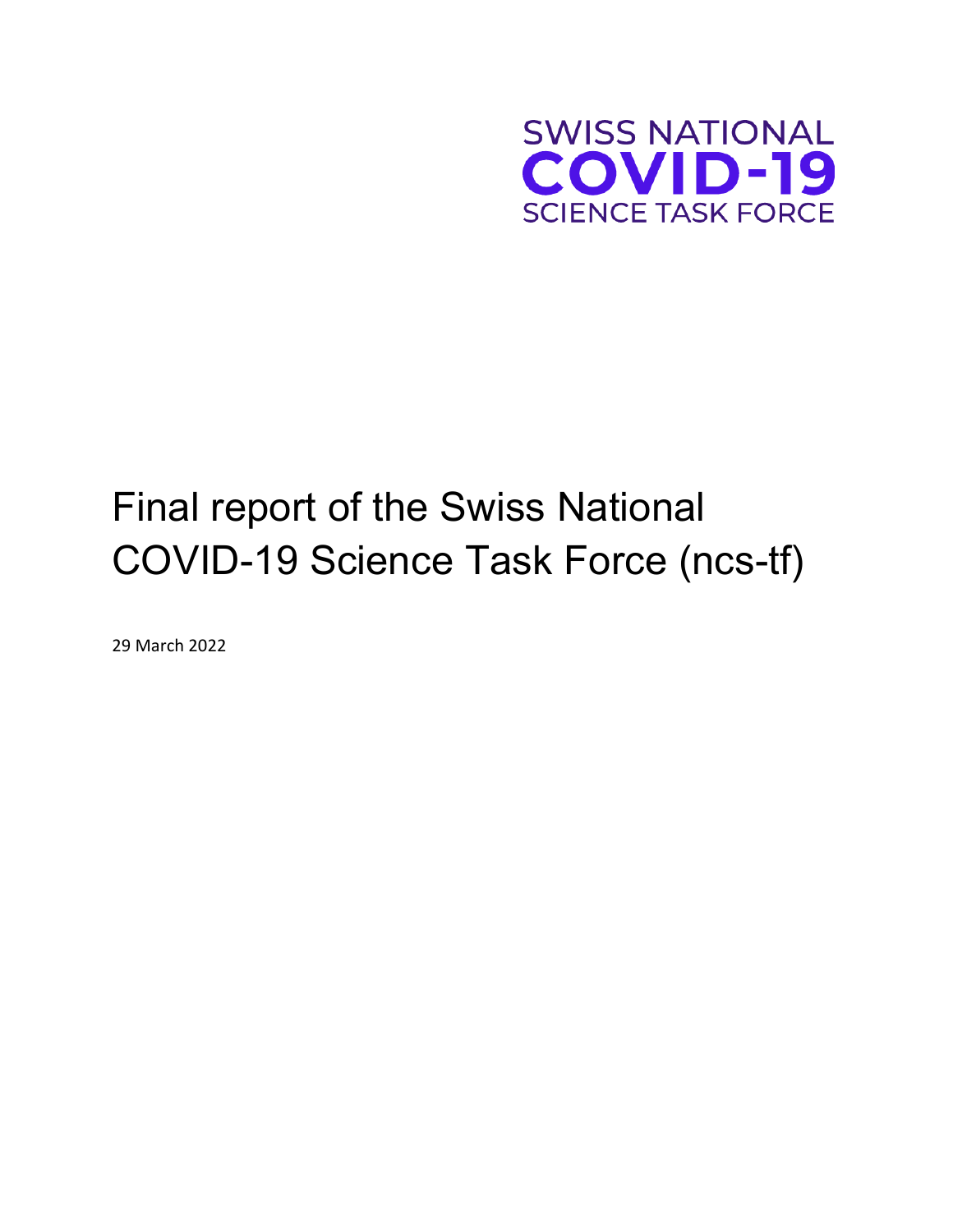## Table of contents

#### *Part I – Summary report 3*

- I.1 Summary of the origin, role, structure and work of the ncs-tf 3
- I.2 Recommendations for strengthening the future dialogue between scientists, politicians 5 and administrators
- I.3 Aspects for dealing with SARS-CoV-2 in the next 12 months 6

#### *Part II – Detailed remarks on the origin, role, structure and work of the ncs-tf 8*

II.1 Timeline of the most important developments 8

II.1.1 Phase 0 (January 2020-31/03/2020) 8

II.1.2 Phase 1 (01/04/2020-31/07/2020) 9

II.1.3 Phase 2 (01/08/2020-10/08/2021) 11

- II.1.4 Phase 3 (11/08/2021-31/03/2022) 15
- II.2 Understanding of roles 18
- II.3 Work 22
	- II.3.1 Internal structure 22
	- II.3.2 Interaction with mandators and other stakeholders 26
	- II.3.3 Interaction with society and the media 28
	- II.3.4 Key scientific findings and contributions to pandemic monitoring 32

#### Sources 40

#### *Appendix 44*

A.1 Mandates 44

A.2 List of experts in the ncs-tf with joining date 59

A.3 Agenda for Expert Group Chairs meetings 63

A.4 List of all policy briefs 92

A.5 Documents on the possible development of the epidemic in the run-up to the second epidemic wave 96

A.6 List of all meetings with parliamentary groups of the Federal Assembly 107

A.7 List of meetings with international experts 108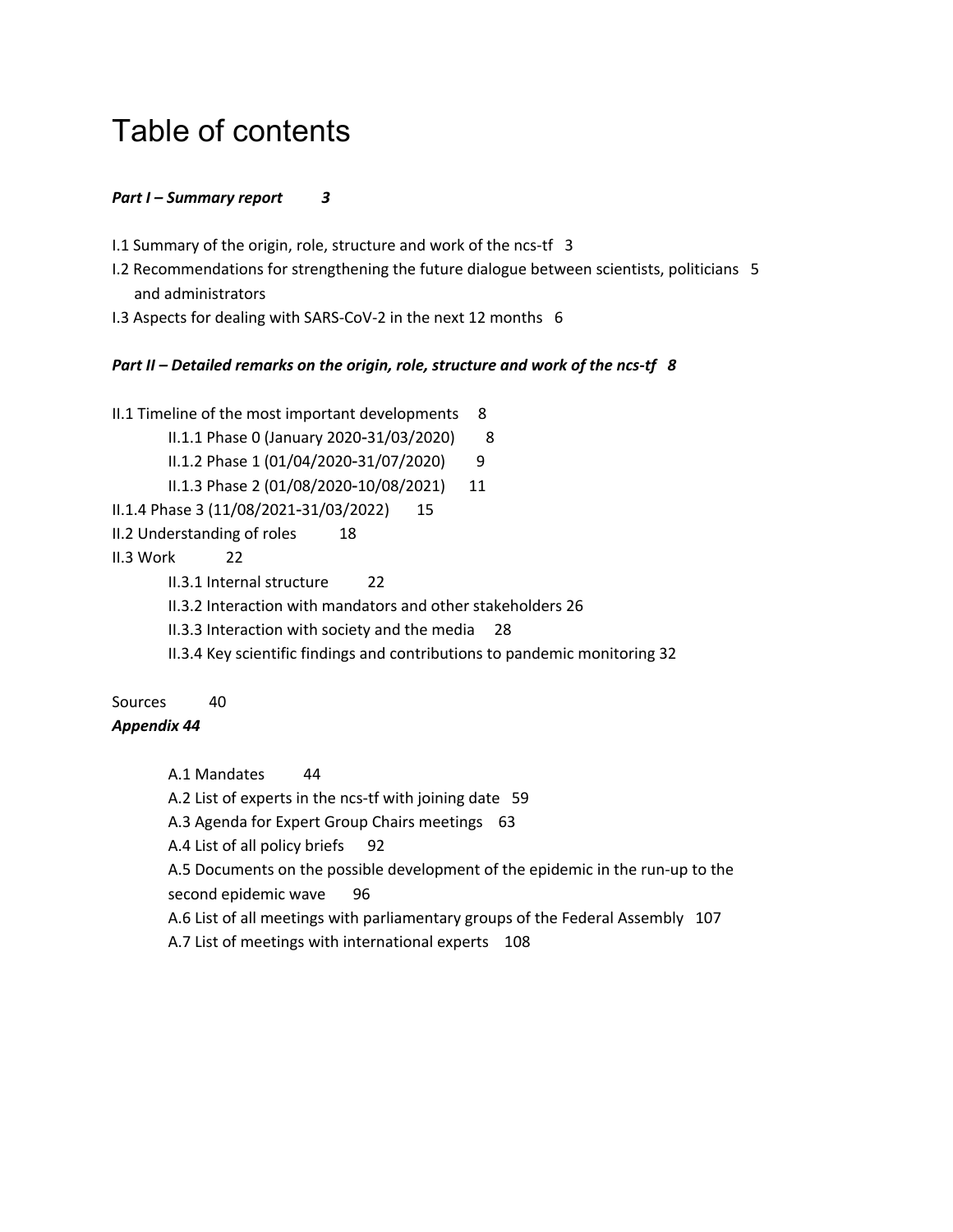## Part I – Summary report

**During the COVID-19 pandemic, the Swiss National COVID-19 Science Task Force (hereinafter referred to as the ncs-tf) advised policymakers and informed the public about the latest scientific findings over a period of 24 months.** Over the course of the pandemic, there was close and constructive cooperation between the various committees. This document sets out the origin, role, structure and work of the scientific advisory committee ncs-tf. The aim of this document is to provide both an overview of the work of the ncs-tf and fresh impetus for the future development of the dialogue between scientists, politicians and administrators.

## I.1 Summary of the origin, role, structure and work of the ncs-tf

**Scientists inside and outside the ncs-tf were working flat out at all times on researching SARS-CoV-2.**  They contributed to a rapid and efficient national and international exchange of scientific results, on the one hand through ad hoc exchanges in online sessions, on the other hand via social media and preprint servers. The ncs-tf experts worked on a number of pandemic-related topics, analysed and classified the rapidly developing evidence and carried out risk-benefit assessments. These topics included, for example, epidemiological developments, the clinical picture of COVID-19, therapeutic treatment approaches, vaccine impact, infection prevention and control (including masks and aerosols), the characteristics and effects of new variants of concern, the effects of the pandemic on mental health, and economic, social and ethical issues related to the impact of the pandemic and the response to the pandemic.

**Key to the work of the ncs-tf was to identify strategies for managing the pandemic, including their advantages and disadvantages, and to evaluate measures.** The first aspect, for example, – once the first wave subsided in the spring of 2020 – was to assess the risks to health, the economy and society of a high level of virus circulation in order to demonstrate the benefits of containing the virus until everyone had the opportunity to get vaccinated. The second aspect included, for example, the evaluation of possible vaccines and treatment options, the presentation of the benefits of masks and of possible protection plans in schools. This document does not focus on a retrospective evaluation of the effectiveness of various strategies and measures. Ideally, such assessments should be carried out by experts who were not involved in advising decision-makers or developing strategies and are therefore independent.

**Thanks to its interdisciplinary focus, the ncs-tf was able to contribute through its advisory activities to ensuring that Swiss decision-makers had up-to-date and relevant scientific findings at their disposal, enabling them to respond to the challenges posed by the pandemic and make evidence-based decisions.** Compared to similar advisory groups in other countries, a wide range of expertise was represented on the Swiss Task Force. For example, due consideration was given to the fact that the COVID-19 pandemic is not only a serious health crisis, but also affects all aspects of life. This means that, in addition to areas directly related to the virus (such as medicine, immunology, virology, epidemiology and nursing sciences),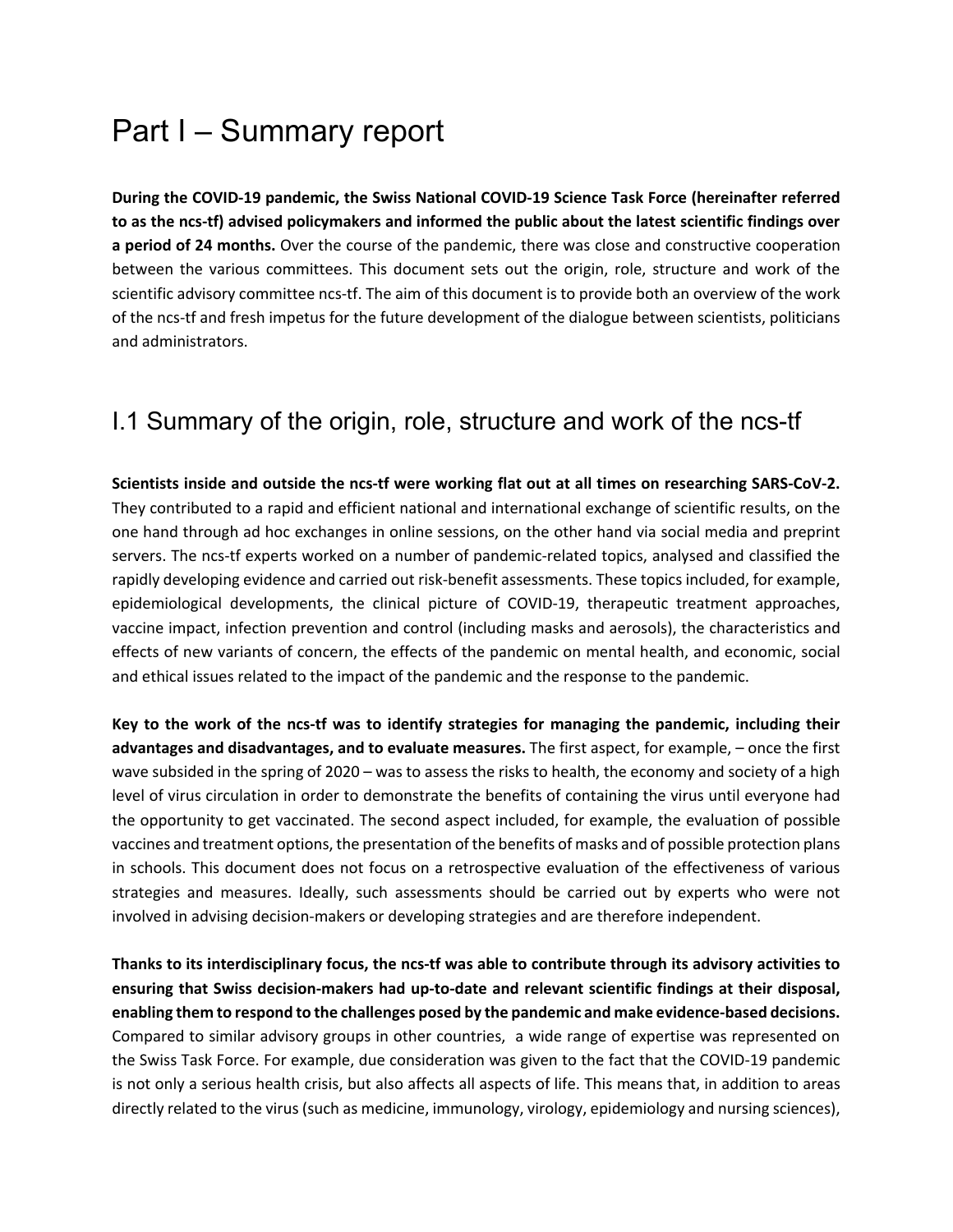a wide range of scientific disciplines were relevant to supporting policy decisions (such as economics, ethics, law, sociology and education sciences). This broad interdisciplinary approach was aimed for and implemented from the outset. The lack of expertise in political science and history was partially compensated by working with experts outside the group.

**Cooperation and a regular exchange of ideas between all disciplines within the ncs-tf made it easier to reach a consensus and to communicate a consolidated scientific message to the outside world.** Even though each member was able to express themselves freely, the majority of members were always intent on coordinating communication within the ncs-tf. In this way, the current state of scientific knowledge reached the public quickly, transparently and straightforwardly. This is important for generating trust in science and for communicating public health messages clearly. All key documents and assessments of the ncs-tf have been published. These publications took place – as agreed with the mandators – only after internal circulation and, if relevant, after communication of the relevant political decisions. As a result, documents containing important scientific information were sometimes only published with a delay.

**At the beginning of the pandemic, there were no established processes for putting together an interdisciplinary scientific advisory group for acute crises.** This raised key questions regarding the legitimacy, composition and operational procedures of the ncs-tf.<sup>1</sup> In the case of the ncs-tf, four Swiss academic institutions – the ETH Board, the Swiss National Science Foundation (SNSF), swissuniversities and the Swiss Academies of Arts and Sciences – played a decisive role in the formation of the group, particularly also in the nomination and selection procedures.

**In addition to the regular obligations at higher education institutions, hospitals and research institutions, ncs-tf's work required a high degree of voluntary work, which could only be accomplished with a sufficient number of dedicated contributors.** Some experts were able to temporarily gain exemption from some of their regular duties. General support in the form of a partial exemption from regular duties would enable the members of a scientific advisory group to focus even more on advisory activities. In general, the experts were assisted by members of their working groups and other colleagues who were not formally members of the task force (more on this below). Support from experts in the fields of data analysis, coordination, graphics and communication was of key importance for the functioning of ncs-tf.

**A clear understanding of roles is essential for a scientific advisory committee in a crisis situation.** The ncs-tf has increasingly sharpened its understanding of its role and endeavoured to communicate it clearly to the public, the media, politicians and the mandator. A key element of the developed understanding of roles was the clear distinction between the political decision-making process on the one hand and the presentation of scientific findings during the advisory process and for the attention of the public on the other: scientists provide advice and policymakers make decisions. In doing so, it should be ensured that scientific advisors, as scientists, can speak freely about their subject area at any time without undermining important public health messages and without expressing their own political views. It was sometimes difficult to present a scientific evaluation of measures in a precise and subtle way without expressing one's own political opinion, especially when the public expected a clear position. Coordinated communication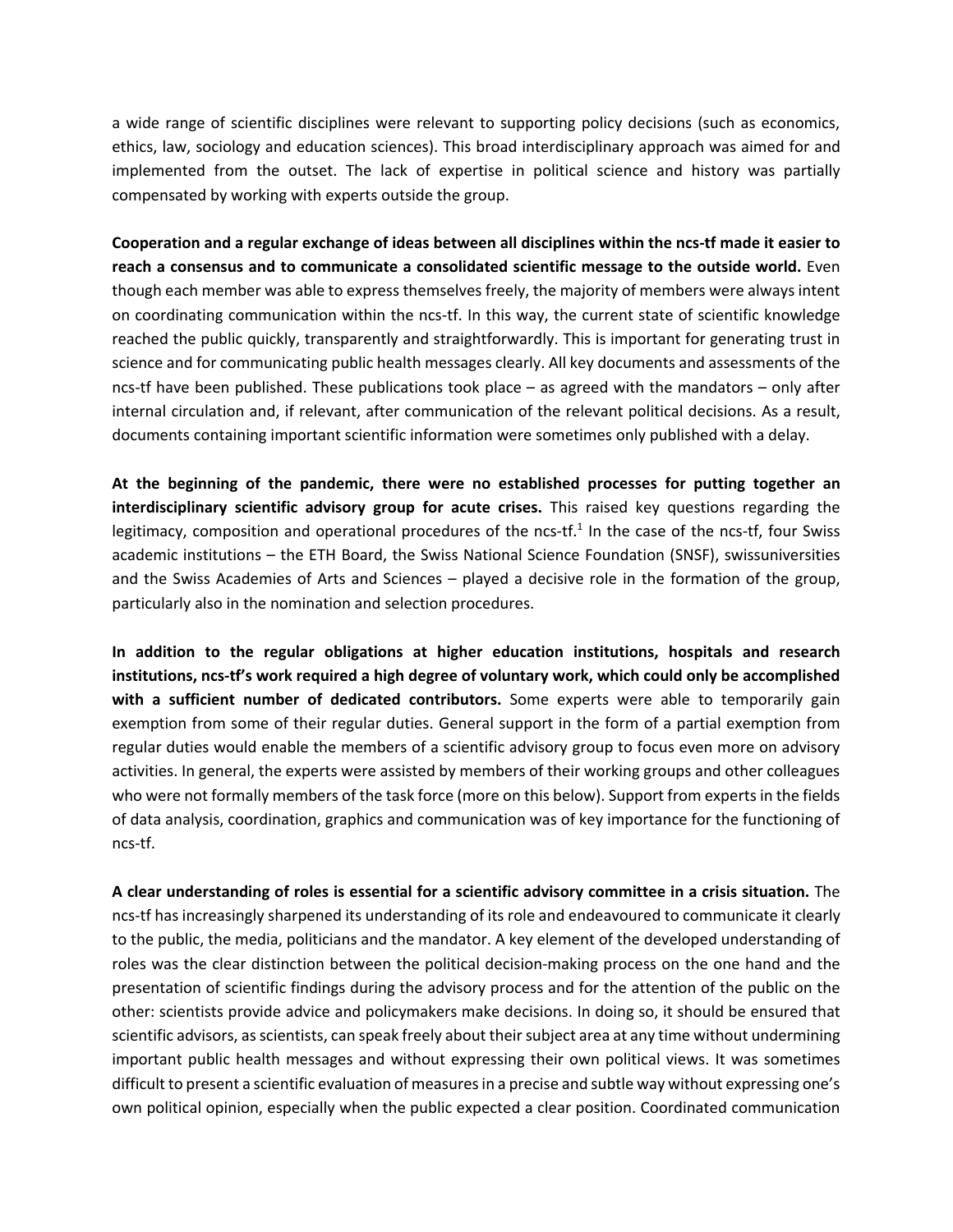on the part of the ncs-tf provided support on these points. The aim was also to avoid double roles within the ncs-tf and in higher education policy, in order to prevent conflicts of interest.

**Equally key to the work of the scientific advisory group was an appropriate understanding of the roles of the other stakeholders.** Here it became clear that for a scientific advisory group, it has to be clarified what scientific expertise should be provided by the advisory group to the ncs-tf, how this should be done and what expertise should be covered by a competent authority or relevant commissions. It was also necessary to clarify which data the monitoring group needs to access in order to fulfil the advisory mandate. The ultimately established understanding of the roles made it possible to work together constructively without unnecessary conflicts.

## I.2 Recommendations for strengthening the future dialogue between scientists, politicians and administrators

**In order to ensure good relations, trust and legitimacy, as well as the collection and exchange of data and information, from the very first day of a crisis, the ncs-tf believes that a national framework for cooperation between scientists and politicians is helpful.** This should already be established during crisisfree periods. Various models are conceivable in this respect. One possibility is that the Federal Council will in future designate the academic institutions in the Swiss education, research and innovation system (ERI Area) – the Academies of Sciences, the ETH Board, the SNSF, swissuniversities, the Swiss Science Council and Innosuisse ("policy for science" actors) – as supporters of a "science for policy" interface on the part of science. Through this interface, the necessary structures would already be established in the event of a subsequent crisis, making it possible to immediately set up a corresponding scientific advisory group with a clear understanding of the roles and to give this scientific advisory group direct access to the essential data. At the time of writing this report, the academic institutions of the ERI Area and the Federal Chancellery are discussing what such cooperation might look like.

**Providing scientific expertise to all federal departments, rather than to individual authorities or departments, would simplify the transparent presentation of all aspects to the relevant decisionmakers.2** The mandate given to the ncs-tf by the General Secretariat of the Federal Department of Home Affairs (GS-FDHA) and initially also the State Secretariat for Education, Research and Innovation (SERI), which is part of the Federal Department of Economic Affairs, Education and Research (EAER), enabled direct dialogue with parts of the Federal Council. Through the Steering Committee, the ncs-tf was in dialogue with all seven General Secretariats of the federal departments. Furthermore, the mandators welcomed the informal dialogue of the ncs-tf with other departments. Direct mandated advice to all federal departments (instead of via the GS-FDHA with effect from August 2020 in the context of the ncstf) could increase the added value of scientific advice in future crises. For example, the General Secretariat of the Federal Department of Economic Affairs, Education and Research (GS-EAER) or the General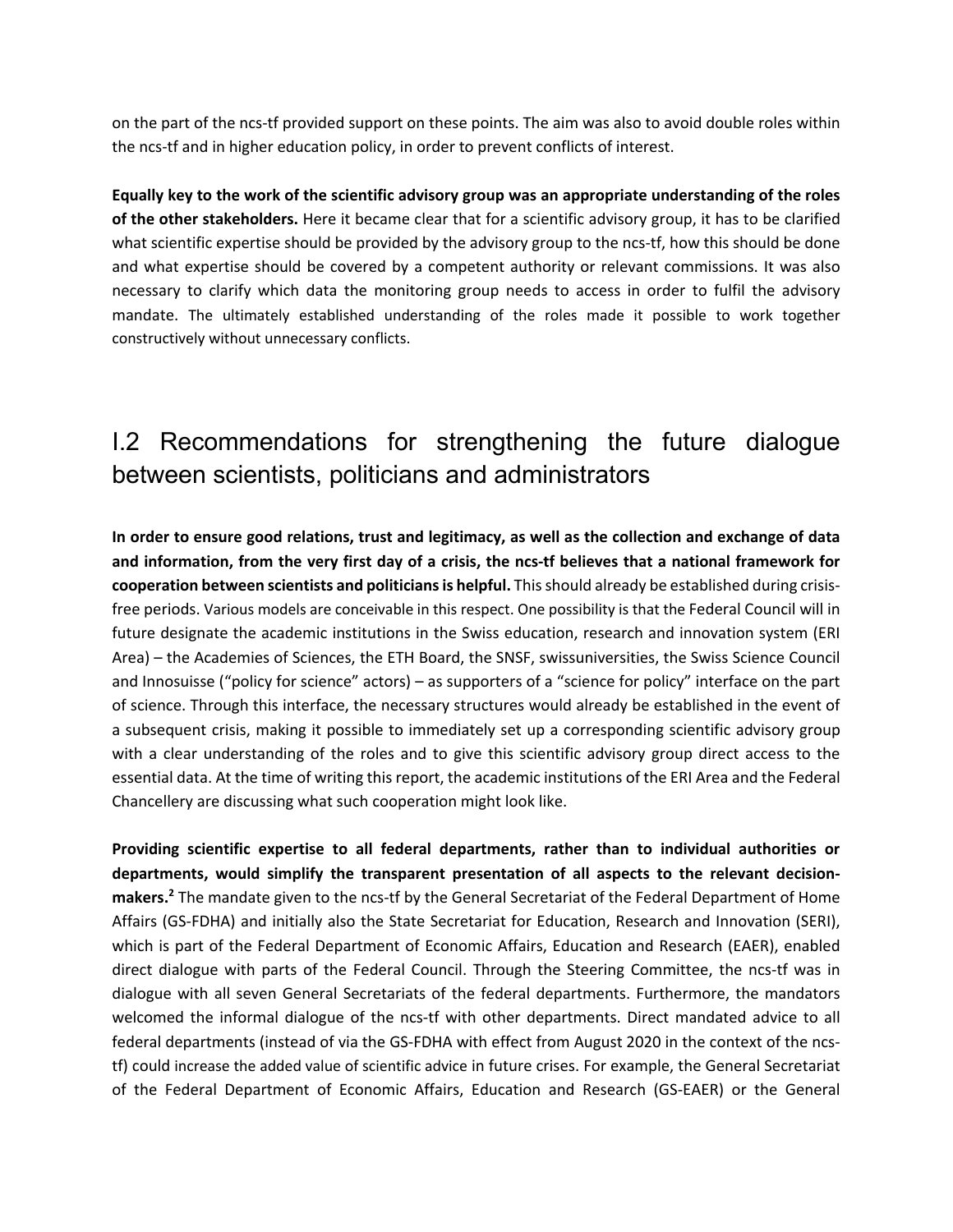Secretariat of the Federal Department of Finance (GS-FDF) would then be informed about the assessment of the economists on the advisory board of the financial and economic effects of the crisis, rather than being informed about this by another department. In other countries, providing direct scientific advice to the government is envisaged<sup>3,4</sup> and establishing direct dialogue with the government, rather than primarily through the administration, is considered necessary<sup>2</sup>.

**When decision-makers explain how scientific findings were taken into account and which other aspects were referred to when communicating decisions**, **this helps in two ways:** on the one hand, in order to make decisions comprehensible; on the other hand, it helps the public to understand the role of science in political decision-making.

## I.3 Aspects for dealing with SARS-CoV-2 in the next 12 months

**The most important aspects for the next 12 months from the point of view of the ncs-tf are set out in a**  document published in February 2022<sup>5</sup>. Continuous monitoring of infection rates, circulating variants and immunity in the population is key. Monitoring is crucial in order to be able to react quickly with vaccinations, measures and precautions in hospitals in the event of new variants or decreasing immunity. Expanding and automating data collection and consolidating data sets (including between the cantons and the federal government) would help to ensure an evidence-based decision-making basis at all times in the coming phases of the pandemic. Monitoring and gaining a better understanding of the long-term consequences of COVID-19 and thus of the post-COVID-19 infection "Long COVID" is also key. Ideally, this will take place within a Switzerland-wide cohort. The number of mental illnesses has increased during the pandemic; it is crucial to ensure adequate treatment for those affected. A key insight from the pandemic is that air quality, wearing masks and social distancing are effective measures to reduce the circulation of respiratory viruses (including influenza, for example). It is valuable to make use of these measures, especially during the winter months, even after the COVID-19 pandemic.

**In addition to these epidemiological, medical, immunological and virological aspects, the pandemic has raised a number of social, ethical, and economic issues.** For example, people with lower socio-economic status are more affected by the consequences of the pandemic than people with high socio-economic status. These differences need to be understood in detail, in order to alleviate inequalities resulting from the pandemic. In future, scientific questions in these areas will also be investigated as part of the national research programme "COVID-19 in Society".6

**The pandemic is not yet over, but the acute phase of the crisis, which focused on developing and presenting scientific findings, has ended for the time being.** Decision-makers and the general public have an understanding of how SARS-CoV-2 is transmitted, which measures are slowing the spread of the virus, and how vaccines can be used to protect oneself. In this new phase, unresolved issues and challenges are shifting more and more from science to politics and individual responsibility of the population.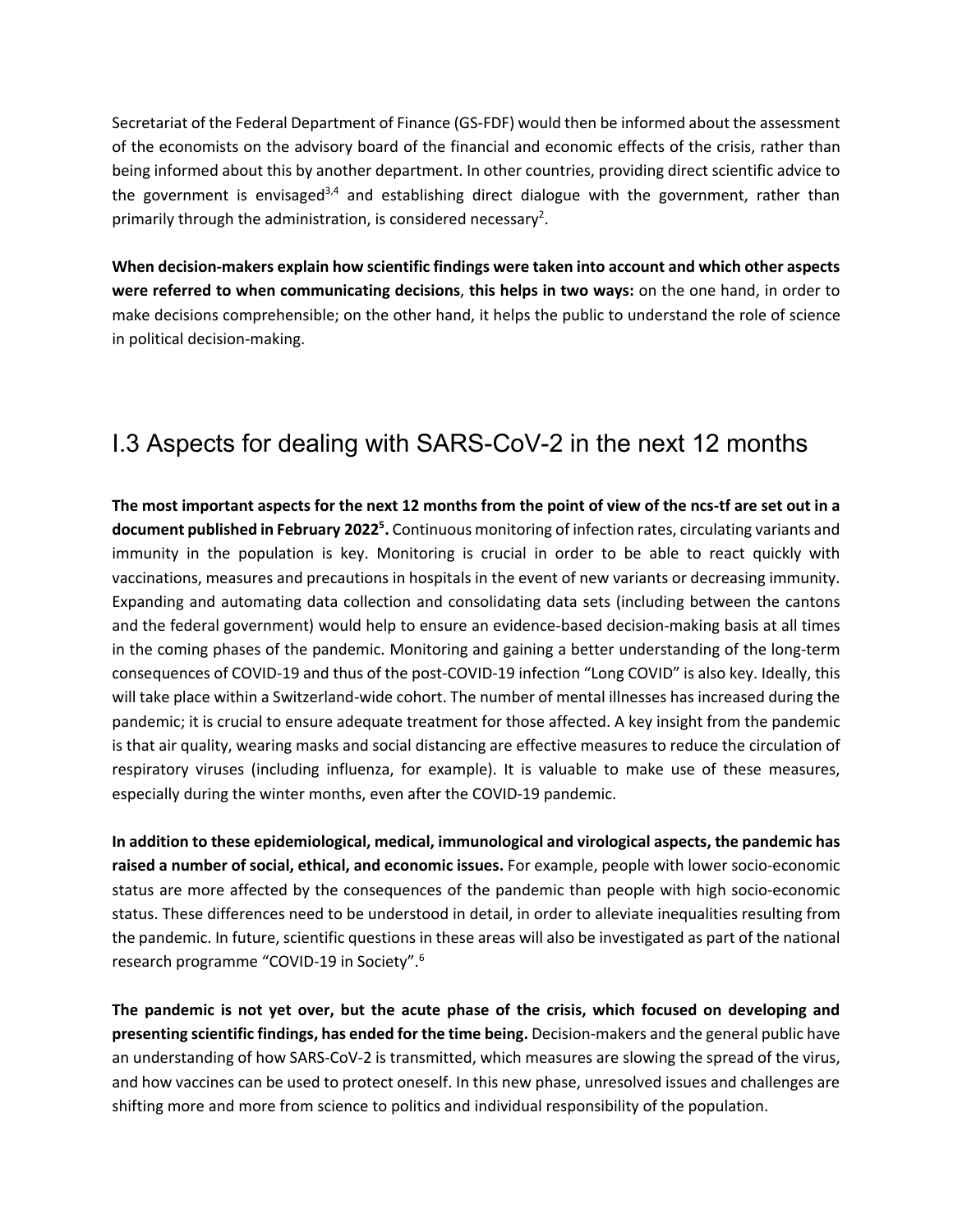**Science remains active even after the dissolution of the ncs-tf.** If questions arise that require a scientific contribution, the researchers are prepared to provide analyses and assessments and to discuss them. The ncs-tf hopes that its contribution to pandemic management, as summarised in this document, will also provide important impetus for a well-functioning interface between science and politics for future crises.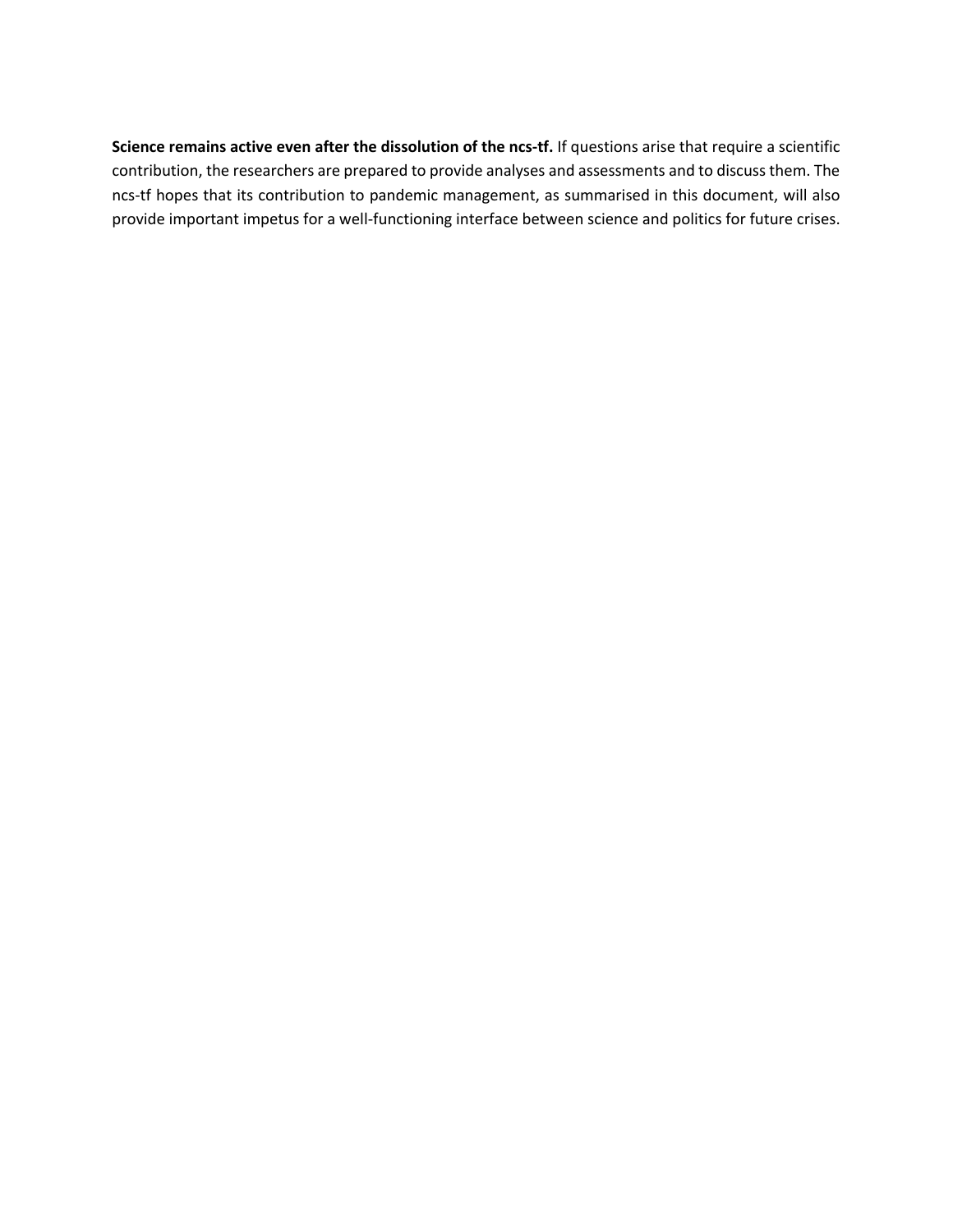## Part II – Detailed explanations on the origin, role, structure and work of the ncs-tf

## II.1 Timeline of the most important developments

The aim of this section is to provide an overview of the timeline of epidemiological and political developments and of the evolution of the ncs-tf.

II.1.1 Phase 0 (January 2020-30 March 2020)

II.1.1.1 Epidemiological and political situation

#### **From the end of February 2020 onwards, Switzerland was affected by an epidemic wave of SARS-CoV-2.**

Following the first known outbreak of SARS-CoV-2 in Wuhan in November 2019 and the increasing spread of this virus, the World Health Organization (WHO) declared a public health emergency on 30 January 2020. From January 2020 onwards, scientific and medical experts in Switzerland also pointed out the risk posed by this infectious disease and presented initial analyses of the spread of SARS-CoV-2.7 After the first confirmed case in Ticino on 25 February 2020, the first epidemic wave peaked in the second half of March 2020, with just over 1,000 confirmed cases per day (moving 7-day average) and a positive rate of around 25%, with around 170 hospitalisations per day (moving 7-day average) at the end of March, up to 55 COVID-19 deaths per day (moving 7-day average) and 450 patients in intensive care. Of the approximately 13,000 total deaths due to COVID-19 in Switzerland by the end of March 2022, just under 4% were reported by the end of March 2020. $8$  During the first wave, over the course of five weeks, there was excess mortality across Switzerland in the age group over 65.<sup>9</sup>

**On 16 March 2020, Switzerland entered the "extraordinary situation"10 pursuant to the Epidemics Act**. At the same time, the Federal Council introduced a series of measures to reduce contact within the population and thus the transmission of SARS-CoV-2. These measures were the most severe restrictions in Switzerland during the COVID-19 pandemic. $11$ 

#### II.1.1.2 Developments relating to the ncs-tf

**On 18 March 2020, M. Hengartner (President of the ETH Board) founded the "ETH Domain COVID-19 Task Force".** The aim is to bundle expertise and resources in the ETH Domain and make them available to the federal government, in order to be able to react to the COVID-19 pandemic. This task force initially comprised 13 researchers from all the institutions of the ETH Domain. It was headed by M. Ackermann.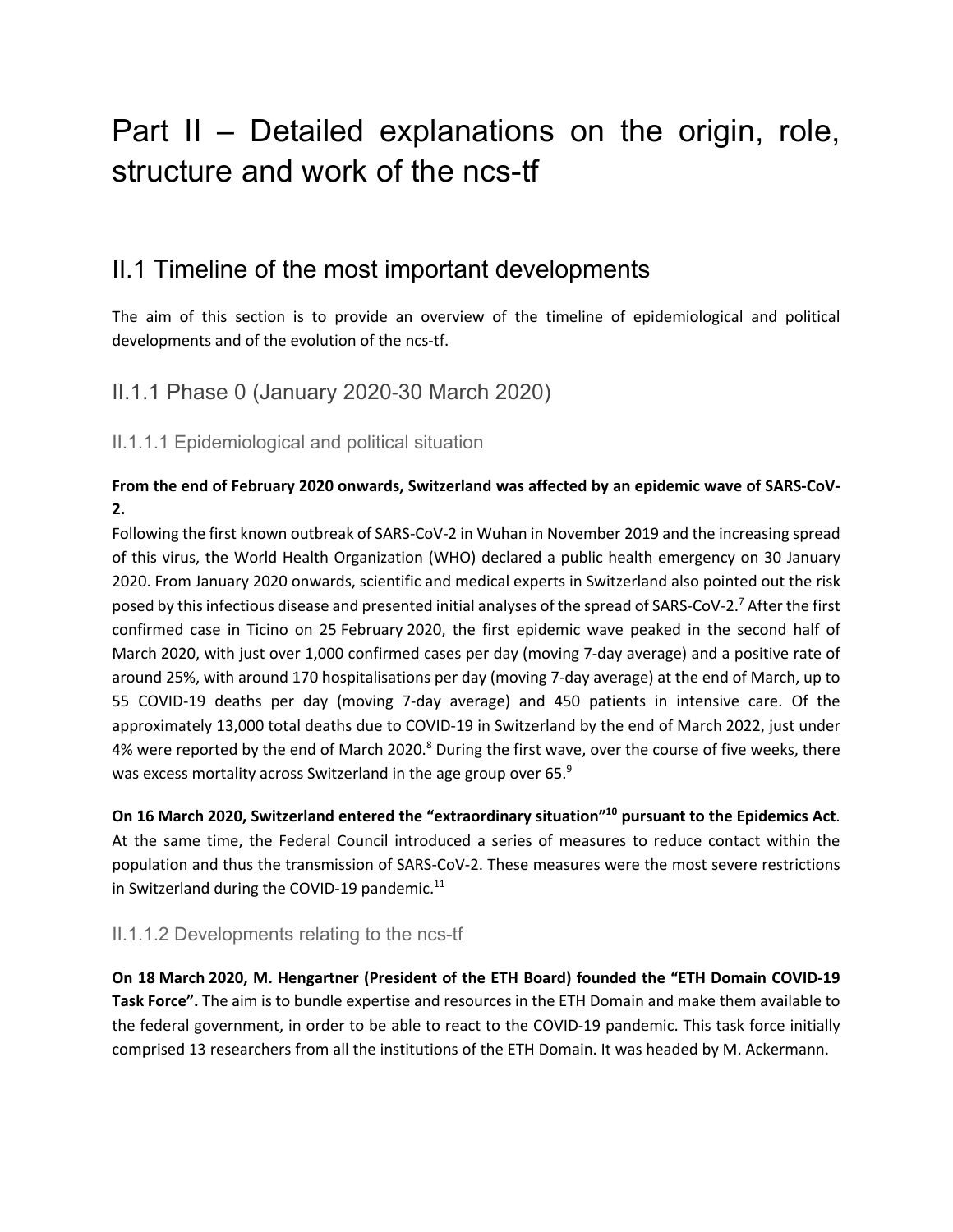**On 23 March 2020, this task force of the ETH Domain was transferred to an extended "ad-hoc Swiss Scientific COVID-19 Task Force".** This expanded task force was the forerunner of what later became the ncs-tf. It was supported by the ETH Board (represented by the President M. Hengartner), the SNSF (represented by M. Egger, the President of the National Research Council of the Swiss National Science Foundation (SNSF), swissuniversities (represented by the President Y. Flückiger) and the Swiss Academies of Arts and Sciences (represented by the President M. Tanner). The aim of this expansion was to establish this group of experts more broadly within the Swiss scientific community, both with regard to the scientific disciplines and the institutions involved, in order to be able to provide better support to the federal government.

#### **On 24 March, M. Hengartner, M. Egger, Y. Flückiger and M. Ackermann wrote an e-mail<sup>12</sup> to L. Bruhin, head of the**

**Federal Council Coronavirus Crisis Unit (KSBC).** Based on previous talks with L. Bruhin, they requested an official mandate for a Swiss science task force. This request met with a positive response, leading to the formation of the ncs-tf. At the same time, there were other parallel initiatives for the formation of a scientific advisory group. One of these initiatives was initiated by M. Battegay, who then also joined the ncs-tf. –

## II.1.2 Phase 1 (31 March 2020-31 July 2020)

#### II.1.2.1 Epidemiological and political situation

During **the first epidemic wave, less than 10% of the Swiss population appeared to have been infected with SARS-CoV-2**. According to seroprevalence data, around 10% of the population in Geneva, where the virus was circulating heavily, were infected.<sup>13,14</sup>

**From the end of May 2020 onwards, the sharp decline in the epidemic wave was once again followed by slow exponential growth in confirmed infections with SARS-CoV-2.** This exponential growth started from a low level (the 7-day average of confirmed cases at the end of May 2020 was below 20). The number of confirmed daily cases remained at below 200 until the end of July 2020 (with a positive rate of less than 4%) and the number of daily hospitalisations did not exceed 10 (moving 7-day average). The intensive care occupancy rate rose from a low of around 15 in the second half of June to around 30 patients at the end of July. A total of 26 COVID-19 deaths were reported in June and July 2020. Of the approximately 13,000 total deaths due to COVID-19 in Switzerland by the end of March 2022, around 10% were reported between the beginning of April and the end of July 2020.<sup>8</sup>

**From the end of April 2020 onwards, containment measures were gradually eased.** On 19 June, the transition from the extraordinary to the special situation took place, with a transfer of responsibility and decision-making authority with regard to the pandemic from the federal government to the cantons. A major easing of restrictions was carried out at the start of June 2020 and two smaller easing steps took place in June 2020.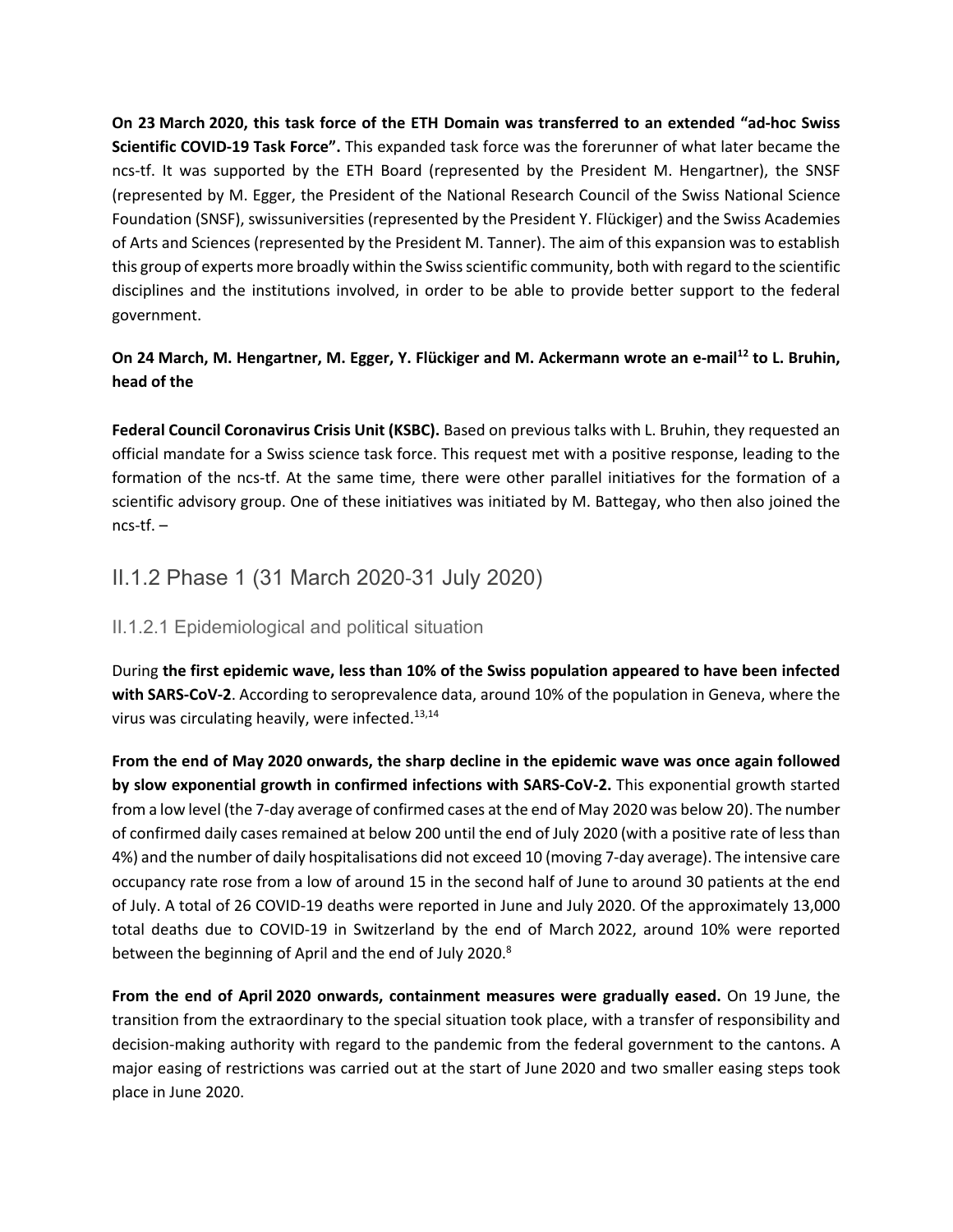#### II.1.2.2 Developments relating to the ncs-tf

**The Swiss National COVID-19 Science Task Force (ncs-tf) was formed on 31 March 202015, with a**  mandate from SERI (State Secretariat for Education, Research and Innovation)<sup>16</sup>, the FOPH (Federal **Office of Public Health)<sup>17</sup> and the KSBC (Federal Council Coronavirus Crisis Unit)<sup>18</sup> (mandate in Appendix** A.1)**.** The SNSF, the ETH Board, swissuniversities and the Swiss Academies of Arts and Sciences are the mandataries. This new task force was headed by M. Egger.

**The ncs-tf established ten expert groups that covered various scientific fields relevant to the response to the pandemic.** These groups were: Clinical Care, Infection Prevention and Control, Data and Modelling, Ethical Legal and Social Issues, Economics, Public Health, Diagnostics and Testing, Vaccines and Immunisation Strategies (later renamed Immunology), Exchange Platform (later renamed International) and Digital Epidemiology. M. Egger, President of the ncs-tf, together with the other three Presidents of the mandated institutions (see above), appointed a leader for each expert group. The leaders then elected the members of the expert groups in consultation with the President. The task force was complemented by an Advisory Board, which included other scientists from Switzerland. The basic structure of the task force was thus defined at the beginning of April 2020, and remained unchanged until August 2021. The presidents of the four mandated academic institutions (in the case of the SNSF: President of the Research Council) were closely associated with the ncs-tf: M. Egger as President, M. Tanner as head of the Public Health Expert Group and M. Hengartner and Y. Flückiger through regular dialogue with the management of the ncs-tf.

**The ncs-tf established the processes and cooperation within the task force.** Meetings were held three times a week within the ncs-tf, in which all expert groups participated. Meetings with the Advisory Board were also held twice a week. The members of the expert groups also usually met up once or twice a week (see Section II.3.1 for more information on the procedures within the ncs-tf).

**Immediately after its foundation, the ncs-tf commenced cooperation with the organisations of the federal government and the cantons** (see also Section II.3.2). It took part in weekly meetings of the KSBC and presented a brief assessment of the epidemiological situation. Emerging topics related to COVID-19 were discussed at regular meetings with the FOPH. Contact with the Swiss Conference of the Cantonal Ministers of Public Health was first established as part of the KSBC meetings and later also directly. Two experts from the ncs-tf, M. Battegay and J-E. Sturm, attended the meeting of the whole Federal Council on 8 April 2020.

**In this first phase, the ncs-tf wrote 43 policy briefs with scientific and often interdisciplinary perspectives on current topics related to COVID-19** (see also Section II.3.1). The reports were first shared with the mandators and then published. The ncs-tf prepared them both at the request of the mandators as well as on its own initiative on topics which the ncs-tf considers relevant. A website was created for the publication of information. The ncs-tf was supported by a coordinator who is a member of SERI.

**The main focus of the ncs-tf in this first period was on scientific assessments** of the easing of containment measures<sup>19</sup>, strategies for avoiding a second wave<sup>20</sup> including strategies for TTIQ (testing, contact tracing,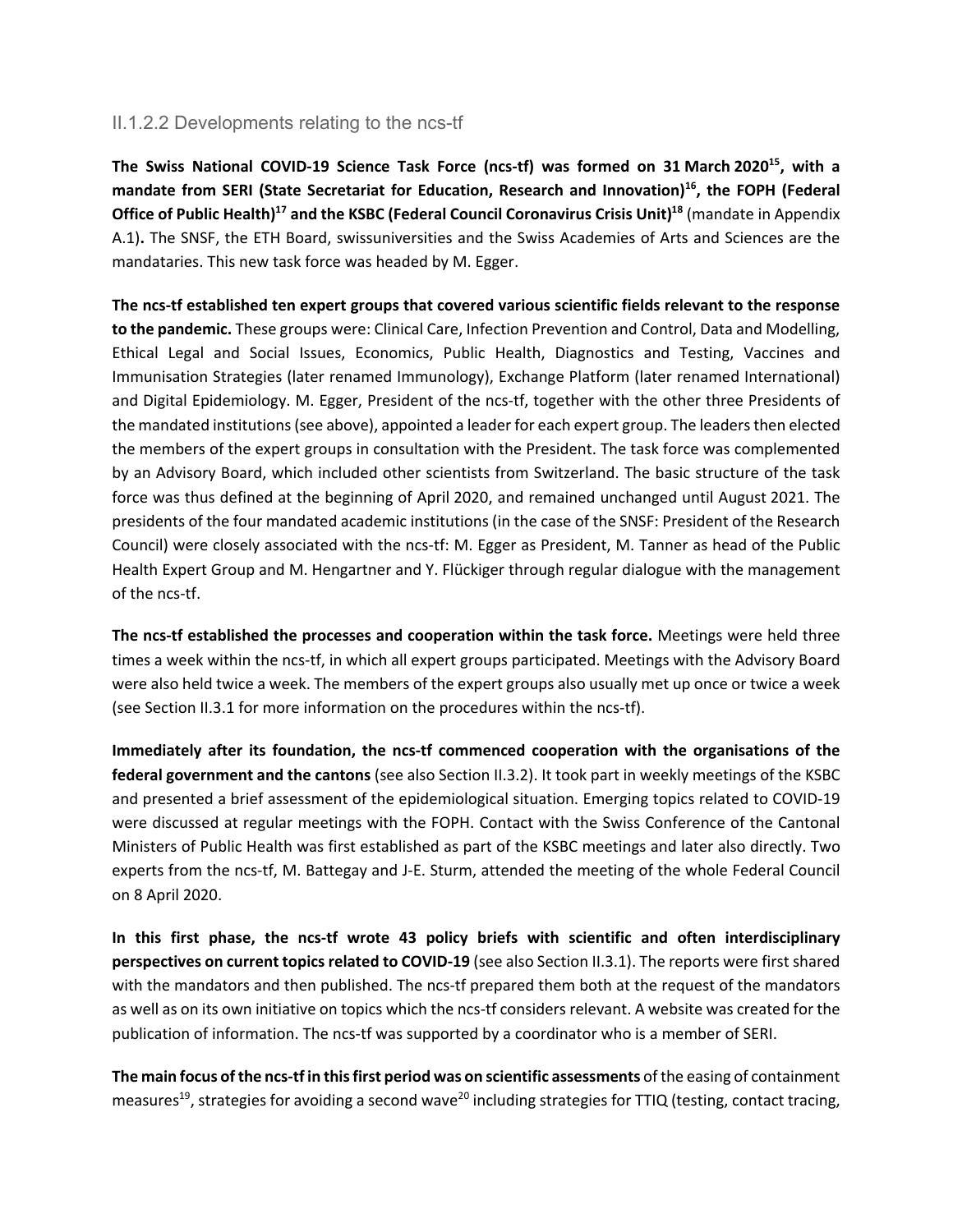isolation and quarantine) and on preparing new scientific insights and analyses. During this time, these were quickly available across all relevant scientific disciplines, such as for the use of masks<sup>21</sup> (all policy briefs are listed in Appendix A.4). Furthermore, the ncs-tf supported the evaluation of vaccine candidates and the development of diagnostic tests from the outset.

**The ncs-tf also provided scientific support to the mandator and other organisations in implementing public health measures**. Based on experiences from the first epidemic wave, experts from ncs-tf were actively involved in planning an increase in intensive care capacity and coordinating the transfer of patients between Swiss hospitals. In addition, ncs-tf experts worked with other scientists to develop an online platform for providing resources and expertise from the academy for hospitals and test centres.<sup>22</sup> This platform made large-scale equipment, consumables, reagents, know-how and staff from academic institutions available to companies in the healthcare sector. More details on the main scientific topics can be found in Section II.3.4.

**The extraordinary situation also marked the end of the first mandate of the ncs-tf on 19 June 2020.** At the end of the extraordinary situation, the KSBC – one of the mandators – was dissolved and the mandate was thus terminated. After the dissolution of the first mandate, the ncs-tf continued its work. The FOPH and the GS-FDHA discussed the creation of a new mandate with the ncs-tf. At the same time, mandators and mandataries were also preparing a change in the management of the ncs-tf. M. Egger stepped down from this position, in order to concentrate on his work as President of the Research Council of the SNSF and a professor at the University of Bern. The office was taken over by M. Ackermann, who was already Vice-President during the phase of the first mandate.

### II.1.3 Phase 2 (1 August 2020-10 August 2021)

#### II.1.3.1 Epidemiological and political situation

**Between August 2020 and August 2021, Switzerland was affected by two epidemic waves of SARS-CoV-2.** In August 2020, the number of confirmed cases increased with a doubling time of around four weeks.<sup>11</sup> In September 2020, less than 10% of the Swiss population probably had some immunity following infection with SARS-CoV-2.<sup>14</sup> After a temporary decline in the rate of infection in the second half of September, the rate of increase accelerated from the end of September to a doubling time of about one week. The containment measures were eased further at the end of September. It is obvious that the rapid increase in contact-based infections was due to a combination of weak containment measures and thus a large number of infectious contacts, a seasonal increase in infections and a low level of immunity in the population.

**Around 85 to 90 deaths were reported per day in November and December 2020.** In total, more than 5,300 deaths due to COVID-19 were reported in these two months. This is equivalent to 40% of all COVID-19 deaths by the end of March 2022.<sup>8</sup> Over a period of 15 weeks, this second wave produced excess mortality across Switzerland in the over 65 age group.<sup>9</sup> At the end of October, there was a peak of around 8,000 confirmed cases (7-day average) reported with a positive rate of around 30%. At this point, 250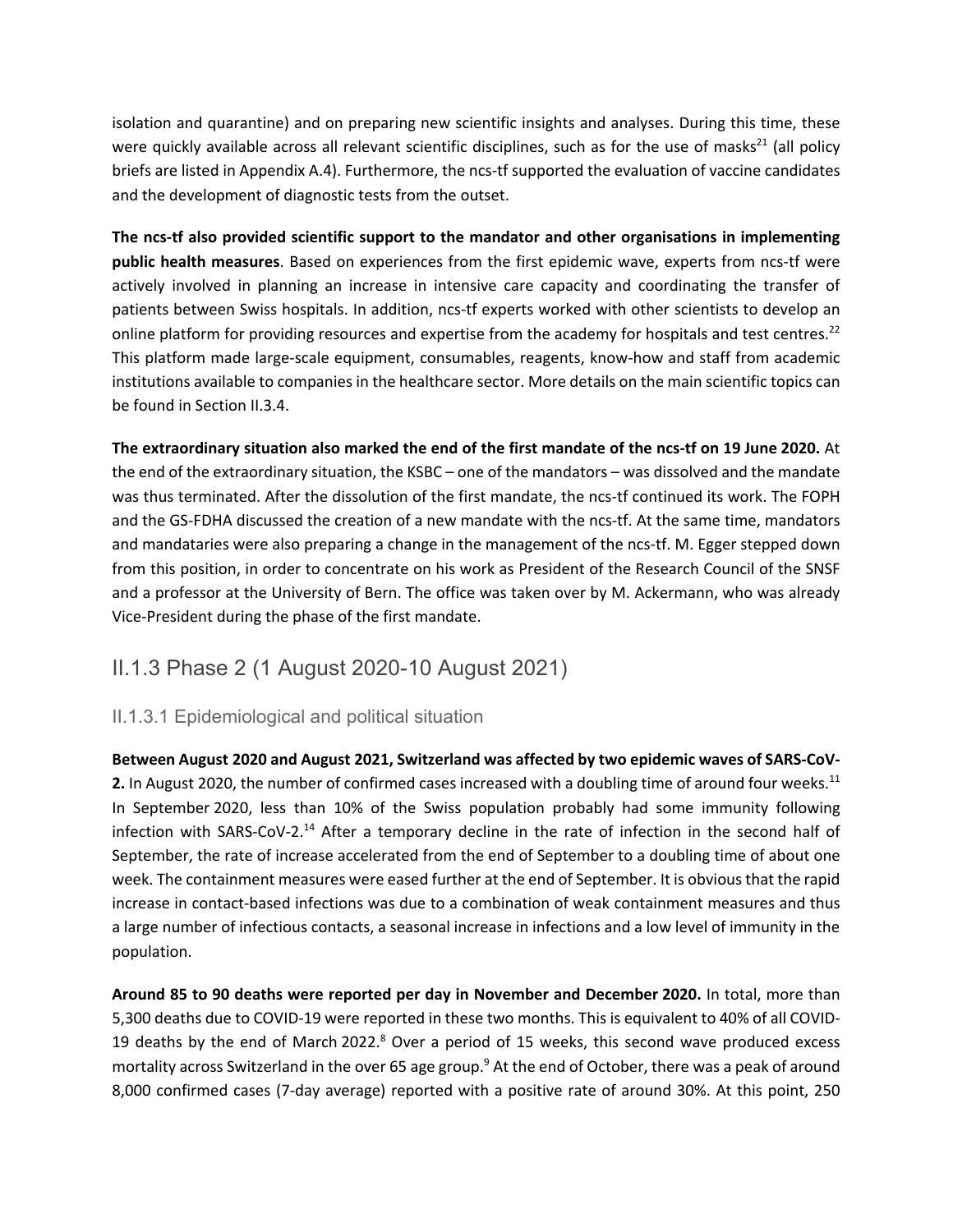people were hospitalised every day (moving 7-day average). During the peak, more than 500 patients were in intensive care. After an approximately 50% reduction in the number of infections and a roughly 30% decrease in hospitalisations, these figures remained largely unchanged in December.<sup>8</sup> On 19 October, the obligation to wear a mask was introduced in public institutions. On 28 October and 22 December, the social distancing measures were further increased.

**At the same time, a variant of SARS-CoV-2 spread throughout Switzerland from mid-December 2020 onwards. This variant had a higher transmission rate and resulted in more severe cases of the disease.**  This variant was first referred to as B.1.1.7 and later as Alpha. As Alpha was still rare at first, the number of confirmed infections and daily hospitalisations continued to decline in January and February 2021. Alpha, however, spread exponentially. The measures were tightened further on 18 January 2021. In March, the dominance of Alpha resulted in a further increase in infections. The peak of this third epidemic wave was around 2,200 cases per day (moving 7-day average), around 10% positivity (PCR tests), about 80 hospitalisations per day (moving 7-day average) and around 250 people in intensive care. Around ten people died every day (moving 7-day average).8

**Of the approximately 13,000 total deaths due to COVID-19 in Switzerland by the end of March 2022, around two-thirds were reported between August 2020 and August 2021.** By August 2021, more than 10,000 deaths had been reported throughout the entire pandemic. <sup>8</sup> In the spring of 2021, up to 25% of the Swiss population had antibodies against SARS-CoV-2, depending on the region.<sup>14</sup>

**From the end of 2020 onwards, the roll-out of a vaccination campaign with effective RNA vaccines increased immunity among the population.** Initially, the vaccination was offered to people at higher risk of a severe COVID-19 infection and to health professionals. A little later, staggered according to the age, this was extended to all adults for whom the vaccination was approved. From June 2021 onwards, young people from the age of 12 were also be able to get vaccinated.<sup>23</sup> The vaccine coverage achieved in Switzerland was lower than in other comparable countries: at the end of July, fewer people had been vaccinated in Switzerland than in any other country in Western Europe.<sup>24</sup> On the other hand, the mRNA vaccines used in Switzerland offered greater protection against infection and serious illness than other vaccines.25

**At the end of April 2021, the Federal Council presented a plan for the gradual abolition of the social**  distancing measures. The three-phase model<sup>26</sup> described planned easing measures depending on the progress of the vaccination rate, together with a shift in objectives from protecting people from infection to protecting the hospital system. The three-phase model also provided for opportunities to tighten social distancing measures again in the event of a deterioration of the epidemiological situation.

#### II.1.3.2 Developments relating to the ncs-tf

**The second mandate for the ncs-tf entered into force on 1 August 202027** (mandate in Appendix A.1). The mandators were the FOPH and the GS-FDHA. The ncs-tf was formally assigned to the FOPH COVID-19 Task Force, which coordinated the COVID issue at federal level. The mandatories were M. Hengartner as President of the ETH Board and M. Ackermann as the new President of the ncs-tf. SERI, the SNSF, the Swiss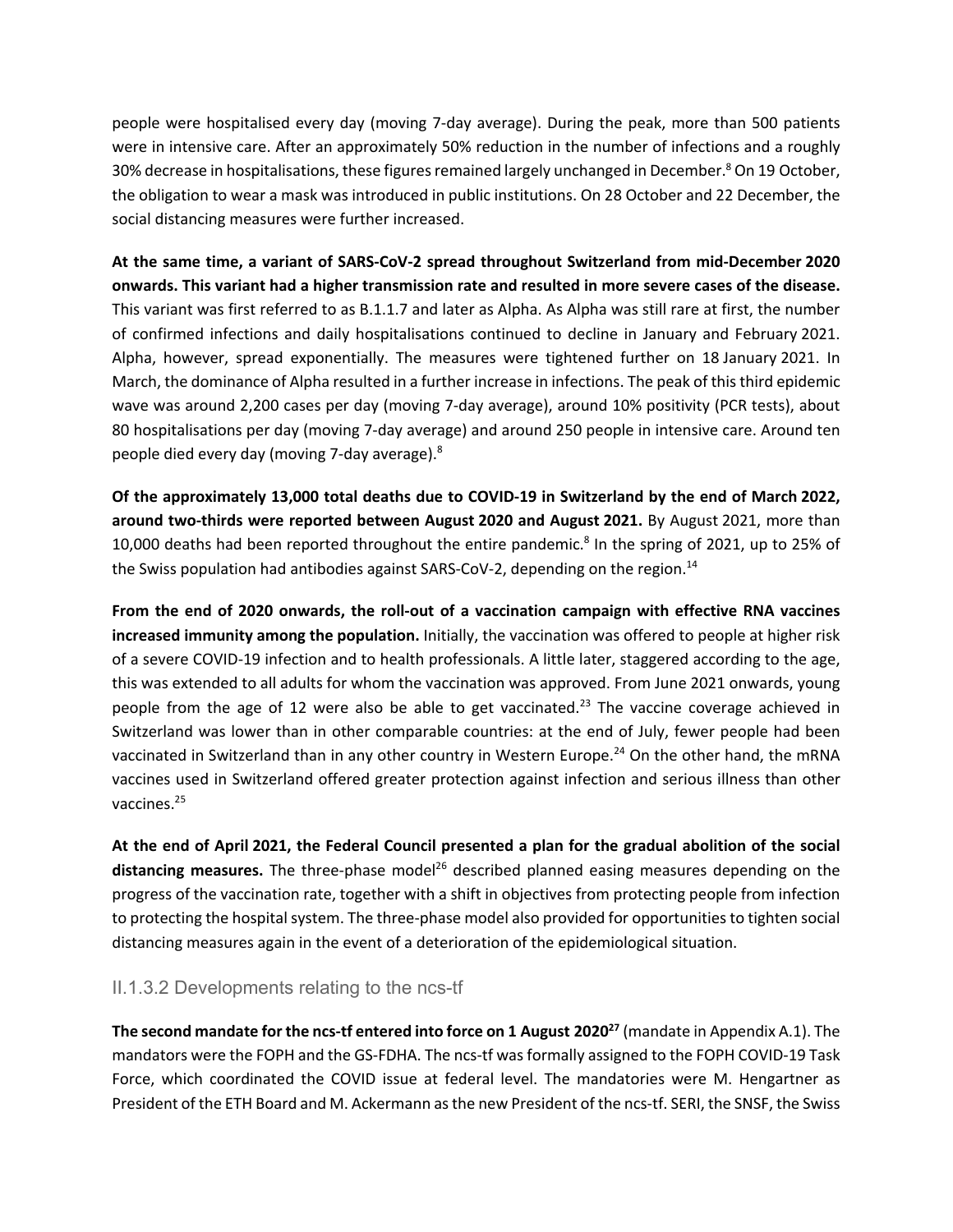Academies of Arts and Sciences and swissuniversities signed a statement stating their approval. The structure of the ncs-tf with ten expert groups and an advisory board was retained. The ncs-tf now had a steering group: in addition to M. Ackermann as President, the steering group initially consisted of M. Bütler, S. Hurst and M. Battegay as Vice-Presidents (J.E. Sturm and U. Karrer replaced outgoing Vice-Presidents M. Bütler and M. Battegay in this role).

**The second mandate intensified the dialogue between the FOPH and the ncs-tf.** The regular meetings (usually every two weeks) between the FOPH, representatives of the CMPH (the Swiss Conference of the Cantonal Ministers of Public Health) and the ncs-tf continued. From mid-August 2020, there were weekly meetings between A. Lévy (the Director of the FOPH), other FOPH employees and the President of the ncs-tf. In addition, there were further ad hoc meetings between employees of the FOPH and the ncs-tf (in certain periods several times a week) as well as a meeting every two weeks between A. Lévy, C. Berger (the President of the Federal Commission for Vaccination FCV) and the President of the ncs-tf.

**From September 2020 onwards, the ncs-tf had increased contact with Federal Councillor A. Berset, the GS-FDHA, the Federal Council as a whole and members of parliament.** On 22 September 2020, the ncstf management team met up with Federal Councillor A. Berset, A. Lévy and other members of the GS-FDHA and the FOPH. Following this meeting, direct dialogue with the GS-FDHA also intensified. Federal Councillor A. Berset initially met up sporadically and then regularly with the management team of the ncstf (a total of ten meetings between September 2020 and August 2021). GS-FDHA employees also held regular discussions with the ncs-tf steering group. Members of the ncs-tf also took part in several hearings of parliamentary committees or meetings with parliamentary groups (see Section II.3.2 for details). On 21 October 2020, the management team presented the epidemiological situation, new medical findings and their implications to the whole Federal Council. The ncs-tf also took part in the COVID-19 steering committee, a body headed by the GS-FDHA, during which the secretary-generals of the seven Federal Departments, the secretary general of the CMPH, a vice-chancellor and the Director of the FOPH met up, usually once a week, and presented an assessment of the situation from their point of view. The social partners were also occasionally invited (extended steering committee).

**From October 2020 onwards, the ncs-tf regularly took part in press conferences on COVID-19 organised by the Federal Chancellery** (technical press briefings). The ncs-tf is usually represented by its President. The vice-presidents and other experts, who gave opinions on specific scientific topics, also took part from time to time. From October 2020 onwards, the ncs-tf took part in the press conferences, initially mostly weekly and in 2021 usually every two weeks.

**The ncs-tf increased the coordination of its communications.** From August 2020 onwards, the ETH Board supported the ncs-tf in communication matters. ETH Zurich also supported the ncs-tf President. In the following weeks, a communication plan and a new website were developed. From the end of August 2020 onwards, the ncs-tf also worked with an external communications service provider, which coordinated media work within the task force and supported the experts with media interviews and reports. In addition, the media offices of the universities and academic institutions involved supported the Task Force members in their media work.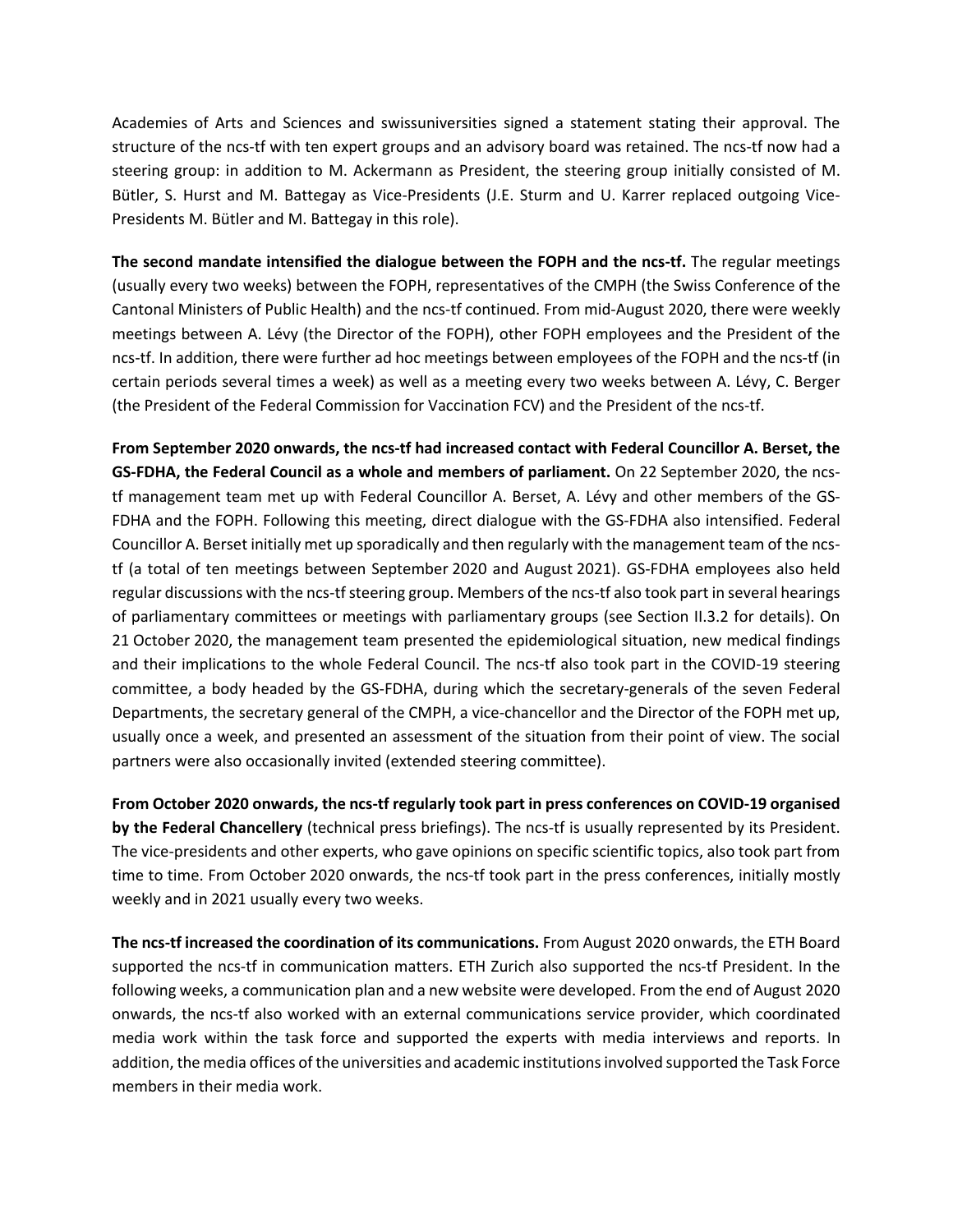**In this second period, the ncs-tf continued to regularly present the latest scientific findings on SARS-CoV-2 and COVID-19 in 46 policy briefs and 46 scientific updates and epidemiological assessments.** A key finding is that a quick response to epidemic waves reduces the burden on health, the economy and society.<sup>28</sup> At the same time, it emphasises the importance of ensuring a daily routine for children.<sup>29</sup> In July 2020, the ncs-tf reported a marked increase in infections<sup>30</sup> for the first time and, in the second wave, provided estimates of the expected burden on the healthcare system and, in particular, intensive care units<sup>31</sup>. When Alpha emerged, information on the effects on the epidemiological event was provided in good time.<sup>32</sup> Two policy briefs discuss possible COVID-19 certificates<sup>33,34</sup> (in addition to a policy brief dated 22 April 2020 on this topic<sup>35</sup>). Furthermore, an economic analysis of the consequences of the measures decided so far was submitted to the Federal Council on 7 January 2021 at its request.<sup>36</sup> These points are discussed in more detail in section II.3.4.

**The ncs-tf prepared for a reorganisation and a change in management in the summer of 2021.** The structure consisting of expert groups and an advisory board was abolished, and the number of members was reduced from almost 80 to around 25. This reduction was possible because dialogue within the scientific disciplines had become well established (also due to the previous work within the ncs-tf), and the experts remaining in the task force remained in close contact with colleagues in their field. The management of the ncs-tf was transferred from M. Ackermann to T. Stadler. There were two reasons for this change: due to the voluntary nature of the task force, managing the task force involved a great deal of additional work (especially for the leaders), which could not be performed in the long term in addition to their actual job. In addition, rotating leadership corresponded to the nature of the task force as a committee of scientists, which was chaired by the leader as *primus inter pares*.

### II.1.4 Phase 3 (11 August 2021-31 March 2022)

#### II.1.4.1 Epidemiological and political situation

**Between August 2021 and March 2022, Switzerland was affected by further epidemic SARS-CoV-2 waves triggered by the spread of the Delta and Omicron variants.** By March 2022, it is estimated that more than 95% of people had been vaccinated or recovered. Between August 2021 and March 2022, around 20% of the total of around 13,000 COVID-19 deaths occurred.<sup>37</sup>

**The normalisation phase of the Federal Council's three-phase model began on 11 August 2021.** It is assumed that all adults had access to a vaccine during the normalisation phase. The Federal Council defined its primary objective during the normalisation phase as preventing the hospital system from being overloaded. From 13 September onwards, the certificate requirement involving 3G (vaccinated, recovered, or tested) was significantly expanded. From 20 December onwards, the certificate was restricted to vaccinated and recovered individuals (2G). Quarantine was lifted at the beginning of February 2022 and the certificate requirement was lifted in mid-February.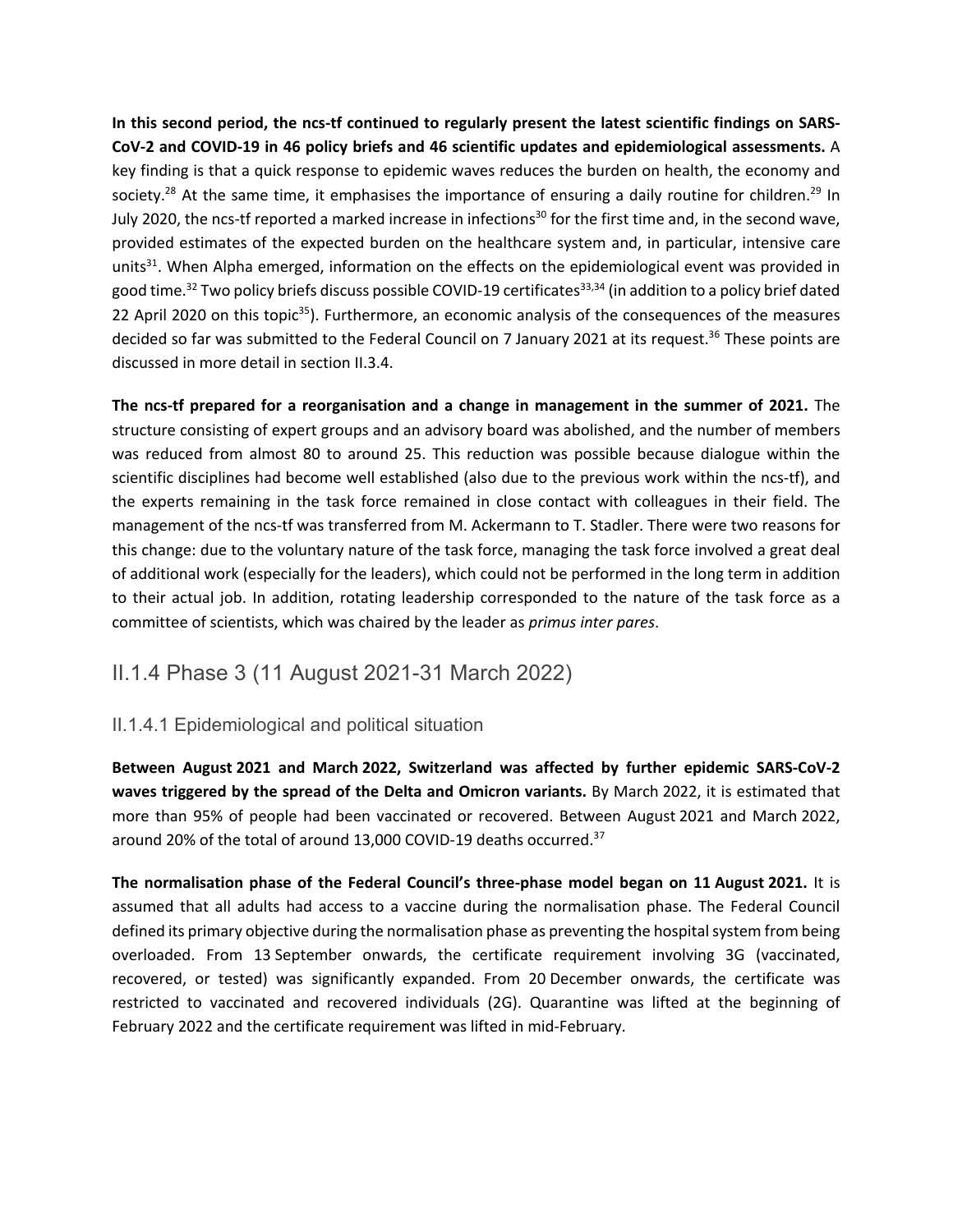**Additional vaccinations were offered in the autumn and winter of 2021/22.** The third vaccinations were first offered to risk groups<sup>38</sup> and, from the end of 2021 onwards, to the general population<sup>39</sup>. Children from the age of five were vaccinated from the start of 2022.<sup>40</sup>

**The peak of an epidemic wave with the SARS-CoV-2 variant Delta was reached at the beginning of September 2021.**<sup>8</sup> The peak for confirmed cases was just under 2,800 (moving 7-day average). The positive rate climbed to a peak of around 25% in mid-August (PCR tests). The peak number of hospitalisations in the second half of August was around 80 per day (moving 7-day average), with occupancy in intensive care increasing to around 280 patients. On a seven-day average, fewer than ten people died every day. Over the course of two weeks, people over the age of 65 experienced excess mortality across Switzerland.<sup>9</sup> Around 40% of infections were attributable to people returning to the country after a trip abroad.<sup>41</sup>

**In December 2021, there was another epidemic wave with the Delta variant.** The maximum number of confirmed cases was just over 9,300 (moving 7-day average), with a positivity of up to 25% (PCR tests). The maximum number of hospitalisations per day was around 130 (moving 7-day average) and there were approximately 315 patients in intensive care. On a 7-day average, slightly less than 30 people died every day.<sup>8</sup> Over the course of nine weeks, there was excess mortality in the over 65 age group throughout Switzerland.<sup>9</sup>

**In November 2021, a new SARS-CoV-2 variant with a large number of mutations was detected in South Africa.** On 26 November 2021, the WHO classified it as a variant of concern and called it "Omicron". Omicron is capable of partially evading immune protection and a reduction in intrinsic virulence compared to Delta. As a result, Omicron causes a large number of infections within a short space of time. Because many infected people have been vaccinated and the variant is less virulent overall, only a smaller proportion of those infected are admitted to hospital.

**At the end of January 2022, the Omicron wave reached its first peak in infections.** The maximum number of confirmed cases per day at the end of January was around 36,000 (moving 7-day average) with a positive rate of up to about 50%<sup>8</sup>. Assuming an estimated number of unreported cases of between 3-fold and 4-fold, this means that around 10% of the Swiss population was infected every week over several weeks.<sup>42</sup> The number of daily hospitalisations varied by 130 (moving 7-day average) from the beginning of December 2021 to the end of January 2022 before the numbers fell back to around 80 daily hospitalisations (moving 7-day average).8

**From the end of January onwards, the number of (reported) infections and hospitalisations decreased.8** This decrease is attributable – for the first time during the course of the pandemic in Switzerland – to at least temporary immunity among the population that reduced the spread of infections sufficiently. On 17 February 2022, most of the social distancing measures were lifted. From the end of February 2022 onwards, the number of reported cases increased again, which can be explained plausibly by the easing of measures and the spread of Omicron variant BA.2.43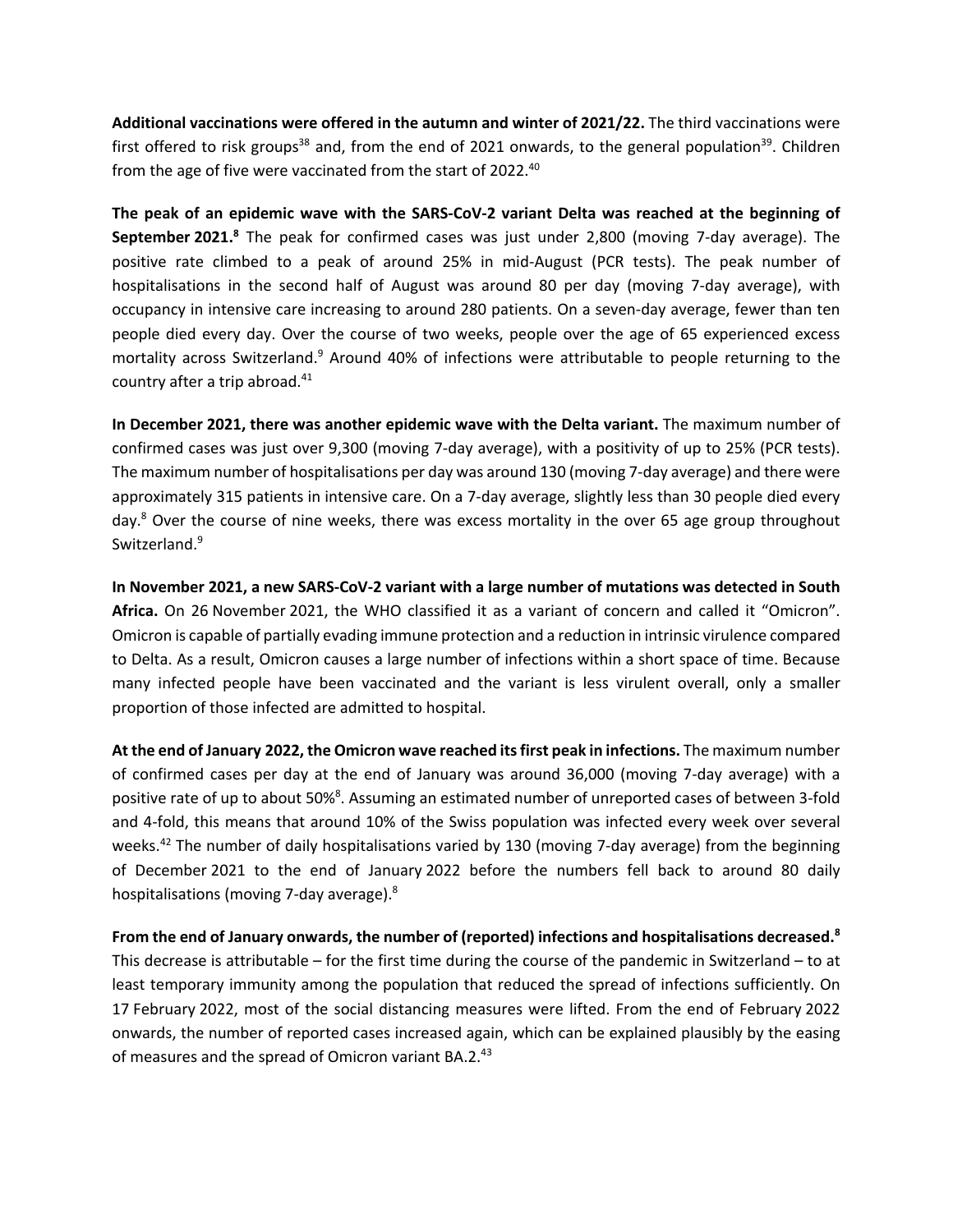**A peak of the Omicron BA.2 wave was reached in mid-March.** In 20 days, the number of cases doubled from around 14,000 to about 28,000 on a moving seven-day average, the number of daily hospitalisations increased by around 50% within two weeks and positivity rose to just under 60% (PCR tests). At the time of this report (29 March 2022), the number of new confirmed cases is in decline.<sup>8</sup>

**The total number of deaths between the beginning of January 2022 and the end of March 2022 (data taken into account until 28 March 2022) was around 1,000, while the total number of new hospitalisations was around 9,600.** The number of daily deaths during this period did not exceed 16 on a moving 7-day average.<sup>8</sup> Over the course of two weeks, there was excess mortality across Switzerland for the over 65 age group.<sup>9</sup> The intensive care occupancy rate fell by around half between the beginning of January (more than 300 patients) and the end of March.<sup>8</sup>

#### II.1.4.2 Developments relating to the ncs-tf

**The third mandate for the ncs-tf entered into force in August 2021** ( 44; mandate in Appendix A.1)**.** The mandate has now been set up as a cooperation agreement between the ncs-tf (represented by T. Stadler), the ETH Board (represented by M. Hengartner) and the GS-FDHA, the FOPH, SERI, SNSF, the Swiss Academies of Arts and Sciences and swissuniversities. This cooperation should remain in place until 31 May 2022 at the latest. The ncs-tf will now be headed by T. Stadler as President and S. Hurst, J.E. Sturm and U. Karrer as vice-presidents. The structure consisting of expert groups and an advisory board was abolished and the number of ncs-tf members was reduced from almost 80 to 25. At the same time, new experts bring paediatric expertise to the ncs-tf (see Section II.3.1 for details). At her request, the term of office of T. Stadler was limited until 31 December 2021 for the time being. Due to the difficult epidemiological situation at the end of 2021, T. Stadler decided to take over as President until the end of the mandate.<sup>45</sup>

**The ncs-tf continues to be in close dialogue with the FOPH and the GS-FDHA.** Regular meetings with the management of the FOPH, experts from the FOPH and Federal Councillor A. Berset, as well as dialogue with GS-FDHA employees, will be continued and contact with the management of the CMPH expanded.

**The coordination of communication within the ncs-tf as well as with the Federal Chancellery and the FOPH will continue.** The President and Vice-Presidents of the ncs-tf regularly took part in the technical press briefings, sometimes together with other experts of the ncs-tf who explained individual scientific topics in detail.

**The ncs-tf also regularly presented the latest scientific findings on SARS-CoV-2 and COVID-19 in 7 policy briefs and 34 scientific updates and epidemiological assessments.** The ncs-tf proposed possible objectives for phase three of the three-phase model together with measures for achieving them<sup>46</sup>: to prevent overloading of the hospital system, to minimise the burden on 0- to 12-year-olds (who were unable to be vaccinated in August 2021) and to protect those aged 12 and over who cannot be vaccinated or for whom the vaccination offers poor protection against hospitalisation or long COVID. The ncs-tf continued to analysed data in particular, in order to record any drop in immunity in the Swiss population at an early stage<sup>47</sup> and thus support the planning of a third vaccine dose. With the emergence of the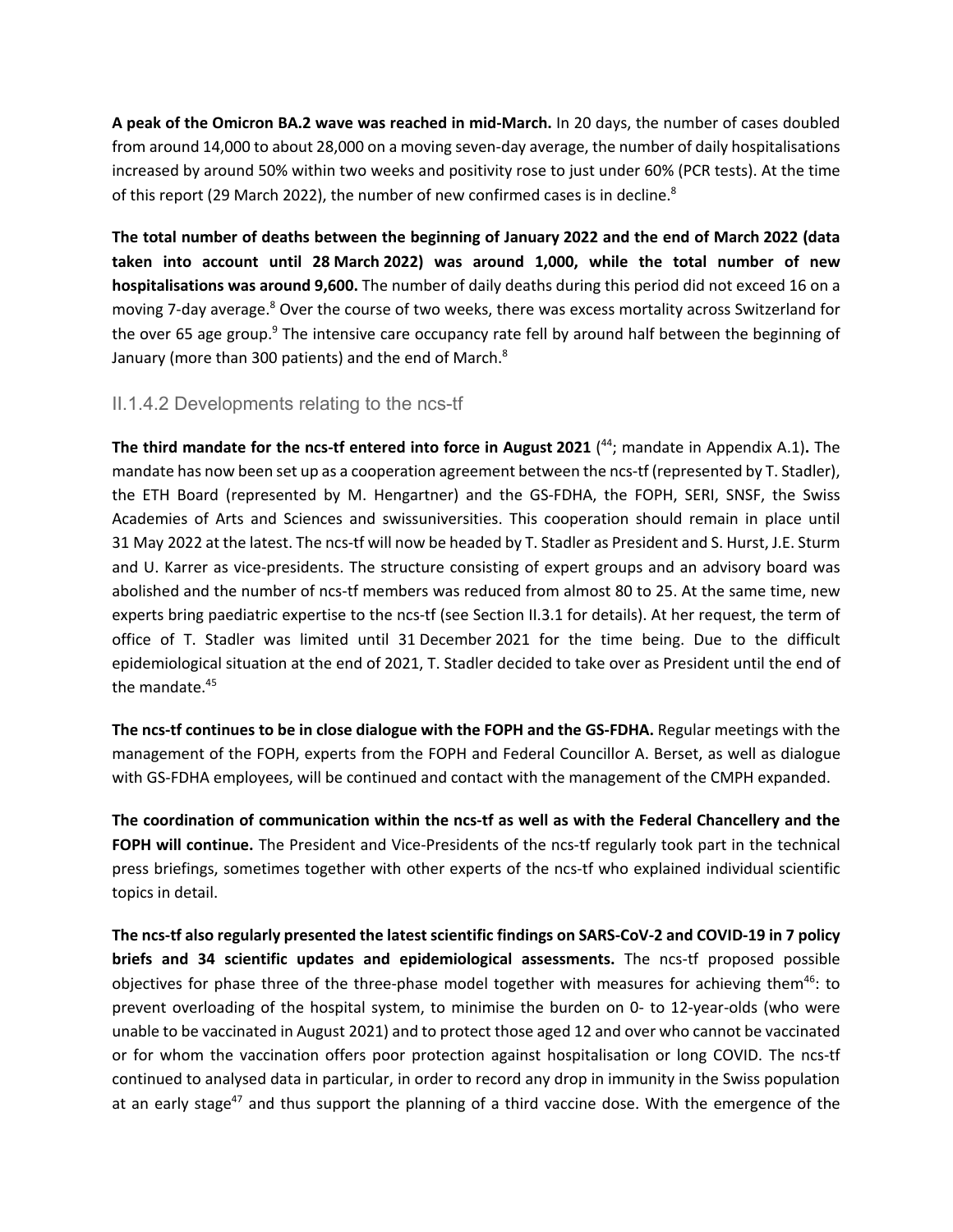Omicron variant, the ncs-tf illustrated the resulting possible consequences.<sup>48</sup> These points are discussed in more detail in section II.3.4.

**On 16 February 2022, the Federal Council announced that it will dissolve the ncs-tf at the end of March 2022 at its own request.**<sup>49</sup> In a press release<sup>50</sup>, the ncs-tf stated that from April 2022 onwards there would still be numerous political, social and medical challenges in dealing with the long-term consequences of COVID-19. Switzerland will gradually address these challenges within its regular structures again. Individual members will continue to be available to the authorities and politicians as experts. At the same time, the ncs-tf is publishing a document with suggestions<sup>5</sup> on how Switzerland can prepare itself as well as possible for future developments of the pandemic.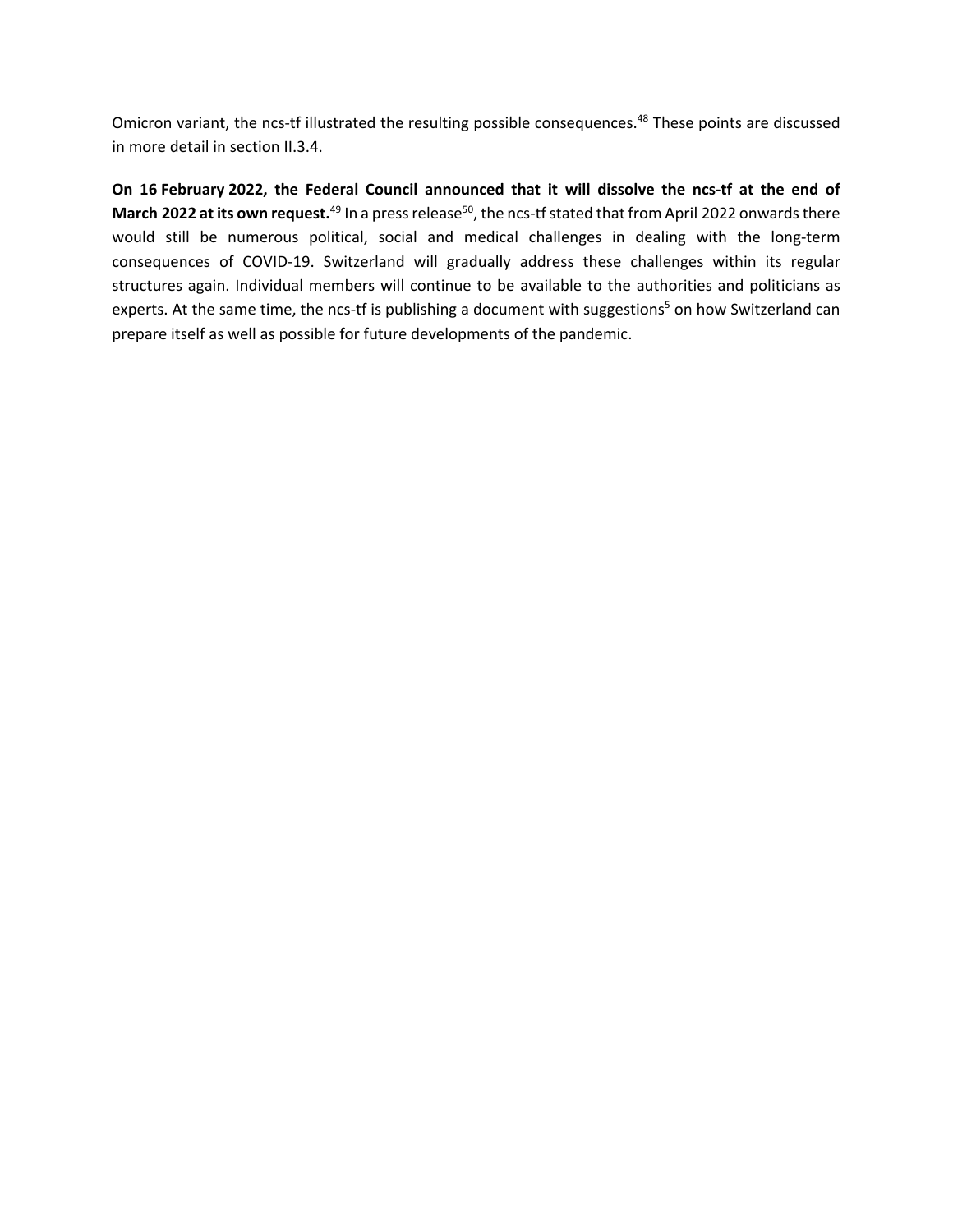## II.2 Understanding of roles

The ncs-tf was established as an ad hoc committee with a large number of members. The understanding of the role of the ncs-tf therefore had to be developed and improved after its founding. The focus has always been on fulfilling the main duty of the mandate of the ncs-tf in the best possible way, namely by ensuring independent scientific advice for Swiss politicians and authorities.

#### **Over the course of 24 months, the ncs-tf developed an understanding of its role, which focused on four key tasks in dealing with the pandemic and included transparent documentation of its work:**

- 1. The **scientific work**, i.e. the collection and analysis of data and the compilation of findings from international studies (see also Section II.3.4).
- 2. The **internal presentation of the scientific findings and options for action in dealings with the mandatary**<sup>2</sup> as well as a presentation of possible goals and how they can be achieved (e.g. avoidance of the second wave<sup>2</sup>, see also Appendix A5).
- 3. **Cooperation with mandataries at the interface of evidence-based knowledge and implementation in the public health sector**. Several members of the ncs-tf were involved in various FOPH working groups, for example in the procurement of medicinal products or vaccination issues. This was not about political decisions, but about incorporating scientific aspects into medical and public health measures.
- 4. The **transparent, coordinated and target-group-oriented presentation of scientific results to the public** via our own platforms and media. Here, it was crucial to present the facts and assumptions behind the scientific findings and also to communicate the uncertainties transparently without adopting a judgemental or political position.

**This understanding of roles was based on the principle of a clear separation between the political decision-making process and the communication of relevant scientific findings.** Politicians are elected to make decisions and bear responsibility for them. Scientists, on the other hand, cannot and should not perform this task. Their task is to provide evidence.

**This principle also meant that those scientists who belonged to the ncs-tf should neither make political demands nor participate politically as stakeholders and lobbyists.** Their role was that of honest brokers.51 The emergence of the ncs-tf has therefore given the experts involved a new role that most of them have never taken on before, with clear differentiation from the political decision-making process. The incorporation of this new role in the work of the ncs-tf, as well as the perception of this new role by the media and the public, took some time. Compliance with the principles of understanding their roles required a high degree of political restraint from all members of the ncs-tf, including in their roles as individual experts. Depending on the situation, these requirements could be perceived as restrictive and contradict one's own personal and professional values as an individual scientist. Over the course of the 24 months, individual scientists decided to leave the task force. This step allowed them to express themselves politically.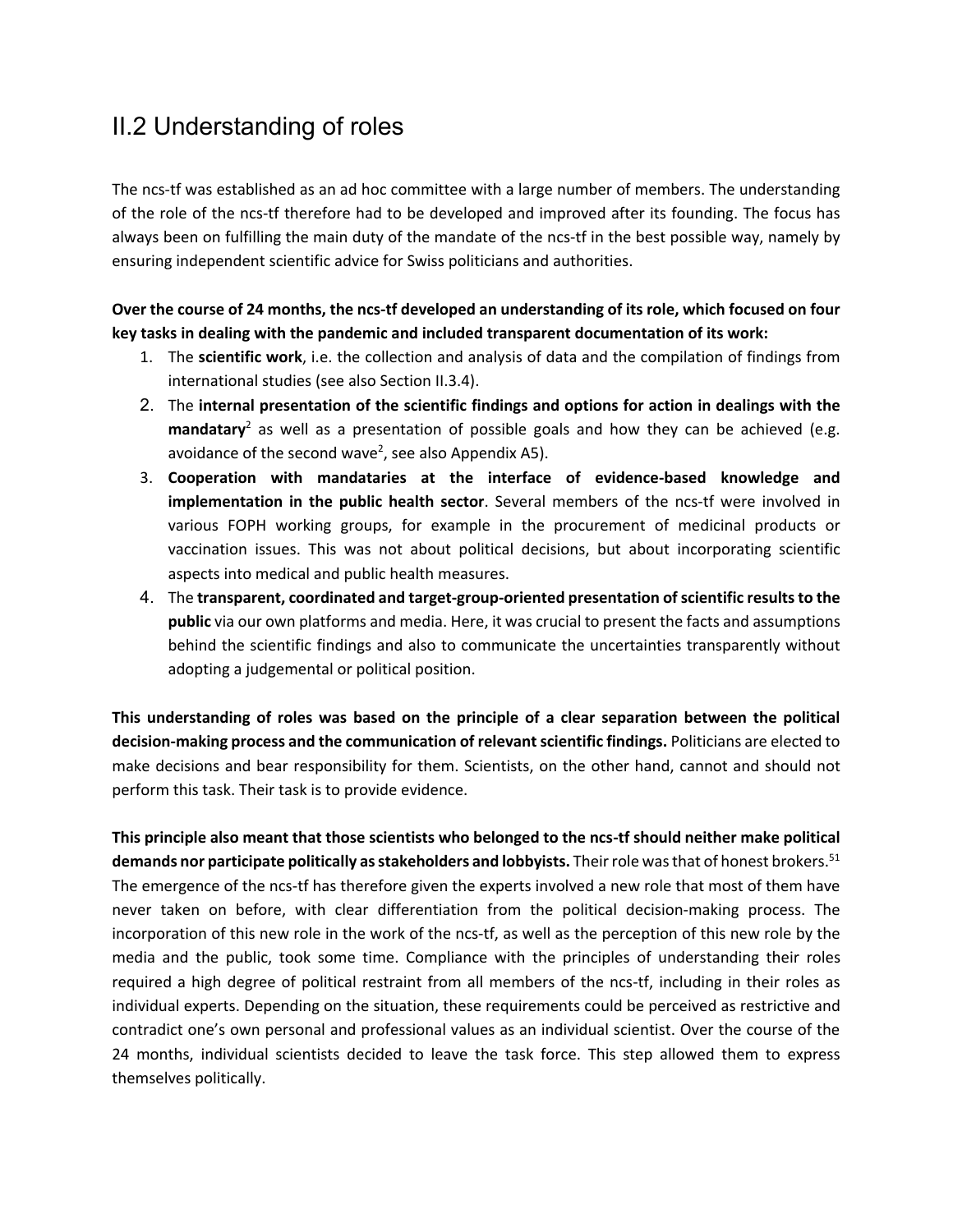**A keen understanding of the role of the mandator was just as important as one's understanding of one's own role.** It was important to clarify which scientific expertise should be covered by a federal office in the event of a crisis and which external scientific expertise should be used in order to avoid irritation on either side about perceived overstepping of powers. The better understanding of roles on both sides served as the basis for a constructive dialogue between the ncs-tf and the FOPH.

**In order to ensure a clear separation between political and scientific work, the ncs-tf should provide decision-makers with its options for action.** Politicians have the task of choosing between various options for action, weighing up values and interests, and taking into account the current state of knowledge. The assessments of expert committees may also include assessments, which are then disclosed in a transparent form of scientific communication. Over the course of the pandemic, questions of values were repeatedly addressed as part of our consulting activities. In the autumn and winter of 2020/21, the ncs-tf proposed political measures without presenting other options for action or explicitly discussing the values on which the proposals are based.<sup>52</sup> This assessment was based on a previous analysis which showed that it is desirable from a health, social and economic point of view to avoid widespread infections among the population (as pointed out on 14 September 2020 $^{28}$  ). Furthermore, without measures to reduce infections, the constitutional social objective "[that] every person receives the care they need for their health" seemed unattainable due to the risk of triage in hospitals.<sup>53</sup> Later, the ncs-tf made a clearer distinction between values and goals on the one hand and the actions taken to achieve these goals on the other. When Omicron first emerged, the ncs-tf, for example, outlined possible targets and discussed the precautions needed to achieve these goals (11 December 2021, Appendix A in<sup>54</sup>). Whether and how values are incorporated into scientific advice is a difficult issue. When the Omicron variant emerged, the German National Academy of Sciences Leopoldina explicitly included questions relating to values (but no alternative value priorities) and declared the corresponding values.<sup>55</sup>

**From an external perspective, it was often unclear how the assessments of the ncs-tf were taken into account in political decisions.** One explanation for this could be that the public only received very little information as to whether and how scientific findings were incorporated into the decision-making process.56,57,58

**At the same time, it must be ensured that scientists, as specialists, are able to speak freely about their subject area at any time.** The second and third mandates of the ncs-tf (i.e. for the period from August 2020 to March 2022) stipulate that the ncs-tf may make the expertise available to the public and that individual experts may express their views in their role outside the ncs-tf. Various demands were made that the ncs-tf should change its communication style in the media (there were calls to "muzzle" the task force<sup>59</sup>). It was requested that either 1) only the President and no other members should express their views in the media or in public, or 2) that the ncs-tf should consult only the government, but should not comment on the President or other members in public. Both demands were problematic because they are incompatible with freedom of research and opinion (guaranteed at constitutional level) and contradict the public's right to transparent information. In addition, the ncs-tf comprised a significant proportion of the relevant scientists in Switzerland. If these experts had no longer been allowed to express themselves scientifically, there would have been a risk that the scientific assessments in the Swiss media would have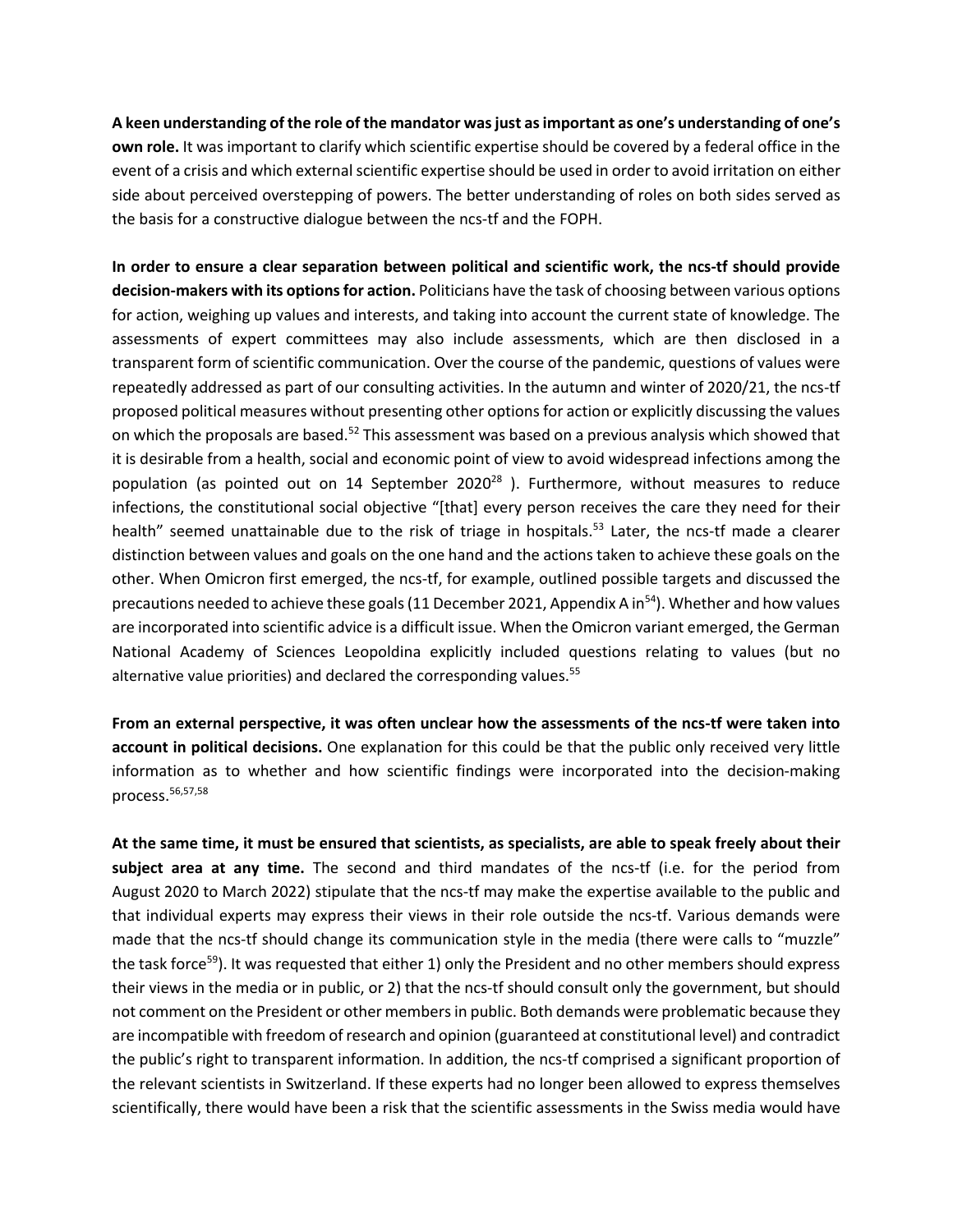been less representative and less broad based, that many scientists would have decided not to participate in the ncs-tf or that primarily international experts would have had their say in Switzerland, and that scientific aspects would have been largely unrelated to the situation in Switzerland.

**Communicating the scientific evaluation of measures proved to be a difficult area.** On the one hand, a scientific assessment of the possible impact of containment measures on policy was key and therefore the task of the ncs-tf. On the other hand, it was important for the ncs-tf as an advisory body not to be perceived as political in public. Finding the right balance in the communication strategy was not easy when it came to a scientific evaluation of measures. Due to the drastic consequences of many measures and the associated public interest, these issues were understandably constantly the focus of attention and some sections of the public and the media expected a clear political positioning of the ncs-tf. However, a political position does not correspond to the understanding of the role of the ncs-tf. The understanding of the ncstf's role included that it collected and analysed the available knowledge at all times, developed options for action based on this knowledge, and then subjected it to a risk-benefit assessment. In addition, the potential effects of measures at a national level were sometimes subject to major uncertainties which had to be communicated – even if clear answers were desired. Over time and with increasing experience, the ncs-tf managed to master this balancing act better in its own view.

**The need for a clear understanding of roles has also become clear in public discourse.** Over the course of the 24 months, for example, the ncs-tf was criticised for expressing its opinion with a scientific evaluation of measures (the highlight was the "muzzle" discussion, see above). This criticism took place above all in the traditional media. At the same time, the ncs-tf was strongly criticised on social media for not demanding political measures (e.g. whether masks should remain mandatory indoors). This shows how important it is for the role of a scientific advisory group to also be clearly communicated to the outside world.

**It is important for an advisory body to clearly distinguish between "science for policy" and "policy for science" for two reasons.2** By appointing a "science for policy" advisory body on the recommendations of the heads of ERI institutions ("policy for science" actors) with regard to scientific expertise, the advisory body is broadly supported and legitimised. ERI stakeholders have an overview of all experts and can therefore propose an objective and technically sound selection of members. This selection process should be clarified and communicated at an early stage together with the understanding of roles. It should be clear to the public and the committee as to why these particular experts are elected rather than others who might possibly have represented different views.

**Second, it is important to separate scientific advice from higher education institution policy.** In order to avoid conflicts of interest, for example, a crisis advisory body should not be involved in discussions about which scientific programmes politicians should invest money in. These two areas were initially not clearly separated when the ncs-tf was formed on an ad hoc basis in the spring of 2020. Heads of the academic institutions (ETH Board, SNSF, swissuniversities and the Swiss Academies of Arts and Sciences) were best qualified to assemble and lead a group of experts, both in terms of their overview of the Swiss research landscape and their own scientific expertise. In the first mandate, the identification of opportunities for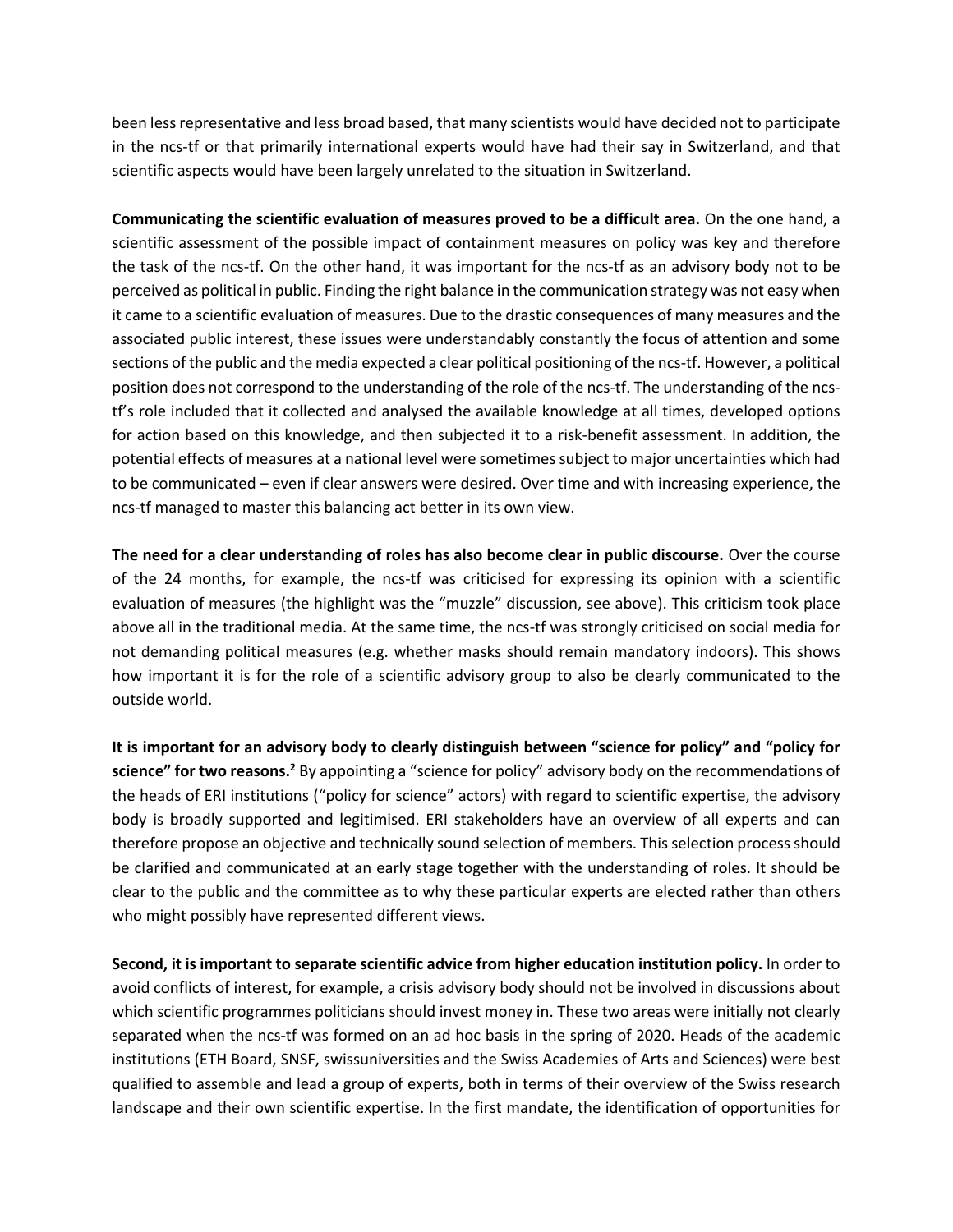innovation and research was also explicitly mentioned as a field of action for the ncs-tf. This activity was then no longer listed as a field of action in the second mandate, and scientific advice was separated from proposals for research funding.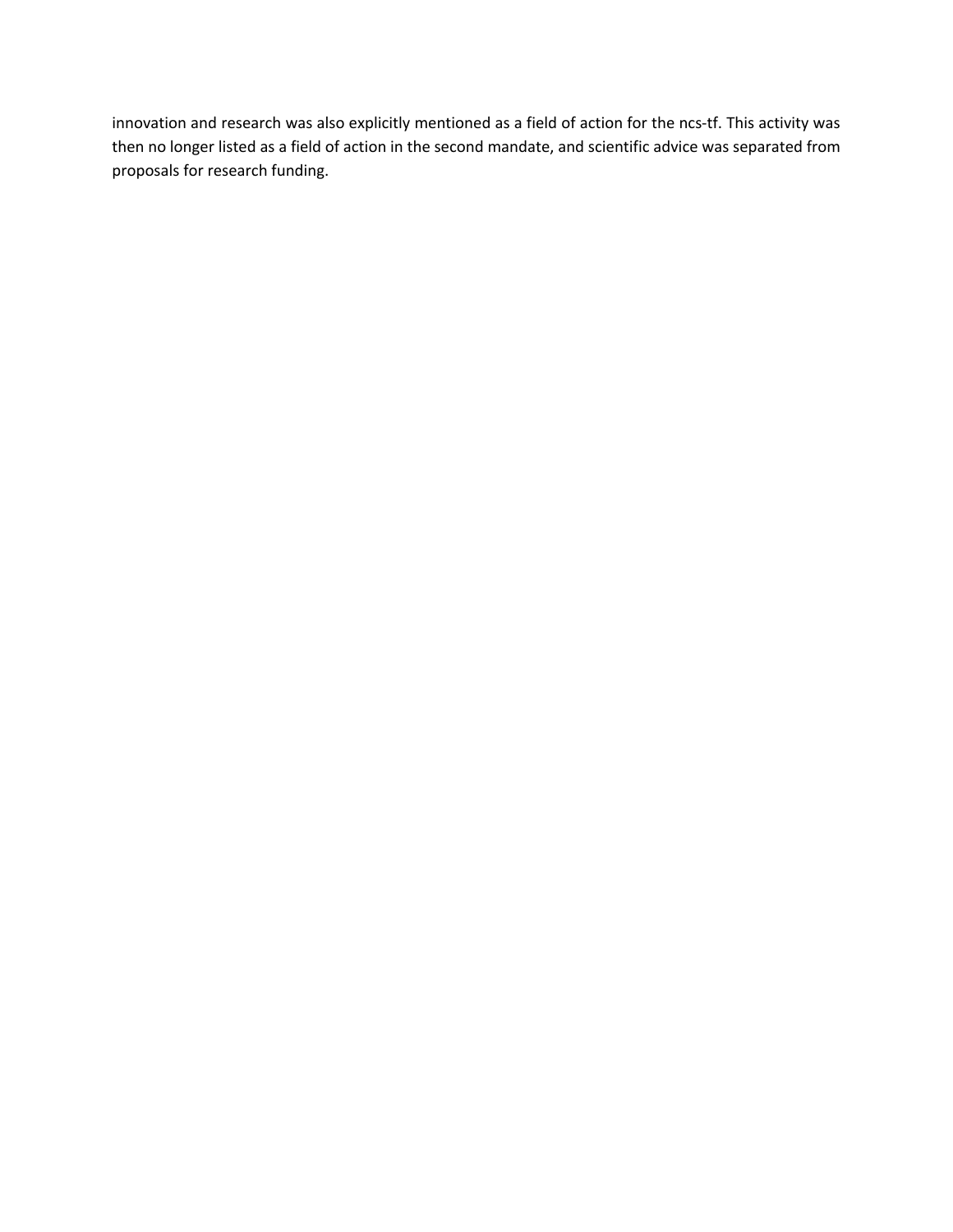## II.3 Work

#### II.3.1 Internal structure

#### II.3.1.1 Composition of the ncs-tf

**In the spring of 2020, there were no established processes in Switzerland for assembling an interdisciplinary scientific advisory group for acute crises.** There was the established instrument of the extra-parliamentary commissions, and at least two existing commissions (the Federal Commission for Vaccination (FCV) and the Federal Commission for Pandemic Preparedness and Response (FCP) with a central focus on a pandemic. However, the composition requirements of an interdisciplinary scientific advisory group tailored to an acute crisis had not been defined. This raised key questions as to who should decide on the scientific disciplines to be represented and the experts who represent them. This issue is also of key importance for the legitimacy of an advisory group.

**In the case of the ncs-tf, four of Switzerland's central academic institutions played a key role.** The ETH Board, the SNSF, swissuniversities and the Swiss Academies of Arts and Sciences initiated the formation of the ncs-tf, determined the thematic composition, nominated the President in consultation with the FOPH and the GS-FDHA and appointed the heads of the ten expert groups. The President of the Academies of Sciences (M. Tanner) and the President of the Research Council of the SNSF (M. Egger) played a leading role as President of the ncs-tf during the first mandate and as head of the Public Health Expert Group. In addition, the presidents of these four institutions (or, in the case of the SNSF, the President of the Research Council, and from autumn 2020 onwards the Vice President of the Research Council) met every two weeks with the management team of the ncs-tf and thus remained heavily involved.

**The selection of the members of such a scientific advisory group is also of great importance.** The aim was to have the most relevant scientific expertise in Switzerland for the crisis represented in the ncs-tf. The selection of members of the ncs-tf was based on the scientific expertise of the individual researchers. The members were chosen regardless of their affiliation with scientific organisations, societies or professional associations. In addition, the ncs-tf did not recruit any members who were not scientifically active.

**Between the beginning of April 2020 and January 2021, the ncs-tf expanded to 83 experts.** The number of expert groups remained constant at ten, but several expert groups have widened the scope of their represented expertise. For example, the portfolio of the ncs-tf has been supplemented with nursing sciences, educational sciences and mental health sciences. These extensions to the ncs-tf were usually proposed by the expert groups concerned and then defined in discussions between the management team and the expert group. Formally, the President of the ncs-tf was responsible for decisions on memberships up to August 2021, in consultation with the other mandators and mandatories. From August 2021 onwards, such decisions on the procedure were entrusted to the ncs-tf by means of a mandate. In practice, these decisions were always made within the ncs-tf management team. A list of all ncs-tf experts can be found in Appendix A.2.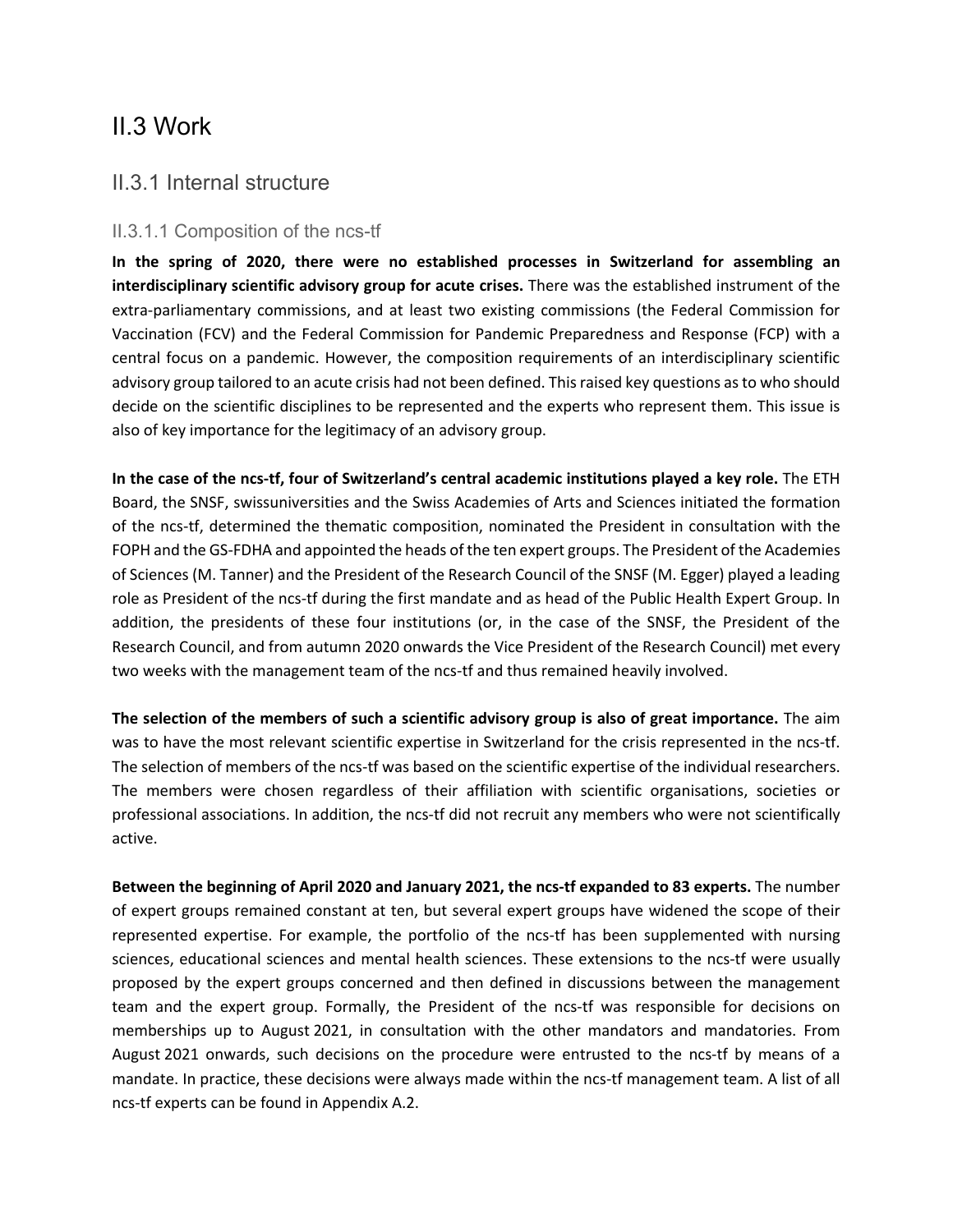**The interdisciplinary approach and the voluntary work – in addition to the regular duties – led to the task force being made up of a large number of members.** The task force served as a platform for interdisciplinary discussion of emerging questions regarding the development of the pandemic, which required the participation of a wide range of experts. In addition, it was important for the individual expert groups to have enough members for two reasons: firstly, the most relevant scientific perspectives should be represented within a discipline. The pandemic raised many new questions for which there were not yet any consolidated scientific answers. If important disciplines had only been represented by one or two experts, there would have been a risk that important perspectives would have been lacking. Secondly, there was a very large volume of work in many areas, which the experts had to deal with in addition to their employment at higher education institutions, hospitals or research institutes. The workload was only possible thanks to the cooperation of a large number of experts.

**However, the size of the task force made coordination and management more difficult.** Specifically, there were two challenges. The first challenge was communication. As individual experts, the members of the task force were able to express their opinions freely in public and in the media (see also Section II.2). This made a positive contribution to increasing the diversity and interdisciplinarity of the scientific categorisation of pandemic issues in Switzerland. One difficulty was to coordinate communication in such a way that the variety of statements was not perceived as confusing and the public health message was clear at all times. A second challenge was that not all members had the same level of information and understanding of their roles.

**The task force had no expertise in political science and history.** The establishment of such a scientific advisory body generally leads to a conflict of objectives: the more relevant disciplines are covered, the larger the group and the more difficult the coordination. This makes compromises relating to composition unavoidable. Over the course of the pandemic, it became clear that expertise in political science and history is relevant to such an advisory body, not least because many experts had no experience in dialogue between scientists, politicians and administrators. Discussions with experts outside the ncs-tf were helpful in getting to know and implementing tried-and-tested principles of this form of dialogue.

**The ncs-tf was reorganised in August 2021.** The previous structure of the expert groups and the Advisory Board was abolished. The management team remained in place and now led a smaller group of 25 experts, without further subdivision into expert groups. This small-scale task force comprised members of all previous expert groups. In addition, experts were recruited for additional topics, in particular in paediatric infectiology and paediatric mental health.

**The ncs-tf was also in close dialogue with scientists who were not formally members of the task force.**  Key roles were played by members of the ncs-tf's own research groups, who carried out analyses and research. In addition, the ncs-tf was in close contact with numerous scientists from its own network. As a result of the large number of scientists involved in relation to the size of Switzerland (compared to other countries), Switzerland experienced a special situation when compared with other countries: a large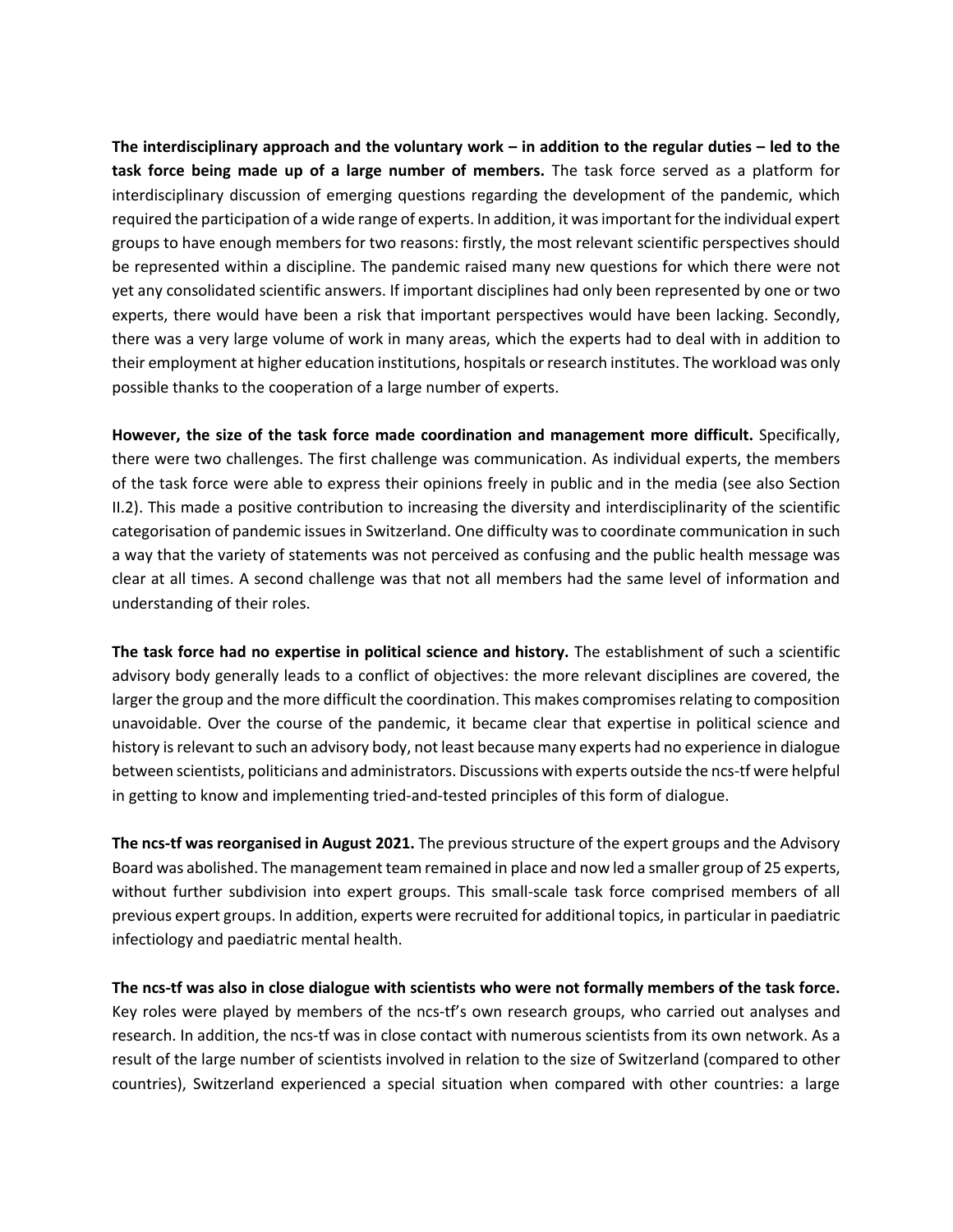proportion of scientists from the relevant disciplines were involved in the dialogue with decision-makers, either formally or informally.

**Dialogue with scientists outside the task force was systematically cultivated, particularly in the area of Ethical Legal and Social Issues (ELSI).** As part of the discussions on policy briefs in this area, SNSF-backed researchers were informed via Division 1 of the Swiss National Science Foundation (SNSF) and invited to share their views. The ELSI Expert Group turned directly to researchers to obtain input on specific topics (e.g. here<sup>60</sup>). Sometimes topics for policy briefs were suggested by experts who were not members of the ncs-tf (e.g. here<sup>60</sup>), or they were initiated at the request of citizens (e.g. here<sup>60</sup>).

**The ncs-tf was supported by additional specialists.** Many members were supported by their institutions in administrative and communicative aspects. A coordinator organised the processes in the ncs-tf and played a key role in the overall organisation over the two years. Support from communication experts was also crucial, especially when it came to communicating to the outside world by the President, the members of the management team and the other members of the ncs-tf (see below). From August 2021 onwards, a scientific coordinator provided additional support in carrying out analyses and creating graphics. This support from specialists, who were only able to provide support for the work of the ncs-tf, was key. In the area of coordination and data, only one person was available at a time, which made the situation more difficult in the event of illness-related absences. The salaries of these healthcare professionals were paid by the ETH Board, which was also formalised like this in the third mandate (Annex A.1). The members of the ncs-tf, on the other hand, received neither remuneration nor compensation for their work in the task force.

#### II.3.1.2 Work within the ncs-tf

**The central body for internal ncs-tf discussions was the internal meetings of the task force.** These meetings initially took place three times a week and from June 2020 onwards, this was reduced to twice a week. Up to November 2020, these meetings were attended by the management team, the members of the Advisory Board and the heads of the expert groups – a total of almost 20 people and additional experts depending on the main topic. Sometimes members of the mandating committees also took part as guests. From November 2020 onwards, the meetings were also opened to the other members of the ncs-tf. From August 2021 onwards, with the reorganisation and reduction of the task force, all members attended the meetings, which took place twice a week, wherever possible. The agenda of all meetings is set out in Annex A.3. Additional ad hoc meetings were mainly organised in the autumn and winter of 2020/21. Topics were both proactively placed on the agenda by the ncs-tf and included on the agenda in response to enquiries from the mandators.

#### **In concrete terms, the timetable for the ncs-tf meetings within the ncs-tf was as follows:**

Internal meetings of the ncs-tf: from the beginning of April 2020 onwards, three times a week with the heads of the expert groups and twice with the Advisory Board; in June 2020, this changed to twice a week;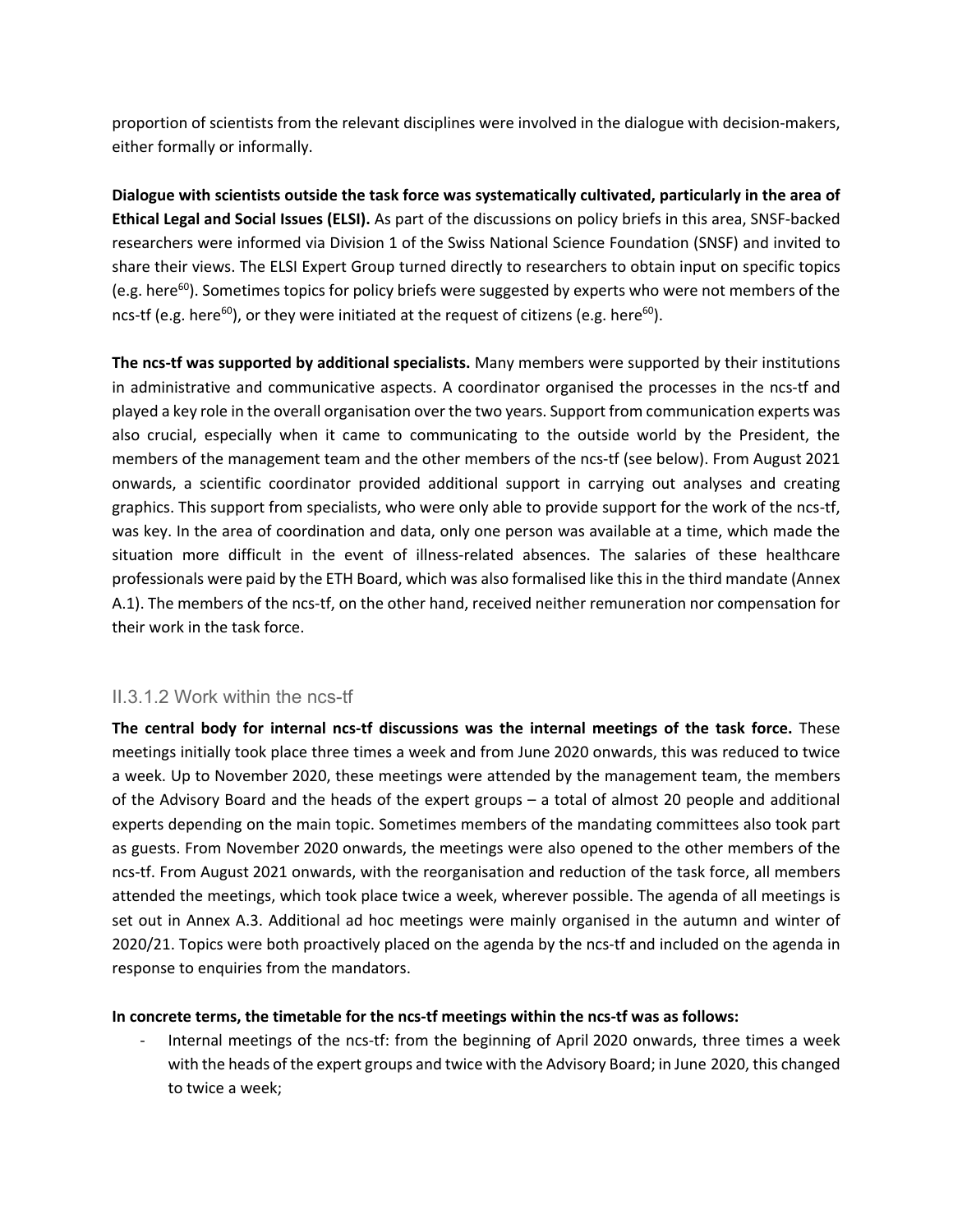- Meetings within the expert groups were initially held several times a week and later once a week in most expert groups; the expert groups organised themselves;
- Management team meetings: twice a week;
- Management team meetings with the communications team: once a week;
- Meetings of the management team with heads of the academic institutions (ETH Board, SNSF, swissuniversities and the Swiss Academies of Arts and Sciences): every two weeks.

**Between April 2020 and the end of March 2022, members of the ncs-tf attended a total of several hundred meetings on the topic of COVID-19.** The members of the ncs-tf met about two hundred times. There were also around 200 other meetings within the management team and many meetings in the expert groups. In addition, a number of ad hoc meetings were organised as and when required. In addition, experts were in close dialogue with members or were themselves members of specialist committees such as the Swiss Society of Infectiology, the Swiss Society of Intensive Care Medicine, the Swiss Academy of Medical Sciences and Swissnoso. Information from dialogue with these companies was fed into the ncs-tf meetings.

**The results of the ncs-tf meetings were summarised in documents and reports which were made publicly available.** Consolidated assessments of current scientific issues were prepared at the meetings of the ncs-tf. The results focused on policy briefs and scientific updates (Annex A.4, Section II.3.3). These were developed in an iterative process that was open to all expert groups and included epidemiological, medical, economic, social, ethical and legal perspectives. The scientific opinions were published publicly from the end of April 2020 onwards. The policy briefs were usually initiated within the ncs-tf. If the policy briefs were requested by external parties, this was declared transparently. Updates to policy briefs were published either as an update to the original policy brief or as part of scientific updates. All scientific updates were initiated by the ncs-tf. Appendices to the scientific updates were partly created on the basis of external enquiries, which were always declared transparently.

**The interdisciplinary focus was decisive for the work within the ncs-tf.** The ncs-tf took a more interdisciplinary approach than similar support groups in other countries.<sup>61</sup> This made it possible to take into account the fact that COVID-19 is not just a health crisis, but affects virtually all areas of life. In addition to doctors, virologists, epidemiologists, immunologists and a nursing scientist, a wide range of other scientific disciplines, such as economics, ethics, law, education and sociology, were considered relevant for supporting political decisions. In the ncs-tf discussions, a comprehensive understanding was developed with the inclusion of the various disciplines. This broad, interdisciplinary approach was aimed for and implemented from the outset and has shaped the nature of scientific support in Switzerland.

**The experts were in close dialogue with the international scientific community.** In this way, the internal ncs-tf meetings were able to incorporate the latest findings from international colleagues before they were made public. ncs-tf experts have also been in close contact with experts from middle-income and low-income countries, and the ncs-tf emphasised the importance of the international distribution of vaccines (e.g. within the vaccine alliance  $GAVI^{62,63}$ ).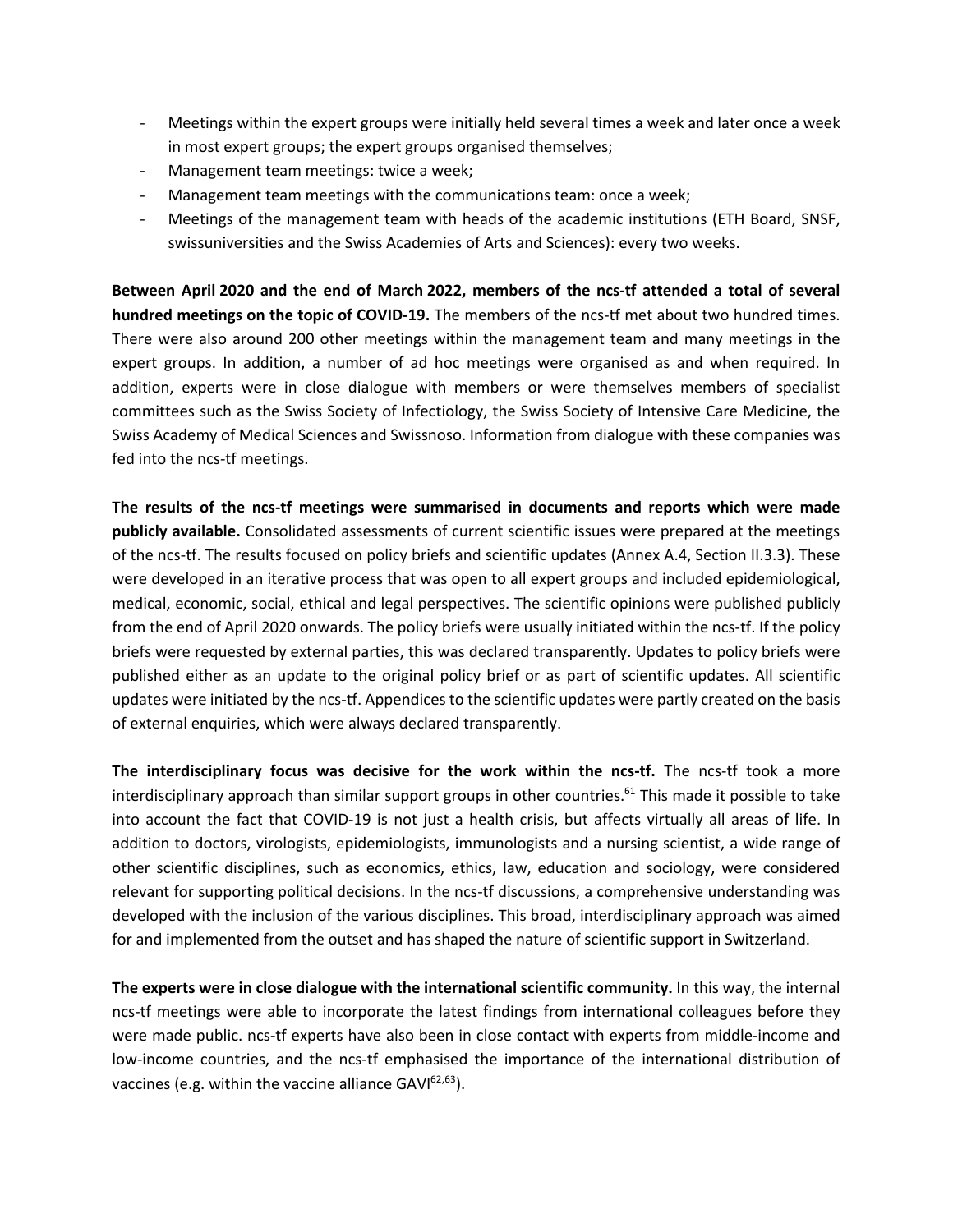## II.3.2 Interaction with mandators and other stakeholders

#### **In the extraordinary situation, scientific advice was mandated by SERI/the EAER, the FOPH and the KSBC and, in the special situation, by the GS-FDHA and the FOPH.**

#### **The ncs-tf performed the following consulting activities:**

- 1. Meetings of the management team with Federal Councillor A. Berset: 26 in total; usually every two weeks since the end of April 2021.
- 2. Meetings of the management team or ncs-tf experts with the whole Federal Council : three (8 April 2020, 21 October 2020 and 14 April 2021).
- 3. Active participation in meetings of the KSBC (during the extraordinary situation): once a week.
- 4. Active participation in the COVID-19 steering committee (during the exceptional situation). The ncs-tf has always presented the epidemiological situation. These meetings were usually held once a week. The participants were all secretaries-generals of the Federal Departments, the secretary general of the CMPH, a vice-chancellor and the Director of the FOPH. In addition, the social partners were represented on the enlarged steering committee, which occasionally convened.
- 5. Meeting of the President of the ncs-tf with the management of the FOPH (from the 2nd mandate): once a week.
- 6. Meeting of the President of the ncs-tf with the Director of the FOPH and the President of the FCV (from the 2nd mandate): twice a month.
- 7. Meeting between Federal Councillor A. Berset and the task force plenary, 29 January 2021.
- 8. Meeting between the Director of the FOPH A. Lévy and the task force plenary on 6 January 2021 and 15 October 2021.
- 9. Meeting of digital epidemiology experts with the "Digital Certificate and SwissCovid" *Steering Committee*: every two weeks.
- 10. Meeting between the FOPH, the Swiss Conference of the Cantonal Ministers of Public Health (CMPH) and the ncs-tf (with the management of the KSBC during the extraordinary situation): every two weeks.
- 11. Meetings of the FOPH, the FCV and the ncs-tf from March 2021 to February 2022: every two weeks (from March 2022 onwards, this dialogue takes place within the meetings under item 10).
- 12. Meeting with the FOPH medicine group from April 2020 onwards, initially twice a week, then weekly, then approximately every two to four weeks.
- 13. Meetings with parliamentary committees: three.
- 14. Meetings with parliamentary groups (a total of 13; list in Appendix A.6; some of these meetings took place together with experts who were not, or no longer, members of the ncs-tf; meetings were offered to all parliamentary groups).
- 15. Meetings with the Swiss Conference of Cantonal Ministers of Education (EDK): several meetings with the Public Health Expert Group; also close dialogue between individual experts and the EDK.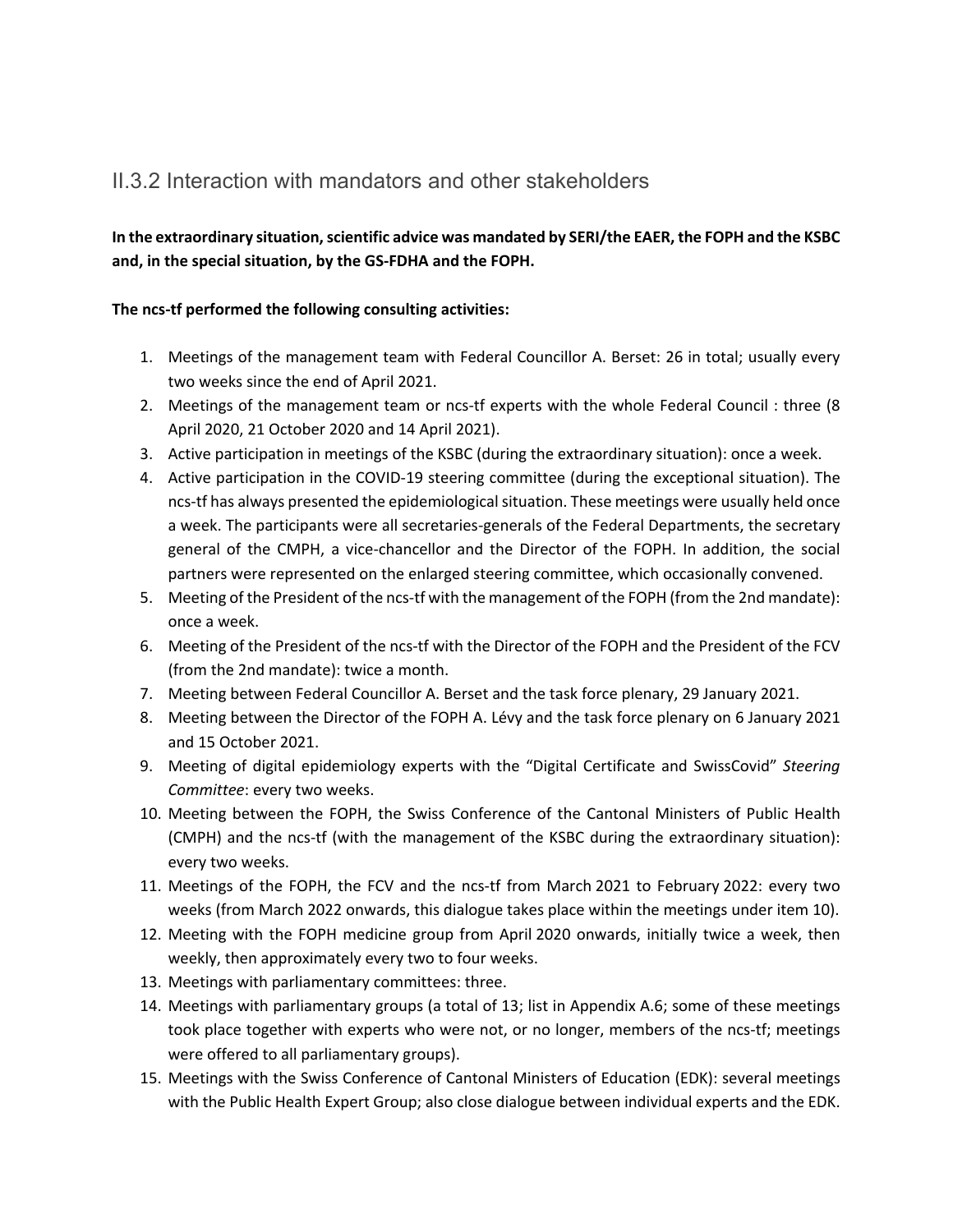- 16. Dialogue with the Swiss Society of Paediatrics and *Kinderärzte Schweiz* (25 October 2021 and 13 December 2021), which resulted in a joint statement.<sup>64</sup>
- 17. International meetings: 25 meetings with EU science advisors, five meetings with members of the White House (USA) and from other countries, and eight bilateral meetings with members of parliament from various countries (list in appendix A.7).

There were also numerous other meetings with the management of the FOPH, experts from the FOPH on specific topics, employees of the State Secretariat for Economic Affairs (SECO) and the Federal Finance Administration (FFA) and representatives of the CMPH, cantonal doctors and cantonal authorities. Individual experts from the ncs-tf were also represented on WHO committees and shared their findings with the ncs-tf, who passed on this information to the decision-makers if necessary.

**The deliberations were based on scientific assessments, which were published in writing after the deliberations.** Section II.3.3 deals in detail with the preparation and publication of the documents.

**The mandators' enquiries were coordinated centrally by mandate.** As part of the crisis management of the extraordinary situation, the Federal Council Coronavirus Crisis Unit (KSBC) has been appointed as the main point of contact for scientific enquiries. The second mandate of the ncs-tf, which was granted during the special situation in the summer of 2020, and the third mandate from the summer of 2021 onwards, provided for the FOPH task force (an internal FOPH group) to be the coordination centre for such enquiries. From the outset, the ncs-tf also received many direct enquiries from various interest groups and individuals, including cantonal and communal authorities, parliamentary committees, party factions, professional associations and others. The ncs-tf did not advise individual citizens or companies and forwarded the enquiries to the FOPH accordingly.

**A close dialogue has been established with the mandators**. In the course of time, a clear understanding of roles developed between the mandators and the ncs-tf: the remit of the ncs-tf was to provide scientific results and analyses at all times. The input of the scientific community was incorporated into the political discussions and work of the mandators. In addition to the formal meetings (see above), an informal bilateral telephone exchange took place between the President of the ncs-tf, the Director of the FOPH and a personal employee of the head of the GS-FDHA. In particular, this helped to quickly clarify difficult situations.

**Meetings with Federal Councillor A. Berset took place every two weeks from the end of April 2021 onwards. Three meetings were held with experts from the ncs-tf and the whole Federal Council .** The Epidemics Act stipulates that action should be taken in accordance with the latest scientific findings. However, it has not been specified what scientific advice and support should entail.<sup>65</sup> Until August 2020, the assessments of the ncs-tf were shared with the KSBC Crisis Unit. In the special situation, assessments and estimates of the ncs-tf were shared with the mandator GS-FDHA and the FOPH. As the mandate was given by the GS-FDHA and the FOPH, the ncs-tf had no regular contact with other departments (apart from contact within the framework of the KSBC and the steering committee; see above). In other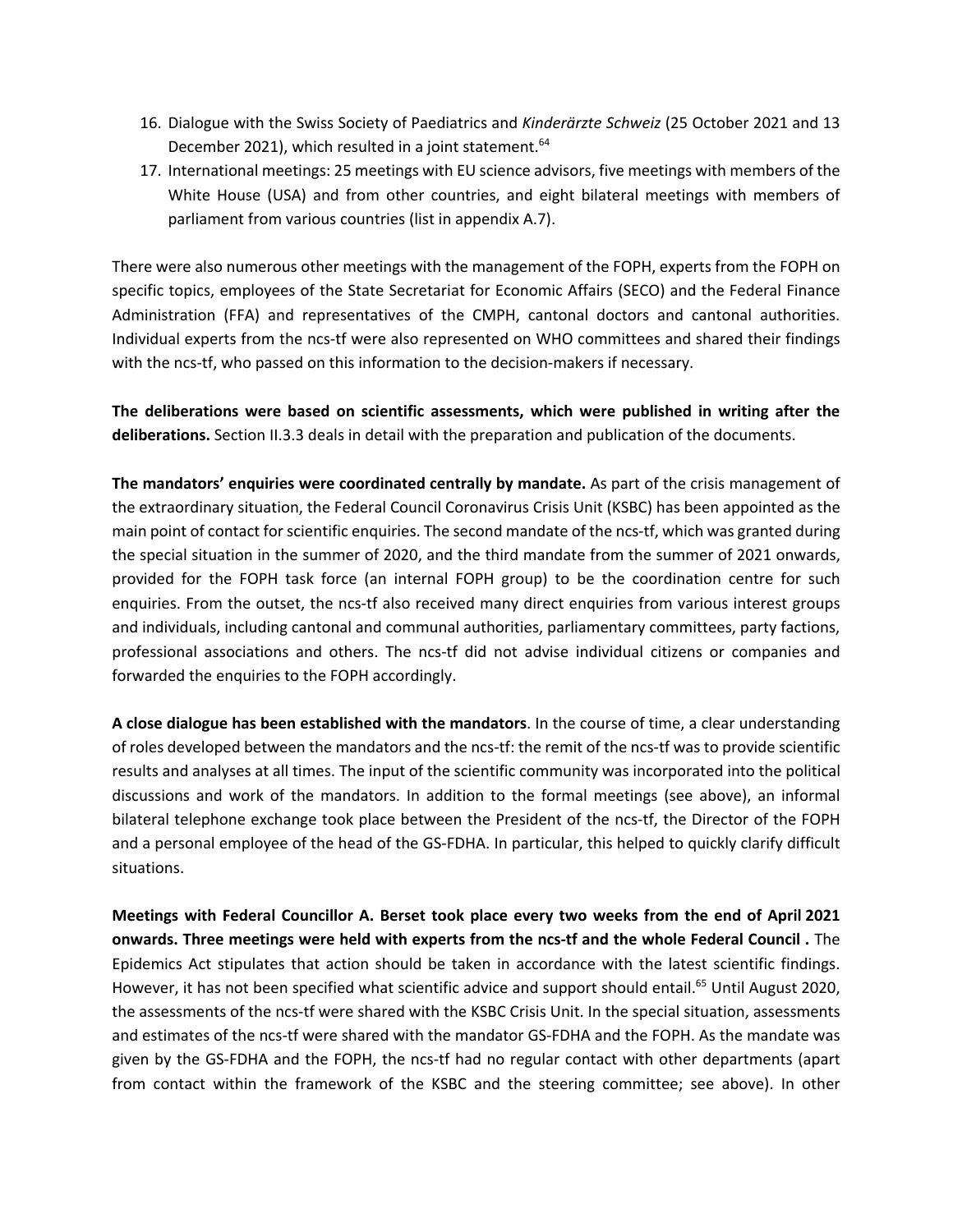countries, providing direct scientific advice to the government is envisaged 3.4 and establishing direct dialogue with the government, rather than primarily through the administration, is considered necessary<sup>2</sup>.

### II.3.3 Interaction with society and the media

#### II.3.3.1 Communication strategy

**A central task of the ncs-tf was to provide society and the media with the scientific findings and assessments that were shared with the decision-makers within the ncs-tf mandate.** This information has been disseminated in the form of written reports (policy briefs, current situation assessments and scientific updates), at media conferences and through the media. The written communication together with further information from the ncs-tf was published on the website in three national languages (German, French and Italian) and made available centrally. New publications were announced on the ncstf Twitter channel (Swiss National COVID-19 Science Task Force, @SwissScience\_TF) and also sent out as press releases.

#### **Policy briefs**

**The ncs-tf policy briefs covered a wide range of COVID-19-related topics** (see also Section II.3.4). The complete list of a total of 96 policy briefs can be found in Annex A.4. The majority of policy briefs were written in English (and a few were issued in German). Summaries in German, French and Italian were prepared at the expense of the ETH Board.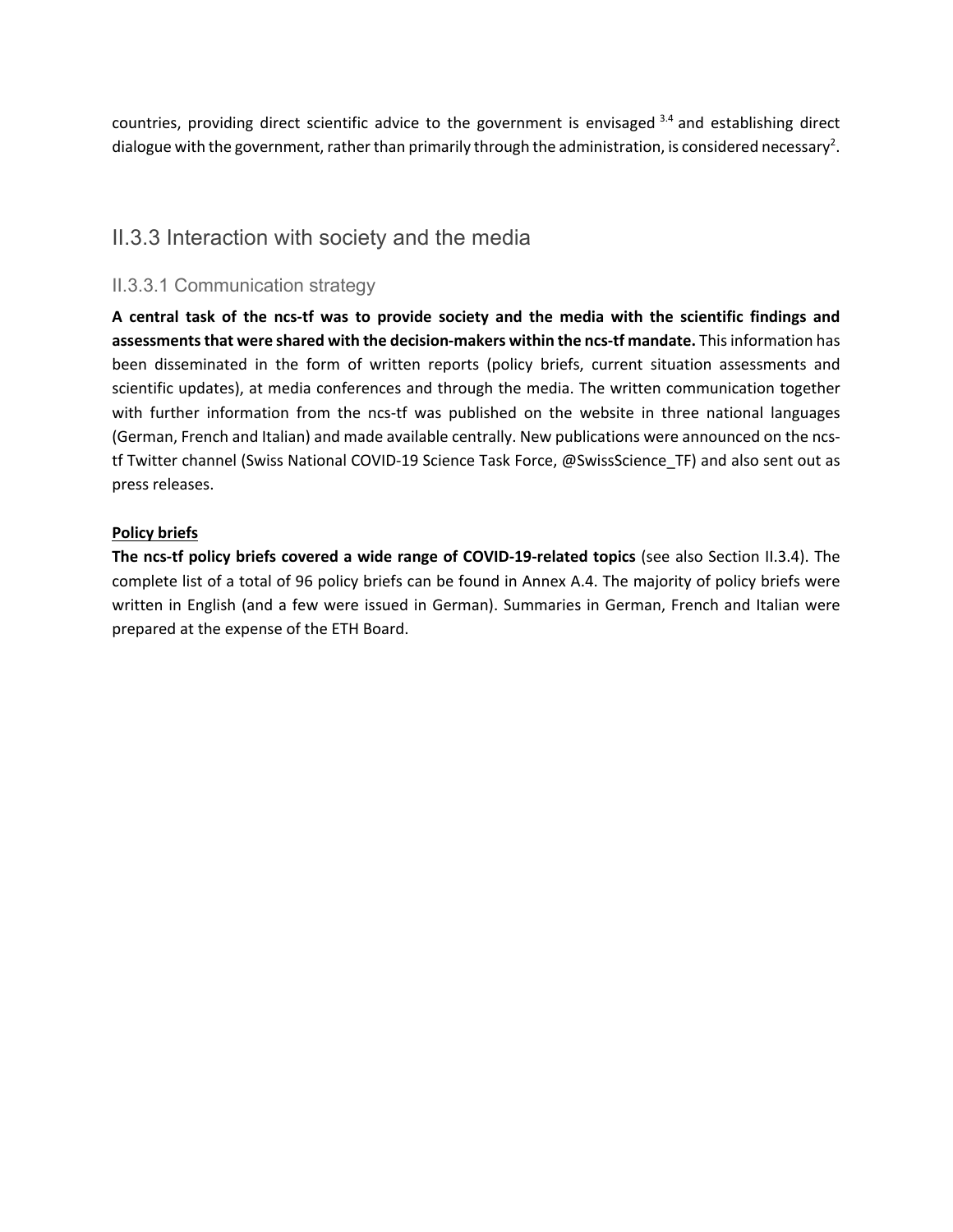#### **Current situation assessments and scientific updates**

From the beginning of October 2020 onwards, the ncs-tf published weekly situation assessments in German, French and Italian on its website.<sup>66</sup> From November 2020 onwards, the ncs-tf published scientific updates in German at an average of two-week intervals, with summaries translated into French and Italian. The ncs-tf produced a total of 46 epidemiological assessments and 34 scientific updates.

#### **Press conferences**

From October 2020 onwards, the ncs-tf, together with other experts, regularly appeared before the media at the technical press briefings on COVID-19 in the Media Centre of the Federal Palace in Bern. In the first few months, the ncs-tf was represented by the President, and later sometimes also by other members (especially members of the management team). At these 39 presentations in total, the ncs-tf provided information on the current situation from a scientific point of view and was available to answer questions from media representatives.

#### **Further media relations**

The great public interest in scientific assessments was reflected in the large number of media enquiries sent to the ncs-tf (from the autumn of 2021 to the spring of 2022, an average of around 10 enquiries per day were submitted to the ncs-tf media office and further enquiries were sent to individual experts). The ncs-tf was available to answer questions whenever possible.

#### **Website**

Until 2 December 2020, the ncs-tf used a website<sup>67</sup> provided by the State Secretariat for Education, Research and Innovation (SERI) and managed by a coordinator. From this date onwards, a new website developed by the ETH Board and an agency<sup>68</sup> was introduced and maintained by a specialist. In addition to the communication measures and channels mentioned above, the website contained information on the mandate, the list of members (including declarations of conflicts of interest), epidemiological information, press releases and selected press briefings.

**The great public and media interest in the latest scientific findings and the special challenges in the context of infodemics and the politicisation of the virus required additional support in coping with the new tasks and requirements in the field of communication and media relations.** The importance of a coordinated approach to incoming media enquiries was most evident in enquiries sent to several experts and answered individually. Coordination helped ensure that the same core statements were clearly communicated and that differences in the statements of different experts were not perceived as contradictions. In order to meet the communication requirements, the media offices of the ETH Board, ETH Zurich and the institutions to which the ncs-tf members belonged provided support. Additional support came from external experts in the fields of media relations, translations, website and editorial work on a mandate basis.

**Communication with the public and the media followed agreed rules, which are laid down in the second and third ncs-tf mandates under section 4.** Accordingly, external communication was handled by the President of the ncs-tf or by a member of the management team nominated by him/her. The other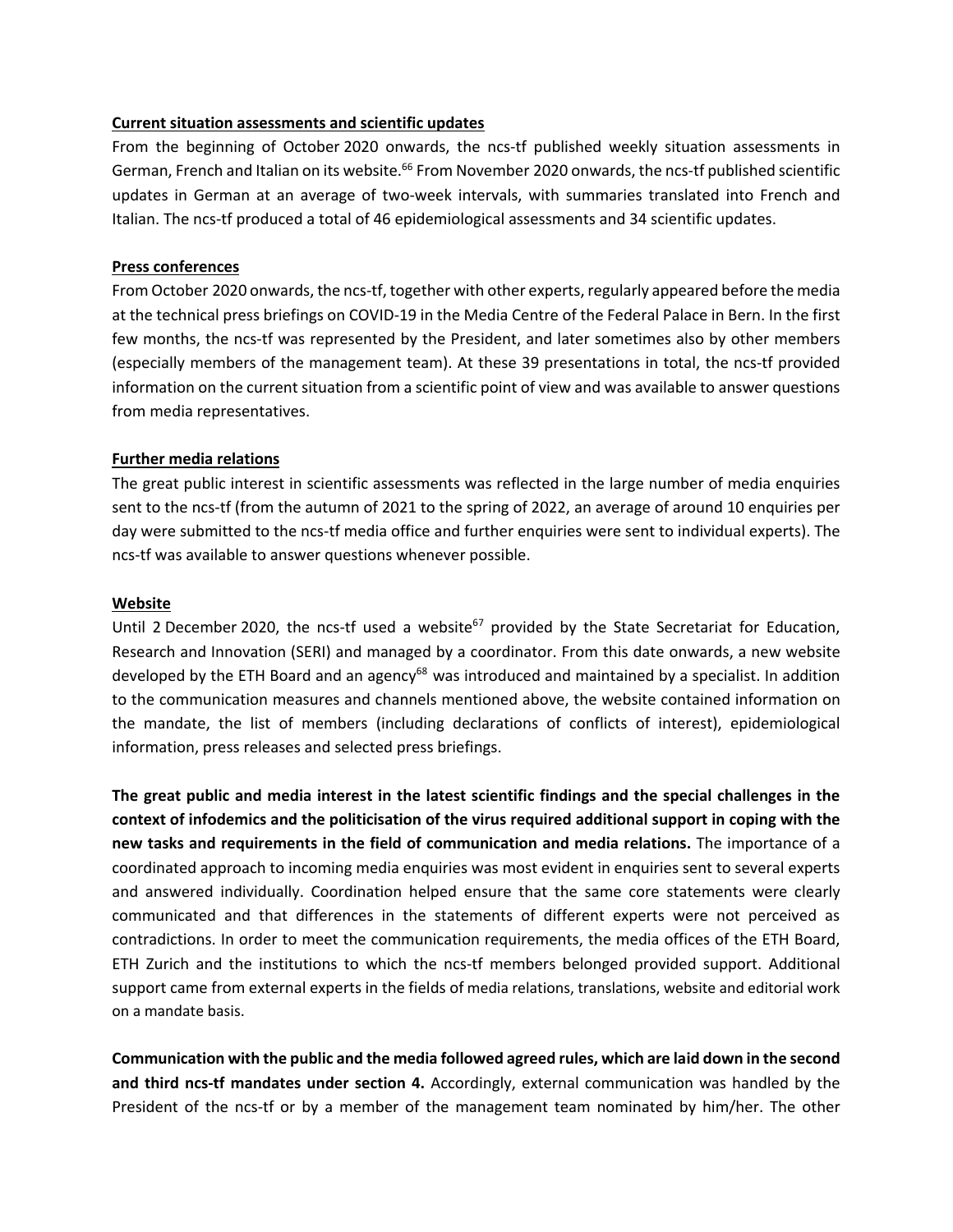members were free to express their views outside the task force. However, the distinction between a member of the ncs-tf and a specialist expert was difficult to communicate to the outside world and was not always noticed. Despite this practice, individual experts were portrayed in reports as ncs-tf representatives. Over time, with the better understanding of roles and repeated communication, it became easier to keep the separation.

**The ncs-tf regularly and promptly communicated scientific findings in the scientific updates.** If the topic concerned an upcoming political decision, the ncs-tf published these documents according to the mandate guidelines only after the decision had been communicated. On 29 November 2021, for example, the ncs-tf provided detailed information on the new Omicron variant found in South Africa at the press briefing.<sup>69</sup> Analyses on dealing with Omicron, which the ncs-tf presented to the decision-makers for decision-making in the context of the new variant (finalised on 11 December 2021), were published in the scientific update<sup>54</sup> on 27 December 2021.

**The aim of the ncs-tf was to communicate all scientific findings transparently (Section II.2).** This also applied to the transmission of information which could be perceived as negative or worrying. In a crisis, communicating negative information can influence trust and acceptance of measures, depending on the situation.<sup>70</sup> The remit of the ncs-tf was to always communicate current findings transparently and quickly, regardless of whether this information could trigger negative or positive reactions. According to the understanding of the roles described in Section II.2, the requirement in external communication was always not to back up the scientific evaluation with values or to explicitly state which values were included in the evaluation.

#### II.3.3.2 Thematic focus of communication

**The ncs-tf proactively provided information from a scientific perspective on a wide range of topics related to the pandemic**: for example, the importance of aerosols in the transmission of SARS-CoV-2, the advantages of masks, the risk of a second wave, and the advantages of a booster vaccination in the autumn of 2021 (see Section II.3.4). In general, the aim was to point out at an early stage the opportunities and risks arising from national and international data.

**Media and society showed great interest in the topics of the ncs-tf throughout the pandemic.** The media and the general public were particularly interested in future developments in case numbers and hospitalisations. This complex of issues has also generated the most criticism of the ncs-tf. Much of this criticism was based on the misunderstanding that a scenario can be equated with a prediction. Scenarios are always based on assumptions and are therefore subject to uncertainties. A scenario formalises future developments on the basis of a model and selected assumptions.<sup>71</sup> During a pandemic, the data situation is often thin on the ground, which means considerable uncertainties in the assumptions and the model, and so scenarios are also subject to uncertainties. However, we were not always able to clearly communicate these uncertainties.72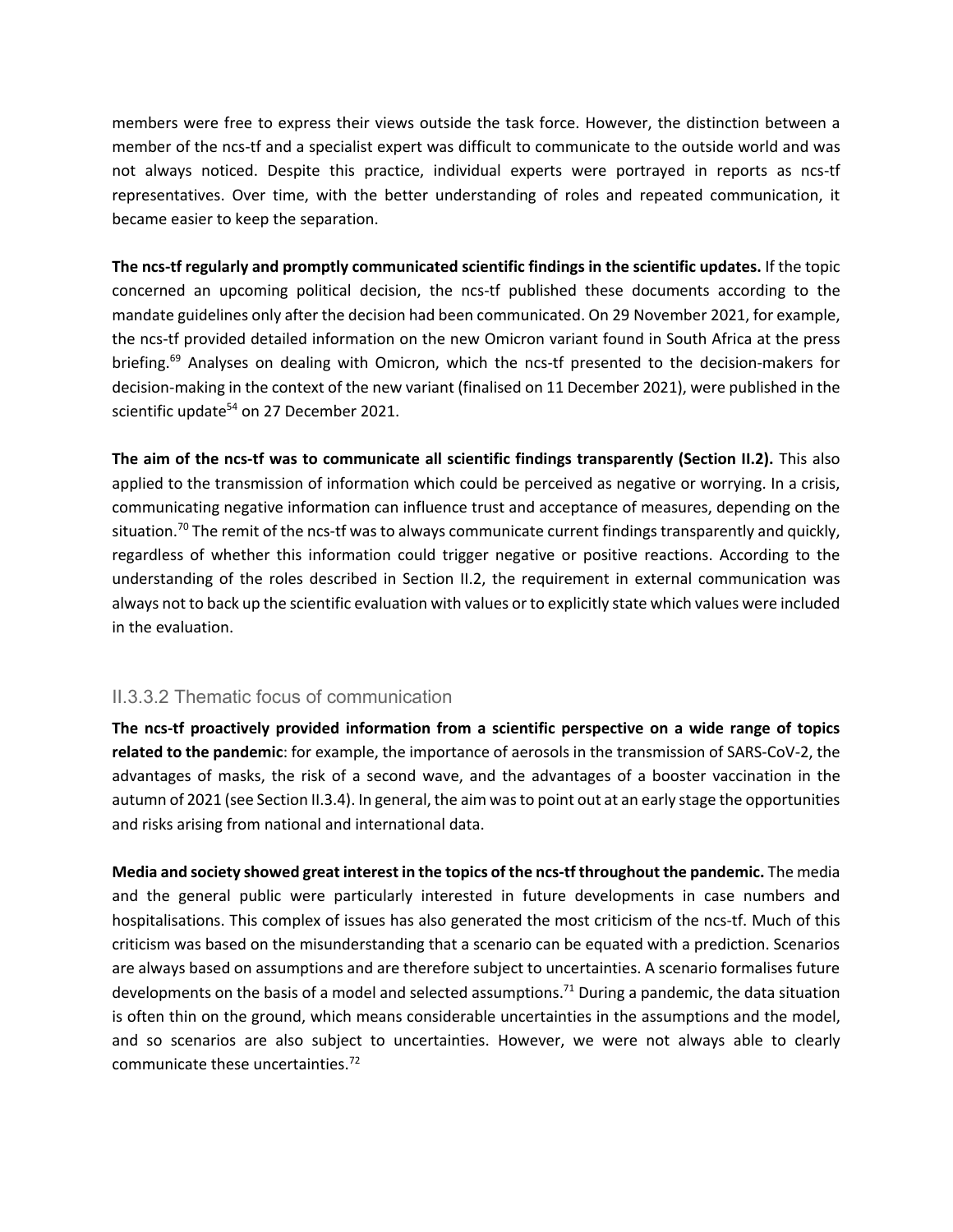**Scenarios based on current findings provide a basis for decision-making from a scientific point of view.**

The assumptions are clearly formulated in scenarios. The assumptions are adjusted with new insights. The ncs-tf produced scenarios in the following cases, among others, which showed that:

- $\bullet$  the community infection approach does not work (14 September 2020;<sup>28</sup>),
- $\bullet$  there is a risk of a second wave in the autumn (from 3 July 2020 onwards;<sup>30</sup>),
- intensive care units in Switzerland during the 2nd wave may reach maximum capacity (23 October  $2020;^{31}$ ),
- the Alpha variant will be dominant in March 2021 and could trigger a third wave (29 December  $2020;$ <sup>32</sup>),
- $\bullet$  the 4th wave in the hospital could be very difficult to manage (29 June 2021;<sup>73</sup> indication of the risk of a wave; 17.8 reference to the situation in the hospitals<sup>46</sup>), and
- Omicron would dominate the infection rate in the first few months of 2022 (29 November  $2021;^{74}$ ).

**In two applications, there was a clear deviation between the scenarios of the ncs-tf and the actual**  events: (i) In April 2021, the number of cases fell despite the easing of restrictions;<sup>75</sup> (ii) In the Omicron wave in 2022, there were fewer hospitalisations than expected in January and February.<sup>76</sup> Case (i) has highlighted the importance of seasonality for the transmission dynamics of SARS-CoV-2; case (ii) is explained by the fact that relatively few older people became infected in January and February 2022. Following the scientific process, these new findings flow into the next scenarios and can thus improve future estimates. Without this scientific background, however, the scenarios were often understood as predictions<sup>72</sup> and the ncs-tf sometimes failed to clearly communicate the added value and limitations of scenarios.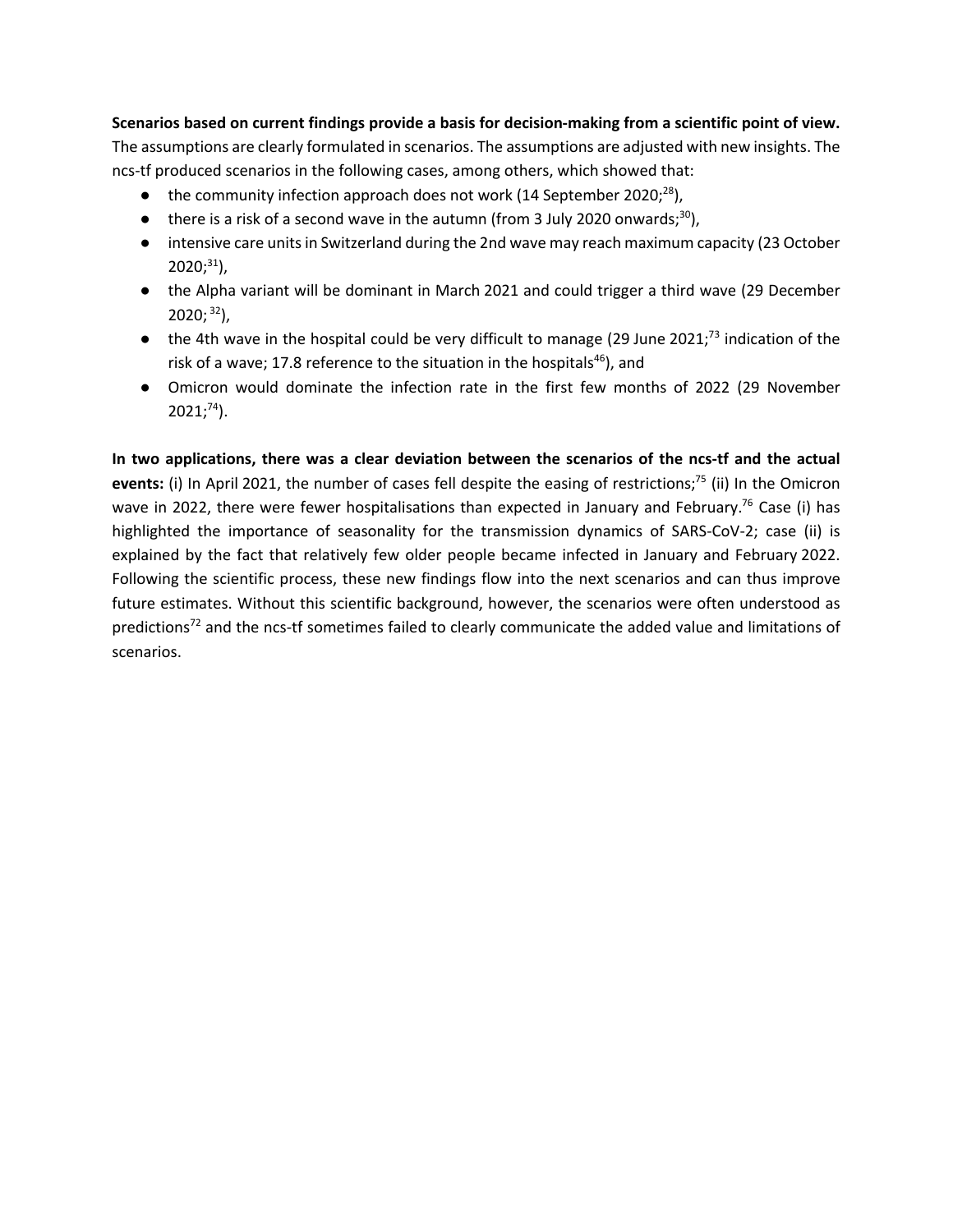## II.3.4 Key scientific findings and contributions to pandemic monitoring

#### II.3.4.1 Scientific data and analyses

**The scientific contributions of the ncs-tf were based on the research and expertise of its members.**  During the pandemic, ncs-tf scientists conducted research on a number of open – or emerging – questions about SARS-CoV-2. Scientific publications can be found on the websites of the individual scientists. The vast majority of research results were financed by external funding or universities. In some cases, research projects were mandated and financed by the authorities  $(e.g. <sup>77, 78, 79</sup>).$ 

**In the ncs-tf, members from various scientific disciplines contributed their perspectives and together developed a consolidated scientific perspective on policy-relevant issues. The** ncs-tf developed 96 policy briefs, 34 scientific updates and 46 epidemiological updates. These publications shed light on and analysed a wide range of topics (cf. Annex A.4). As part of this monitoring, the ncs-tf has estimated the reproduction figure since 4 May 2020<sup>11</sup> and provided daily updated information on the status of the pandemic on various dashboards. Information about SARS-CoV-2 variants was presented daily on NextStrain<sup>80</sup> and covSPECTRUM81.

**Supporting the authorities in monitoring the pandemic situation requires stable and reliable financing of data collection and access to the relevant data.** As part of the data collection process, for example, from March 2021 onwards the genetic monitoring of SARS-CoV-2 was guaranteed by an order from the FOPH until March 2022.<sup>82</sup> Work is currently under way to continue this programme beyond 31 March 2022; however, the scientists involved have not yet been given a specific mandate (as of 29 March 2022). A continuation of the immunological monitoring programmes is also being prepared. There are currently no plans for a cohort (as of 29 March 2022). Data access was gradually expanded, enabling more detailed pandemic monitoring.<sup>81</sup> However, the exchange of data has not yet been fully clarified. For example, at the time of writing this report, the genomes cannot be linked to the hospitalisation status of the associated patients and the contact tracing data is not available anywhere in Switzerland. Systematisation, whereby a scientific advisory body has access to data collected by the authorities and includes an automated exchange of data between the actors, would make the situation much easier in the future.<sup>83</sup>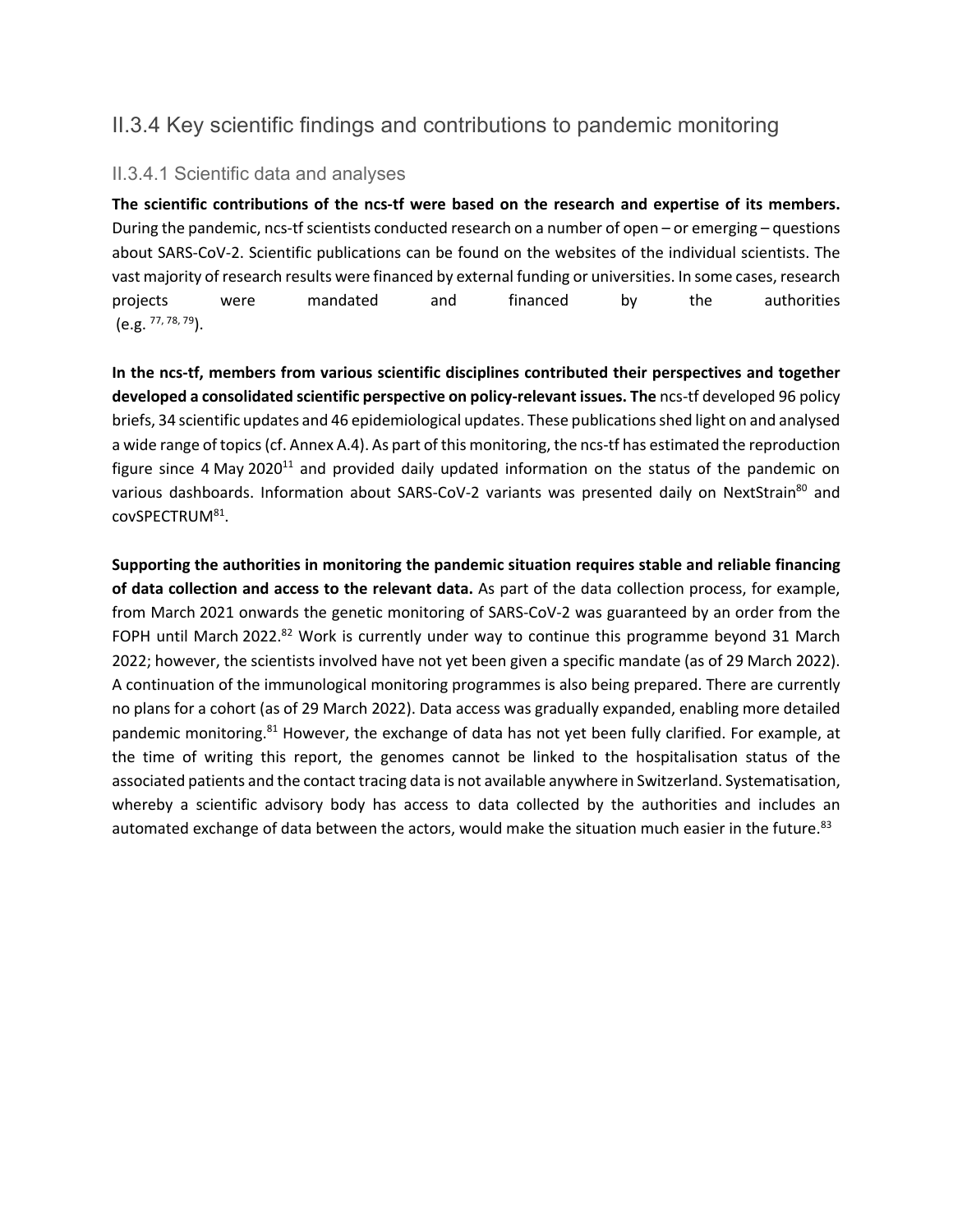#### II.3.4.2 Key scientific topics of the ncs-tf

In the following passage, key topics are discussed, to which the ncs-tf has contributed scientific expertise.

Infection prevention and control: transmission paths, aerosols and masks

**In order to control a pandemic, it is essential to know the transmission chains of the pathogen and to be able to estimate the relative importance of different transmission chains.** One of the ten expert groups of the ncs-tf focused on this topic of infection prevention and control. An important question at the beginning of the pandemic was the relative importance of transmission by surfaces (e.g. hands), droplets and aerosols. In its policy brief dated June 4, 2020, the ncs-tf stated that SARS-CoV-2 can also be transmitted by aerosols, especially in poorly ventilated rooms.<sup>84</sup> The ncs-tf emphasised that the ventilation of closed interiors is an important measure for preventing transmission. The aerosols document was updated on 29 October 2020 with new findings on the role of aerosols.<sup>85</sup> The advantages of using  $CO<sub>2</sub>$  sensors were presented in the policy brief dated 19 April 2021.<sup>86</sup>

**Masks as a means of preventing infection have played a key role in the ncs-tf's activities since it was founded in April 2020.** On 20 April 2020, the ncs-tf published its assessment that the risk-benefit ratio largely supports the general wearing of masks in conjunction with hand hygiene if the required distance cannot be maintained.<sup>21</sup> Criteria for community masks were also created, which were particularly important at times when masks were scarce.<sup>87</sup> The importance of masks was discussed in detail in further documents.<sup>20, 88</sup> Experts from the ncs-tf worked on methods to counter the shortage of medical masks at the start of the pandemic by storing them appropriately and using them for longer periods. $89,90$ 

**The ncs-tf also contributed expertise to infection prevention and control, with the aim of supporting the development of public health campaigns.** In the autumn of 2020, experts from the ncs-tf highlighted the importance of clear communication on the implementation of the measures.<sup>91</sup> This was repeatedly emphasised, also in view of the 2020<sup>92</sup> festive season.

#### Infection prevention and control in the healthcare sector

**In its first policy brief in May 202093, the ncs-tf addressed the topic of infection prevention and control and its implications for the dignified lives of elderly and very elderly people.** Discussions with other institutions and direct carers helped to maintain self-determination and dignity coupled with high-quality care following the initial wave in the spring of 2020. Health risks, for example in different age groups, and new possibilities through therapies and vaccinations were continuously evaluated by the ncs-tf and were factored into overall considerations. This was an important tool, especially for planning in acute care hospitals over large parts of the epidemic.

#### **Schools**

**In contrast to many countries, schools in Switzerland remained largely open.** There are hardly any countries that have had fewer school closures.<sup>94</sup> On 14 June 2020, the ncs-tf first drew attention to the negative effects of school closures on mental health.<sup>29</sup> This aspect was also emphasised in later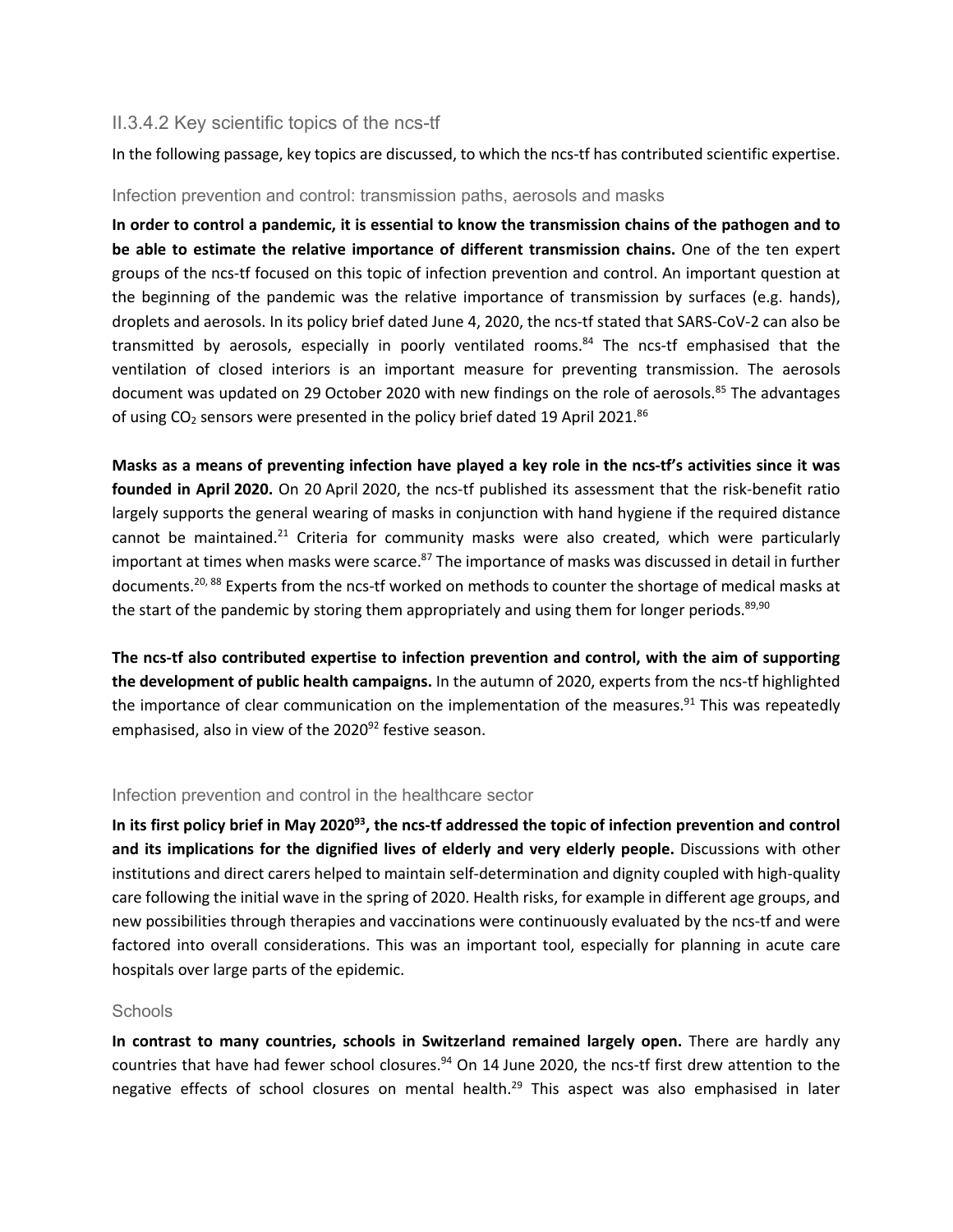publications.<sup>95</sup> In view of the negative effects of school closures, the focus of the ncs-tf was on the "last to close, first to open" approach. This approach refers to the strategy of closing schools only when all other opportunities for reducing contact have been exhausted and of re-opening them first when the epidemic situation improves. The ncs-tf recommended safe school operation – and thus open schools – with protection plans that take into account the importance of aerosol transmission. In a number of other documents, the ncs-tf presented the emerging insights on SARS-CoV-2 infections in children and effective protection plans. Specifically, the ncs-tf discussed the role of testing and quarantine in children  $(96)$ ; this document was later revised), measures to reduce infection in schools<sup>97</sup> and the role of children and adolescents in the SARS-CoV-2 pandemic<sup>98</sup>. Scientific updates and statements at press briefings by specialists also drew attention to the consequences of the pandemic for children and young people in the area of mental health, emphasised the positive effect of protective measures in schools and discussed the adaptation of protective measures to the school situation and level.<sup>46, 64, 97, 99, 100</sup> An exchange was also held with the Swiss Society of Paediatrics and *Kinderärzte Schweiz* (25 October 2021 and 13 December 2021), resulting in a joint statement $^{64}$ . The ncs-tf was also in dialogue with the EDK on this topic. In particular, the Public Health Expert Group and individual ncs-tf experts were in regular contact with the EDK.

#### Strategy to avoid a second epidemic wave

**With a view to a possible second epidemic wave of SARS-CoV-2 in the autumn and winter of 2020/21, the ncs-tf proposed a scientific strategy to respond to epidemic waves early and effectively.** This strategy was published on 8 June 2020.<sup>20</sup> Key aspects included: (1) respond early in the event of epidemic waves, (2) implement interventions within an appropriate geographical framework, (3) introduce specific measures in the correct order, and (4) define responsibilities in good time and clarify financial issues. With regard to point (3), the ncs-tf proposed on 8 June 2020<sup>20</sup> to consider masks as an effective measure in places where there is a high transmission potential and social distancing is difficult (e.g. in shops and public transport). The risk of major events was also highlighted.

#### Assessments regarding the imminent second epidemic wave

**The ncs-tf repeatedly referred to the imminent second epidemic wave** (detailed documentation in Appendix A.5). On 3 July 2020, the ncs-tf issued an emergency notification due to rapidly increasing numbers of infections<sup>30</sup> and advised people to avoid situations with a high risk of transmission and to comply with the already known protective measures. In September and early October, the ncs-tf shared with the mandators the assessment that the situation at that time posed a risk of a resurgence of the epidemic with negative consequences for health, the economy and society (see also Appendix A.5). From 9 October 2020 onwards, assessments of the rise of the epidemic wave and the resulting risk for individuals and the healthcare system were regularly published on the ncs-tf website.

**The ncs-tf also analysed the evolution of the burden on the healthcare system and, in particular, the intensive care units.** It pointed out that due to the large number of infections, the capacity of the intensive care units would be insufficient to maintain the standards of medical care. A retrospective analysis<sup>101</sup> of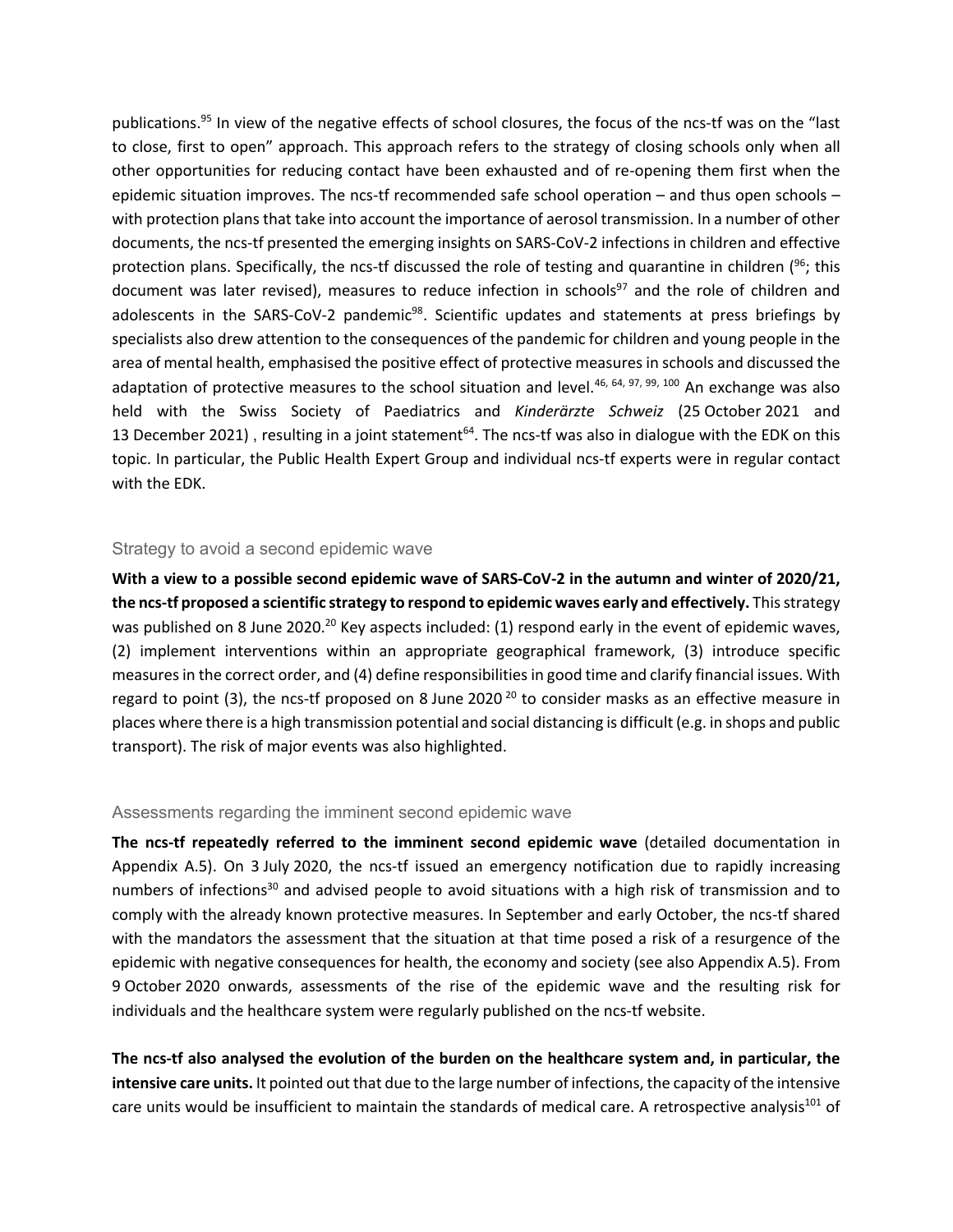hospital admissions and referrals to intensive care units in January 2021 showed that, during the peak value of the second epidemic wave, the proportion of hospitalised patients receiving intensive care fell by around a factor of two. One plausible reason for the decline is that the capacity of the intensive care units was insufficient. A second consequence of the heavy burden on the healthcare system was that around 19,000 procedures requiring intensive care were postponed. $103$ 

#### The SwissCovid app and proximity tracing

**Within the ncs-tf there was a close dialogue between the development of digital epidemiological methods and other scientific aspects of the pandemic response.** The idea of an app that informs users about a potential risk of infection and protects their privacy was launched by experts from EPFL and ETH Zurich before the ncs-tf was founded and developed in collaboration with the FOPH, the Federal Office of Information Technology and Telecommunication (FOITT) and the private company Ubique.102 Several of the key experts involved became members of the ncs-tf and worked together in a separate expert group focused on digital epidemiology.

#### **The idea behind Digital Proximity Tracing is to minimise the social and economic costs of the pandemic**

**response** by notifying people if they have been exposed to a possible infection. This allows people with an increased risk of infection to get tested quickly and limit contact with others. The system developed in Switzerland respects privacy. The underlying protocol (DP-3T, "decentralised, privacy-preserving proximity tracing") was adopted by Google and Apple. The experts from Switzerland were closely involved in the design and development of a system at the European level and played a key role in the conceptualisation and development of NotifyMe, a decentralised check-in system for meetings and events.

**The collaboration of these experts in the ncs-tf made it possible to embed digital proximity tracing in a general scientific analysis of the TTIQ system, i.e. in the** process of testing, contact tracking, isolation, and quarantine. A number of policy briefs analysed digital and conventional methods of TTIQ. 34, 103, 104, 105, 106

#### "Community infection approach"

**In its policy brief dated 14 September 2020, <sup>28</sup> the ncs-tf analysed the approach proposed by various parties at the time to achieve herd immunity in the population through large-scale infections (the idea of a so-called "community infection approach").** Based on the data on the risk of hospitalisation and mortality following an infection, it became clear that such an approach would entail an extremely high disease burden, would lead to major social and economic damage and would take a very long time. At that time, the ncs-tf also evaluated the progress made in vaccine development and came to the conclusion that the prospect of vaccines being approved soon was good, so that an approach involving infecting a large part of the population without immune protection (which would also violate people's right and conflict with your need to be protected against physical harm) would not make sense from this perspective either.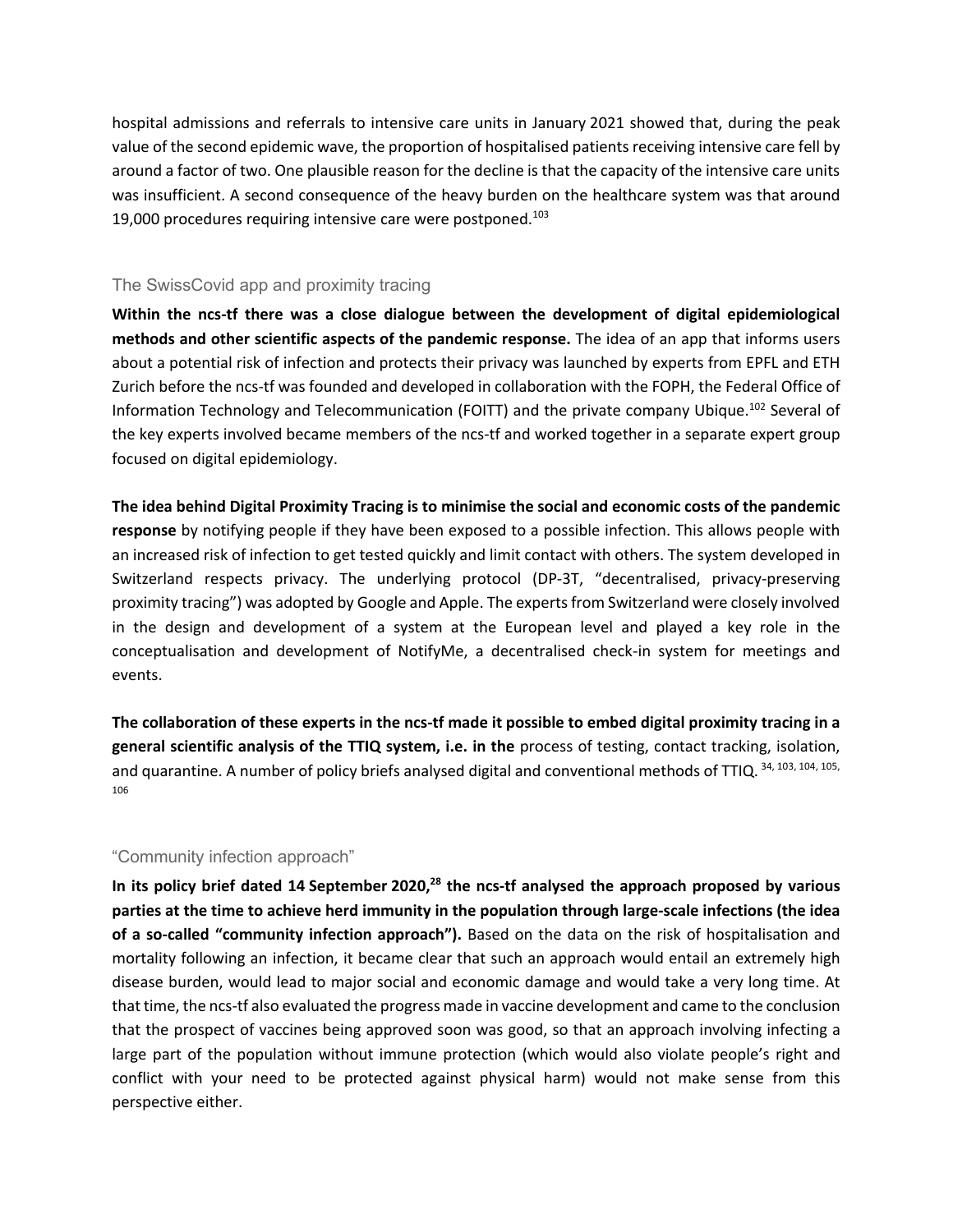#### Monitoring of variants of concern (VOC)

**From the end of 2020 onwards, new and variants of concern (VOCs) dominated the dynamics of the pandemic.** The evolution of such variants had been expected since the outbreak of the pandemic, and the ncs-tf pointed out the necessity of genomic sequencing in its policy briefs dated 20 April 2020<sup>107</sup> and 15 June 2020 <sup>108</sup>. On 1 March 2021, the FOPH launched the national SARS-CoV-2 monitoring programme<sup>78</sup>, which was implemented in cooperation with the National Centre for Emerging Viral Diseases (NAVI) at the University Hospitals in Geneva, the Swiss Federal Institutes of Technology, the university and private laboratories, the NextStrain platform and the ncs-tf. This programme expires on 31 March 2022. A continuation is planned, but the laboratories involved have not yet been given a specific mandate (as of 29 March 2022).

#### *Alpha*

**The Alpha variant, which is classified as a variant of concern, was first detected in the UK in September 2020.** In mid-December 2020, there was increasing evidence that this variant had a transmission advantage.<sup>109</sup> The ncs-tf informed the FOPH and GS-FDHA on 19 December 2020. On 22 December 2020, the ncs-tf shared its assessment of the spread of Alpha and the expected consequences for epidemiological events.110 On 29 December 2020, the ncs-tf explained at the press briefing its assumption that this variant would dominate the infection rate in Switzerland in March and that the number of cases could increase.<sup>32</sup> The number of cases increased from mid-February and the epidemiological wave reached a peak in April 2021, with around 80 hospitalisations per day and 250 people in intensive care.<sup>8</sup> In April, the epidemic wave subsided, contrary to expectations from the ncs-tf scenarios  $(76;$  section II.3.3), partly thanks to seasonal effects.

#### *Delta*

**The Delta variant, originally described in India and classified as a variant of concern, was first identified in Switzerland in a sequenced sample on 23 April 2021.**<sup>111</sup> Due to the increasing prevalence of this variant with an increased transmission rate in other countries, such as India and the UK, the ncs-tf pointed out the risk of an epidemic wave with the Delta variant in its policy brief dated 29 June 2021<sup>74</sup>.

**With a transmission advantage over Alpha, Delta also spread rapidly in Switzerland** and led to some severe cases, particularly among the non-immune population. On 17 August 2021 $^{46}$  and 24 August 2021 $^{41}$ , for example, the ncs-tf drew attention to the risk of a severe strain on hospitals. The fourth epidemic wave peaked at the end of August with around 80 hospitalisations per day (moving 7-day average). At its peak, around 280 patients were in intensive care. The number of cases and the strain on intensive care units decreased from the second week of September onwards. At the end of December 2021, there was another Delta wave with 315 patients in intensive care.<sup>8</sup>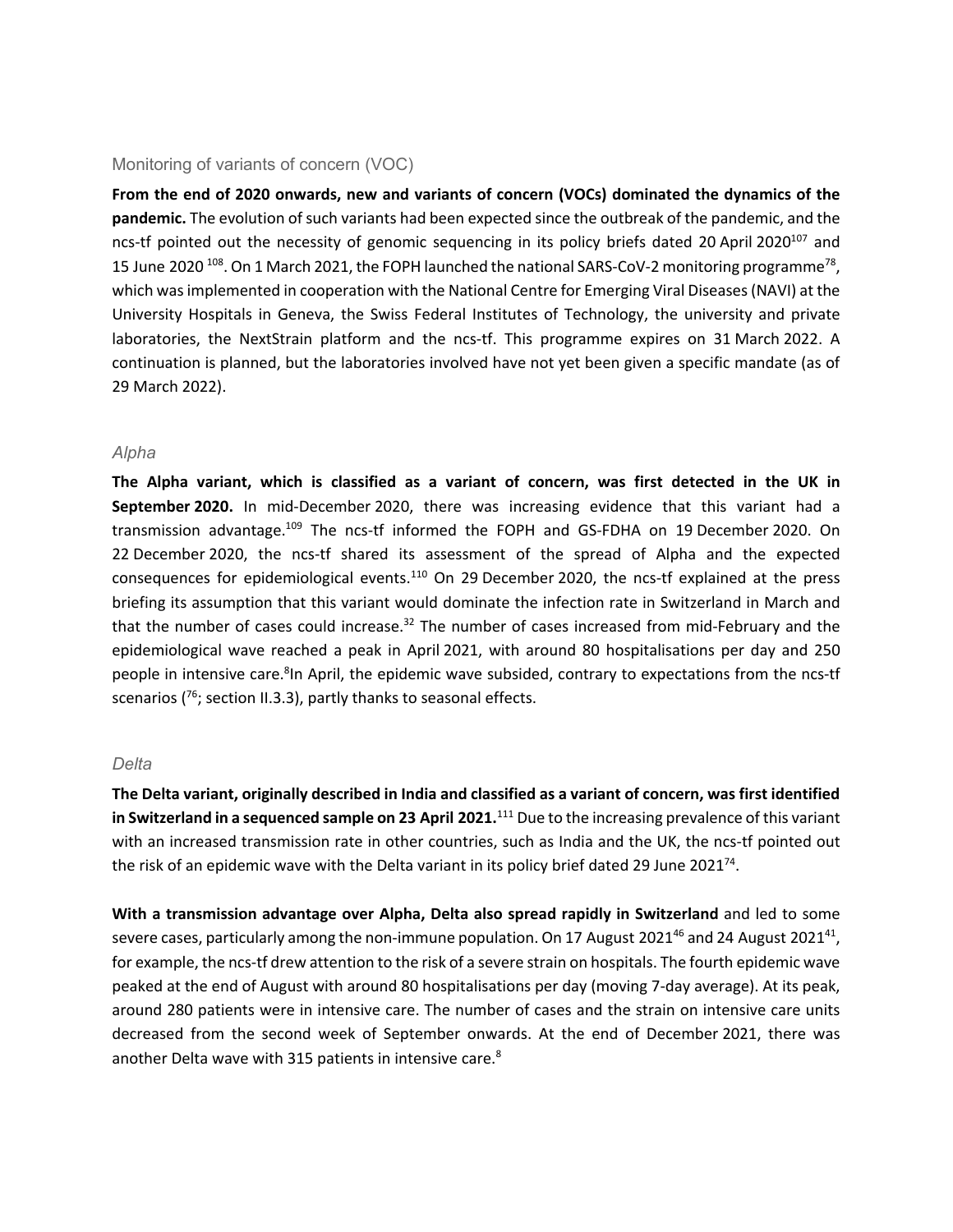**Furthermore, the future number of expected hospitalisations was estimated in July 2020 based on hospitalisation and vaccination data from the FOPH and seroprevalence data from Geneva.**<sup>112</sup> The ncstf estimated that the expected disease burden would be similar to or greater than the total disease burden over the course of the pandemic so far if a large proportion of the currently non-immune people were infected and no further vaccinations were given. At the time of the estimates (July 2021), there were cumulatively around 30,000 COVID-19 hospitalisations. According to the data available as of 28 March 2022, there were cumulatively around 50,000 hospitalisations.<sup>8</sup> This means that around twothirds of the maximum potential disease burden expected in July 2021 (in the hypothetical extreme case that *all* non-immune people would be infected and *no one* would have been vaccinated any more) had occurred by the end of March 2022. Since July 2021, 17% of people in Switzerland have been vaccinated with a first dose and thus protected against severe complications.<sup>8</sup>

#### *Omicron*

**On 24 November 2021, a new variant B.1.1.529 was identified in South Africa.** After information was received from South Africa on 25 November, which indicated that this variant could have a lasting effect on epidemiological events in Switzerland, the ncs-tf immediately contacted the FOPH and the GS-FDHA. On 26 November, the WHO classified it as a variant of concern because it exhibited increased transmissibility and the ability to bypass the immune response. At the press briefing on 29 November, the ncs-tf<sup>75</sup> announced that Delta could be replaced by Omicron after Christmas 2021.

**On 20 December 2021, the ncs-tf calculated based on scenarios<sup>48</sup> that at the beginning of January 2022, around 20,000 confirmed cases of infection with SARS-CoV-2 could be reached and exceeded.** On 1 January 2022, around 20,400 confirmed cases (moving 7-day average) were reported.<sup>8</sup> Updated calculations from 11 January 2022<sup>113</sup> showed that a large proportion of the Swiss population could become infected before the epidemic wave subsides due to increasing immunity among the population. This would be the first time during the pandemic that a wave subsides due to immunity rather than measures, behavioural adjustments or seasonal fluctuations. Around 10% of the Swiss population was infected each week over a period of several weeks at the start of 2022.<sup>114</sup> The actual strain on hospitals was lower than that expected by the ncs-tf, which had been calculated on the basis of international data (see also section II.3.3). In total, around 9,600 people have been hospitalised since the beginning of January 2022 (data as of 28 March 2022).<sup>8</sup>

#### Third vaccine dose

**Monitoring immunity in the population is important for the sustained control of disease waves and the maintenance of immunity in the population.** On 10 June 2021, the ncs-tf highlighted the crucial importance of data on maintaining immunity after infection and vaccination in various risk groups<sup>47</sup> and encouraged the creation of a detailed immune monitoring system. In a document dated 15 February 2022<sup>5</sup>, the ncs-tf explained that such monitoring of antibody neutralisation and T cells is key to assessing the need for booster vaccinations.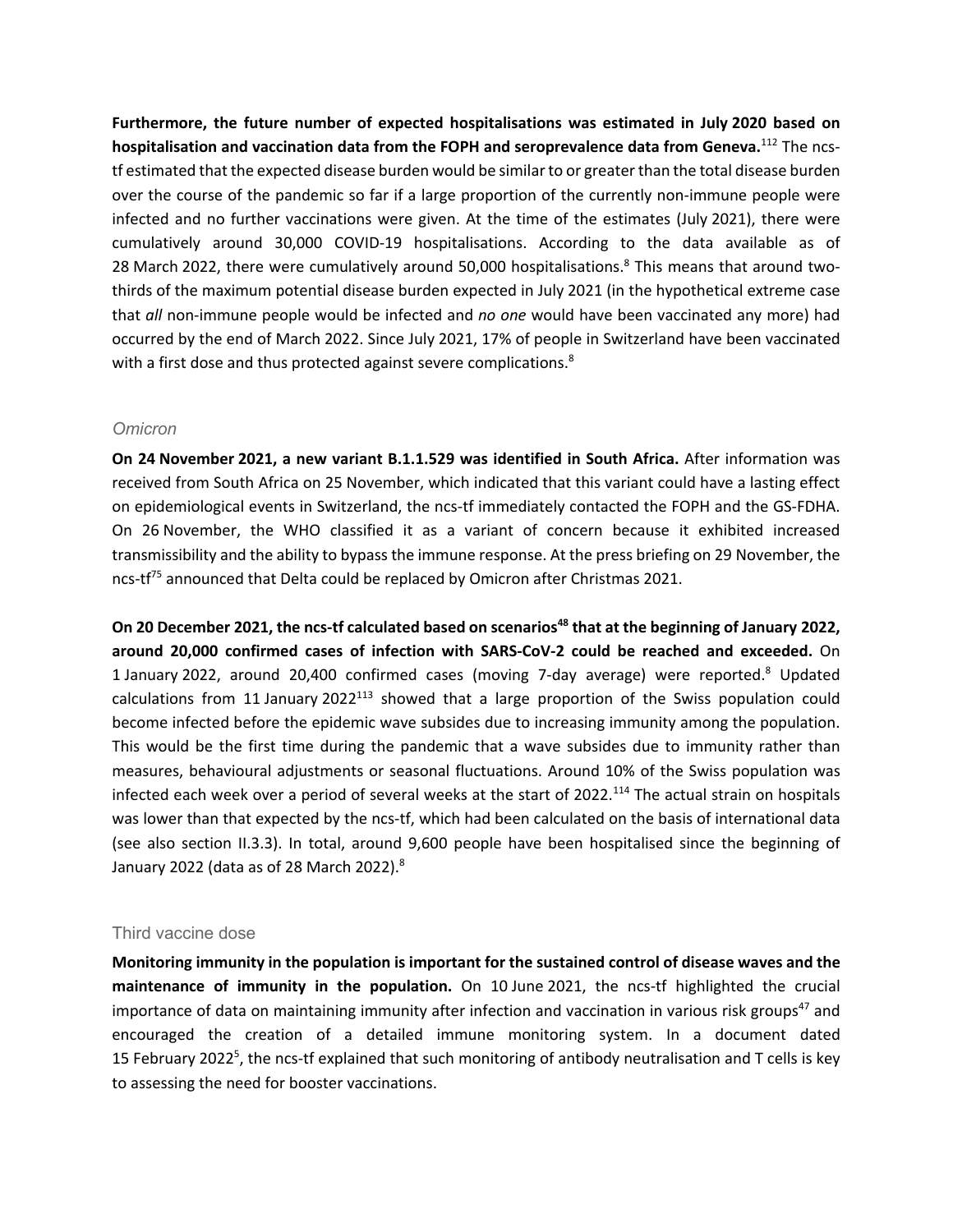**A possible booster vaccination was first discussed by the ncs-tf in early summer 2021 and anticipated**  for the autumn of 2021. In a document dated 10 June 2021<sup>47</sup>, it was explained that booster vaccinations are important for people at increased risk of severe COVID-19, in order to reduce the number of serious illnesses and that booster vaccinations for adults in general can help to limit the overall circulation of the virus. The scientific update of 7 September 2021<sup>115</sup> pointed to a decrease in protection against infections in the general population and in protection against severe complications among the elderly. In September 2021, the ncs-tf calculated the number of hospitalisations that could be avoided by booster vaccination using data from Israel together with Switzerland-wide hospitalisation and vaccination data and seroprevalence data from Geneva. These calculations were carried out with the FOPH, the FCV and the GS-FDHA on 21 September and published on 26 October 2021.<sup>116</sup> In the scientific update dated 26 October 2021, the ncs-tf showed, based on data from Switzerland, that protection against severe complications in older population groups had also decreased in Switzerland.<sup>117</sup> The ncs-tf presented further data on the decrease in vaccination protection and the advantages of a third vaccination in the scientific update dated 23 November 2021.<sup>118</sup>

## II.3.4.3 Assessment of strategies proposed by the ncs-tf for dealing with SARS-CoV-2

**While the ncs-tf dealt with the scientific aspects of the pandemic, it followed a consistent and clear policy with regard to the proposed strategy**. The core idea of this policy was that (i) it already became clear soon after the onset of the pandemic that a vaccination against COVID-19 would be likely to be developed soon, and (ii) it would be worthwhile for health, social and economic reasons to keep infections as low as possible until people can protect themselves with a vaccine. Such an approach allows most people to get vaccinated before they become infected. In order to reduce the number of infections, the ncs-tf focused on infection prevention instruments (such as masks, social distancing and other measures to reduce aerosol transmission and improve hygiene) as well as measures to reduce contact with others. It did not make any decisions itself, but was able to support the political decision-making process by providing scientific findings.

**An important question is how high the costs and benefits of this strategy are and how well the overall strategy performs compared to other conceivable approaches.** This question is key to dealing with the pandemic and remains relevant as preparation for future pandemics. Of particular interest – also for the public – is the effectiveness of individual measures to reduce contact with others: What did it mean for the epidemiological situation in Switzerland that schools remained largely open during the pandemic? How effective were the restaurant closures? There will be no easy answers to these questions. The impact of a particular measure (e.g. the closure of a particular sector) depends heavily on the context. Important aspects here include, for example, other measures taken at that time, acceptance and implementation of the measures in force, the time of year, the immunity of the population and the dominant variant of the virus at that time. Nevertheless, further data and analyses will help us to continuously improve our understanding of which measures are most effective and which measures have the best cost-benefit ratio. Scientific reviews will play an important role here – analyses that systematically and impartially take into account all relevant data available.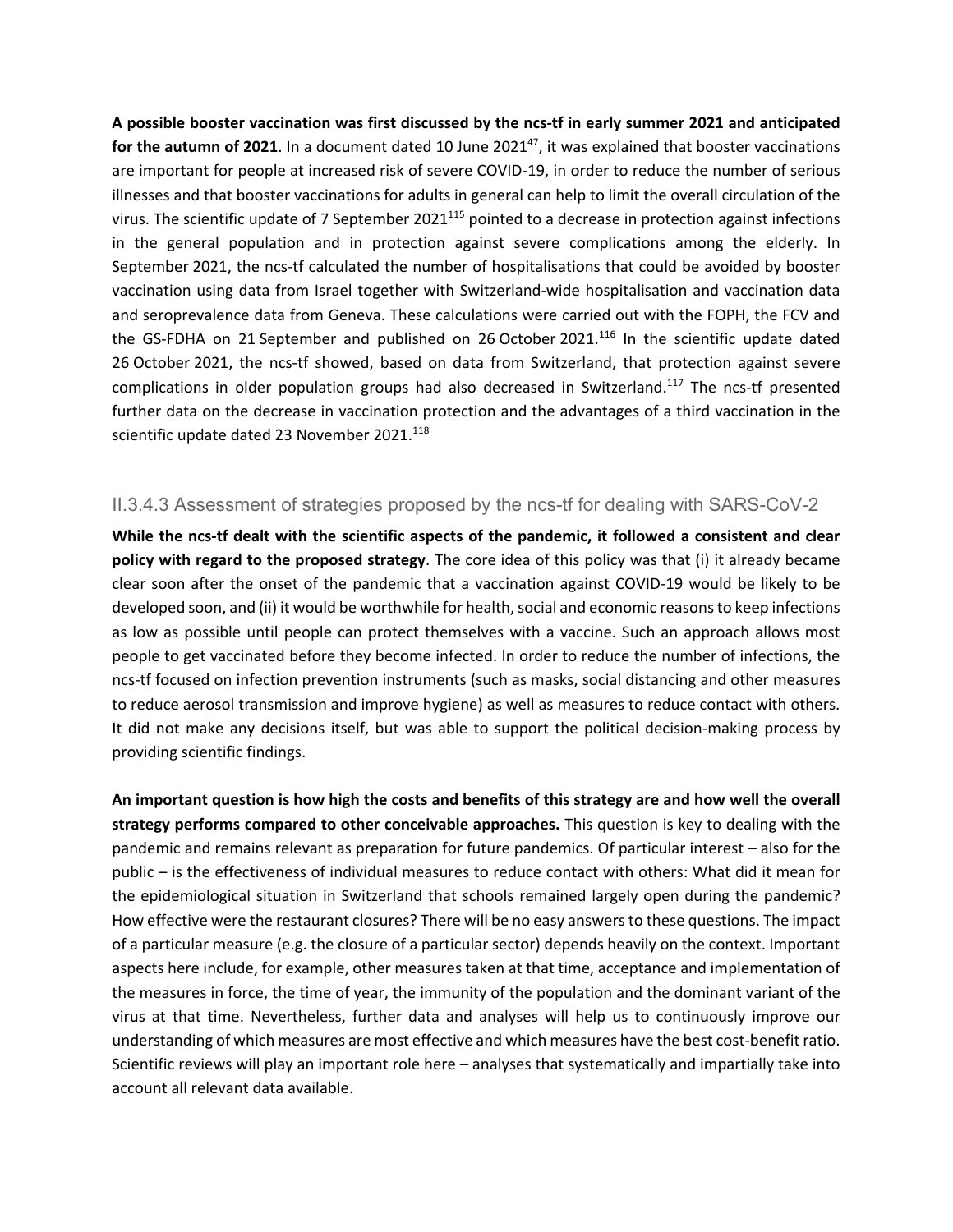**However, this document does not focus on such analyses for assessing different strategies and for assessing different measures within a strategy.** Ideally, they are carried out by experts who were not themselves involved in advising decision-makers or developing strategies, and therefore have the necessary degree of impartiality.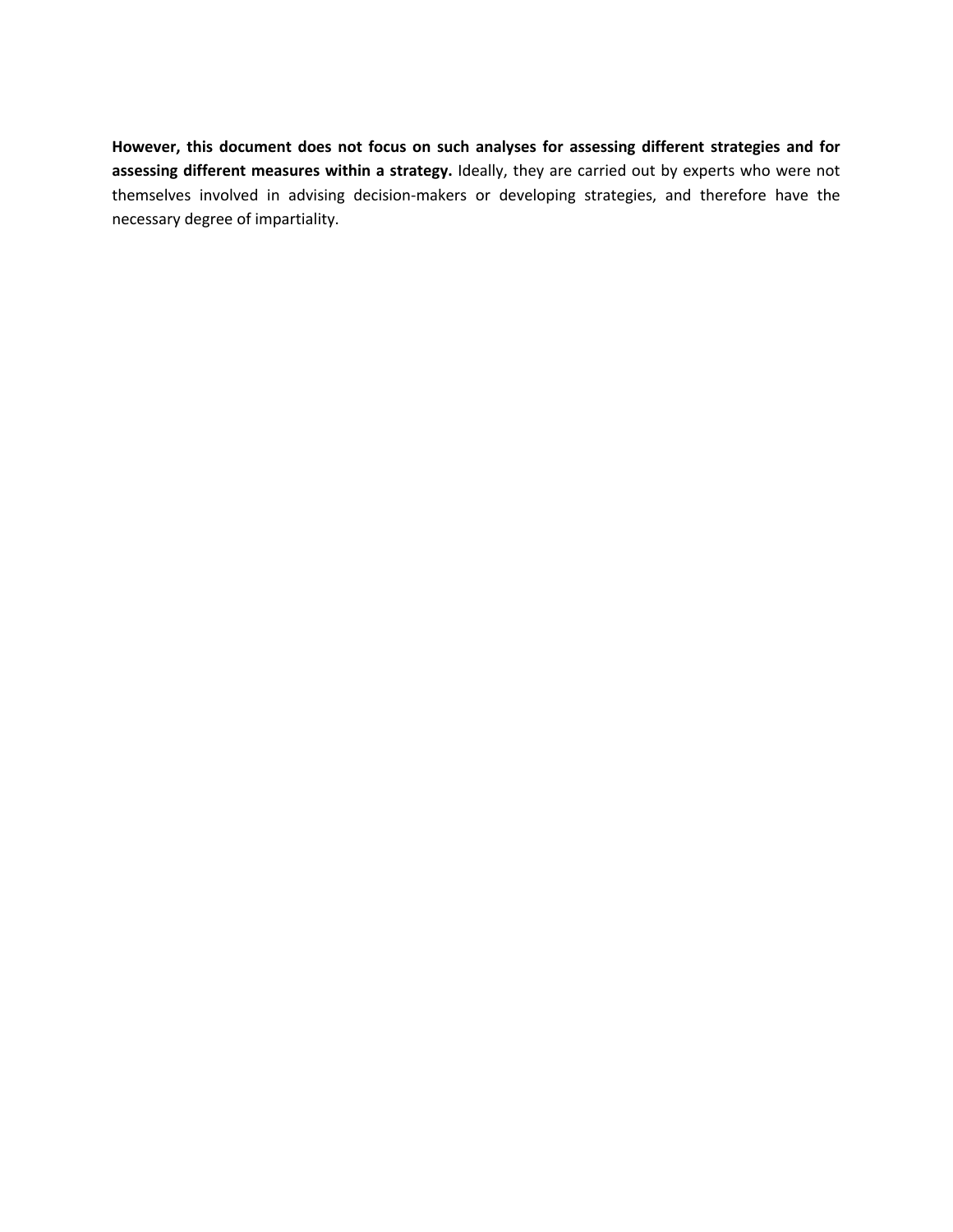## Sources

# Appendix

A.1 Mandates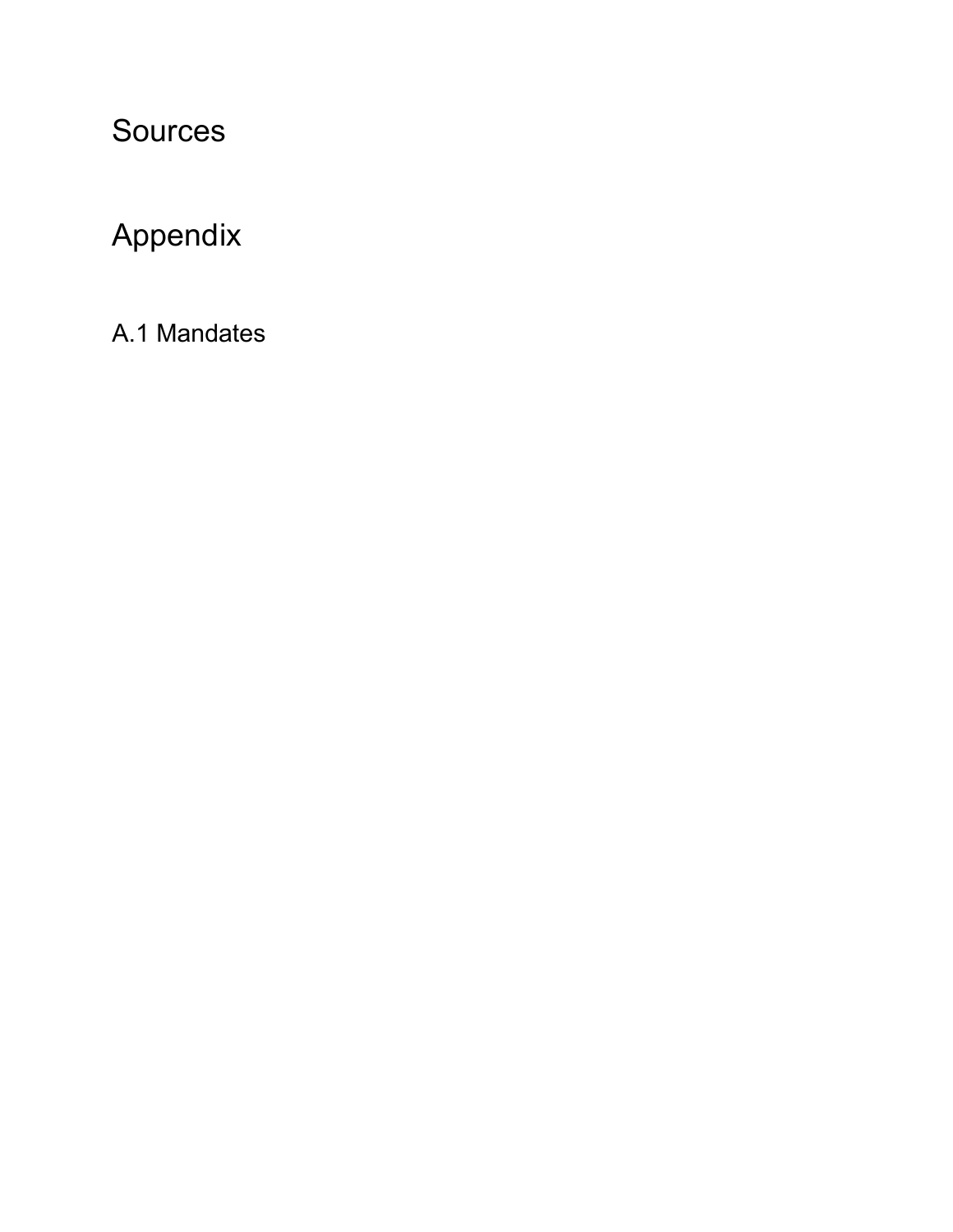## A.2 List of experts in the ncs-tf with joining date

|               | First name Last name                       | Joined on | Left on                             | Expert group (/expertise)                  | Different roles over time                                    |
|---------------|--------------------------------------------|-----------|-------------------------------------|--------------------------------------------|--------------------------------------------------------------|
| Martin        | Ackermann                                  |           |                                     | 02/04/2020 31/03/2022 Microbiology         | President, Vice-President, Advisory<br>Panel, Member         |
| Christian     | Althaus                                    |           |                                     | 03/04/2020 05/01/2021 Data & Modelling     | Member                                                       |
| Martin        | <b>Bachmann</b>                            |           | 09/04/2020 30/06/2020 Vaccinology   |                                            | <b>Expert Group Chair</b>                                    |
| Manuel        | Battegay                                   |           | 02/04/2020 12/03/2021 Clinical Care |                                            | Vice-President, Expert Group Chair                           |
| Sonja         | <b>Baumann</b>                             |           | 15/12/2020 31/07/2021 Clinical Care |                                            | Member                                                       |
| Christine     | Baumgartner                                |           | 13/11/2020 31/07/2021 Clinical Care |                                            | Member                                                       |
| Eva Maria     | <b>Belser</b>                              |           | 19/05/2020 31/07/2021 ELSI          |                                            | Member                                                       |
| Gaby          | Bieri                                      |           | 15/12/2020 31/07/2021 Clinical Care |                                            | Member                                                       |
| Stefan        | <b>Boes</b>                                |           | 17/10/2020 31/07/2021 Economics     |                                            | Member                                                       |
| Sebastian     | Bonhoeffer                                 |           |                                     | 02/04/2020 31/07/2021 Data & Modelling     | Advisory Panel, Expert Group Chair                           |
| <b>Marius</b> | <b>Brülhart</b>                            |           | 03/04/2020 31/03/2022 Economics     |                                            | Expert Group Chair, Member                                   |
| Aymo          | <b>Brunetti</b>                            |           | 17/10/2020 31/07/2021 Economics     |                                            | Member                                                       |
| Monika        | <b>Buetler</b>                             |           | 02/04/2020 31/07/2021 Economics     |                                            | Vice-President, Advisory Panel,<br><b>Expert Group Chair</b> |
| Edouard       | <b>Bugnion</b>                             |           |                                     | 02/04/2020 31/03/2022 Digital Epidemiology | Advisory Panel, Expert Group Chair                           |
| Claudine      | Burton-Jeangros 03/04/2020 31/07/2021 ELSI |           |                                     |                                            | Member                                                       |
| Thierry       | Calandra                                   |           | 05/04/2020 31/07/2021 Clinical Care |                                            | Member                                                       |
| Alexandra     | Calmy                                      |           | 03/04/2020 31/03/2022 Clinical Care |                                            | Expert Group Chair, Member                                   |
| Daniel        | Candinas                                   |           | 03/04/2020 31/07/2021 Control       | Infection Prevention &                     | Member                                                       |
| Luca          | Crivelli                                   |           | 03/04/2020 31/12/2020 Economics     |                                            | Member                                                       |
| Valerie       | D'Acrement                                 |           |                                     | 19/02/2021 11/05/2021 Public Health        | Member                                                       |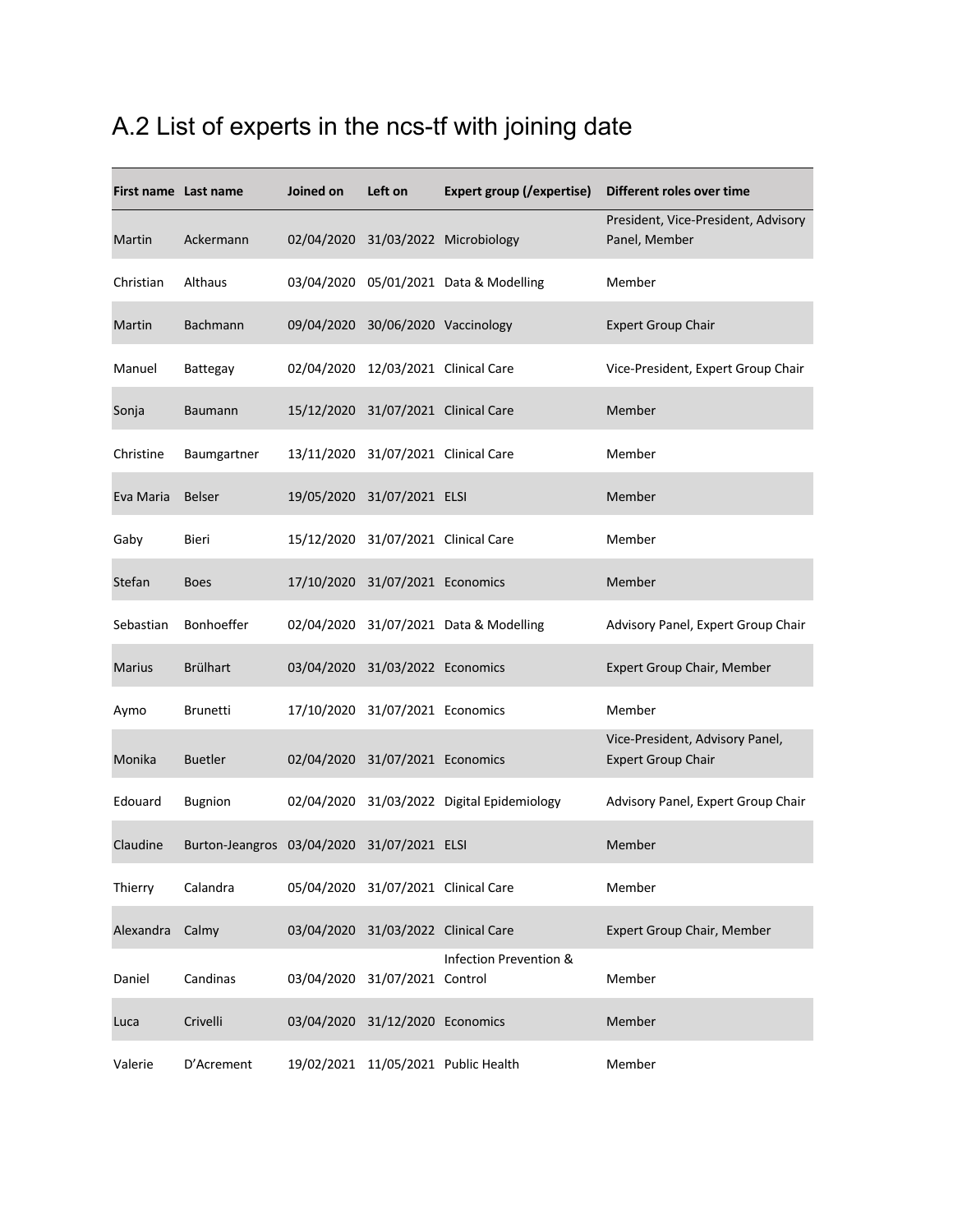| Damien          | De Courten            |            | 03/04/2020 31/07/2021 Control       | Infection Prevention &                      | Member                             |
|-----------------|-----------------------|------------|-------------------------------------|---------------------------------------------|------------------------------------|
|                 | Dominique De Quervain |            |                                     | 19/05/2020 16/04/2021 Public Health         | Member                             |
| Jean-<br>Romain | Delaloye              |            | 03/04/2020 31/07/2021 Control       | Infection Prevention &                      | Member                             |
| Alain           | Di Gallo              |            |                                     | 21/07/2021 31/03/2022 Mental health         | Member                             |
| David           | Dorn                  |            | 02/04/2020 31/07/2021 Economics     |                                             | Member                             |
| Matthias        | Egger                 |            |                                     | 02/04/2020 31/12/2020 Data & Modelling      | President, Member                  |
| Jaques          | Fellay                |            |                                     | 03/04/2020 31/03/2022 Data & Modelling      | Member                             |
| Antoine         | Flahault              |            |                                     | 03/04/2020 31/07/2021 Public Health         | Member                             |
| Thierry         | Fumeaux               |            | 03/04/2020 31/12/2020 Clinical Care |                                             | <b>Expert Group Chair</b>          |
| Grégoire        | Gex                   |            | 15/12/2020 31/07/2021 Clinical Care |                                             | Member                             |
| Myrona          | Goutaki               |            |                                     | 19/02/2021 31/07/2021 Public Health         | Member                             |
| Eva             | Horvath               |            | 16/12/2020 31/07/2021 Clinical Care |                                             | Member                             |
| Felix           | Huber                 |            | 03/04/2020 31/07/2021 Clinical Care |                                             | Member                             |
| Samia           | Hurst                 |            | 02/04/2020 31/03/2022 ELSI          |                                             | Vice-President, Expert Group Chair |
| Daniel          | Jordi                 |            | 05/04/2020 31/07/2021 Control       | Infection Prevention &                      | Member                             |
| Laurent         | Kaiser                |            |                                     | 03/04/2020 31/03/2022 Diagnostics & Testing | Member                             |
| Urs             | Karrer                |            |                                     | 09/04/2020 31/03/2022 Immunology            | Vice-president, Member             |
| Olivia          | Keiser                |            |                                     | 03/04/2020 31/07/2021 Data & Modelling      | Member                             |
| Ueli            | Kihm                  | 04/02/2020 | 20/04/2020 Virology                 |                                             | Advisory Board, Expert Group Chair |
| Manfred         | Kopf                  |            |                                     | 09/04/2020 31/07/2021 Immunology            | Member                             |
| Arnaud          | L'Huillier            |            | 21/07/2021 31/03/2022 Paediatrics   |                                             | Member                             |
| Rafael          | Lalive                |            | 03/04/2020 31/07/2021 Economics     |                                             | Member                             |
| Esther          | Linka                 |            |                                     | 19/05/2020 31/12/2020 Public Health         | Member                             |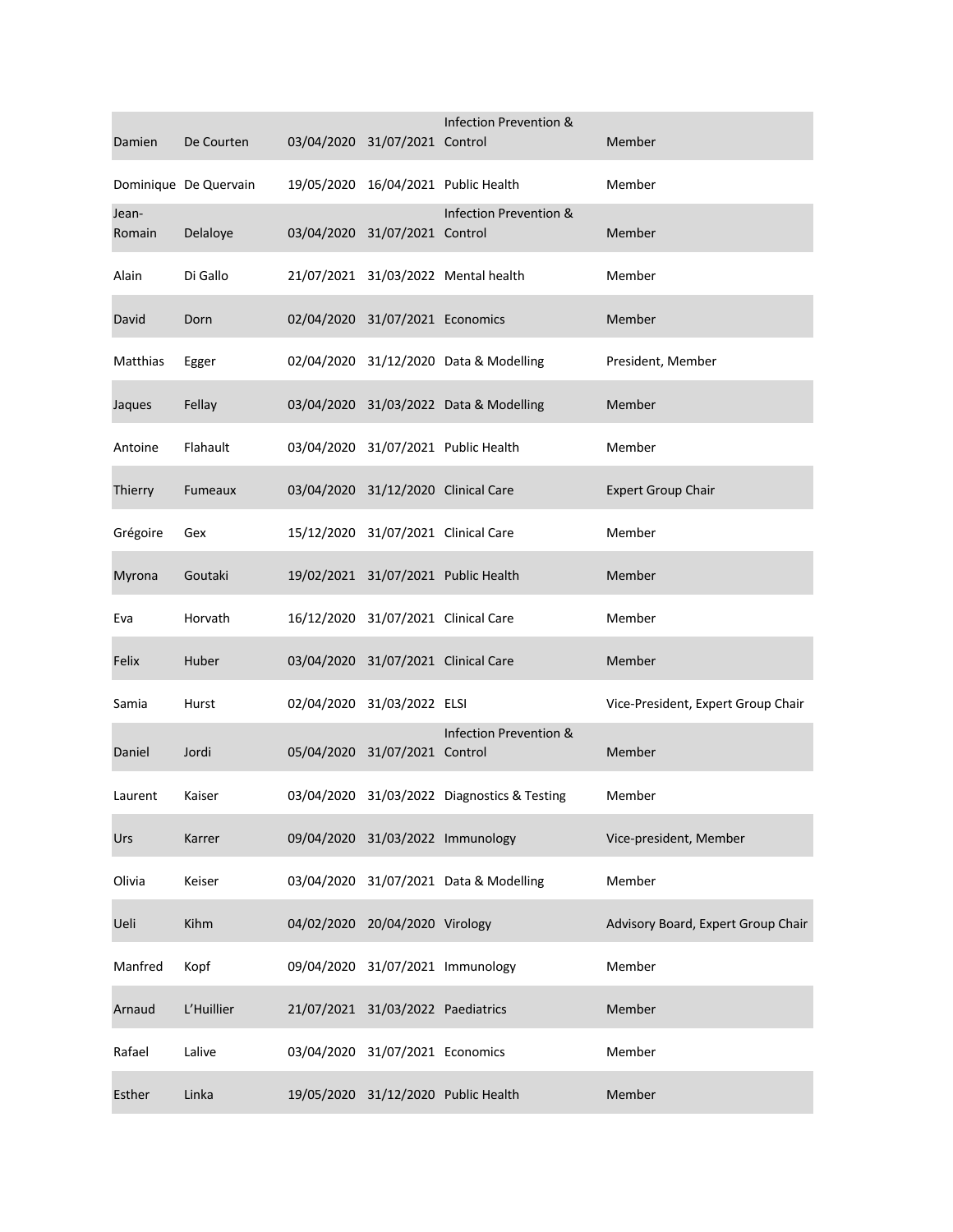| Nicola         | Low           |                                     | 03/04/2020 31/03/2022 Public Health         | Expert Group Co-Chair, Member |
|----------------|---------------|-------------------------------------|---------------------------------------------|-------------------------------|
| Pascal         | Mahon         | 19/05/2020 31/07/2021 ELSI          |                                             | Member                        |
| Oriol          | Manuel        | 03/04/2020 31/07/2021 Clinical Care |                                             | Member                        |
| Mirko          | Merboldt      |                                     | 03/04/2020 31/07/2021 Exchange Platform     | Member                        |
| César          | Metzger       |                                     | 03/04/2020 31/07/2021 Diagnostics & Testing | Member                        |
| Suerie         | Moon          | 03/04/2020 31/07/2021 ELSI          |                                             | Member                        |
| Andreas        | Mortensen     | 03/04/2020 31/07/2021 Control       | Infection Prevention &                      | Member                        |
| <b>Nicolas</b> | Müller        | 03/04/2020 31/07/2021 Clinical Care |                                             | Member                        |
| Christian      | Münz          |                                     | 17/09/2020 31/03/2022 Immunology            | <b>Expert Group Chair</b>     |
| Richard        | Neher         |                                     | 05/04/2020 31/03/2022 Data & Modelling      | Member                        |
| Annette        | Oxenius       |                                     | 02/04/2020 31/07/2021 Immunology            | <b>Advisory Panel</b>         |
| Hans           | Pargger       | 15/01/2021 31/03/2022 Clinical Care |                                             | Member                        |
| Sophie         | Pautex        | 13/11/2020 31/07/2021 Clinical Care |                                             | Member                        |
| Melissa        | Penny         |                                     | 03/04/2020 31/07/2021 Data & Modelling      | Member                        |
| Nicole         | Probst-Hensch |                                     | 03/04/2020 31/12/2020 Public Health         | Member                        |
| Jêrome         | Pugin         | 03/04/2020 30/06/2020 Clinical Care |                                             | Member                        |
| Milo           | Puhan         |                                     | 03/04/2020 31/07/2021 Public Health         | Member                        |
| Roland         | Regös         |                                     | 20/04/2021 31/03/2022 Data & Modelling      | Member                        |
| Anja           | Renner        | 15/12/2020 31/07/2021 Clinical Care |                                             | Member                        |
| René           | Rossi         | 03/04/2020 31/07/2021 Control       | Infection Prevention &                      | Member                        |
| Marcel         | Salathé       |                                     | 02/04/2020 19/02/2021 Digital Epidemiology  | Expert Group Chair, Member    |
| Federica       | Sallusto      |                                     | 09/04/2020 31/07/2021 Immunology            | Member                        |
| Felix          | Schürmann     |                                     | 03/04/2020 31/07/2021 Exchange Platform     | Member                        |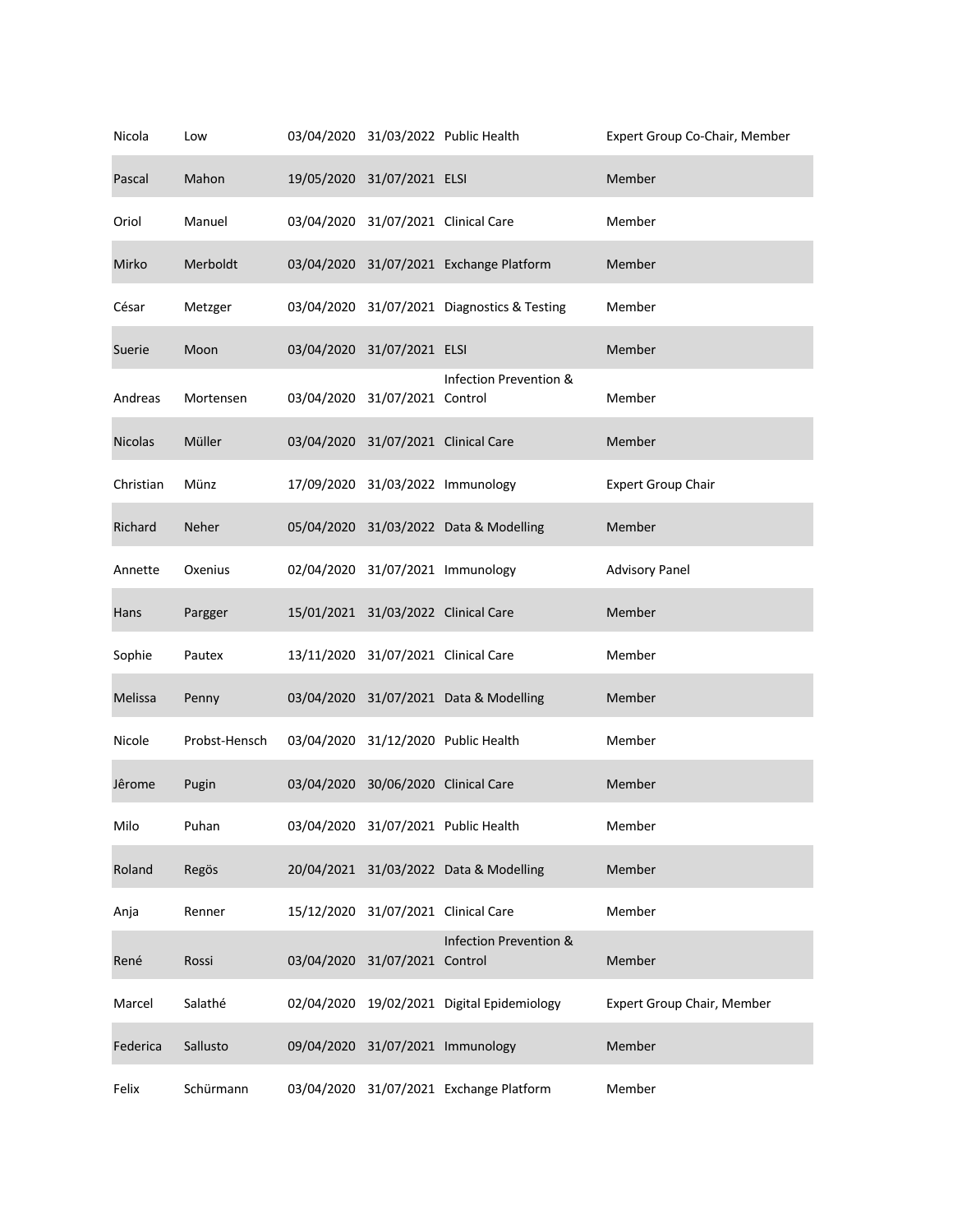| Eleonora             | Secchi                    |            |                               | 19/05/2020 31/07/2021 Exchange Platform     | Member                             |
|----------------------|---------------------------|------------|-------------------------------|---------------------------------------------|------------------------------------|
| Claire-Anne Siegrist |                           | 03/04/2020 | 03/03/2021 Vaccinology        |                                             | <b>Advisory Panel</b>              |
| Michael              | Simon                     | 19/05/2020 |                               | 31/07/2021 Public Health                    | Member                             |
| Daniel               | Speiser                   |            |                               | 03/04/2020 31/07/2021 Immunology            | <b>Expert Group Chair</b>          |
| Tanja                | Stadler                   | 03/04/2020 |                               | 31/03/2022 Data & Modelling                 | President, Expert Group Chair      |
| Roman                | Stocker                   | 02/04/2020 |                               | 31/03/2022 Exchange Platform                | <b>Expert Group Chair</b>          |
| <b>Markus</b>        | Stoffel                   | 03/04/2020 |                               | 31/07/2021 Diagnostics & Testing            | Member                             |
| Sven                 | <b>Streit</b>             | 15/12/2020 |                               | 31/03/2022 Clinical Care                    | Expert Group Co-Chair, Member      |
| <b>Silvia</b>        | Stringhini                |            |                               | 25/02/2021 31/03/2022 Public Health         | Member                             |
| Jan-Egbert Sturm     |                           | 03/04/2020 | 31/03/2022 Economics          |                                             | Vice-President, Expert Group Chair |
| Suzanne              | Suggs                     | 03/04/2020 |                               | 31/03/2022 Public Health                    | Expert Group Co-Chair, Member      |
| Marcel               | Tanner                    | 02/04/2020 |                               | 31/12/2020 Marcel Tanner                    | Advisory Panel, Expert Group Chair |
| Volker               | Thiel                     | 02/04/2020 |                               | 31/03/2022 Coronaviruses                    | Advisory Panel, Member             |
| Alexandra            | Trkola                    |            |                               | 03/04/2020 31/07/2021 Diagnostics & Testing | Member                             |
| Carmela              | Troncoso                  | 05/04/2020 |                               | 31/07/2021 Digital Epidemiology             | Member                             |
| Didier               | Trono                     | 02/04/2020 |                               | 31/03/2022 Diagnostics & Testing            | <b>Expert Group Chair</b>          |
| Sarah                | Tschudin-Sutter           |            | 02/04/2020 31/03/2022 Control | Infection Prevention &                      | <b>Expert Group Chair</b>          |
| Thomas               | Van Boeckel               | 03/04/2020 |                               | 31/07/2021 Data & Modelling                 | Member                             |
| Effy                 | Vayena                    | 03/04/2020 |                               | 31/07/2021 Digital Epidemiology             | Member                             |
| Viktor               | Von Wyl                   | 03/04/2020 |                               | 31/07/2021 Digital Epidemiology             | Member                             |
| Danielle             | Vuichard Gysin            | 05/04/2020 | 30/06/2020                    | Infection Prevention &<br>Control           | Member                             |
| <b>Beatrice</b>      | Weder Di Mauro 03/04/2020 |            | 31/07/2021 Economics          |                                             | Member                             |
| Peter                | Wick                      |            | 03/04/2020 31/07/2021 Control | Infection Prevention &                      | Member                             |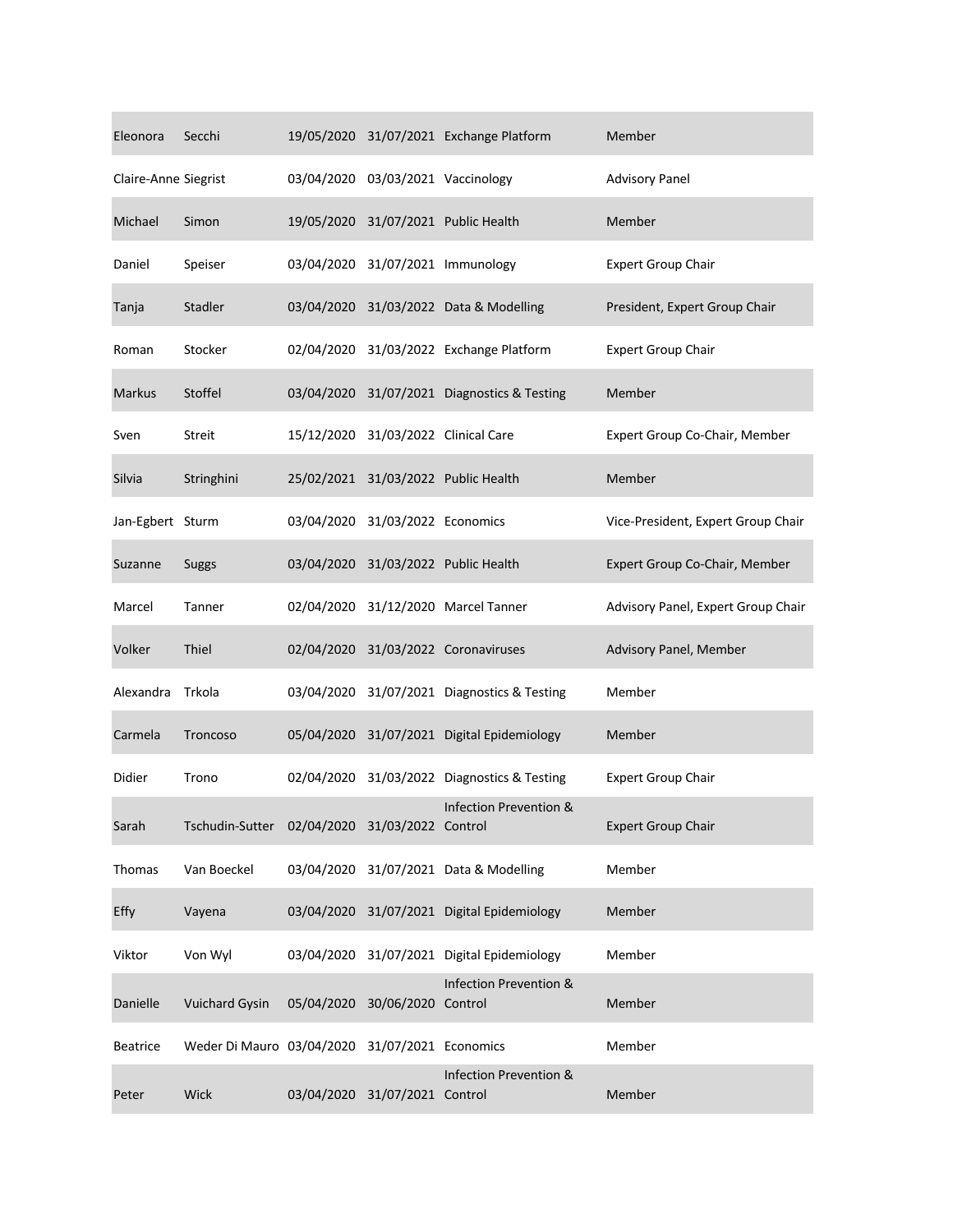| Margareth<br>e | Wiedenmann |                                 | 09/04/2020 31/07/2021 Public Health | Member |
|----------------|------------|---------------------------------|-------------------------------------|--------|
| Stefan         | Wolter     |                                 | 30/12/2020 31/03/2022 Public Health | Member |
| Conny          | Wunsch     | 16/02/2021 31/07/2021 Economics |                                     | Member |
| Walter         | Zingg      | 19/05/2020 31/07/2021 Control   | Infection Prevention &              | Member |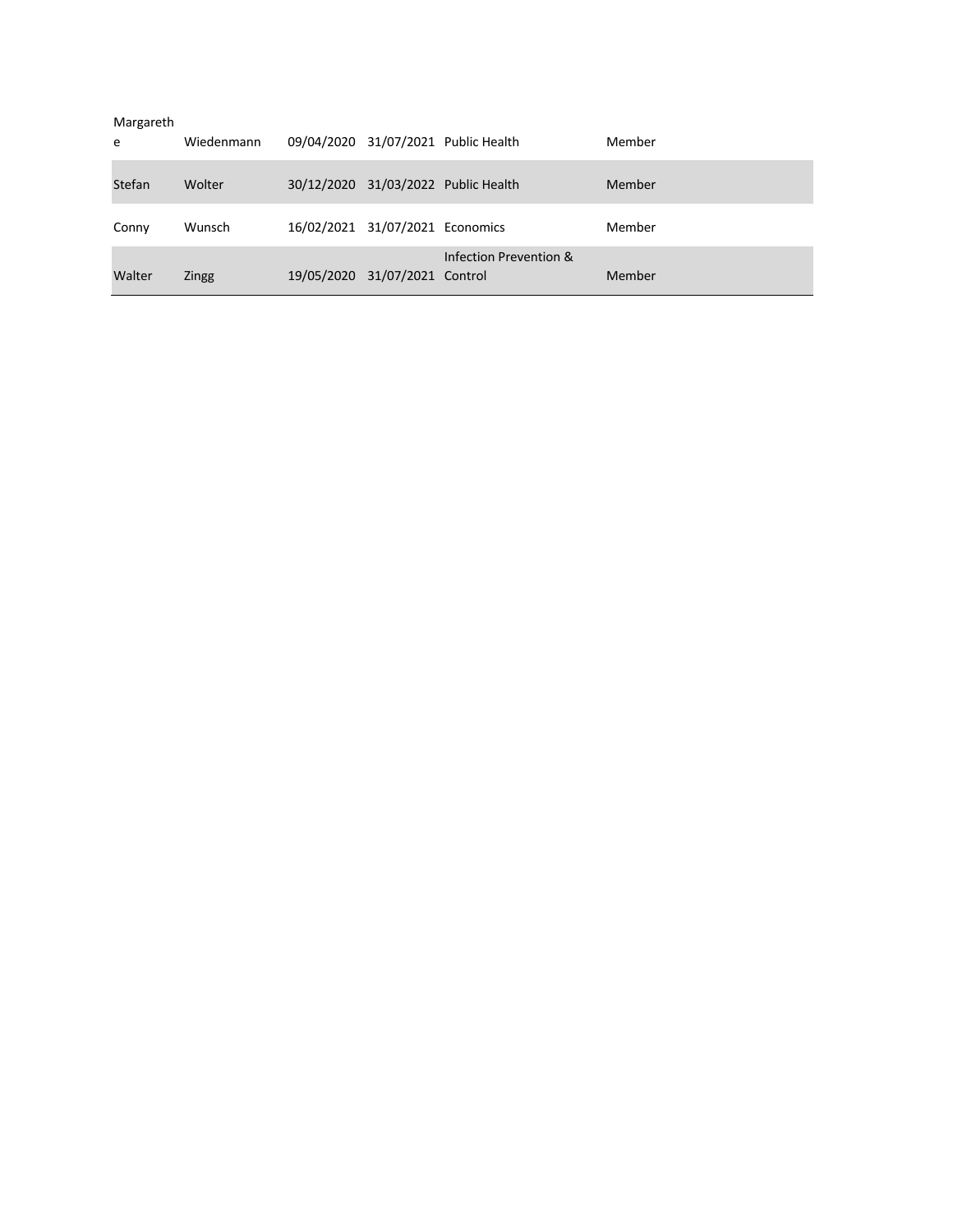## A.3 Agenda of Expert Group Chairs meetings

- April and May 2020 every Monday, Wednesday and Friday
- from June 2020 onwards, every Wednesday and Friday

### Monday, 06.04.2020

- Expert group compositions (ME, others)
- **Outlook (ME)**

#### Wednesday, 08.04.2020

- **Welcome and brief introduction of guests and Chairs of the Expert Groups (ME)**
	- Lukas Bruhin Leiter Krisenstab des Bundesrat zur Bewältigung der Corona Krise (KSBC), General Secretariat EDI
	- Martina Moll Leiterin Projekteil Forschung, Krisenstab des Bundesrat zur Bewältigung der Corona Krise (KSBC), General Secretariat EDI
	- Brigitte Meier Leiterin Biomedizin, BAG
	- Brief introduction of Chairs of Expert Groups (ME)
- **Update on ncs-tf activities (ME)**
- **Update on Topic of the week: Transition Strategies**
	- Introduction and questions to Expert groups (MA)
	- Update on Digital Proximity Tracing (MS)
	- Input from guests, general discussion
	- Departure of the guests
- **In depth discussion of topic of the week NSC-TF only - Moderator MA**
	- Public health group
	- Data modelling group
- **Any other business & summary and next steps (ME)**

#### Monday, 13.04.2020

- **Welcome and review of last week (ME, MA, SB)**
- **Update on exchange with Krisenstab and priorities for next week**
	- Introduction by ME, then general Discussion
- **Updates from expert groups (moderated by MA)**
	- PH group: update on meta-analysis of asymptomatic infections (NL)
	- Other updates
- **Any other business & next steps (ME)**

#### Wednesday, 15.04.2020

- **Welcome** (ME)
- **Organizational aspects**
	- Interaction with FOPH/BAG (ME)
	- Platform, uploading documents (SB)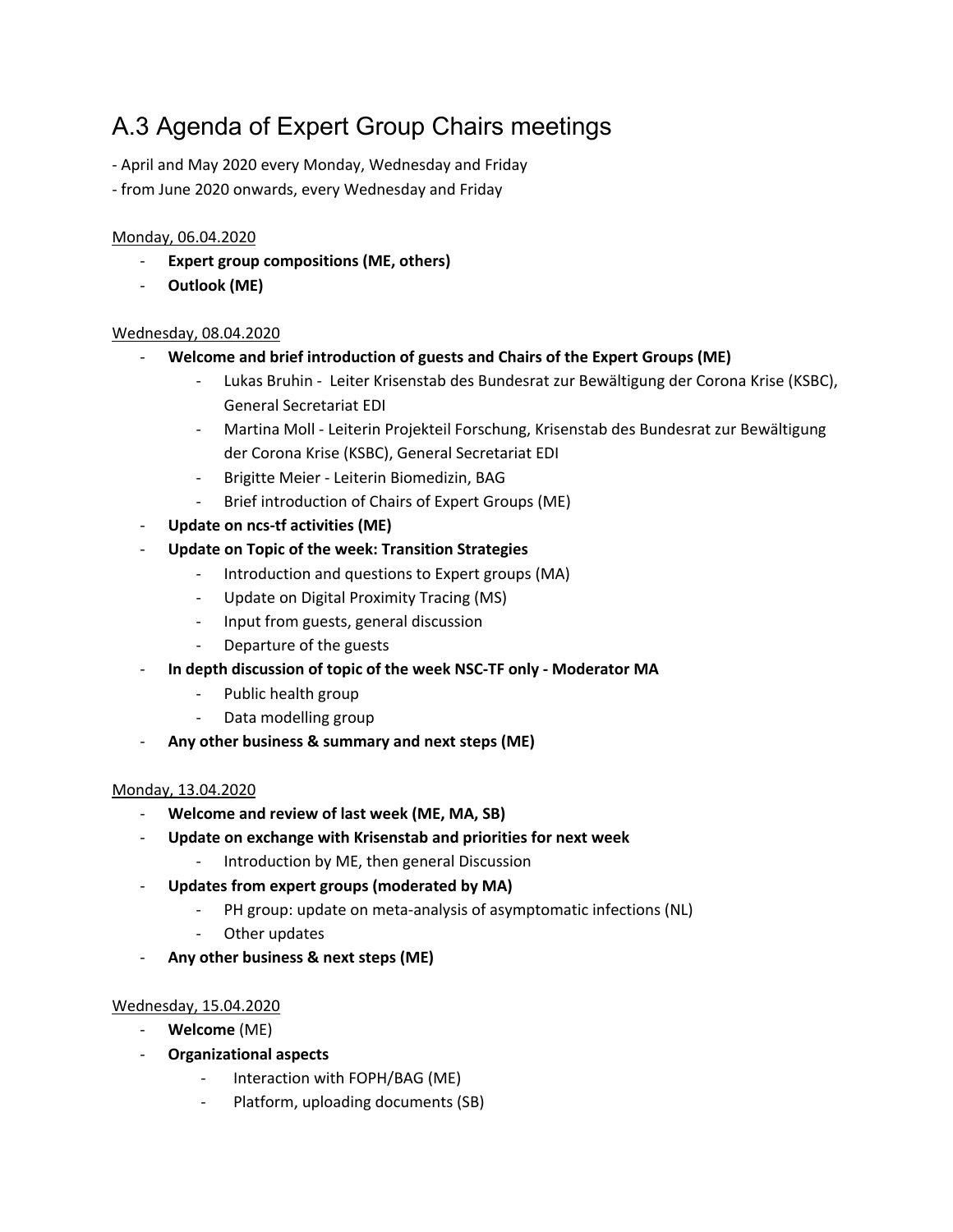- Coordination support (MA)
- Meeting structure, advisory board meetings (ME)
- **Science updates**
	- Serology (DT, ME)
	- International perspective on transition strategies (RS)
- **Updates from expert groups**
- **Summary & next steps** (ME)

#### Friday, 17.04.2020

- **Welcome** (ME)
- **Organizational aspects**
	- Overview, update from meeting with Krisenstab (ME)
	- Requests from BAG and GDK, distributing questions (MA)
- **Science updates**
	- Can children be vectors? Preparation of additional analysis, update from Leopoldina (MT, RS)
	- Infection prevention and the role of hand disinfection in public spaces (MT)
- **Updates from expert groups**
	- All expert groups, starting with Public Health

#### Monday, 20.04.2020

- **Welcome** (ME)
- **Organizational aspects**
	- Overview over questions from FOPH and GDK (MA)
- **Science updates**
	- Upcoming policy brief: serological testing strategies (ME)
	- Upcoming policy brief: transmission of SARS-CoV-2 to and from children (RS, MT, SH)
	- Upcoming policy brief: estimating the fraction of asymptomatic cases (NL)
	- Update about the dynamics of the epidemic in Switzerland (SB/Data and Modeling group)
- **Updates from expert groups**

#### Friday, 24.04.2020

- **Welcome (ME)**
- **Updates**
	- Update meeting Krisenstab (ME)
	- Declarations of Conflicts of interest (ME)
	- Policy brief on 10-20 year old (MT, RS, SH)
- **D-3: testing tracing quarantining (SB, MT, DT, others)**
- **Updates from expert groups**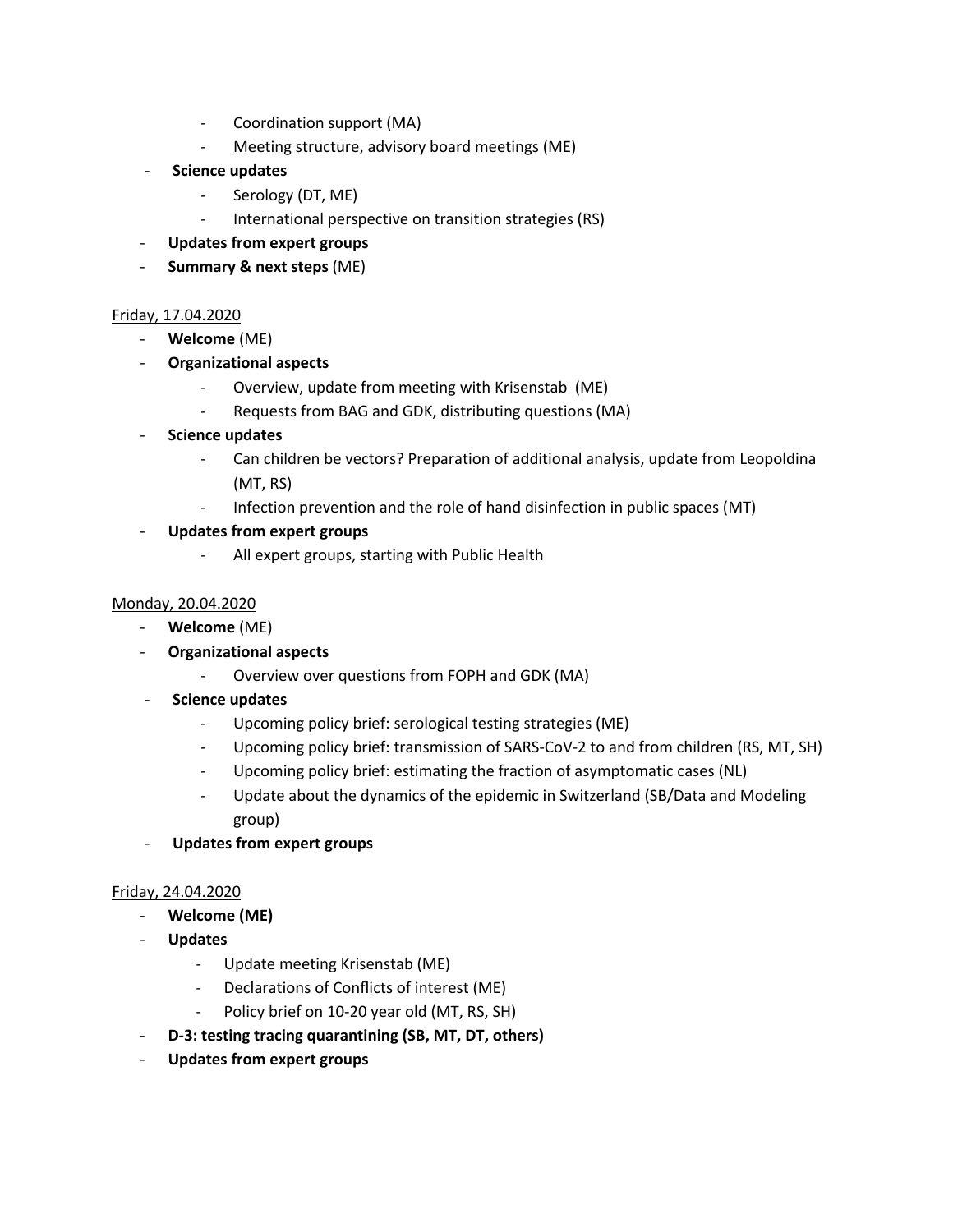## Wednesday, 29.04.2020

## **Guests:**

- Lukas Bruhin (at least part of the meeting)
- Seraina Grünig (GDK)
- also invited Martin Vetterli (response pending)
- **Welcome** (ME)
- **Updates**
	- Today's announcement about release of measures; epidemiological considerations (ME, SB)
	- Making policy briefs available (ME)
	- Requests from media, official organizations and individuals (ST, all)
	- Conflicts of interest (ME)
	- Testing tracing quarantining update (MT, SB, DT others)
- **Updates from expert groups**

## Friday, 01.05.2020

- **Welcome** (ME)
- **Updates**
	- Rapid systematic reviews (ME)
	- Interaction with FOPH, transfer of data (SB, ME)
	- Testing tracing quarantining update (MT, SB, DT, MA, others)
- **Updates from expert groups**

#### Monday, 04.05.2020

- **Updates**
	- Monitoring, scenarios in the development of Re (SB)
	- Testing tracing quarantining update (MT, SB, DT, others)
	- Quarantining economic and legal considerations (MB, SH, others)
- **Updates from expert groups**

## Wednesday, 06.05.2020

- **Welcome** (ME)
- **Updates**
	- Preview on Krisenstab meeting (ME)
	- Vaccination, update on working group 'vaccination' in the FOPH (DS, others)
	- Testing tracing quarantining process (MA, NL, MT, others)
	- Testing and quarantining economic and legal considerations (MB, SH, others)
- **Updates from expert groups**

#### Friday, 08.05.2020

- TTQ updates and identifying action points (MA, MB, many others)
- Status of upcoming policy briefs, quick update (MT, SB, maybe others)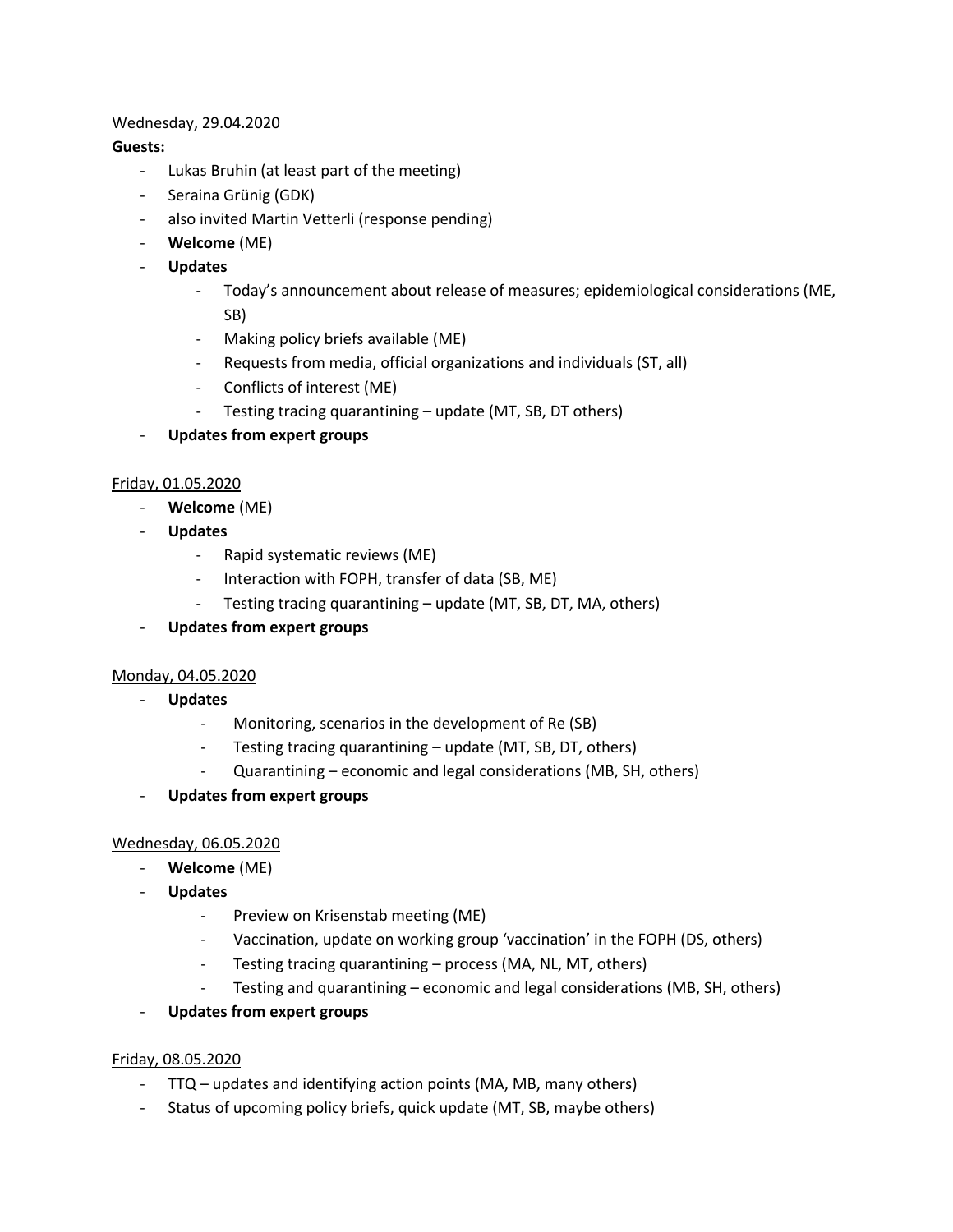- Workshop with FOPH and KSBC (MC, maybe others)
- Treatment strategies for COVID-19: how can we support coordination and evaluation (MB, maybe others)

## Wednesday, 13.05.2020

- **Information and Discussion**
	- Krisenstab meeting tomorrow morning (MA)
	- Workshop with Krisenstab and FOPH tomorrow afternoon (MA)
	- Monitoring and forecasting of the epidemic (SB)
	- TTIQ (MS)
	- Response to an increase in cases (MT)
	- Communication (SS)
- **Updates from expert groups**

#### Sunday, 24.05.2020

- Review Monday's agenda and confirm participation (in Bern or Skype)
- Goal(s) of the workshop.
- Main topics for Monday for a meeting with FOPH:
	- Evidence base (SS)
	- The communication plan(s) (KSBC & FOPH)
	- Topics, objectives, target populations, and points to stress in communications (ncs-tf in dialogue with KSBC & FOPH)
	- Understand what FOPH's plans are. Ask and stress specifics about
		- Preventing increase in number of cases
		- TTIQ and App use
		- ongoing updates & reinforcements
		- monitoring and revisions
		- SwissAlert as more public platform
		- Identify topics that need to be communicated soon
		- Anything missing?

#### Wednesday, 27.05.2020

- **Information and Discussion**
	- Lay Summaries (MC)
	- New policy briefs (moderated by ME)
	- Update from the GDK/Cantons (MA, with Kathrin Huber)
	- Debriefing: Workshop with Krisenstab and FOPH on communication (SS)
	- Brainstorming on Digitalization (ME)
	- Input from Martin Veterli (if possible) on DigitalSwitzerland to be discussed during the KSBC meeting
	- COVID-19 and mental health input DQ (Neuroscientist at University of Basel)
- **Updates from expert groups**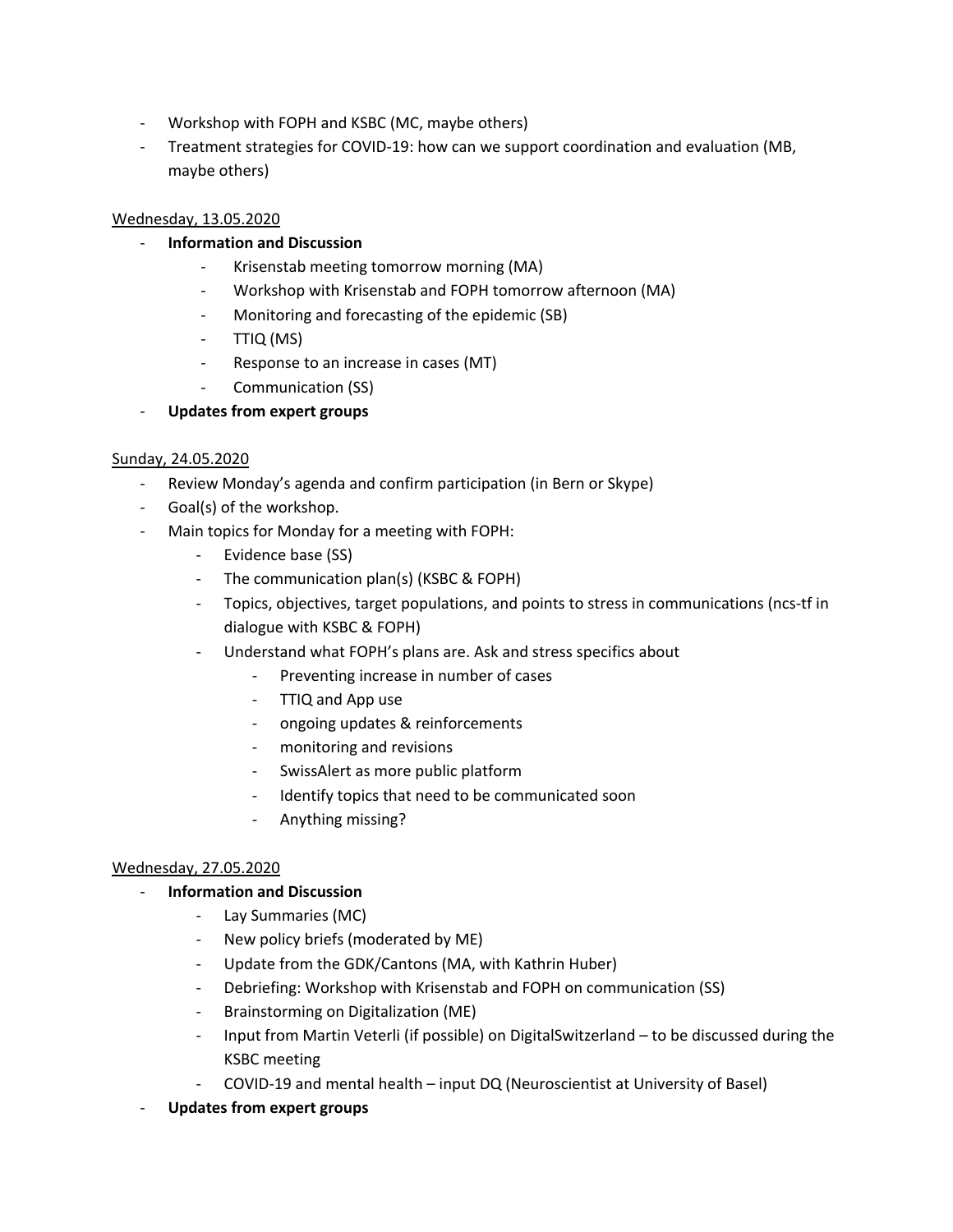#### Friday, 29.05.2020

- **Information**
	- Debriefing yesterday's KSBC meeting (ME)
	- Outlook on upcoming discussion on the future of the task force (ME)
	- Additions to the task force (ME)
	- Upcoming Policy Briefs (ME, others)
- **Information and Discussion**
	- Update from the GDK/Cantons (MA)
	- Upcoming meeting at FOPH on testing (MA)
- **Updates from expert groups**

#### Wednesday, 03.06.2020

- **Welcome** (ME)
- **Information and Discussion**
	- Info: Publication of declaration of conflict of interests and Task Force's mandate (MC)
	- Info: Meeting to discuss the future of the NCS-TC (ME)
	- Brief update on status of upcoming Policy Briefs (ME)
	- Debriefing: Workshop with FOPH on Test Strategy (moderated by MA)
	- Discussion on policy brief "Strategy to react to substantial increases in the numbers of SARS-CoV-2 in Switzerland" (moderated by MA)
- **Updates from expert groups**

#### Friday, 05.06.2020

- Welcome (MA (ME will not be able to participate))
- **Information and Discussion**
	- Strategy to react to substantial increases in the numbers of SARS-CoV-2 in Switzerland discussion of key points and preparation of document (MA, everyone)
	- TITQ, testing: current state and new developments (MT, EB, others)
- **Updates from expert groups**
- **Conclusions and outlook** (MA)

#### Friday, 12.06.2020

- **Information and Discussion**
	- Next steps following the meeting at SBFI, letter (ME)
	- Coverage in the media (ME, MS, others)
- **Updates from expert groups**

#### Wednesday, 17.06.2020

- **Information and Discussion**
	- end of the 'extraordinary situation' timing of decisions (MA)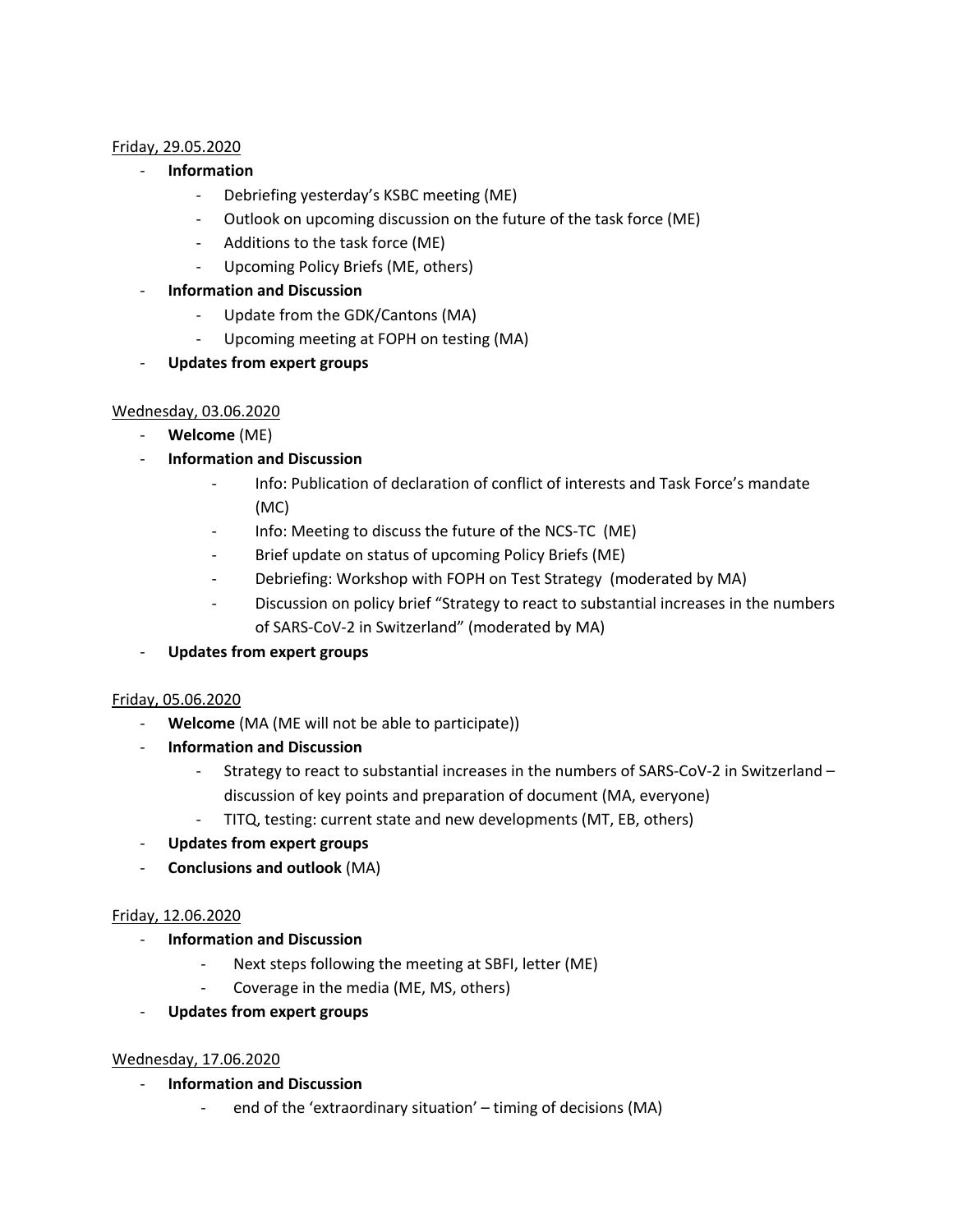- KSBC meeting tomorrow (MA)
- digital proximity tracing
- monitoring the epidemic, new estimates of Re (SB)
- **Updates from expert groups**

### Friday, 19.06.2020

#### **Information and Discussion**

- debriefing of yesterday's KSBC-meeting (ME)
- Future of the ncs-tf (ME)
- Media: maintaining presence and diversity (ME)
- distribution of resources among countries (ME)

## **Updates from expert groups**

## Wednesday, 24.06.2020

## **Information and Discussion**

- documents FOPH/KSBC
- Revising policy briefs (MA)
- Policy brief on border (NL)
- interest of SRF in ncs-tf (SB)

## **Updates from expert groups**

#### Friday, 26.06.2020

## **Information and Discussion**

- Situation in Switzerland, brief overview and discussion (ME, SB, others)
- Media presence (ME)
- Future of the ncs-tf, link to FOPH (MA)
- interest of SRF in ncs-tf (MA, SB)

## **Updates from expert groups**

## Monday, 29.06.2020

Special meeting: increase in case numbers in Switzerland

#### Wednesday, 01.07.2020

*SRF present from the beginning*

**Welcome** (MA)

## **Information and Discussion**

- Situation in Switzerland (SB, others)
- Contact tracing data (SB, SH, others)
- Policy brief on masks (ST, RS)

## **Updates from expert groups**

*SRF leaves* **Varia** (MA)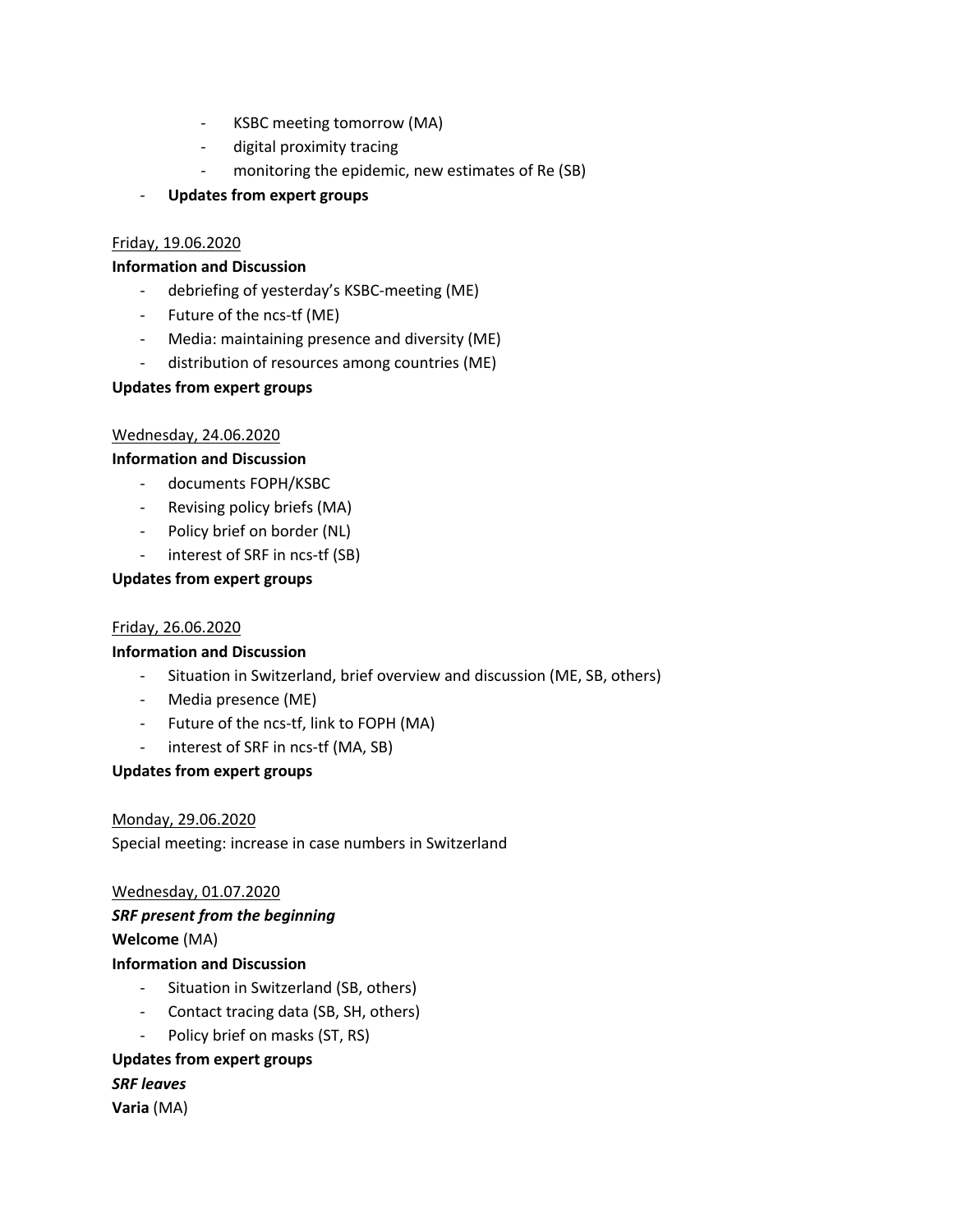#### Friday, 03.07.2020

#### **Information and Discussion**

- Future ncs-tf (ME, MA)
- Case numbers, testing and Re in Switzerland overview (SB)
- Contact tracing data (SB, MA)
- new ordinance on quarantine when entering Switzerland from abroad: overview and comparison to our policy brief (MT); implications for health care workers (MB).
- stocks and supply of drugs in Switzerland (MB)

#### **Updates from expert groups**

#### Wednesday, 08.07.2020

#### **Information and Discussion**

- future ncs-tf: state of the discussion (MA)
- current epidemiological situation in Switzerland (SB)
- invitation procedure FOPH (MA)

#### **Updates from expert groups**

#### Friday, 10.07.2020

#### **Information and Discussion**

- future ncs-tf: state of the discussion (MA, ME, MT, all)
- 1:30pm: Michael Hengartner and Yves Flückiger will join
- current epidemiological situation in Switzerland, including update from the army (SB)
- invitation procedure FOPH

#### **Updates from expert groups**

#### Wednesday, 15.07.2020

#### **Information and Discussion**

- New mandate and organization of ncs-tf (MA, ME, others)
- Sentinella populations (MT)
- Epidemiological situation in Switzerland (SB)
- Situation at the borders, meeting with FOPH (MA, NL, MT, others)

#### **Updates from expert groups**

#### Friday, 17.07.2020

#### **Information and Discussion**

- reorganization of the ncs-tf timing (MA, ME)
- contact tracing data (ME)
- phone call with Stefan Kuster (MA)
- Meeting FOPH on borders (MA, MT, others)
- Questions from GDK/VKS (MA)
- overview policy briefs, table (MA)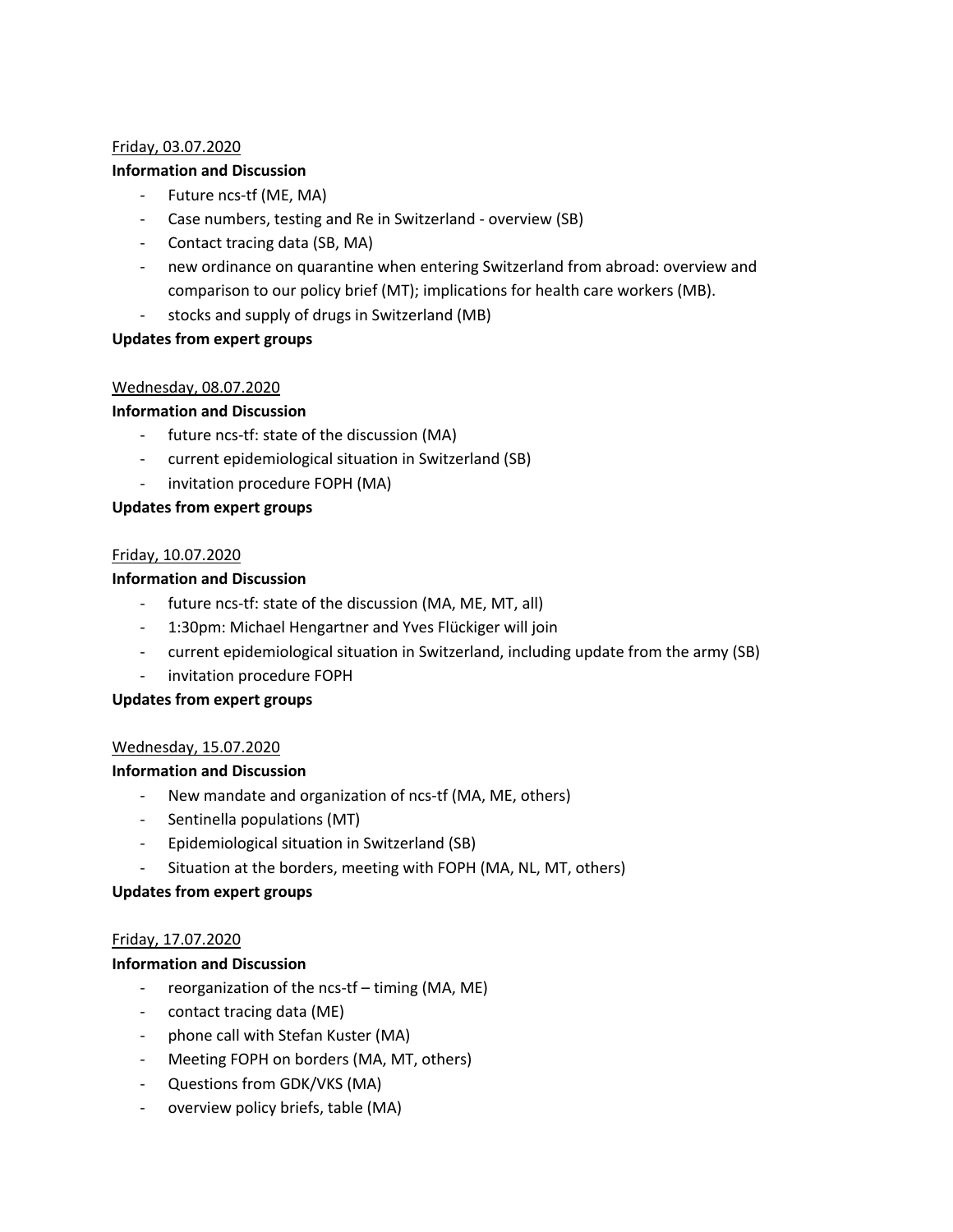- request from FOPH, large gatherings (MA)

## **Updates from expert groups**

### Wednesday, 22.07.2020

### **Information**

- introduction of new Task Force Coordinator (CB)

### **Information and Discussion**

- yesterday's meeting at FOPH (MT, NL, others)
- vaccination development in Switzerland (DS)

## **Updates from expert groups**

## Friday, 24.07.2020

## **Information and Discussion**

- BAG vaccine procurement (DS)
- Data access (SB)
- Testing strategy (VT)
- organization of the ncs-tf (MA)

## **Updates from expert groups**

#### Friday, 31.07.2020

## **Information and Discussion**

- meeting with GDK, update (MA)
- epidemiological situation in Switzerland (SB)
- vaccine trials (MB)
- coordination media request (CB)

#### **Updates from expert groups**

## **Conclusions and outlook (MA)**

## Wednesday, 05.08.2020

## **Information and Discussion**

- strategy, narrative, communication meeting with FOPH/GDK/EDI? (MA, others)
- vaccine trial (MB)
- "Digital Proximity Tracing The View from Economics" update (JS)
- new PB borders (MT)

#### **Updates from expert groups**

#### Friday, 07.08.2020

#### **Information and Discussion**

- narrative, strategy (MA)
- media work (MA, FS, others)
- documents for federal government (MA)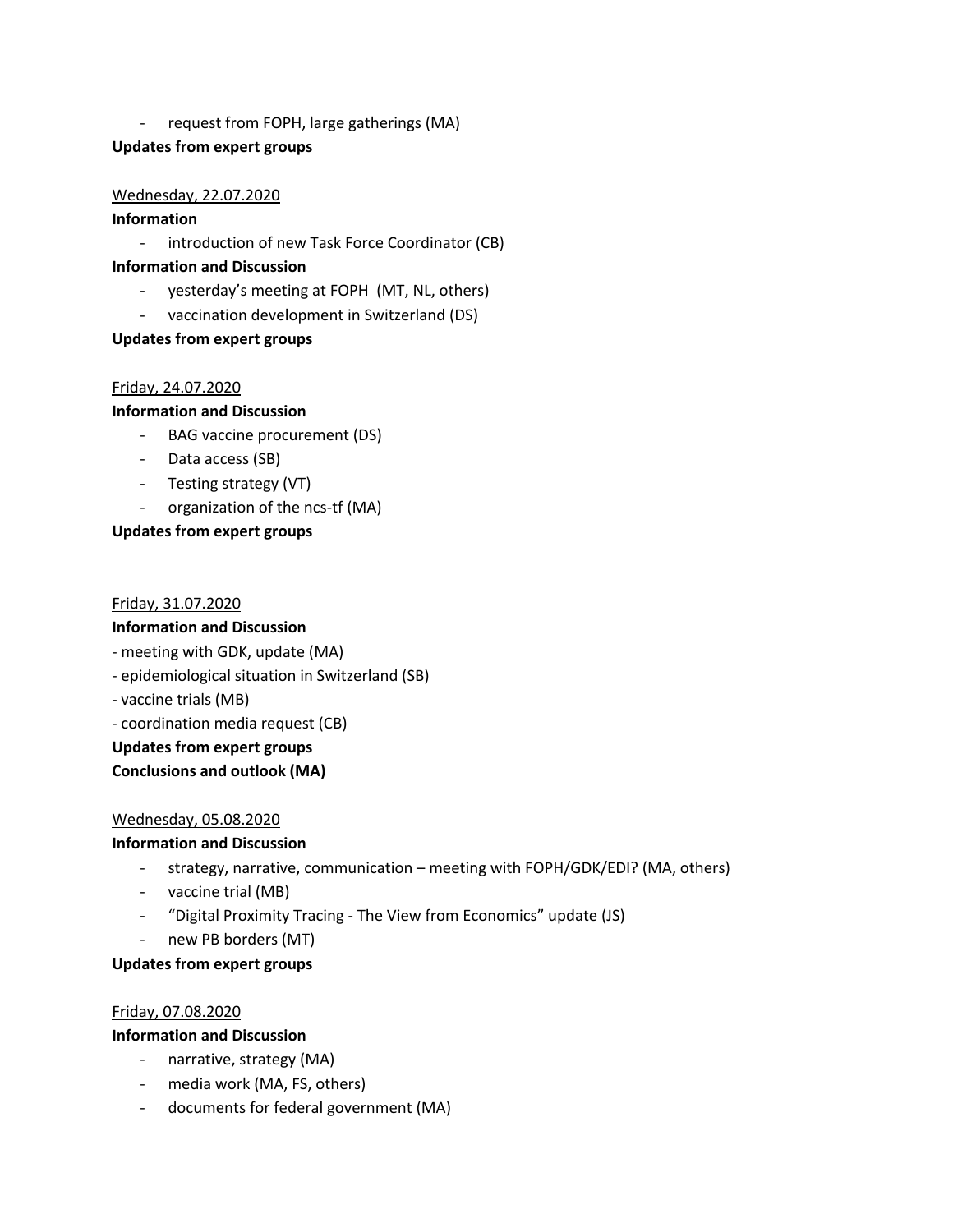### **Updates from expert group**

### Wednesday, 12.08.2020

- Potential increase in case numbers (SB)
- Updated policy brief on children and adolescents (MW)
- Strategy brief update (MA)

## Friday, 14.08.2020

- Media, role of ncs-tf (MA, others)
- Strategy PB (MA)
- Letter / Meeting Federal Council (MB)
- Borders (MT)

## Wednesday, 19.08.2020

- Meeting with federal council and update politics (MB, MA)
- Media and communication (MA)
- Drug evaluation (MB)
- PB pregnant women (SS)
- Access of confidential folder on platform (MA/CB)
- Importance of lay summaries and new upcoming Website structure (CB)
- Emergent topics (SB)

## Friday, 21.08.2020

- Communication support (MA)
- Active communication (SS and others)
- FOPH data and lookback (SB)
- FOPH meetings (MA)
- Meeting with FC Alain Berset (MA)
- TF management and organization (MA, MB)

#### Wednesday, 26.08.2020

- Immunity to SARS-CoV-2 PB (DS)
- Data situation (MA, SB)
- Questions from cantonal doctors (MA)
- Coronavirus skeptics (MT)
- Policy on testing in children (NL)
- Upcoming meeting schedule FOPH (MA)
- Topics and attendance FOPH meeting
- **Monday with FOPH, 31.08 13:15 in Bern** (MA)
	- topics suggested by FOPH so far:
	- Besprechung epidemiologische Lage
	- Information über die Umsetzung des Datenaustausches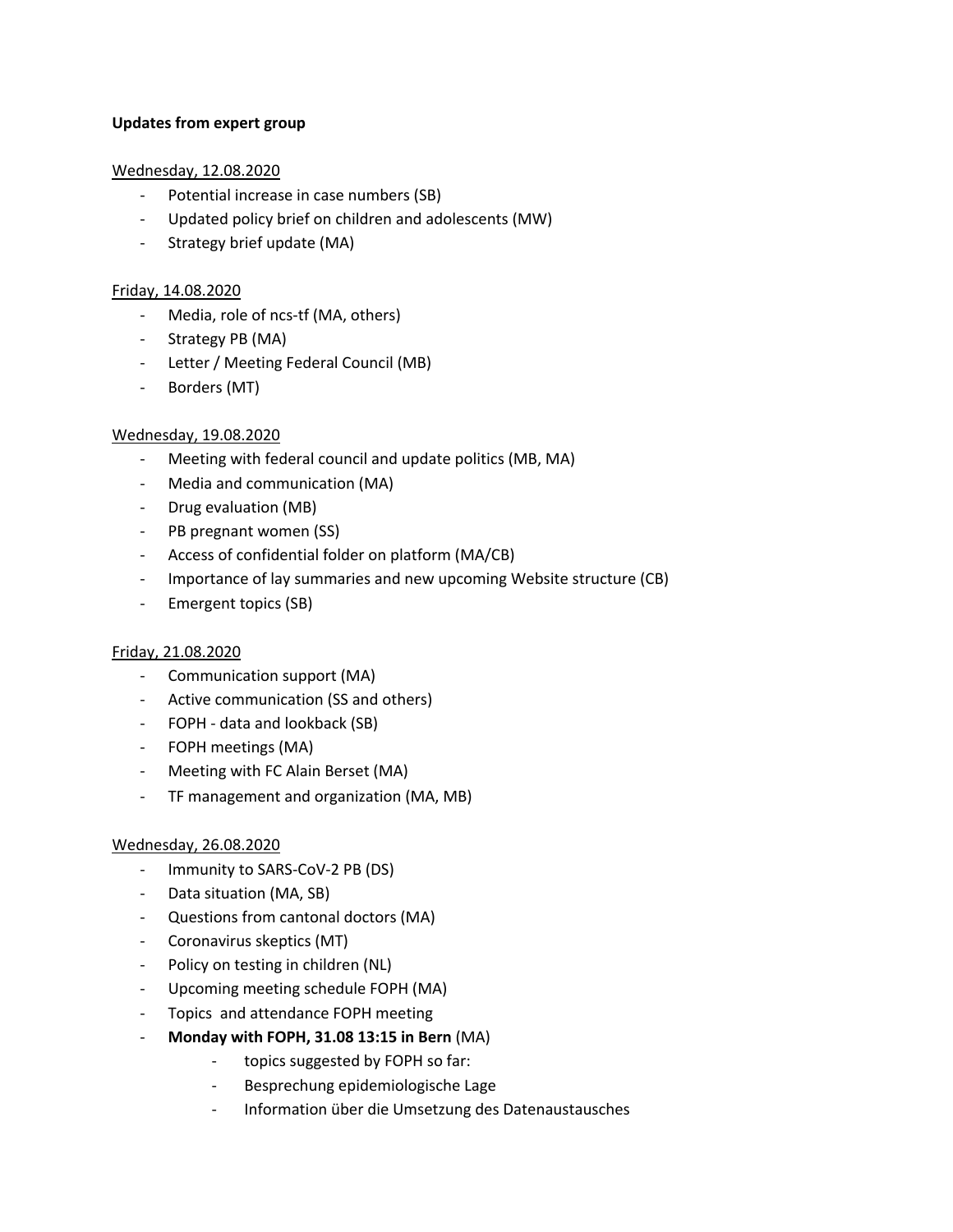- Auswirkung der Pandemie auf die Gesellschaft

## Wednesday, 02.09.2020

- Debriefing FOPH meeting last Monday (MA, others)
- Statements from ncs-tf large gatherings, current situation (MA, MB, MB, others)
- Analysis about age distribution request from BAG (MA, others)
- Topics for discussion with A. Lévy (MA, others)
- Friday meetings (MA, others)
- Expert groups introspection (MA)
- Upcoming Policy Briefs (MA)

#### Wednesday, 09.09.2020

- Dashboard (SB)
- Rapid tests (DT)
- Topics for Monday meeting at FOPH (MA)
	- Overview Public Health and epidemiological situation
	- Data exchange
	- Impact of the pandemic on society
	- Testing-strategy/systems, Sentinella, sequencing
	- Videos (SS/GC)
- Meeting about collecting data with FOPH (SH)
- Topics for Friday (MA, MT, MB)

#### Friday, 11.09.2020

- Role of primary care physicians
- Digital solutions for primary care

#### Wednesday, 16.09.2020

- Follow-up FOPH meeting (MT, CS, others)
- Video topic list (SS, RS)
- Introduction C. Münz (DS)
- TTIQ KPIs (MS,SB)
- Online Retreat (SH, CB)
- Measures at different academic institutions, Swissuniversities (SH)
- Friday topics (MA)

#### Friday, 18.09.2020

- discussing the current situation and priorities (MA)
- discussing potential changes to the duration of the quarantine (SB)

#### Wednesday, 23.09.2020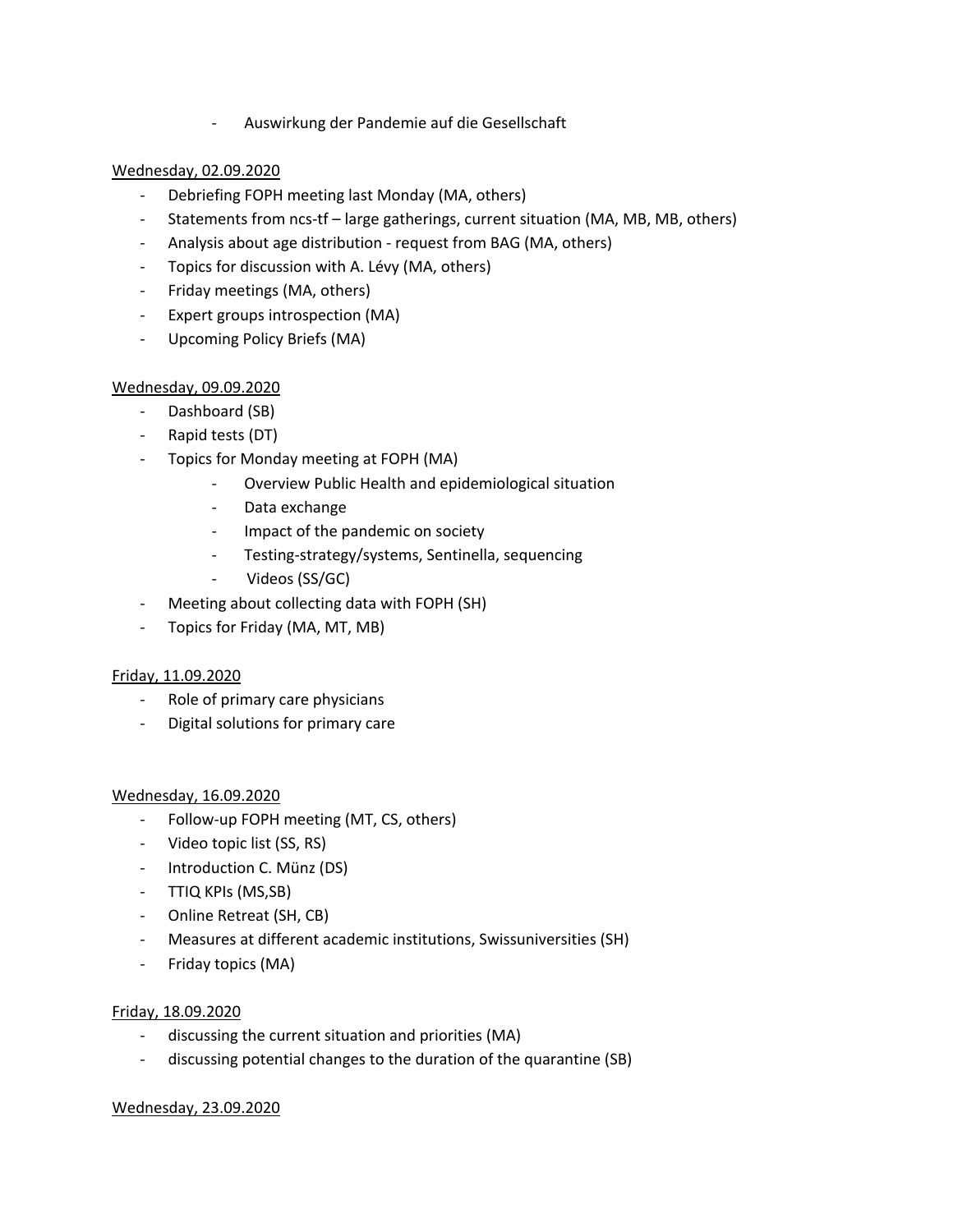- Meeting FC A. Berset (SH, MB)
- Meeting tomorrow: erweiterter Steuerungsausschuss (MB, SH)
- Info: C. Kopp in charge for Covid-19 at BAG starting 1.Oct (SH)
- Primary care PB (TF, MB)
- Quarantine (SB), other PBs? (others)
- Preventive measures as PB (MB)
- Austria Task Force (RS)
- Website, Videos (RS)
- Topics for Friday proposition: Nursing homes (MB, SH)
- Topics next Tuesday at FOPH (MB, CB)
	- Übersicht Public Health und Besprechung epidemiologische Lage
	- Data exchange
	- Sentinel System (cohorts or random testing) (MT)
	- Hospital surveillance (Céline Gardiol (BAG), MB, TF, TB, OK)

#### Friday, 25.09.2020

- Nursing homes (Guest: K. Bally)
- Communication (MA, [*communication support*])

#### Wednesday, 30.09.2020

- Debriefing FOPH meeting yesterday (MA)
- Sharing SARS-CoV-2 Sequencing data (TS, SB)
- Data from Geneva (NL, SH)
- Outlook vaccines and measures for 2021 (CS, MB)
- Travel quarantine (MA, DT, others)

#### Wednesday, 07.10.2020

- New digital CT proposal (MS)
- Topics for FOPH meeting next week (MA, others)
- Quarantine update (MA, SB)
- Current situation (MA, others)
- New Policy Briefs 'Transmission' including aerosols (MT, RN)
- Update Surveillance-response (MT)
- Clinical trial platform (MT)
- «Stimmen aus der Bevölkerung» (MT)

#### Friday, 09.10.2020

- French National Covid-19 Science Task force (DT)
- Scientific evidence system (ME, PA)

#### Wednesday, 14.10.2020

- Debriefing FOPH meeting (ST, NL, others)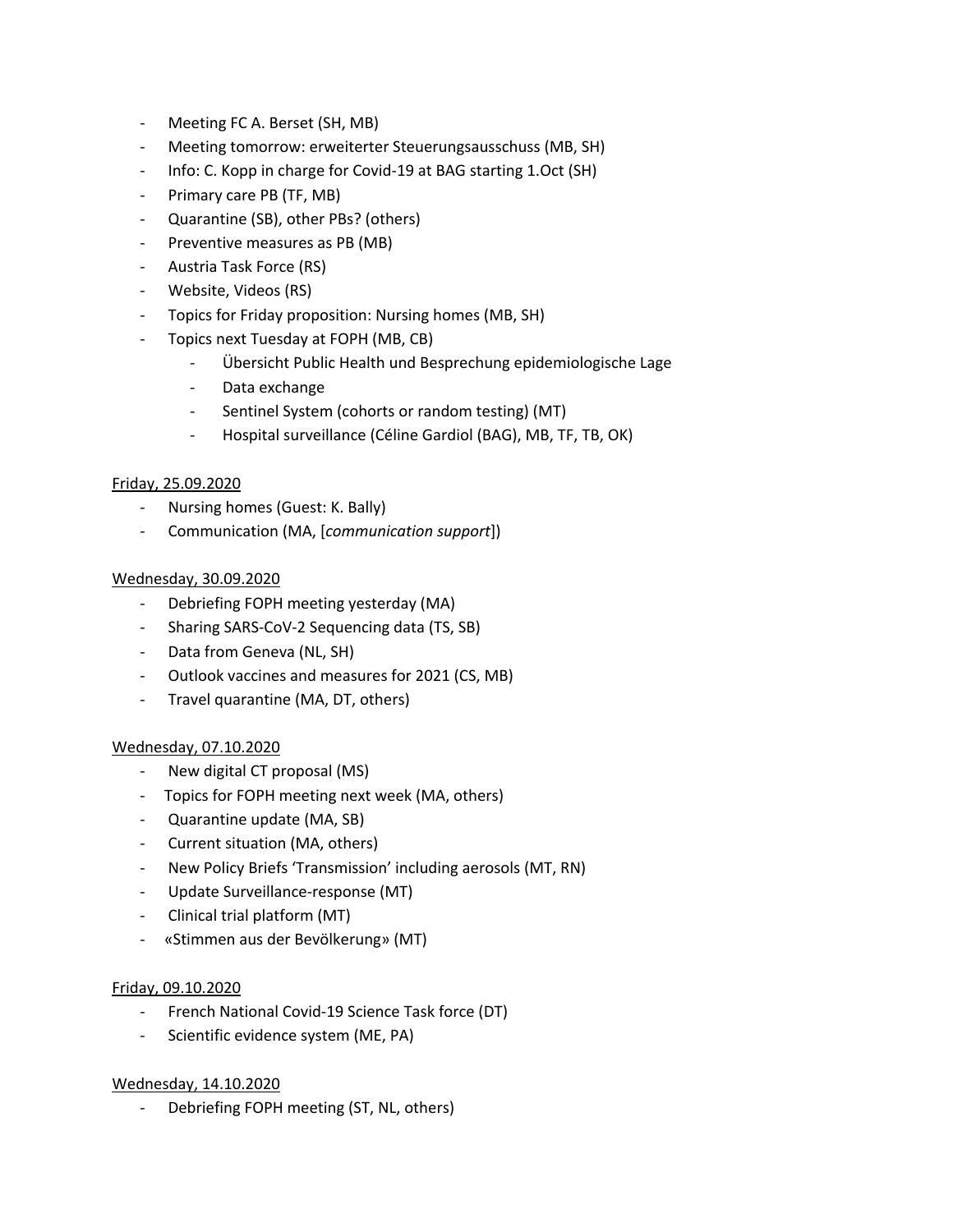- 'Transmission' PB, including aerosols (MT, RN)
- Update Surveillance-response PB (MT)
- Clinical trial platform (MT)
- «Stimmen aus der Bevölkerung» (MT)
- Press release and letter to Ausschuss (SH, MT, others)

#### Friday, 16.10.2020

- Outlook vaccines and measures for 2021 (CS, CM, DS, SS, MT, MB, SH, MP)
- Communication (inc. [*communication support*])

#### Wednesday, 21.10.2020

- Report from meeting with FC/SGK (MA, SH, JS, MB)
- Overall situation and measures (MA)
- ICU capacity (TF)
- Media work, communication (MA, others)
- Topics for FOPH meeting (MA, CB)
	- Übersicht Public Health und Besprechung epidemiologische Lage (FOPH, TF)
	- Contact tracing: 1. Analysis (FOPH)
	- Bestehende Kampagne präsentieren (FOPH)
	- Discussing scenario of a short lockdown (SB, MT)
- Topics for Friday (MA)
	- Communication, videos (SS)

#### Friday 23.10.2020

- Communication, Videos (SS)
- Response to questions from French Task Force (DT)

#### Wednesday, 28.10.2020

- Decision FC today, possible scenarios (MA)
- New Report for Friday (MA)
- Debriefing FOPH meeting yesterday (SS, SB, MT, EB)
- Media coordination ([*communication support*], others)
- New meeting schedule ncs-tf? (MA)
- Topics for Friday (MA)

#### Friday, 30.10.2020

- Scientific assessment of implemented measures (ME, RS, others)
- Communication (SH)

#### Wednesday, 04.11.2020

- Situation in Switzerland, new Lagebericht (MA, others)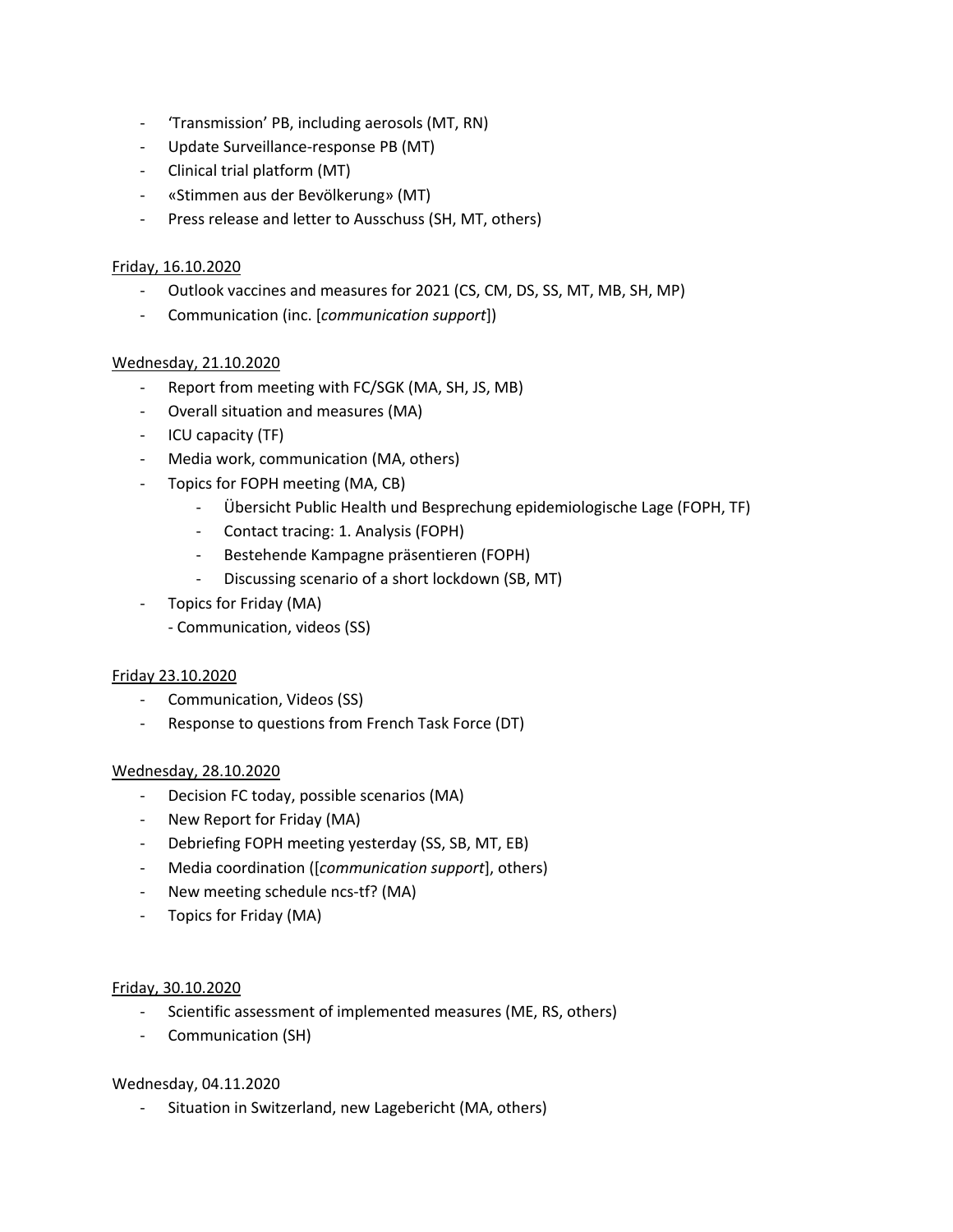- Report back from meeting with heads of the academic institutions and comms (MA, others)
- Meeting with FC A. Berset today (MA)
- Participation of ncs-tf members in meetings (MA)
- Meeting schedule (MA)
- Economists' open letter (EB)
- PB on scaling considerations for efficient CT (EB)
- Agenda for BAG meeting next week (MA)
	- Epidemiological situation (BAG & ncs-tf)
	- Contact tracing (BAG)
	- Sequencing data (TS)
- Topics for Friday
	- Sotomo: measures and trust (RS, others)

#### Friday, 06.11.2020

- How to bring case numbers down (SH)
- Sotomo: measures and trust (RS, others)

## Friday, 13.11.2020

- Current situation and the new Lagebericht for next week

#### Wednesday, 18.11.2020

- Situation task force, media, politics (MA, MB, MB, SH)
- Document for next week, content, process (MA)
- Mental health (DQ)
- Online Retreat 02.12.20 (MA, SH, others)
- Topics FOPH meeting, 26.11.20 (MA, others)
	- Übersicht Public Health und Besprechung aktuelle epidemiologische Lage
	- Umfrage zu Compliance und Befindlichkeit der Schweizer Bevölkerung
	- Impfung
	- Vorbereitung Weihnachten / Silvester Szenarien und Massnahmen
	- Difference between the language regions (SH)
	- Rapid tests (SH)
- Topics for Friday (MA)

#### Friday, 20.11.2020

- Harassment- and threats management ([*communication support*])
- New document for next week (MA)

#### Wednesday, 25.11.2020

- Media coordination (MA, [*communication support*])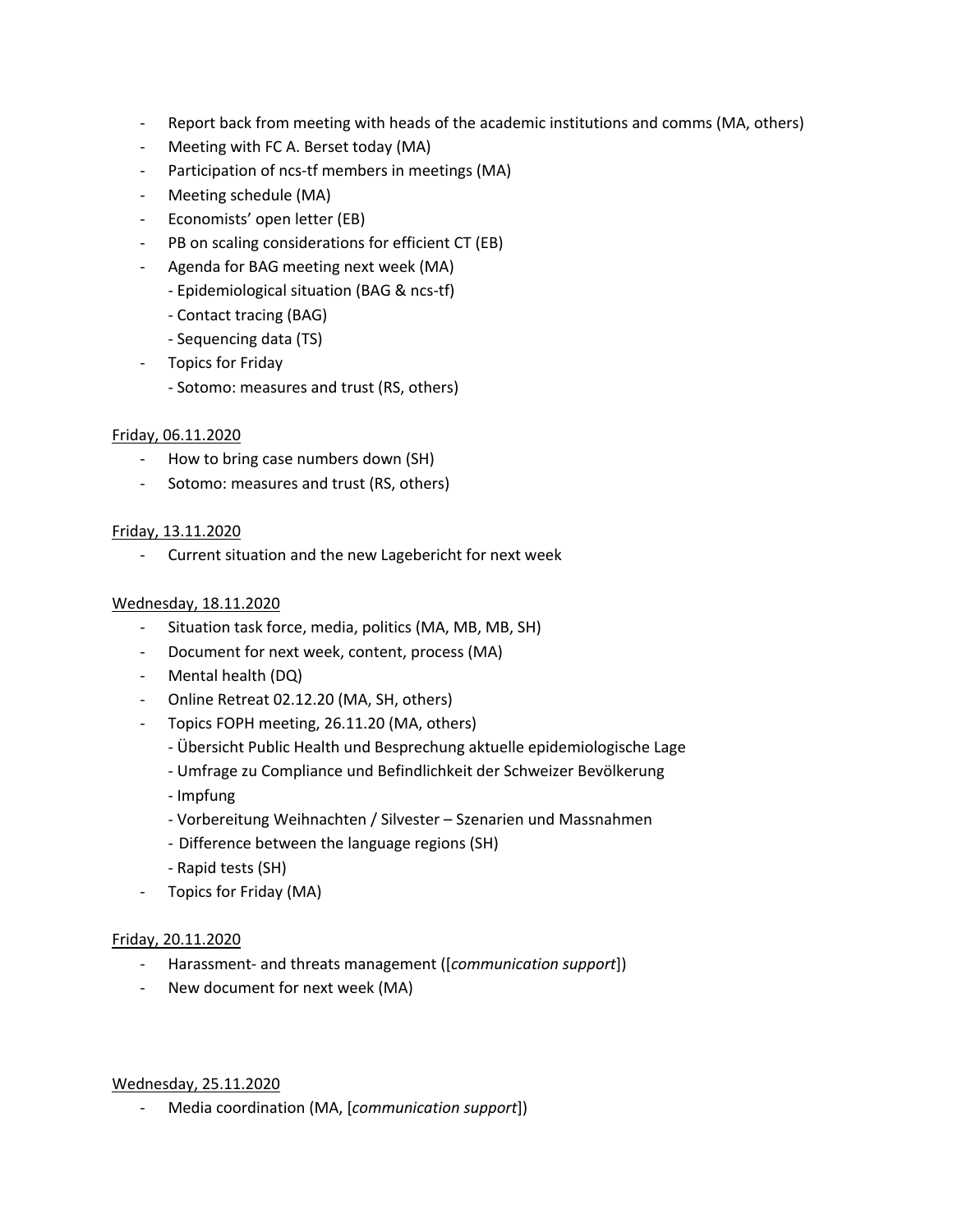- Harassment management ( [*communication support*])
- Structure Task Force (MA, others)
- Timing scientific update (MA)
- FOPH Meeting tomorrow (MA)
- Topics for Friday (MA)
	- Communication
- Mass testing (RS)

#### Friday, 27.11.2020

- ncs-tf communication (MA, [*communication support*])

#### Wednesday, 09.12.2020

- Vaccine and Swissmedic (MT, CS, MB, others)
- Current situation (TS)
- ICU situation (MB, TF)
- Treatments (MB)
- FOPH meeting tomorrow (SH)

#### Friday, 11.12.2020

- Current situation (SB, others)
- Indicators for transitions (MA, others)
- Regional differences (SH)
- Testing (DT, others)

#### Wednesday, 16.12.2020

- Debriefing after pdp (MA, others)
- Outlook on transitions (MA, others)
- (Mass) testing (DT, RS)
- Topics for Friday (MA)

#### Friday, 18.12.2020

- Schools (MT)
- Current situation and scientific update next week (MA)

#### Wednesday, 23.12.2020

- New SARS-CoV-2 variant (MA, others)
- Hospitals, vaccinating health care personnel (MB)
- Update task force structure (MA)
- Public health PBs update (Children, Transmission, long-term care, mental health) (MT)
- Mass testing Graubünden (SH, others)

#### Saturday, 26.12.2020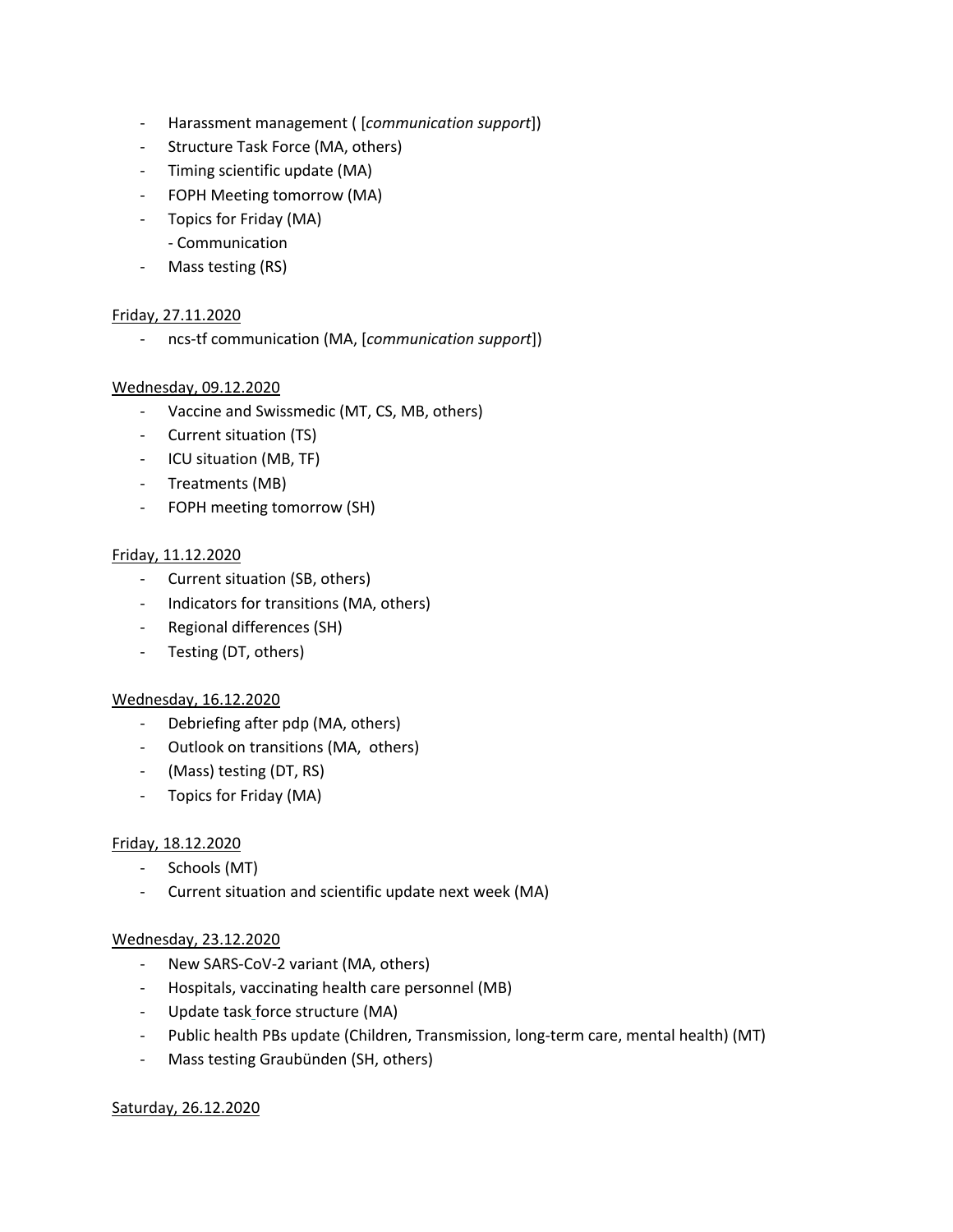- New SARS-CoV-2 variant (MA, others)
- Role of TF to encourage vaccines (EB, others)

### Wednesday, 30.12.2020

- Current epi situation (TS, others)
- Scenarios for mortality (MB)
- Communication about vaccination (SH, SS)
- Threat Letters (MA)
- Topics for Saturday (meeting at 5pm instead of Friday 1pm) (MA)

#### Saturday, 02.01.2021

- New variant, sequencing results (DT, others)
- Vaccination, timing (MA, others)
- Upcoming documents for FOPH/EDI
	- duration of quarantine after contact tracing evaluating transmission risk for different strategies (SB).
	- quantifying the effects of non-pharmaceutical interventions (MA).
	- economics perspective on measures (MB)
- Upcoming pdp

#### Wednesday, 06.01.2021

- Guest: A. Lévy
- Vaccine Q&A (MB, CS)
- Schools (MA, others)
- Scientific update (MA)
- Topics for Friday (MA)
- Topics for meeting with FOPH next week (MA)

#### Friday, 08.01.2021

- Current situation (MA)
- New variants, epi update (TS)
- Econ Perspective (JS, MB)
- Governance (MB)

#### Wednesday, 13.01.2021

- Current situation (MA)
- New variants and Epi update (TS)
- Mental health (DQ)
- Community Masks (PW)
- Meeting with FOPH tomorrow 1-3pm (MA)

#### Wednesday, 20.01.2021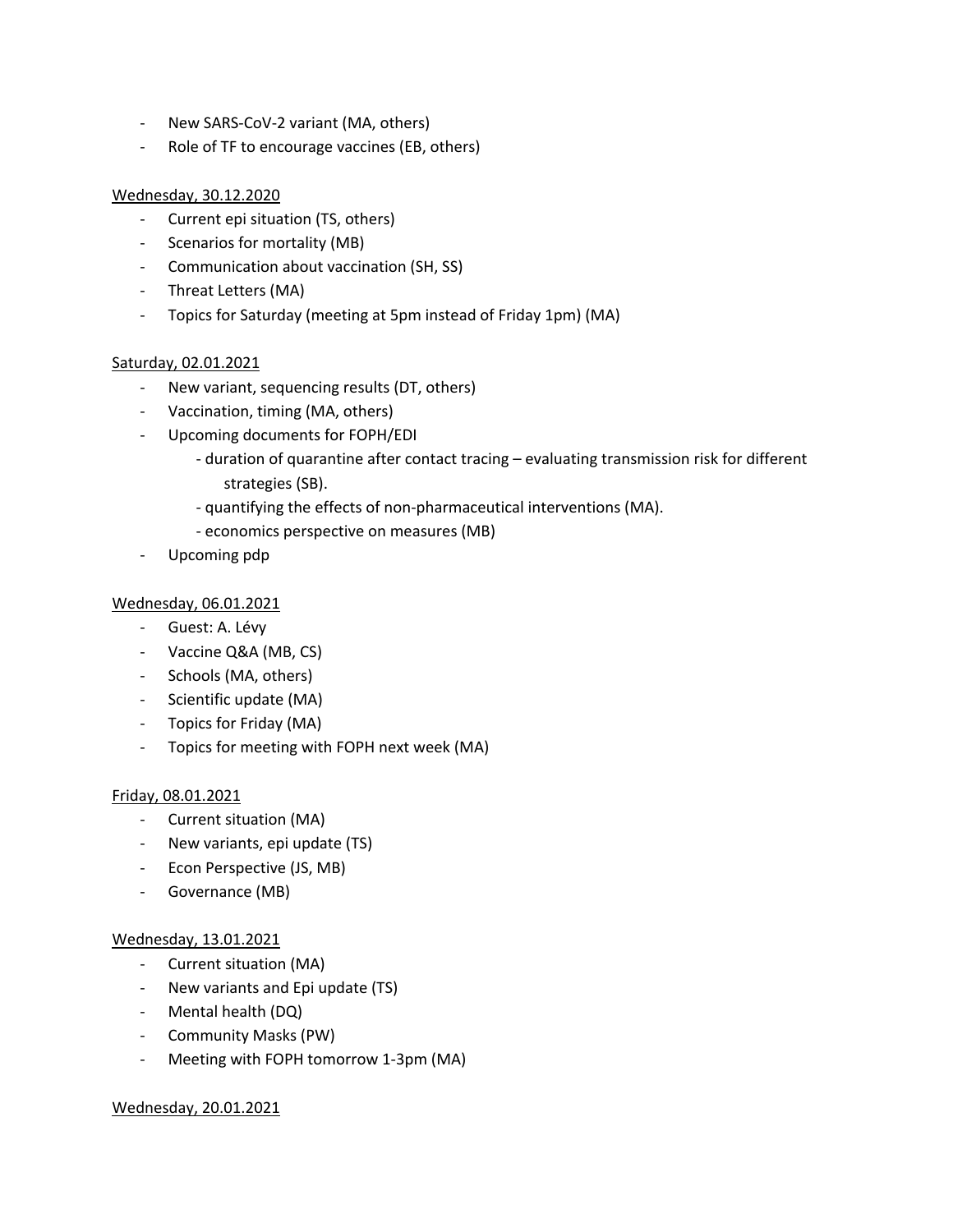- Task Force structure and upcoming rotations (MA)
- Assessment of measures in schools (MP)
- AstraZeneca-related questions (CS, MT, MB)
- Vaccination execution (EB, DT)
- Genomic surveillance system (TS, DT)
- Community masks (PW)
- FFP2 Masks (ST)
- Topics for Friday (MA)
- Topics for FOPH meeting next week (MA)

#### Friday, 22.01.2021

- Vaccination modelling (MB)
- Scientific update for next week (MA)

#### Wednesday, 27.01.2021

- Update current situation and new variants (TS)
- Vaccination modelling (MB, CS)
- Topics for the meeting with FOPH tomorrow (MA)
- What are the reasons for increasing ICU utilization by non-COVID-19 patients (HP)
- Topics for Friday (MA)
	- Guest: FC A. Berset please submit questions/topics by tonight

#### Friday, 29.01.2021

- Guest: FC A. Berset

#### Wednesday, 03.02.2021

- Immunoassay for detecting anti-SARS-CoV-2 antibodies (Guest: S. Maerkl)
- Current situation, new variants (JF)
- WBK-S, Wissenschafts- und Bildungskommission meeting (MB)
- Digital certificates PB (EB, SH)
- Request to FOPH *Minimal essential data set needed to monitor and manage this pandemic from a scientific point of view* (NL)
- Mass testing (NL)
- Scientific update, upcoming topics (MA, NL)

#### Wednesday, 10.02.2021

- Input for FC on Friday (MA, MP, others)
- Current situation (TS)
- Mass testing (NL)
- Therapies (MB)
- Topics for meeting with FOPH tomorrow (MA) agenda attached
	- Data on children and schools (SS, RS, OK)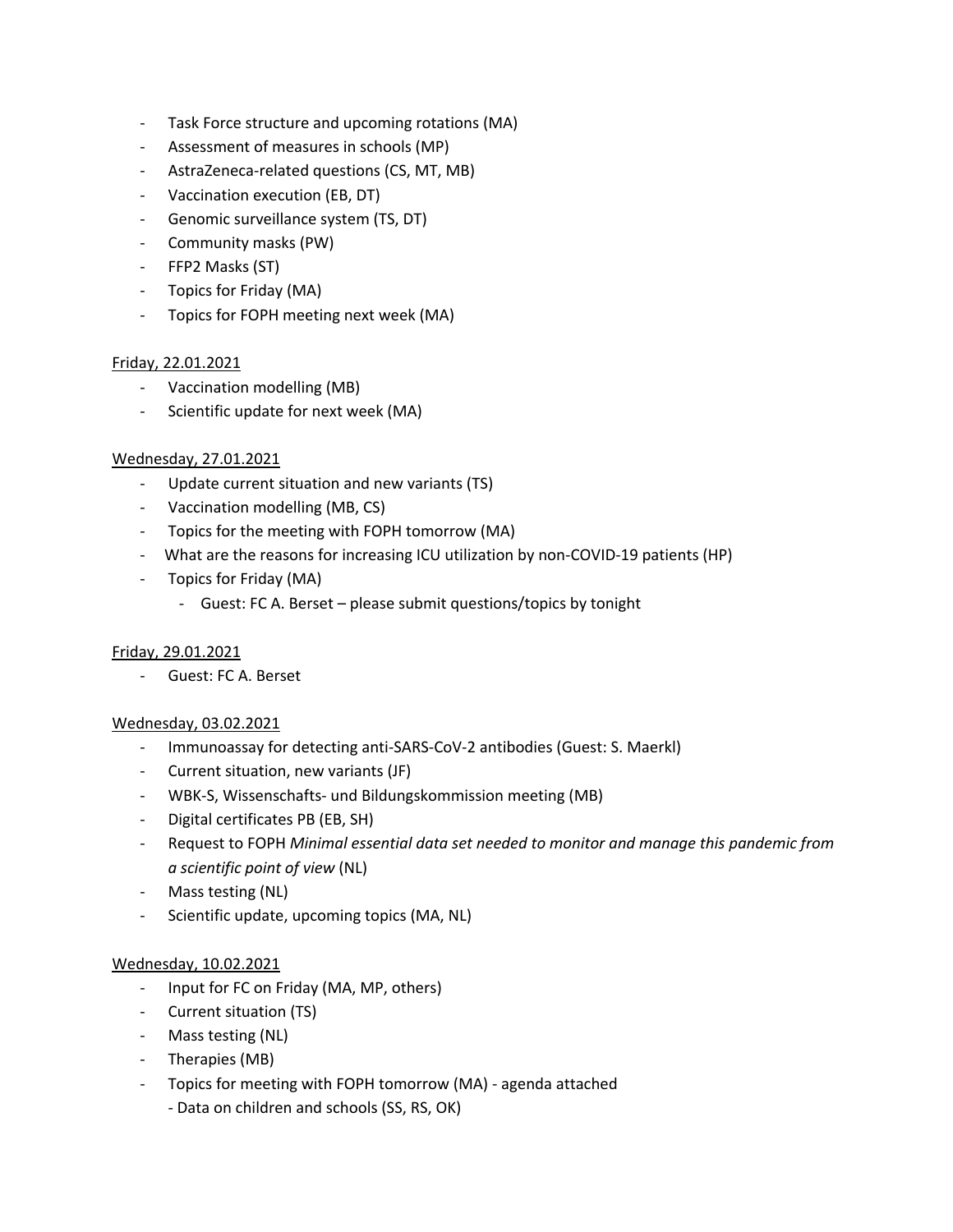- Vaccination monitoring social aspects (FOPH)
- Topics for Friday

## Friday, 12.02.2021

- Children transmission in schools (NL, SS, others)
- Vaccination modelling (MP)

### Wednesday, 17.02.2021

- Scenarios (SH, MA)
- PBs on Certificates (EB, SH)

## Friday, 19.02.2021

- Senarios, next steps (MA, others)
- Adjustments LEpi / EpiG (EB)

## Wednesday, 24.02.2021

- Current situation and scientific update (MA)
- Epidemiological situation (TS)
- Children (SS)
- Excess mortality (SH)
- Topics for Friday (MA)
- Testing (DT)
- Topics FOPH meeting tomorrow (MA)
	- Rapid tests
	- Spring recommendations (FOPH website)
	- Releasing measures after vaccination (e.g. in elderly homes)

#### Wednesday, 03.03.2021

- Vaccination scientific discussion (MB and Guest: B. Hirschel)
- WAK and our mandate (MA)
- Current situation and scientific update (MA)
- Epidemiological situation (TS)
- Topics for Friday (MA)

#### Friday, 05.03.2021

- Testing (Guests: F. Rudolf and U. Kihm)
- Scientific Update (MA)
- Vaccination documents for EDI and FOPH (subgroup)

#### Wednesday, 10.03.2021

- Current situation (MA)
- Debriefing FDP meeting (SH, others)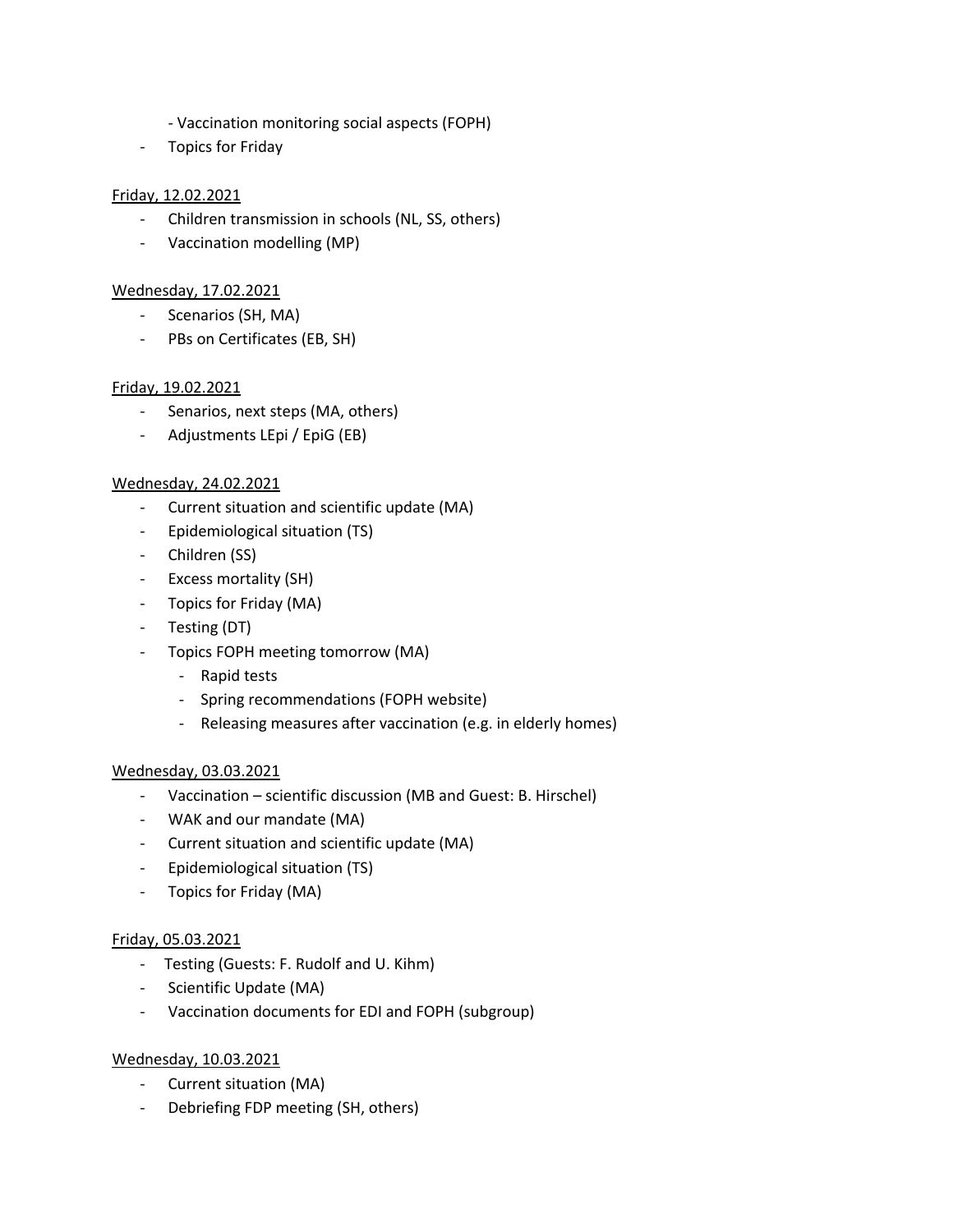- Epidemiological update (TS)
- International update (RS, ST)
- FOPH meeting tomorrow (MA)
- Roll out of Astra Zeneca upon approval (AB)
- Mask recommendations (PW, ST)

## Friday 12.03.2021

- Changes in the management team (MA)
- Vaccination, main priorities, task force contributions (MB)

## Wednesday, 17.03.2021

- Scientific update and current situation (MA)
- Epidemiological update (TS)
- Publication of vaccination modelling (MA, others)
- Meetings with political parties (MA, others)
- Vaccination discussion update (UK)
- Testing (DT, others)

#### Friday, 19.03.2021

- International update (RS)
- Scientific update (JS, MP)

#### Wednesday, 24.03.2021

- Epidemiological situation (TS)
- PB on ventilation / air quality parameters (RS)
- Topics for meeting with FOPH tomorrow (SH)
	- Vaccination modelling (MP)
	- Children/schools (RS, others)
	- Population survey (FOPH)

#### Friday, 26.03.2021

- Testing meeting with UK (NL)
- Vaccine urgency PB (MB)

#### Wednesday, 31.03.2021

- Scientific update and current situation (MA)
- Epidemiological update (ST)
- Statement on P1 and other VOC (CM, others)
- Communication of individual experts (SH)

#### Saturday, 03.04.2021

- Scientific update and current situation (MA, others)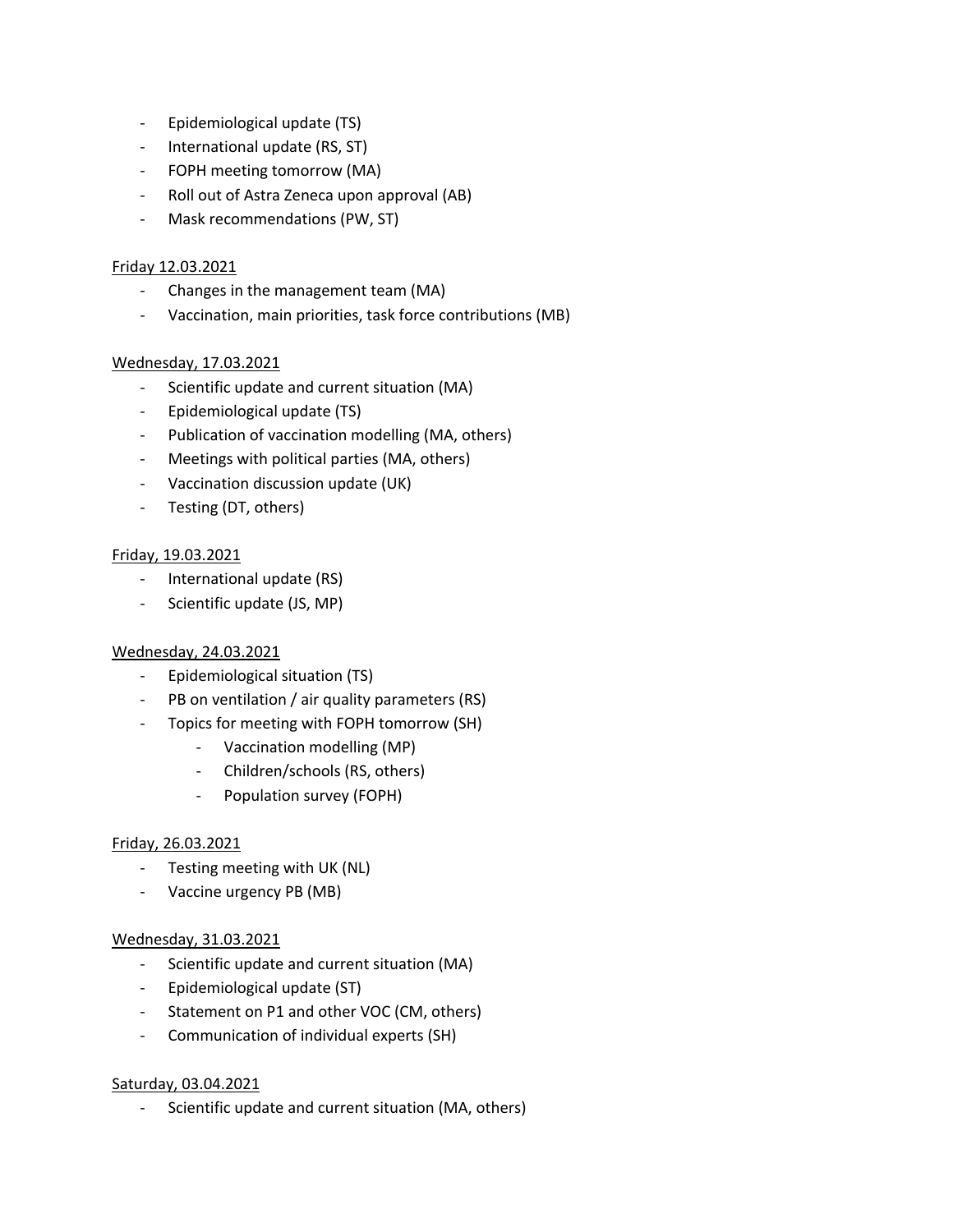- Vaccination (EB, UK)

### Wednesday, 07.04.2021

- Epidemiological situation (JF)
- Vaccinating children (UK, others)
- Topics for meeting with FOPH tomorrow (SH)

#### Friday, 09.04.2021

- Input for FC: Strategy & challenges after everyone was offered a vaccine (TS, UK)
- Document on CO2 sensors (RS)
- Vaccination modelling ([group member of MP])

## Wednesday, 14.04.2021

- Asthma inhalers (AC)
- Scientific update and current situation (MA)
- Epidemiological update (JF)
- Indoor transmission (RS)
- Communication of individual experts (SH)

#### Friday, 16.04.2021

- Current situation, scientific update and communication (MA)
- Vaccine mandates and hesitancy (DT)
- Revised BAG-FAQ (ST)

#### Wednesday, 21.04.2021

- Current situation and meeting with FC A. Berset, next steps (MA)
- Epidemiological situation (JF)
- Burden on ICU for non-covid patients (update) (TB)
- PB on CO2 sensors (RS)
- Topics for meeting with FOPH tomorrow (SH)
	- Update vaccination modelling (MP, [group member of MP])

#### Friday 23.04.2021

- Update and outlook (MA, others)
- Update and discussion on digital topics (Certificates, SwissCovid/NotifyMe) (EB)
- Contact tracing data (EB)

#### Wednesday, 28.04.2021

- Scientific update and 3-Phasenmodell (SH)
- Epidemiological update (TS)
- R0, vaccination rate (UK)
- How can we assist India in this current situation? (AC)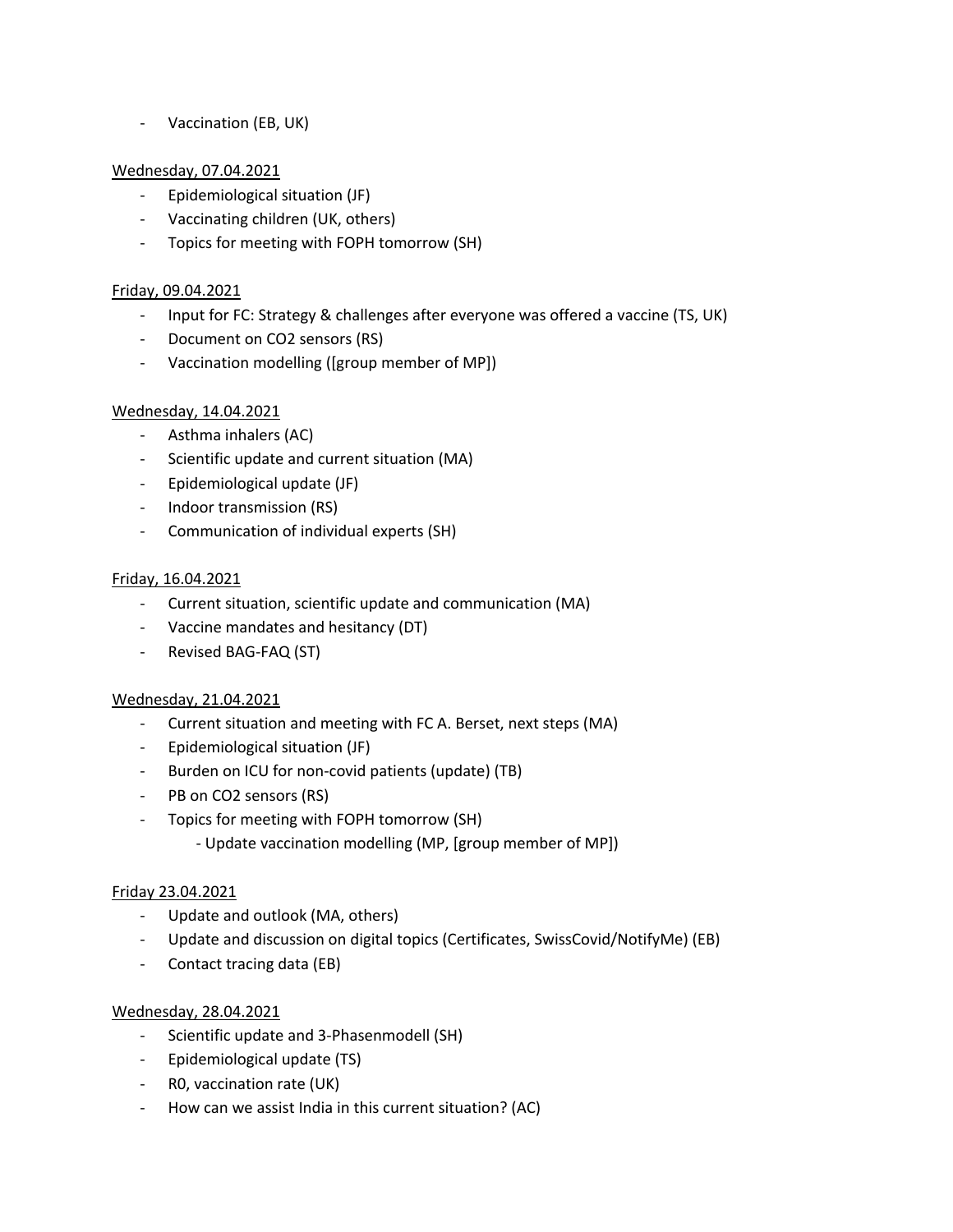- Economists perspective for phase 3 (JS)

#### Friday 30.04.2021

- Scientific update and 3-Phasenmodell (SH)
- Meeting with FOPH next Thursday (SH)
- Vaccination modelling ([group member of MP], MP)
- Behavioral adherence, after vaccine and after testing (SS)

## Wednesday, 05.05.2021

- Current situation and 3-Phasenmodell (MA)
- Epidemiological update (TS)
- Meeting with FOPH tomorrow (MA)
- Vaccination modelling (MP, [group member of MP])
- Behavioral adherence, after vaccine and after testing (SS)

#### Friday, 07.05.2021

- Understanding the discrepancy from the trend/model (UK, others)
- Phase 3 and children (MA, others)

#### Wednesday, 12.05.2021

- Scientific update and current situation (MA)
- Epidemiological update (TS)
- Possible factors for the observed decrease in infections (MP, others)
- B.1.617 VOC (VT)

#### Wednesday, 19.05.2021

- Update and current situation (MA, others)
- Upcoming discussion future ncs-tf (MA)
- Media support (MA)
- Epidemiological update (TS)
- Emerging treatment options (AC)
- Update international science advisors (RS)
- Meeting with FOPH tomorrow (MA)

#### Friday, 21.05.2021

- Future of ncs-tf (SH)
- Monitoring Waste Water feedback to FOPH (TS)

#### Wednesday, 26.05.2021

- Current situation, scientific update and task force future (MA)
- Epi update (TS)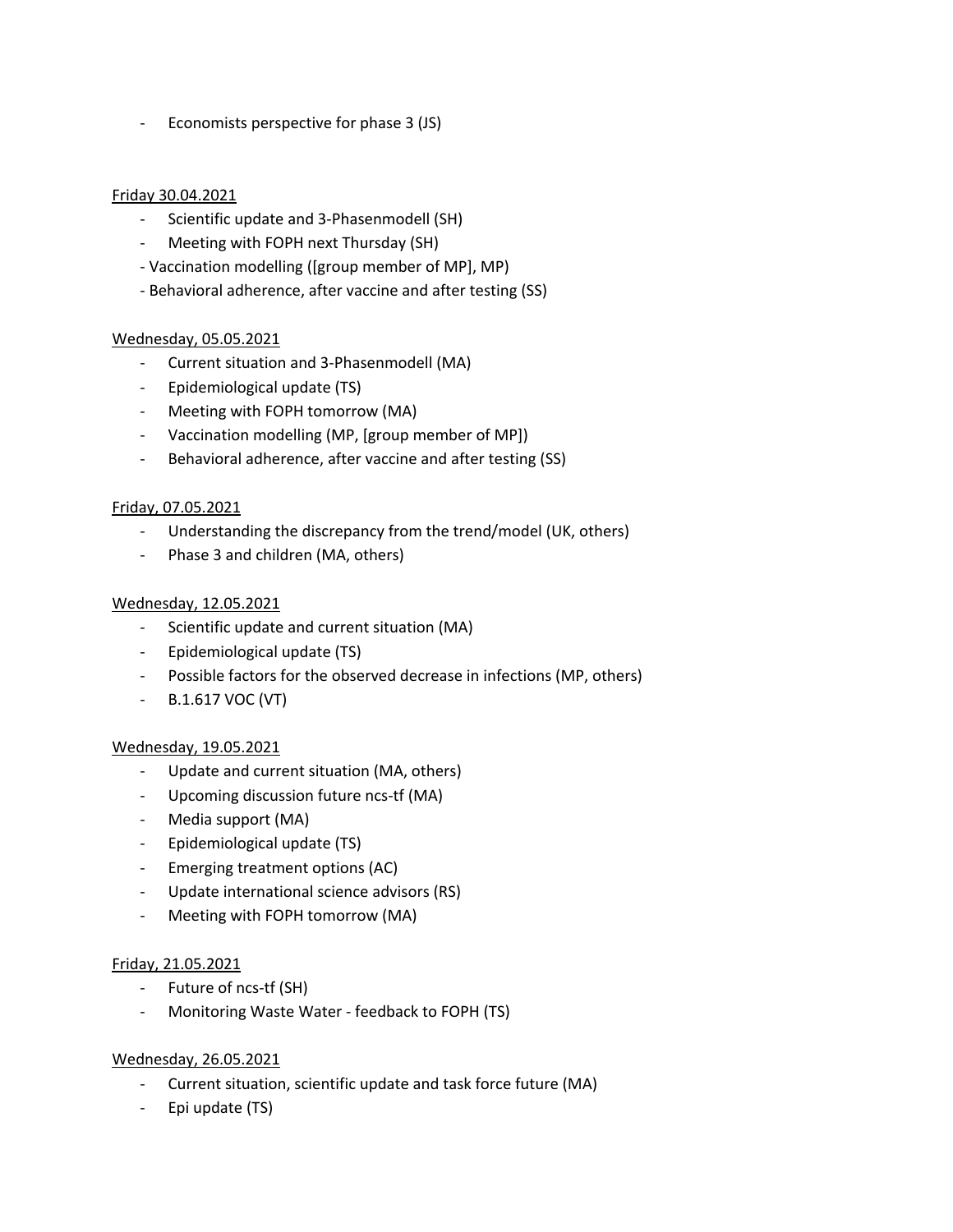- B.1.617.2 updates from UK analyses implications for Switzerland (NL)
- Measures in schools in phase 3 (RS)
- Communication request from FOPH (SS)

#### Friday, 28.05.2021

- Task Force restructuring and communication (MA)
- Outlook into the fall (SH)

#### Wednesday, 02.06.2021

No meeting; management meets with FC A. Berset

#### Friday, 04.06.2021

- Overview and current situation (MA)
- ncs-tf transition (MA)
- Epidemiological update (TS)
- Immunological surveillance (DT)
- PB updates
	- Vaccine mandates and vaccine hesitancy (SS)
	- Control measures at the border PB (NL)

#### Wednesday, 09.06.2021

- Current situation and scientific update (MA)
- ncs-tf re-organization (SH)
- Epi update (TS)
- Vaccine mandates and vaccine hesitancy (SH)
- Borders brief update (NL)

#### Friday, 11.06.2021

- Future CT strategies (EB)
- PB on *protection duration after vaccination* (UK)

#### Wednesday 16.06.2021

- General overview (MA)
- Epidemiological update (RR)
- Genomic characterization (UK, others)
- Transition plans (MA, everyone)

#### Wednesday, 23.06.2021

- Current situation (MA)
- Epi update (RR)
- Recommendations for academic institutions (fall semester) (SH, MB, EB, others)
- New task force composition, process (MA)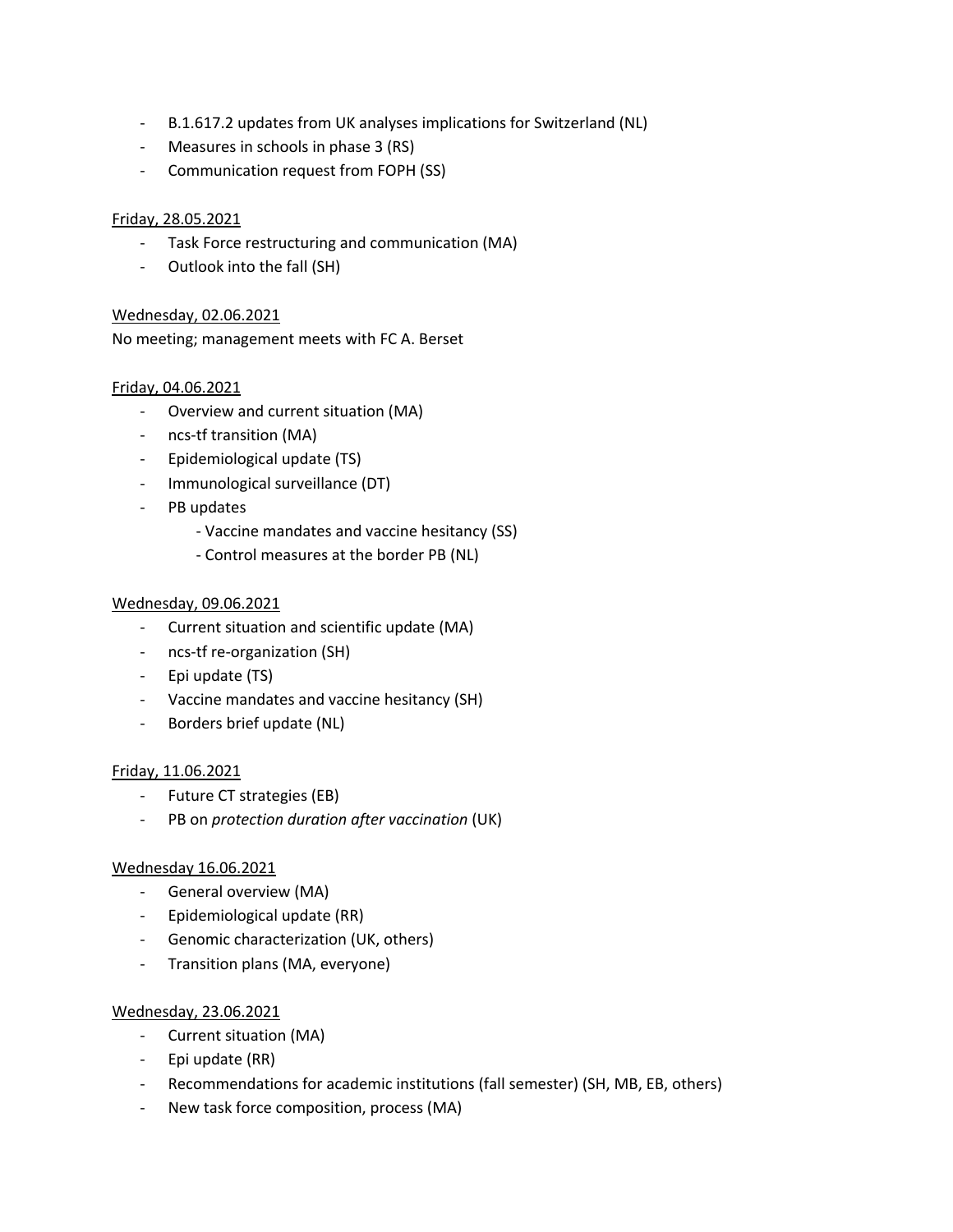- Serology testing (UK, SS)
- Vaccination regimen (UK, others)

#### Friday, 25.06.2021

- Document on measures to prevent the spread of SARS-CoV-2 (MA)

#### Wednesday, 30.06.2021

- Current situation and scientific update (MA)
- Epi update (RR)
- List of ncs-tf activities (MA, others)
- Interview requests (research on the role of the Swiss National Task Force)
- (MA, ST, others)
- FOPH meeting tomorrow (MA)
	- List of ncs-tf activities (MA)
	- Summer measures PB (NL)
	- Open borders PB (NL)

#### Friday, 02.07.2021

- Children (RS)
- Vaccination coverage (MA)

#### Wednesday, 07.07.2021

- Vaccination coverage (SS, others)
- Strategy for school openings (TS, others)
- Current situation (MA)
- Epi update (TS)

#### Wednesday, 14.07.2021

- Current situation and scientific update / input for EDI (MA)
- Re-organised task force (MA)
- Epi update (TS)
- Macron's stance on vaccines (DT)

#### Wednesday, 21.07.2021

- Current situation and epi update (TS)
- Mandate (TS)
- Intro A. Di Gallo and L. Du Plessis (TS)

#### Friday, 23.07.2021

- Borders PB in the media (UK, others)
- Vaccinating Children (UK, AG, others)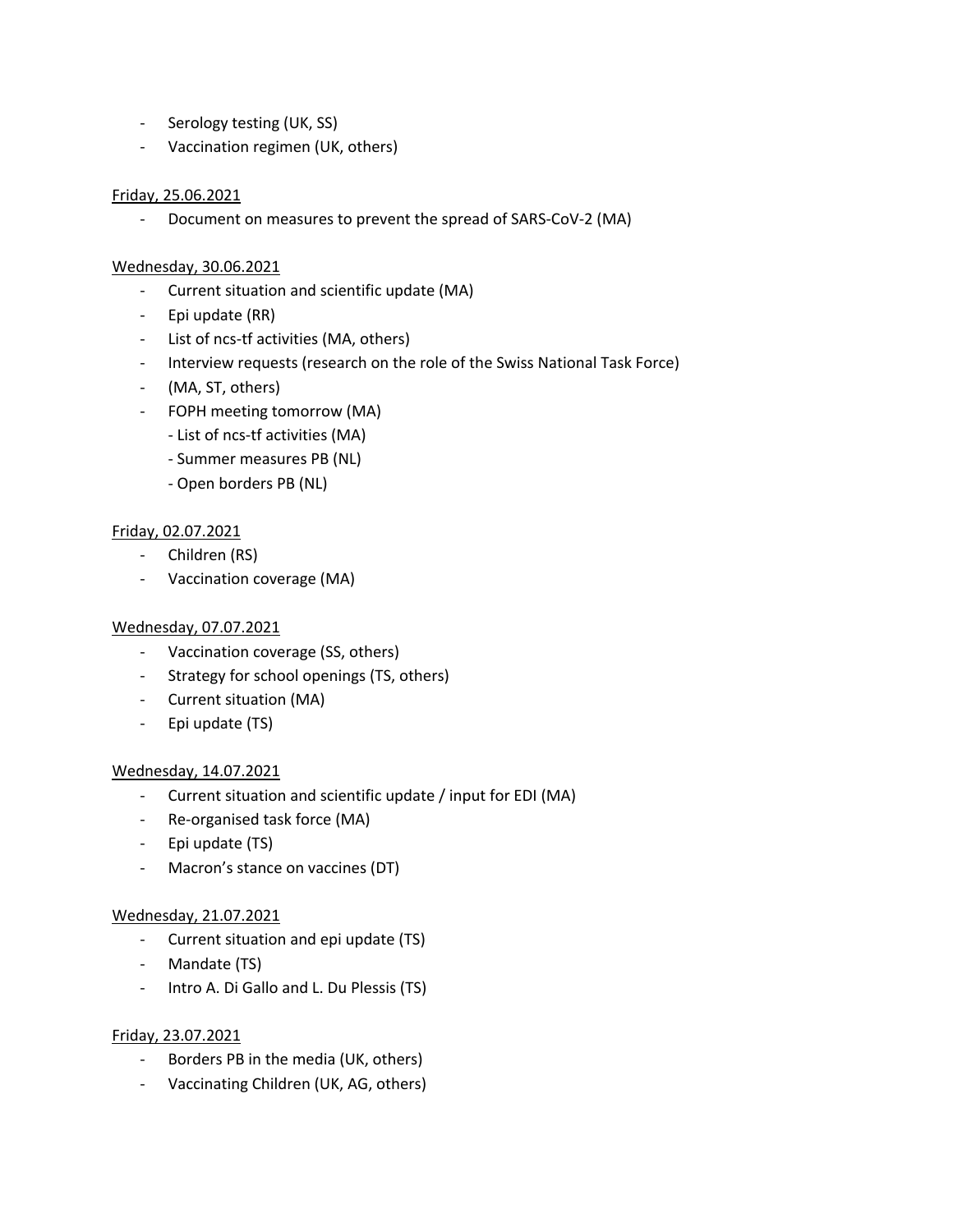#### Wednesday, 28.07.2021

- Current situation and scientific update (TS)
- Borders PB: consensus discussion (UK, others)
- Developments and strategies for phase 3 (TS, others)
- Novel data on vaccine effectiveness (ST)
- Topics for meeting with FOPH tomorrow (UK, SH, EB, SS, AG)
	- Increasing vaccination coverage
	- Transition from phase 2 to phase 3

#### Friday, 30.07.2021

- Borders PB: consensus discussion (UK, others)
- Objectives for phase 3 (TS)

#### Wednesday, 04.08.2021

- Current situation (MA)
- Transition (MA/TS)
- Epi update (TS)
- Children in Phase 3 (AG/AH)
- Reasons for low case numbers / reasons for accepting increasing numbers in Phase 3 (TS)

#### Friday, 06.08.2021

- Scientific Update for Aug. 17 (TS)
- Exchange Meeting with FOPH / GDK (TS)
- Reasons for low case numbers / reasons for accepting increasing numbers in Phase 3 (TS)

#### Wednesday, 11.08.2021

- Current situation and scientific update (MA, TS)
- Epidemiological situation (RR, TS)
- Consequences of Delta for infection prevention and certificates preview (TS)
- Topics for meeting with FOPH tomorrow (SH)

#### Friday, 13.08.2021

- Current situation (TS)
- Computing vaccination coverage in companies/universities (EB)
- Document on measures in acad. institutions in fall (SH)

#### Wednesday, 18.08.2020

- Current Situation (TS)
- Epidemiological Update (RR)
- Efficacy of infection prevention measures in the light of Delta (DT, ST)
- Transition (MA, TS)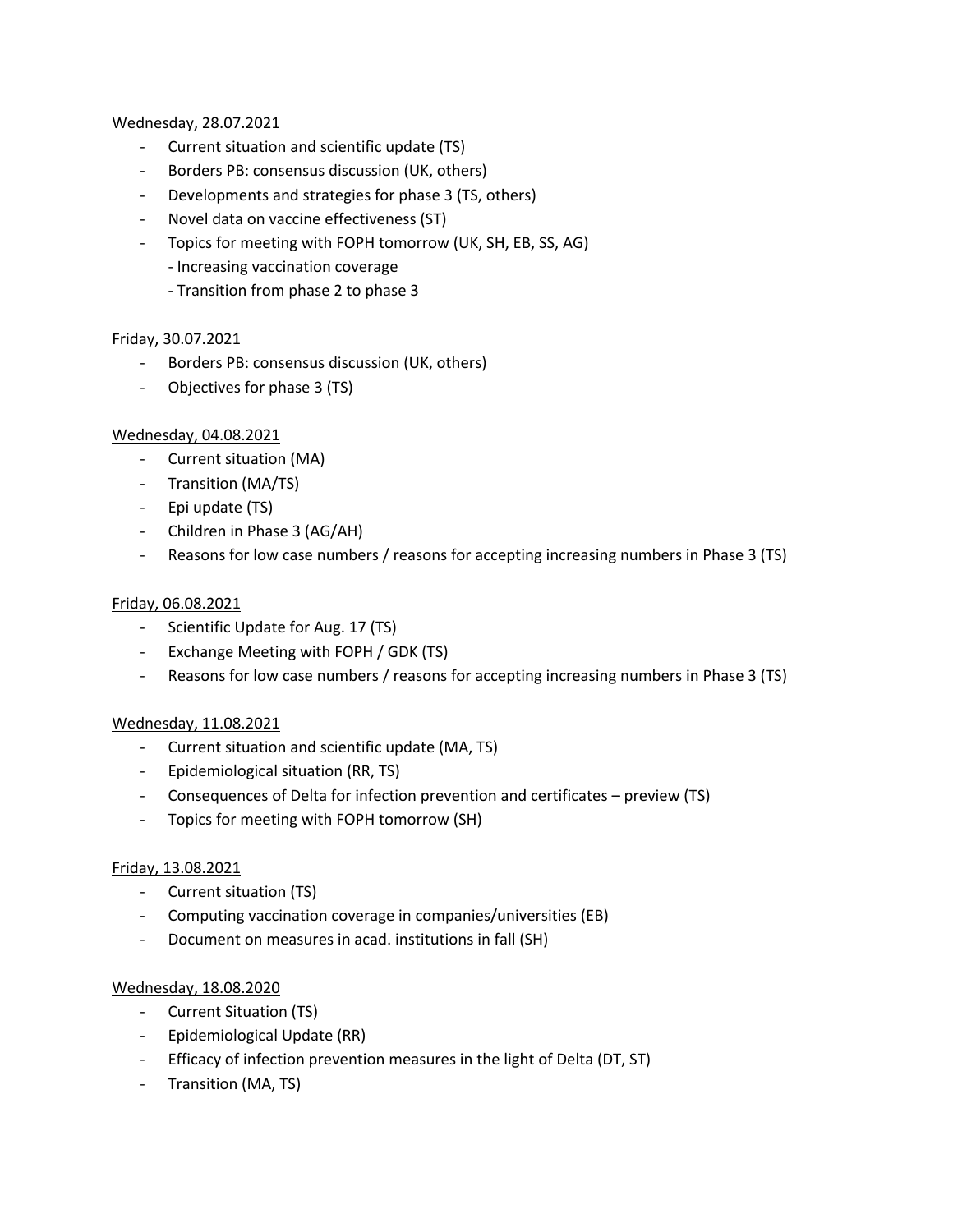## Friday, 20.08.2020

New structure (TS; information) Situation in hospitals (TS, UK; short presentation and discussion) Debriefing of meetings with FOPH / decision makers (JF / Representative from Thursday Austauschsitzung / Representative from Friday Vaccination meeting with FOPH)

## Wednesday, 25.08.2020

- Current Situation (TS)
- Epi. Update (RR)
- Vaccine efficacy and Simpson Paradox (RN, LP)
- FOPH meeting Thursday (TS)

## Friday, 27.08.2020

- Current situation (TS)
- Debriefing of meetings
	- Steuerungsausschuss
	- Austauschsitzung BAG-GDK-STF
	- Vaccination meeting with FOPH
	- European Science Advisers meeting
- The role of masks and ventilation (RS)
- Making GGG events save (UK)

## Wednesday, 01.09.2021

- Current situation and scientific update (TS)
- Epi update (JF)
- Booster vaccines (DT)

#### Wednesday, 08.09.2021

- Current situation and scientific update (TS)
- Epi update (RR)
- Vaccination communication (UK)
- Preparing for academic year, update (SH)
- Briefing for FOPH meetings this week (Thu and Fr) (SS)
- Debriefings
- Steuerungsausschuss (JF)
- Austauschsitzung BAG-GDK-STF (SS)
- European Science Advisers meeting (RS)
- Summary of the meeting with Pro Juventute (AG)

#### Friday, 10.09.2021

- Debriefing of the meeting with Pro Juventute (AG)
- Borders (NL)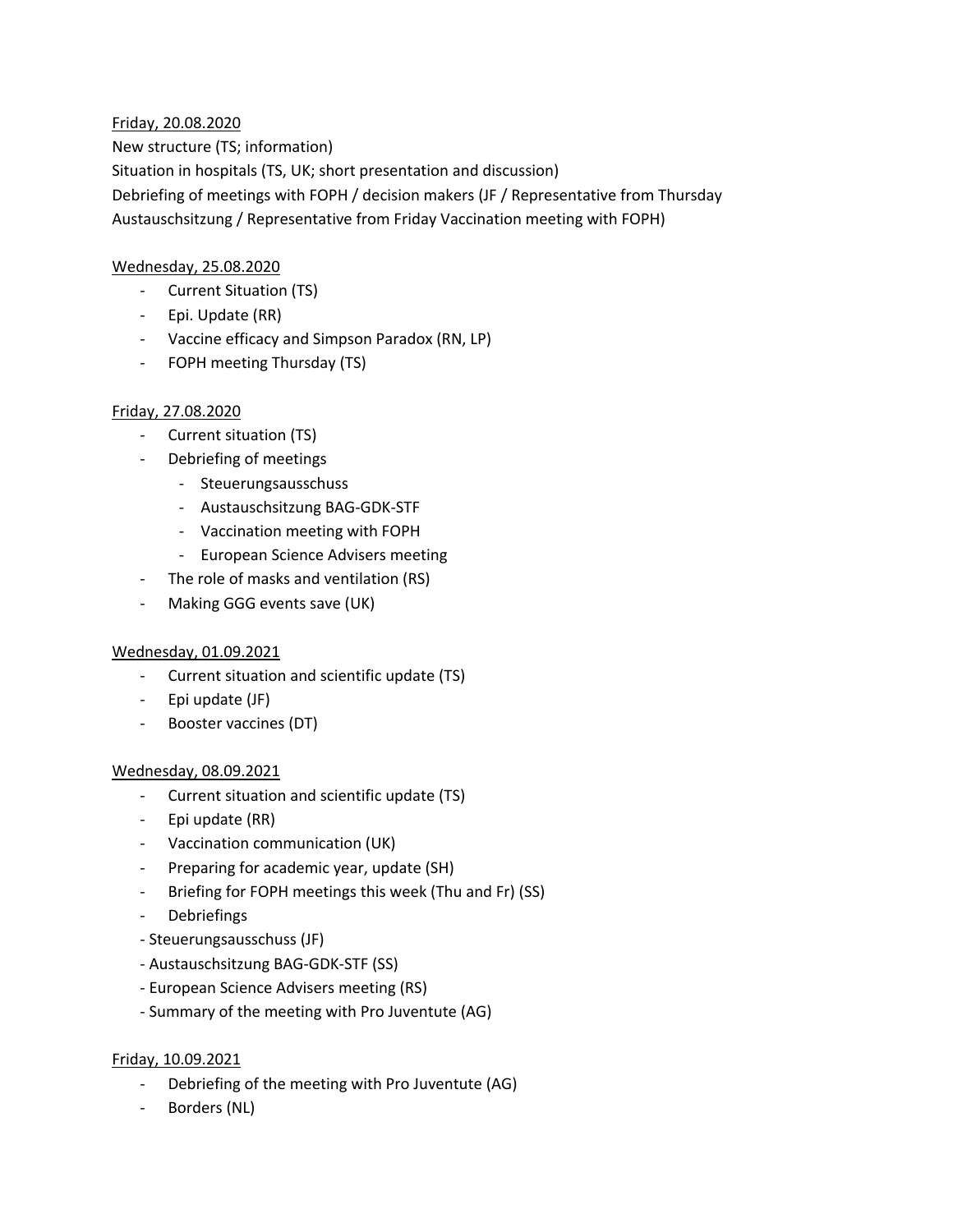#### Wednesday, 15.09.2021

- Current situation and scientific update (TS)
- Epi situation (RR)
- Boosters (RR)
- Debriefings:
	- Steuerungsausschuss (JF)
	- Austauschsitzung BAG-GDK-STF (SS)
	- Vaccination meeting with FOPH (SH, EB)
	- European Science Advisers meeting (RS)

## Friday, 17.09.2021

- Kids (AG)
- Boosters (UK)

## Wednesday, 22.09.2021

- Current situation and scientific update (TS)
- Epi situation (RR)
- Debriefings:
	- Steuerungsausschuss (JF),
	- Vaccination meeting with FOPH (SH),
	- Meeting with FDP (JS)

#### Wednesday 29.09.2021

- Current situation and scientific update (SH)
- Epi situation (JF)
- Document on kids (SH,SS)
- Preparing for the next wave (UK)
- Debriefings:
	- Steuerungsausschuss (JF),
	- Vaccination meeting with FOPH (SH)
	- European Science Advisers meeting (RS)

#### Wednesday, 06.10.2021

- Current situation, scientific update and Task Force future (TS)
- Transfer of ncs-tf activity list to FOPH (TS)
- Epi situation (JF)
- Preparing for the next wave (UK)
- Effectiveness of certificates (TS)
- FOPH meeting tomorrow (SS)
- Meeting debriefings:
	- Steuerungsausschuss (JF)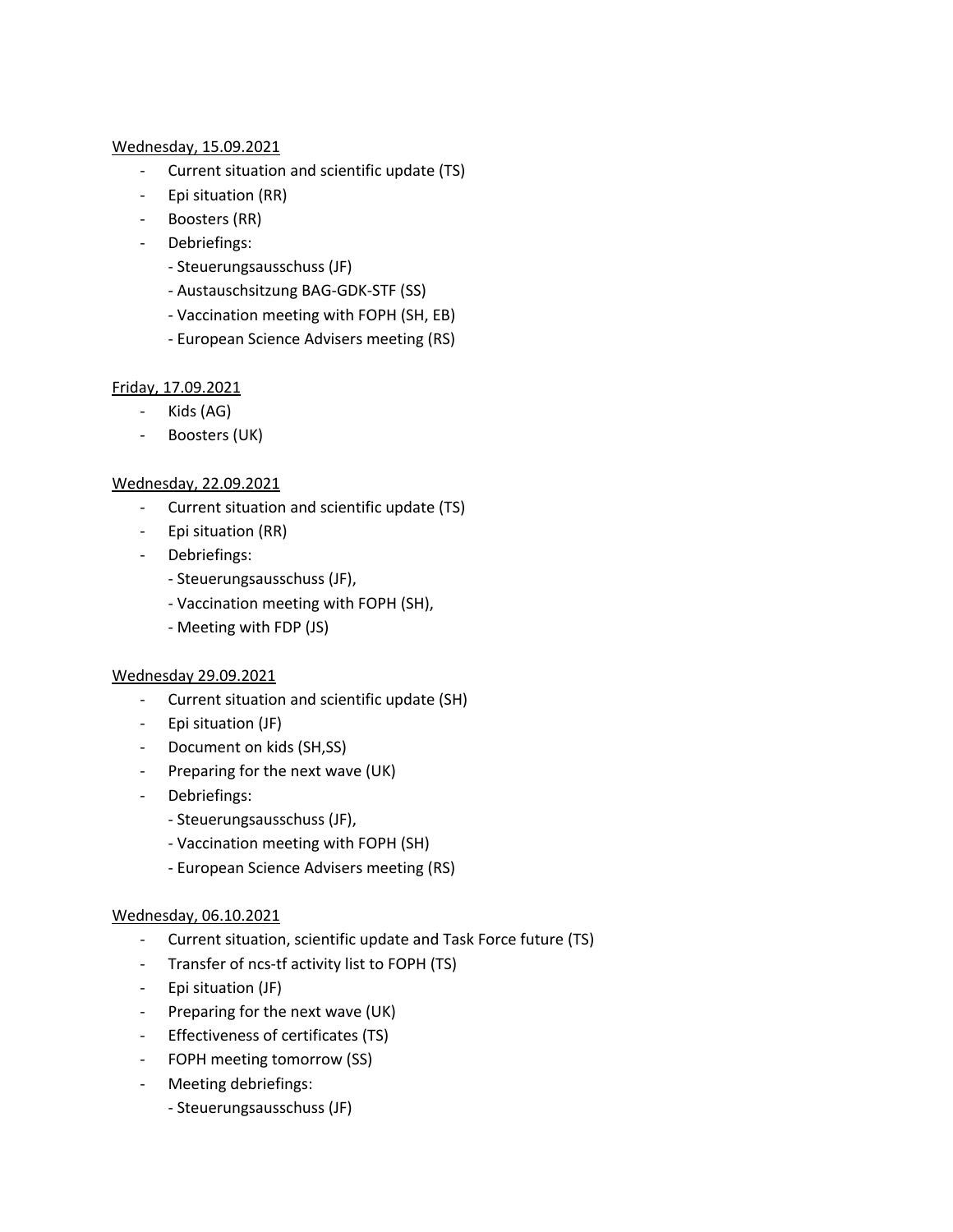- European Science Advisers meeting (MA)

### Wednesday, 13.10.2021

- Current situation and scientific update (TS)
- Epi situation (RR)
- Oral treatment (AC)
- Future testing and certificate strategy (DT)
- Certificates validity duration (TS)
- Indicators for when to relax measures (TS)
- Meeting debriefings:
	- Steuerungsausschuss (JF)
	- Austauschsitzung BAG-GDK-STF (UK)

## Friday, 15.10.2021

- Guest: A. Lévy
- Indicators for when to relax measures (TS)
- Certificates (DT, TS)

## Wednesday, 20.10.2021

- Current situation (TS)
- Epi situation (RR)
- Scientific update (TS)
- FOPH meeting tomorrow (SS)
- Meeting debriefings:
	- Meeting with A. Lévy (TS)

#### Friday, 22.10.2021

- Scientific update

#### Wednesday, 27.10.2021

- Current situation (TS)
- Epi situation (RR)
- Meeting debriefings:
	- Meeting with FC A. Berset (TS)
	- Science Policy Dialogue (MA)
	- Steuerungsausschuss (JF)
	- Austauschsitzung BAG-GDK-STF (SS)
	- Vaccination meeting with FOPH (SH)

### Wednesday 03.11.2021

- Current situation (TS)
- Epi situation (RR)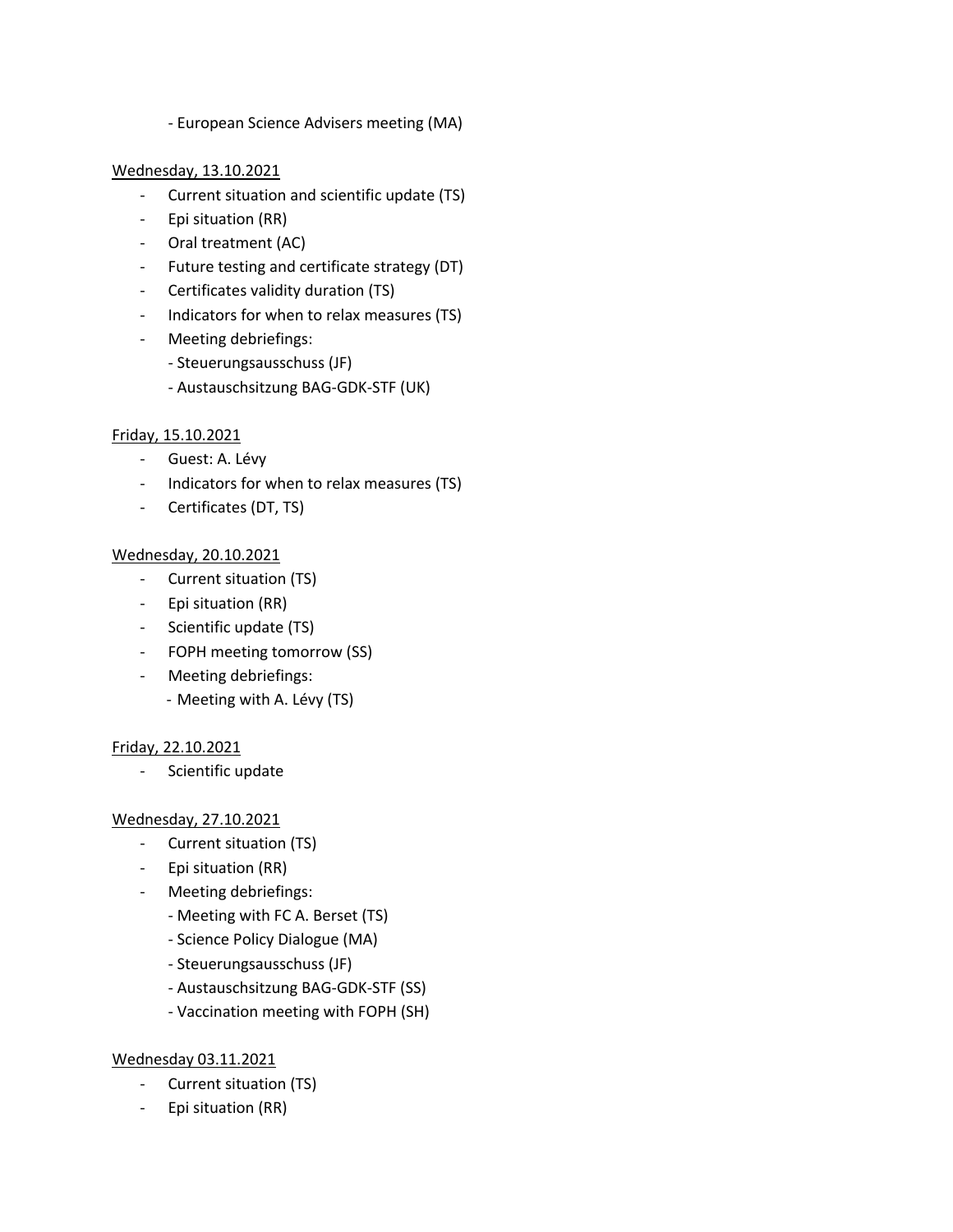- ICU capacity (HP)
- Boosters and certificates (CM)
- Meeting with FOPH tomorrow (SS)
- Meeting debriefings:
	- Meeting with Pädiatrie Schweiz (AG)

## Friday, 05.11.2021

- Vaccination week communication (SS, NE)
- Strategies for the winter (UK)

## Wednesday, 10.11.2021

- Current situation (TS)
- Epi situation (RR)
- Ireland / UK situation (RS)
- Vaccination week (TS)
- Meeting debriefings:
	- Meeting with FC A. Berset (TS)
	- European Science Advisers meeting (RS)
	- UK Booster Meeting (UK)
	- Vaccination meeting with FOPH (SH)

## Friday, 12.11.2021

Document "Strategies for the winter"

#### Wednesday 17.11.2021

- Epi. situation (RR)
- Strategies winter (SH/TS)
- Report on Geneva: data on children and adolescents (SS)
- Current situation (TS)
- Debriefing
	- Acad. Institutions: Covax (SH)
	- Steuerungsausschuss (JF)
	- BAG-GDK-STF exchange meeting (SS)
	- Vaccination meeting (SH)

#### Friday, 19.11.2021

- Strategies for the winter (SH)
- Point de Presse (TS)

#### Wednesday 24.11.2021

- Report on Geneva data on children and adolescents (SS)
- Epi. situation (RR)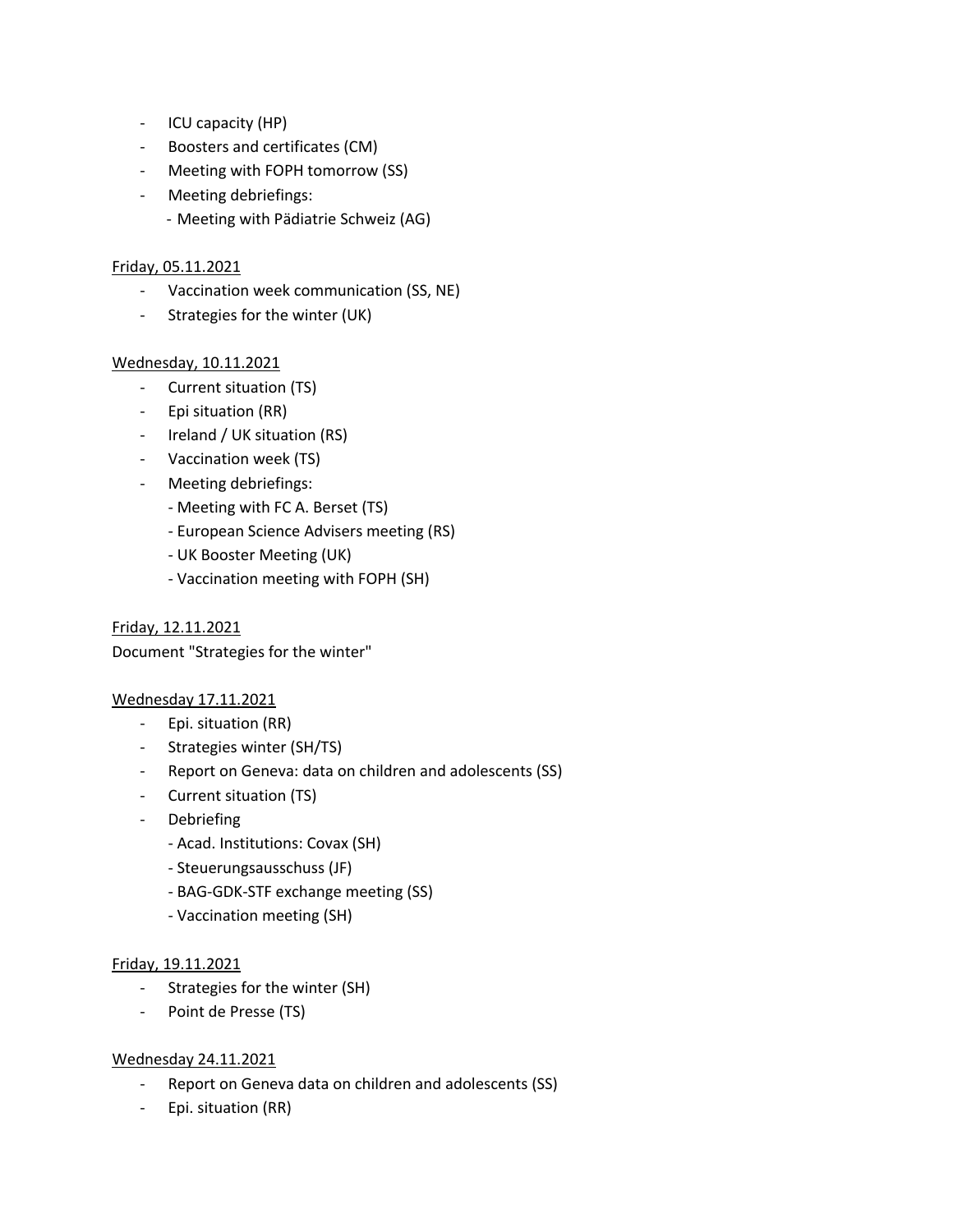- Current situation (TS)
- **Debriefings** 
	- Steuerungsausschuss (JF)
	- BAG / Vaccination (SS)

#### Friday, 26.11.22

- New variant B.1.1.529 (VT, RN)

#### Wednesday, 01.12.2021

- Epi update (RR)
- How long do border measures make sense (NL)
- ICU projections (ST, RR)
- Meeting with FOPH tomorrow (SS)
- Meeting debriefings:
	- Proposed measures
	- A. Lévy, FC A. Berset (TS)
	- European Science Advisers meeting (RS)

#### Friday, 03.12.2021

- Situation in hospitals (UK, HP)

#### Wednesday, 08.12.2021

- Epi situation (RR)
- Omicron neutralization data (VT)
- Severe disease in kids & Stellungnahme von "Pädiatrie Schweiz" (UK / AH)
- Debriefing
	- FC A. Berset meeting (TS)
	- Meeting with GLP / SP (UK)
	- PdP (UK)
	- BAG Austauschmeeting (SS)

#### Friday, 10.12.2021

- Vaccine protection against hospitalization (LP)
- Stellungnahme von "Pädiatrie Schweiz" / Severe disease in kids (UK / AH)
- Scenarios for Omicron / measures (TS)

#### Wednesday, 15.12.2021

- Epi situation (RR)
- Current situation (TS)
- Meeting with FC A. Berset tonight on Omicron (TS, RN)
- Vaccination interval for 3rd dose (UK)
- Meeting with FOPH tomorrow (SS)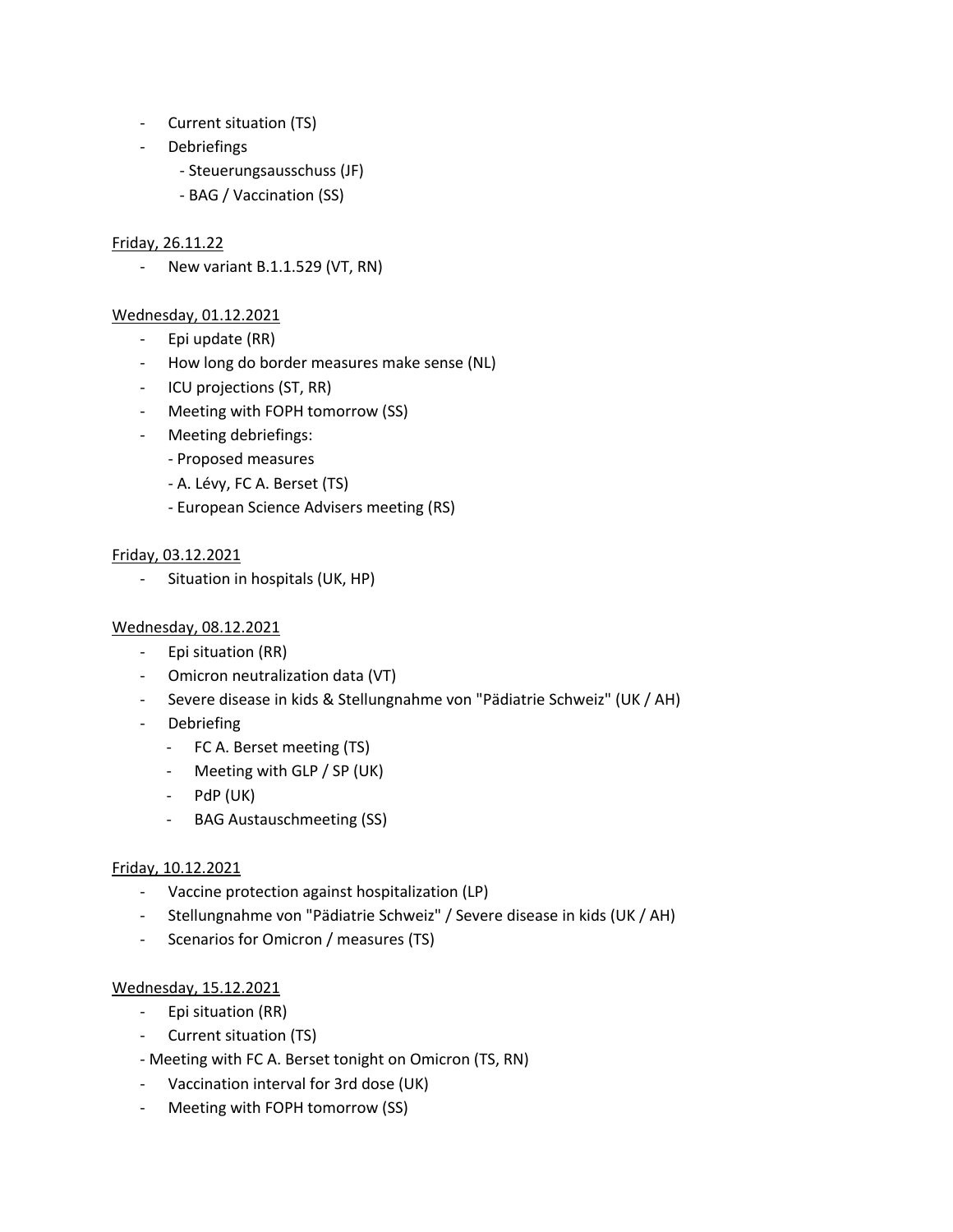- Debriefings:
	- Meeting with Pädiatrie Schweiz (SH, AH)
	- Green party (UK)
	- SP Fraktion (TS)
	- Steuerungsausschuss (JF)

#### Friday 17.12.2021

- FFP2 masks (ST)
- Boosters (UK)
- Vaccine hesitancy (SH)

#### Wednesday, 22.12.2021

- Epi situation (RR)
- Current situation (TS)
- Vaccine mandates (SH)
- Scenarios for winter (UK)
- Debriefings
	- Steuerungsausschuss (JF)
	- Austauschsitzung BAG-GDK-STF (SS)

#### Monday, 27.12.2021

- Epi Update (RR, TS, VT)
- TTIQ and Omicron (SH, UK)
- Point de Presse Dec 28 (TS)

#### Wednesday, 29.12.2021

- Quarantine and Isolation (TS / ST)
- Epi Situation (RR)
- Current Situation (TS)
- General (TS)
- PdP (SH, AH)

#### Wednesday, 05.01.2022

- Facing Omicron (UK, MA)
- Epi situation (RR)
- Scientific Update and meeting with FC. A. Berset next week (SH)
- Topics for FOPH, EKIF, GDK exchange mtg next week (SS)
- Debriefings

#### Friday, 07.01.2022

- Facing Omicron (TS)
- goals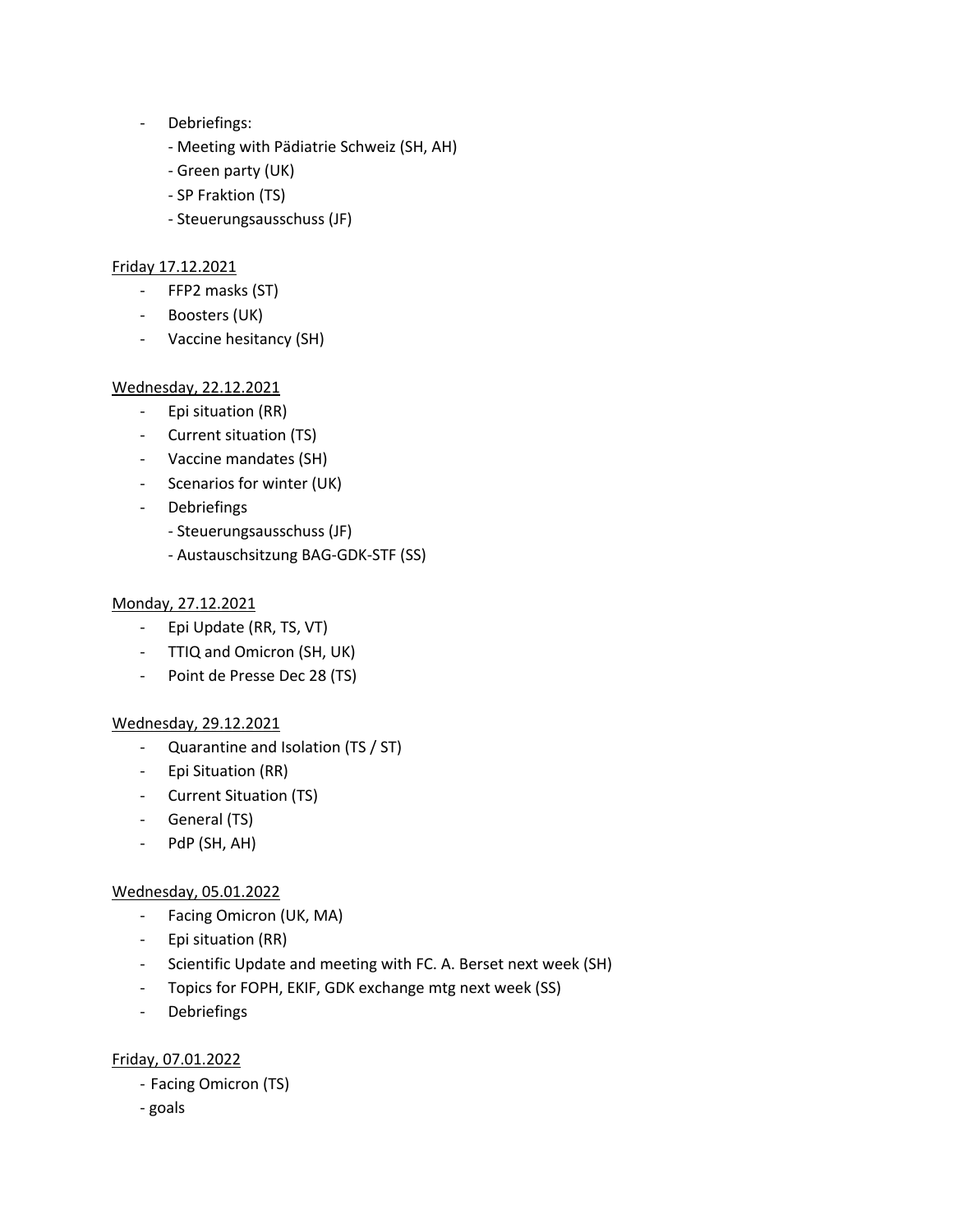- quarantine, isolation
- further measures
- varia

### Wednesday 12.01.2022

- Epi situation (JF)
- Current situation (TS)
- Testing strategy (DT)
- FOPH Meeting (SS)
- Debriefing
- Steuerungsausschuss (JF)

# Friday, 14.01.2022

- future of certificates (TS)
- testing (debriefing from FOPH meeting; DT)
- quarantine (UK)

# Wednesday, 19.01.2022

- Epi situation (RR)
- Current situation (UK)
- Scientific update/pdp (UK)
- Long term scenarios, part I (SH)
- Meeting debriefings:
- Austauschsitzung BAG-GDK-STF (DT, others)

#### Friday, 21.01.2022

- Next week's scientific update

# Wednesday, 26.01.2022

- Epi situation (JF)
- Current situation (UK, others)
- Debrief, meeting with FC A. Berset
- Meeting tomorrow with BAG-GDK-STF (SS)

#### Friday 28.01.2022

- Medium Term strategies

#### Wednesday, 02.02.2022

- Epi update (JF)
- Current situation (UK)
- Position *Vernehmlassung*, new document (UK, others)
- Distribution of tasks for medium-term strategies (UK, others)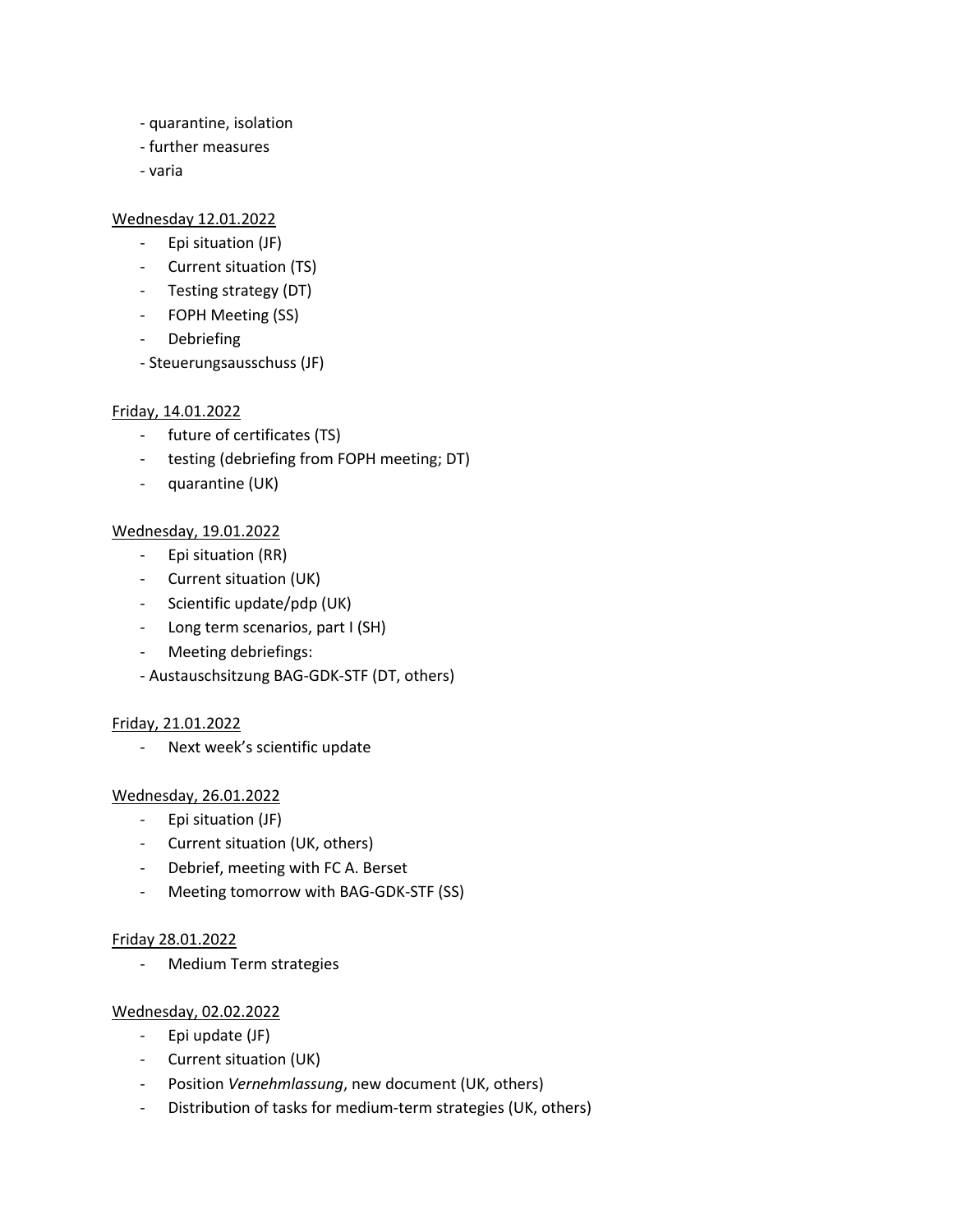- Debriefings
- Steuerungsausschuss (UK)

#### Friday, 04.02.2022

- Position document on the *Vernehmlassung*

#### Wednesday, 09.02.2022

- Epi situation (RR)
- Current situation (TS)
- Strategy for ending the task force (TS)
- Meeting with FOPH, EKIF, GDK tomorrow (SS)
- Meeting debriefings:
	- Meeting with FC A. Berset (TS)
	- Science Policy Dialogue (TS, MA)
	- Steuerungsausschuss (JF)

#### Wednesday, 16.02.2022

- Epi update (RR)
- Current situation (TS)
- Meeting debriefings:
	- Meeting with FC A. Berset (TS)
	- Steuerungsausschuss (JF)
	- Austauschsitzung BAG-GDK-STF (SS)

#### Wednesday, 23.02.2022

- Epi situation (RR, VT)
- Current situation (TS)
- Meeting with FOPH tomorrow (SS)

#### Friday, 25.02.2022

- Report on STF and Interface of science (via the STF) to policy.

#### Wednesday, 02.03.2022

- Current situation (TS)
- Epi situation (RR)
- Meeting debriefings:
	- Steuerungsausschuss (JF)
	- Austauschsitzung BAG-GDK-STF (SS)

#### Wednesday, 09.03.2022

- Corona immunitas (Guest: J. Fehr)
- Epi situation (RR, others)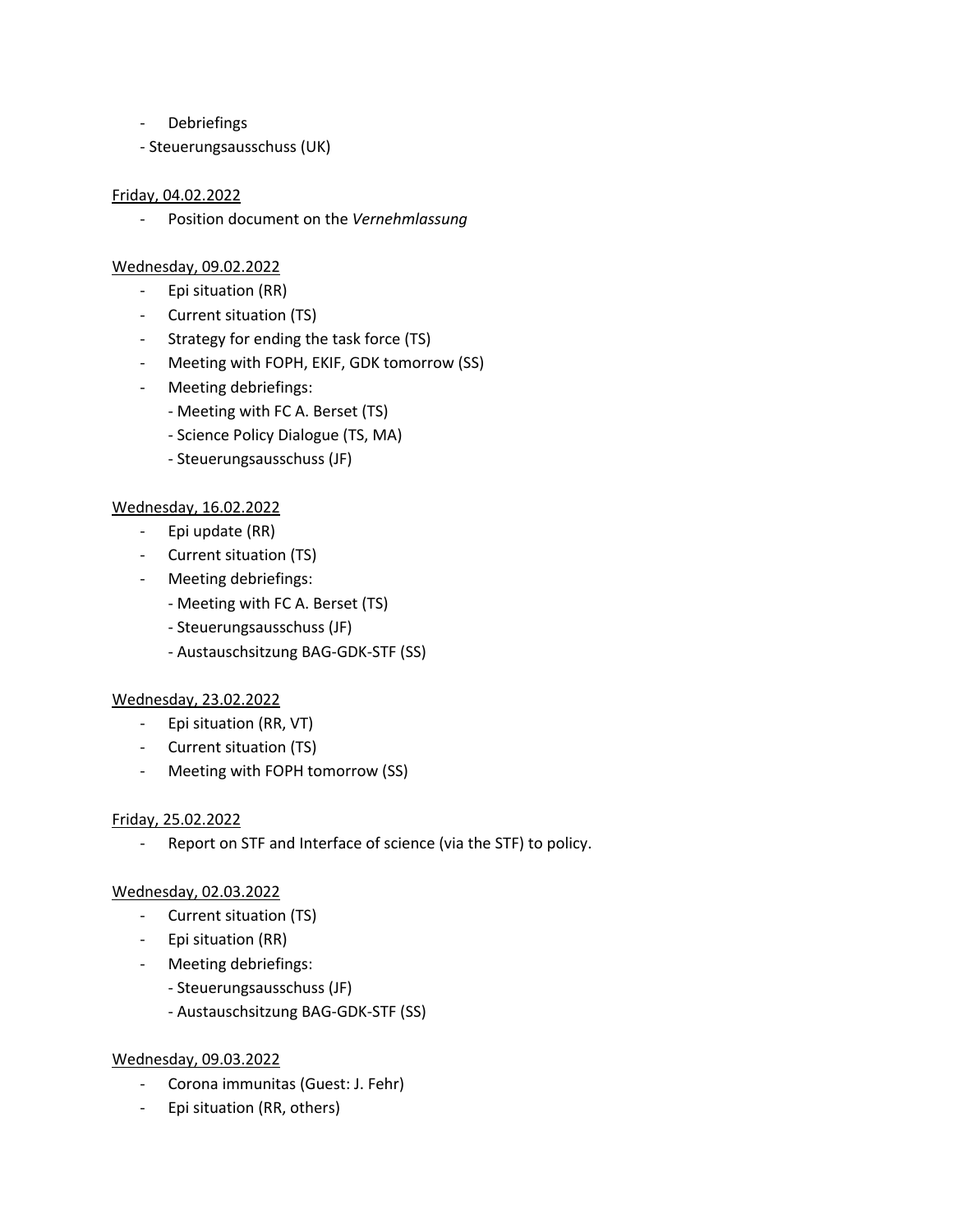- Current situation (TS)
- Austauschsitzung BAG-GDK-STF tomorrow (SS)
- Meeting debriefings:
	- Meeting with FC A. Berset (TS)
	- Meetings with political parties (SH, UK)
- European Science Advisers meeting (ST, RS)

### Wednesday, 16.03.2022

- Long Covid (Guest: M. Nehme)
- Epi situation (RR)
- Current situation (TS)
- Meeting debriefings:
	- Austauschsitzung BAG-GDK-STF (SS)

# Friday, 18.03.2022

- Report on STF and Interface of science (via the STF) to policy (TS)

### Wednesday, 23.03.2022

- Epi situation (RR, [group member of RR])
- Current situation (TS)
- Austauschsitzung BAG-GDK-STF tomorrow (SS)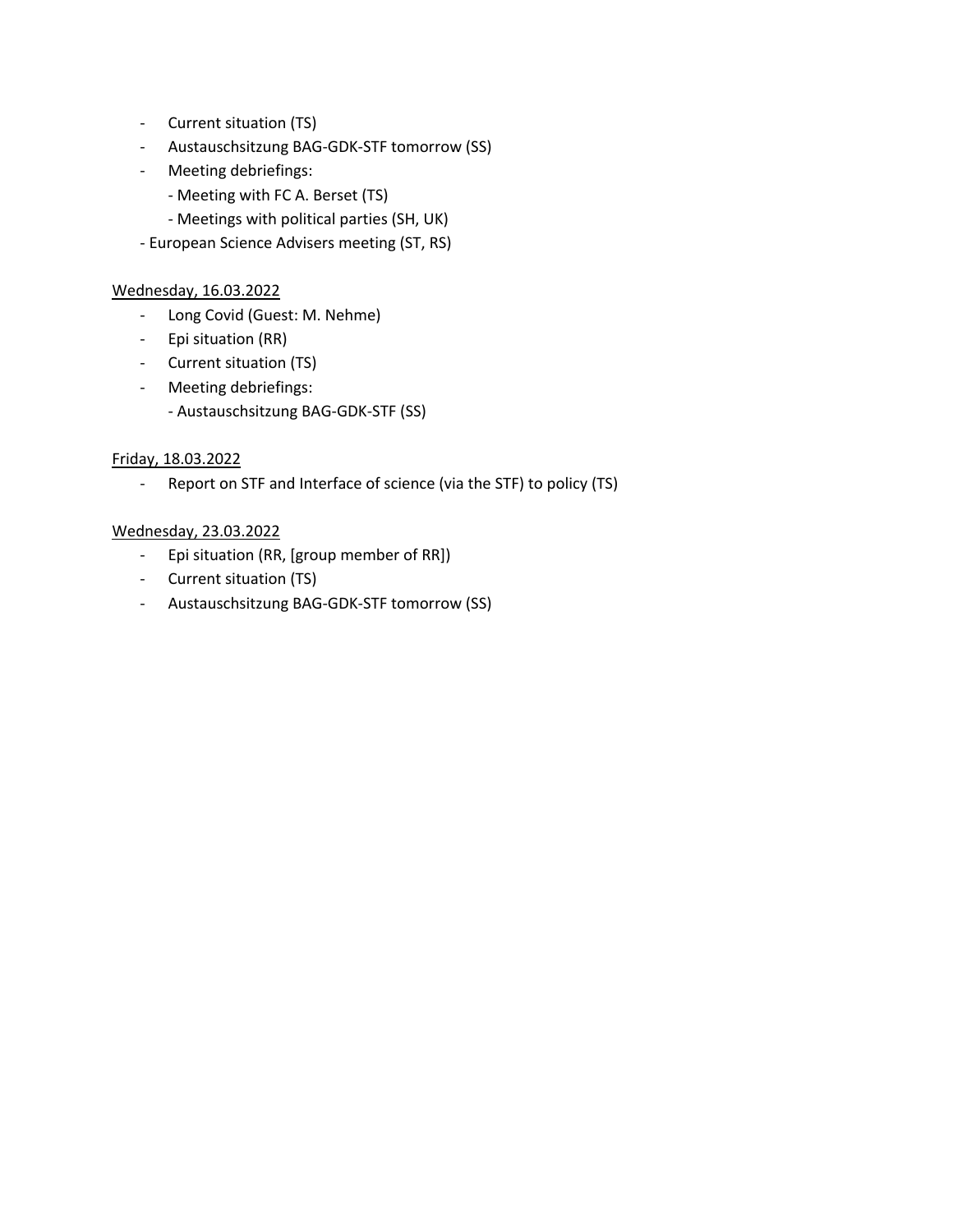# A.4 Liste aller Policy Briefs

| Date     | <b>Title</b>                                                                                                             |
|----------|--------------------------------------------------------------------------------------------------------------------------|
|          | 27.03.20 FOPH questions on the first analysis of current Swiss Epidemic                                                  |
|          | 08.04.20 Recommendation for healthcare facilities for storing protection FFP masks                                       |
|          | 09.04.20 The role of asymptomatic SARS-CoV-2 infections: rapid living systematic review and meta-analysis                |
|          | 10.04.20 Modellierung von verschiedenen Szenarien nach dem 26. April 2020                                                |
|          | 11.04.20 Ethical, legal, and social benchmarks for transition strategies.                                                |
|          | 11.04.20 ncs-tf Proposals for a Transition Strategy                                                                      |
|          | 13.04.20 On the usefulness of temperature screening in public and private buildings.                                     |
|          | 20.04.20 Role of Face masks as part of non-pharmaceutical interventions against coronavirus disease                      |
|          | 20.04.20 The role of serological testing in the COVID-19 response in Switzerland                                         |
|          | Phylogenetische Analysen können zum epidemiologischen und evolutionären Verständnis von SARS-CoV-2<br>20.04.20 beitragen |
|          | 21.04.20 FOPH questions regarding the epidemic dynamics of COVID-19 and measures in Switzerland                          |
|          | 22.04.20 Ethics of serological passports                                                                                 |
|          | 24.04.20 Contact tracing costs                                                                                           |
|          | 26.04.20 Contact Tracing Strategy                                                                                        |
|          | 28.04.20 Recommendation for healthcare facilities in Switzerland for sterilizing protection FFP masks                    |
|          | 01.05.20 Implications for commercial real estate                                                                         |
|          | 01.05.20 Risk factors for severe manifestations of SARS-CoV-2 infection                                                  |
|          | 03.05.20 Vaccines and Treatment Studies for COVID-19                                                                     |
| 04.05.20 | Continued confinement of those most vulnerable to COVID-19                                                               |
|          | 05.05.20 Epidemiologische Szenarien nach Lockerung der Massnahmen per 11. Mai 2020                                       |
|          | 09.05.20 Social, legal, and ethical issues of Test-trace-isolate-quarantine strategies                                   |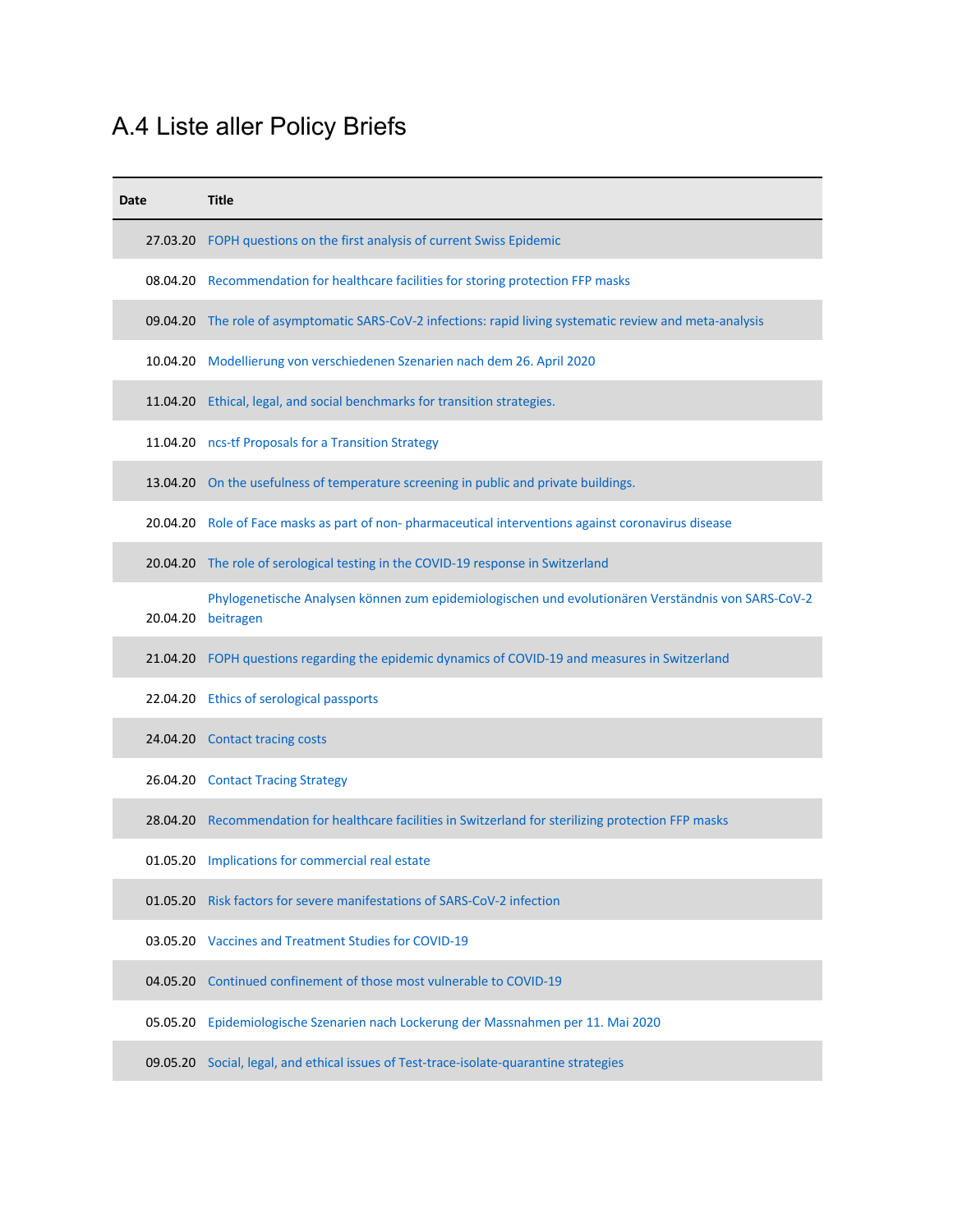- 10.05.20 Economic Considerations of Test-Isolate-Trace-Quarantine (TITQ)
- 13.05.20 Comparison of Sweden and Switzerland
- 14.05.20 Gender aspects of COVID-19 and pandemic response
- 15.05.20 Digital Proximity Tracing
- 15.05.20 Who should pay for SARS-CoV-2 testing?
- 17.05.20 Protecting physical and mental health of healthcare workers
- 20.05.20 How to repay the government debt resulting from the COVID-19 crisis?
- 20.05.20 Betreuung betagter Menschen während der Covid-19-Epidemie
- 26.05.20 The importance of seasonality and climate on the risk of COVID-19: rapid review
- 26.05.20 Strategy to control the epidemic of SARS-CoV-2 in Switzerland
- 04.06.20 Response to FOPH questions on masks and aerosol transmission
- 08.06.20 Strategy to react to substantial increases in the numbers of SARS-CoV-2
- 14.06.20 Psychological effects of confinement and deconfinement
- 15.06.20 Phylogenetic analysis in COVID-19 surveillance
- 16.06.20 Disruption of the Swiss labor market: 2020 Corona crisis and 2008 Financial crisis compared
- 23.06.20 Procurement quality regulations on non-conforming face masks
- 23.06.20 Zukunft der Swiss National COVID-19 Science Task Force
- 01.07.20 Benefits of wearing masks in community settings where social distancing cannot be reliably achieved
- 03.07.20 Task Force alarmiert über den rapiden Anstieg der Zahl der SARS-CoV-2-Infektionen in der Schweiz
- 10.07.20 Digital Proximity Tracing The View from Economics

SARS-CoV-2 prevention in Switzerland and open borders from 15 June 2020 onwards (Previous versions:

13.07.20 14.06.20; 25.06.20)

22.07.20 Communication and SARS-CoV-2

12.08.20 versions: 20.04.20; 23.04.20; 10.05.20; 12.08.20) The role of children and adolescents (0-18 years of age) in the transmission of SARS-CoV-2 (Previous

12.08.20 Is there a health-wealth tradeoff during the COVID-19 crisis?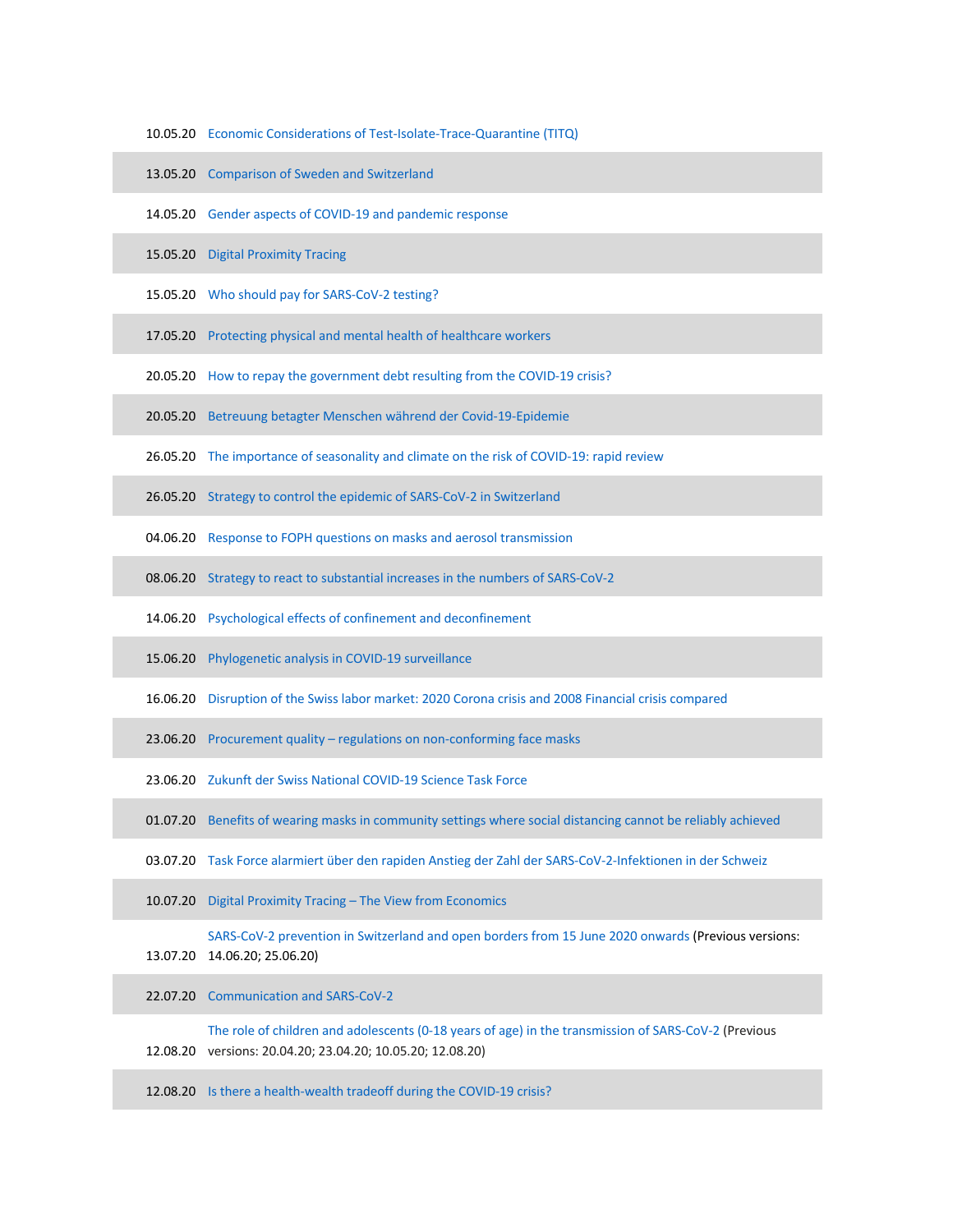|  |  |  |  | 21.08.20 Impact of therapies against COVID-19 on mortality |  |
|--|--|--|--|------------------------------------------------------------|--|
|--|--|--|--|------------------------------------------------------------|--|

|          | 31.08.20 Tackling weak investment with an adjustment to the COVID-19 credit programme                                                |
|----------|--------------------------------------------------------------------------------------------------------------------------------------|
|          | 07.09.20 SARS-CoV-2 infection-induced immune responses: meaningful immune protection?                                                |
|          | 14.09.20 Widespread community spread of SARS-CoV-2 is damaging to health, society and the economy                                    |
|          | 24.09.20 Clarification on face mask types, architecture, quality, handling, test and certification procedures                        |
|          | Recommendations on minimal specifications for community masks and their use (Previous version:<br>24.09.20 25.04.2020)               |
|          | 26.09.20 COVID-19 and the influenza vaccination strategy for influenza season 2020 / 2021                                            |
|          | Considerations regarding the duration of quarantine for people with possible exposure to SARS-CoV-2<br>30.09.20 infection            |
|          | 10.10.20 Collecting and Processing Data related to the Use of the SwissCovid App (Previous version: 14.07.2020)                      |
| 12.10.20 | Estimating the economic costs of avoiding COVID-19 transmission at the border                                                        |
|          | 16.10.20 Risk factors for severe manifestations of SARS-CoV-2 infection (Previous versions: 01.05.20; 29.07.20)                      |
|          | 29.10.20 An update on SARS-CoV-2 detection tests                                                                                     |
|          | 29.10.20 The role of Aerosols in SARS-CoV-2 Transmission                                                                             |
|          | 31.10.20 The rationale for a substantial increase of resources for contact tracing and testing                                       |
|          | 10.11.20 Support to businesses in the second COVID-19 wave 1                                                                         |
|          | 10.11.20 Scalability and Efficacy Considerations for Test-Trace-Isolate-Quarantine (TTIQ)                                            |
|          | Covid-19 Vaccines: Process to determine priority and allocation & National and International<br>17.11.20 Responsibilities for Access |
|          | 19.11.20 Mögliche Langzeitfolgen einer Sars-Cov-2-Infektion                                                                          |
|          | 22.11.20 The use of face shields as personal protective equipment during the SARS-CoV-2 pandemic                                     |
| 25.11.20 | Masks as an essential good?                                                                                                          |
| 25.11.20 | Protecting older persons in long-term care in the context of the SARS-CoV-2 pandemic while maintaining<br>quality of life.           |
|          | 25.11.20 What can the employee do if the employer does not comply with the protective measures (or plans)?                           |
|          | 08.12.20 On regional differences in the second wave                                                                                  |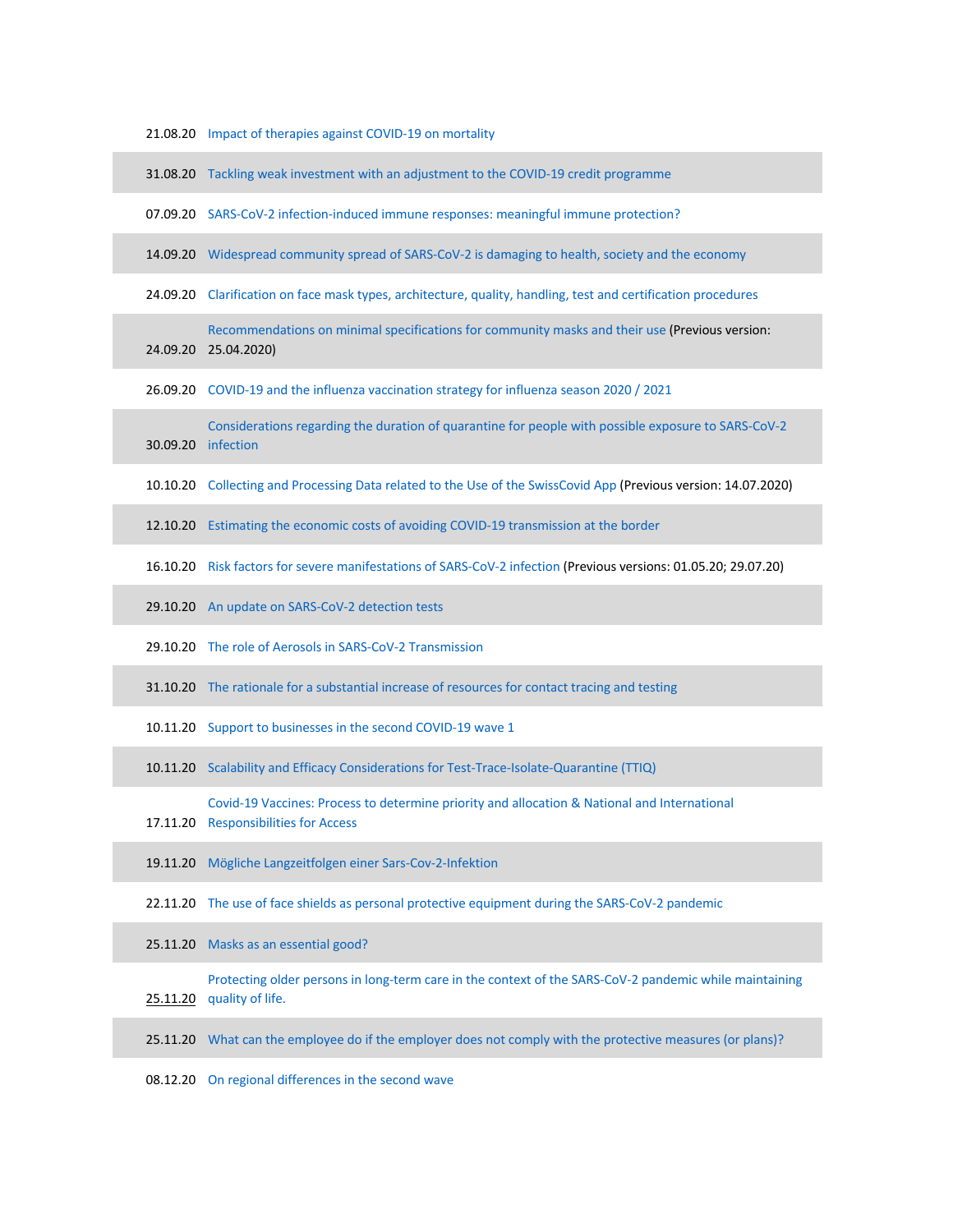|                 | Testing strategy for children (0-12 years of age) and quarantining strategy of children and adolescents in<br>10.12.20 Switzerland                                                              |
|-----------------|-------------------------------------------------------------------------------------------------------------------------------------------------------------------------------------------------|
|                 | Why far-reaching health policy measures make sense from a macroeconomic perspective in the current<br>07.01.21 situation                                                                        |
|                 | 12.01.21 The double burden of operating near intensive care saturation in Switzerland                                                                                                           |
|                 | 18.01.21 Assessment of measures in schools                                                                                                                                                      |
|                 | 19.01.21 Considerations regarding the mandatory use of FFP masks for the general population                                                                                                     |
|                 | 20.01.21 The impact of the COVID-19 pandemic on mental health in Switzerland                                                                                                                    |
|                 | 22.01.21 Paediatric Inflammatory Multisystem Syndrome Temporally Associated with SARS-CoV-2                                                                                                     |
|                 | 04.02.21 Responses to Corona denial                                                                                                                                                             |
|                 | 04.02.21 Assessment of different strategies of quarantine                                                                                                                                       |
| 10.02.21 issues | Requiring proof of Covid-19 vaccination (Vaccine "Passports" / "Certificates"): Key ethical, legal, and social                                                                                  |
|                 | 10.02.21 Requirements and Scope of Digital Certificates                                                                                                                                         |
|                 | Policy brief on the reduction of Covid-19-associated mortality by drug therapies (Previous versions:<br>19.02.21 12.01.21; 05.02.2021)                                                          |
|                 | 15.03.21 The economic benefits of an accelerated vaccination campaign                                                                                                                           |
|                 | 01.04.21 Considerations for intensified community testing for SARS-CoV-2 in Switzerland                                                                                                         |
|                 | The role of children (≤12 years of age) and adolescents (13-17 years of age) in the SARS-CoV-2 pandemic: A<br>09.04.21 rapid review (Previous versions: 20.04.20; 23.04.20; 10.05.20; 12.08.20) |
|                 | 12.04.21 On the use of CO2 sensors in schools and other indoor environments                                                                                                                     |
|                 | Estimating the impact of releasing control measures on the backlog of admission in intensive care units in<br>21.04.21 Switzerland.                                                             |
|                 | 24.04.21 Considerations for an alert system for infectious diseases, focus on COVID-19                                                                                                          |
|                 | 10.06.21 Protection duration after vaccination or infection                                                                                                                                     |
|                 | Prevention of spread of SARS-CoV-2 in Switzerland in summer 2021, in the context of variants of concern<br>29.06.21 and vaccination                                                             |
|                 | SARS-CoV-2 prevention and border control measures for Switzerland (Previous versions: 14.06.20;<br>16.07.21 25.06.20; 13.07.20; 16.07.21)                                                       |
|                 |                                                                                                                                                                                                 |

T.

17.08.21 Reduction of Covid-19-associated mortality by drug therapies (Previous version: 08.07.2021)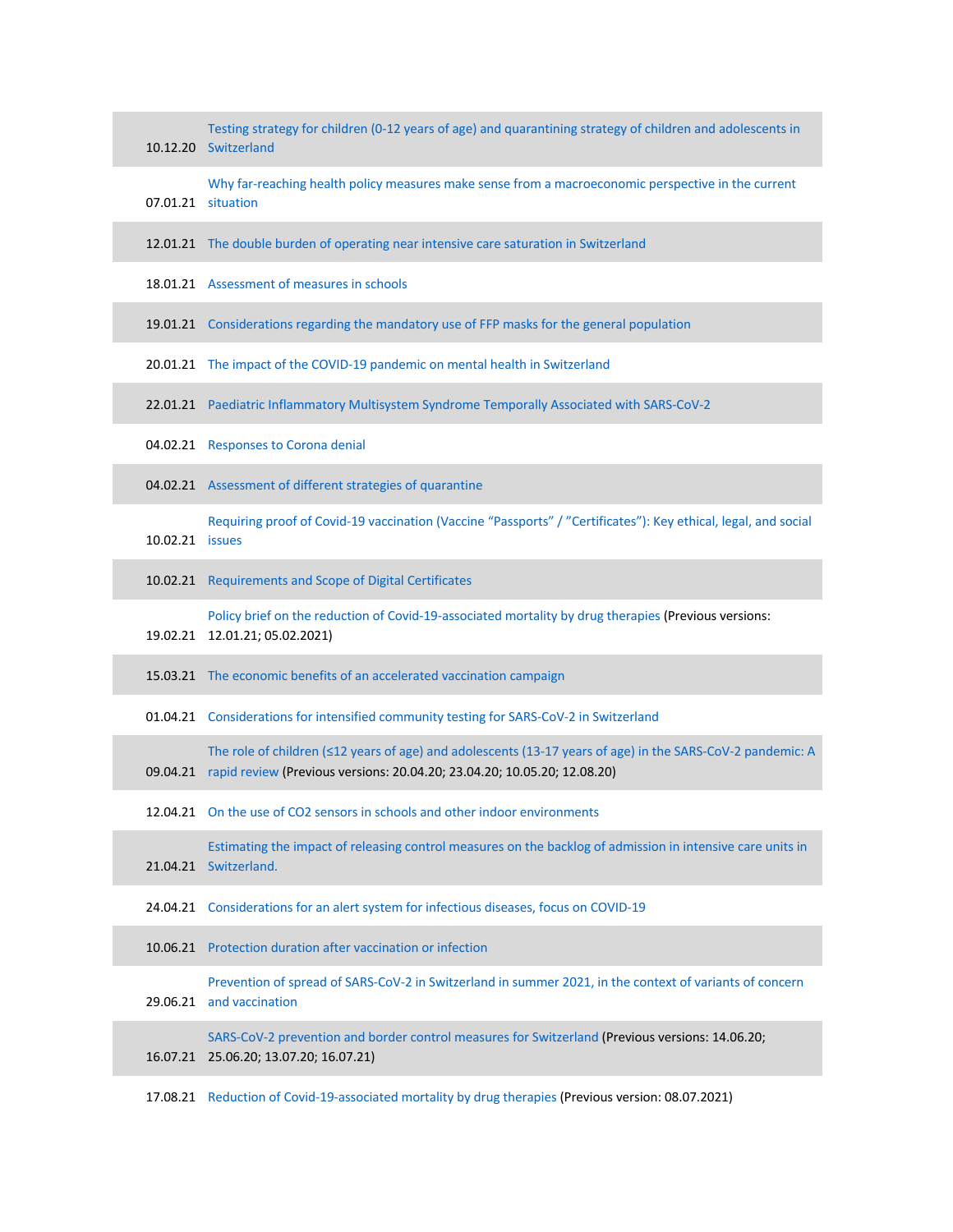|  | Covid-19 Vaccines: Ethical, Legal and Health Policy considerations regarding different responses to vaccine<br>20.08.21 hesitancy   |
|--|-------------------------------------------------------------------------------------------------------------------------------------|
|  | 20.08.21 Preparing for the academic year 2021-22 in academic institutions                                                           |
|  | 08.11.21 Auswirkung des Zertifikats auf das Gastgewerbe                                                                             |
|  | Protection duration after vaccination or infection, and efficacy of a third dose by vaccination or booster by<br>17.11.21 infection |
|  | 17.01.22 Comparing COVID-19 infection vs mRNA vaccination in 5-11 year old children                                                 |
|  | <b>30.03.22 COVID19 social stratification in Switzerland</b>                                                                        |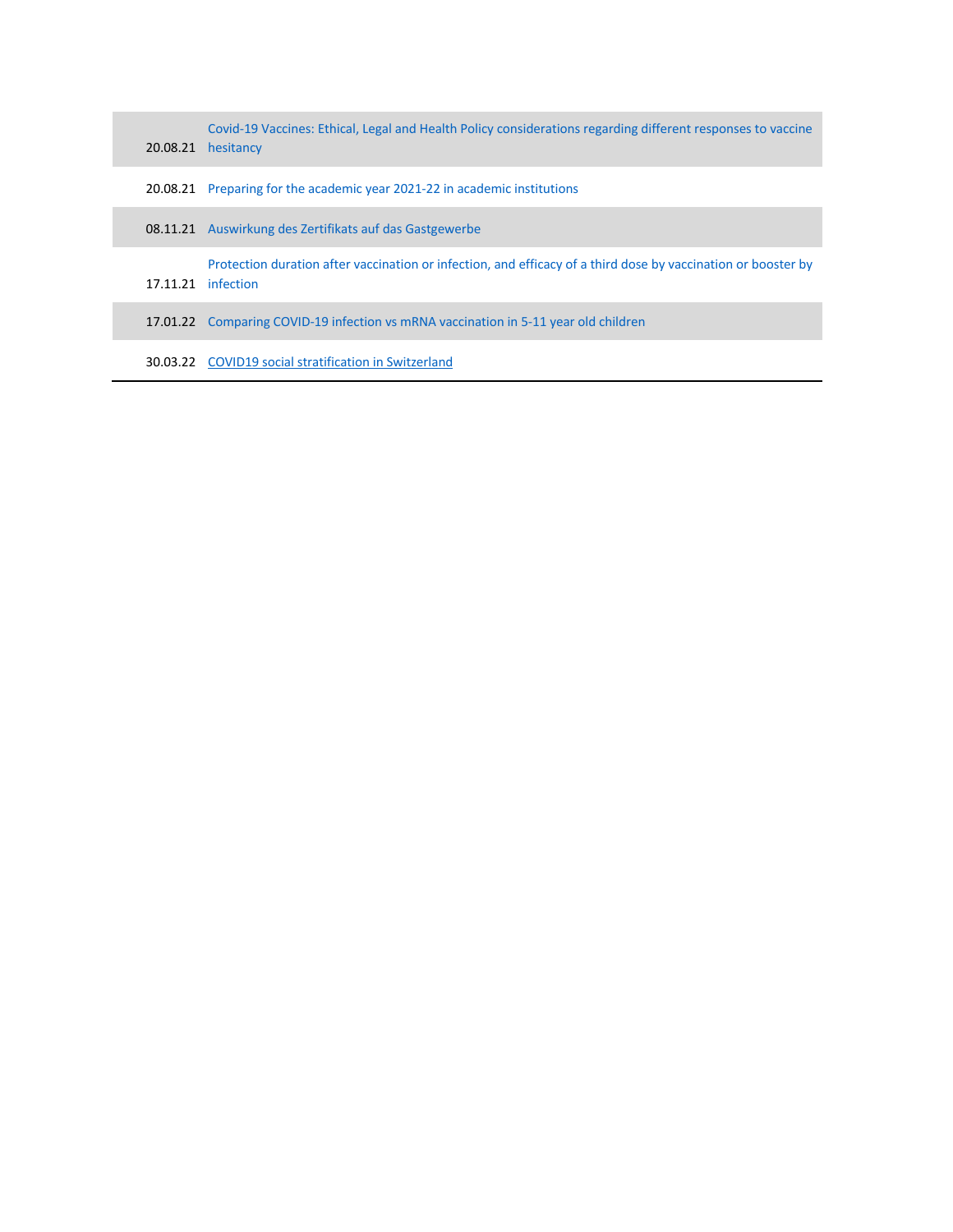A.5 Documents on the possible development of the epidemic in the run-up to the second epidemic wave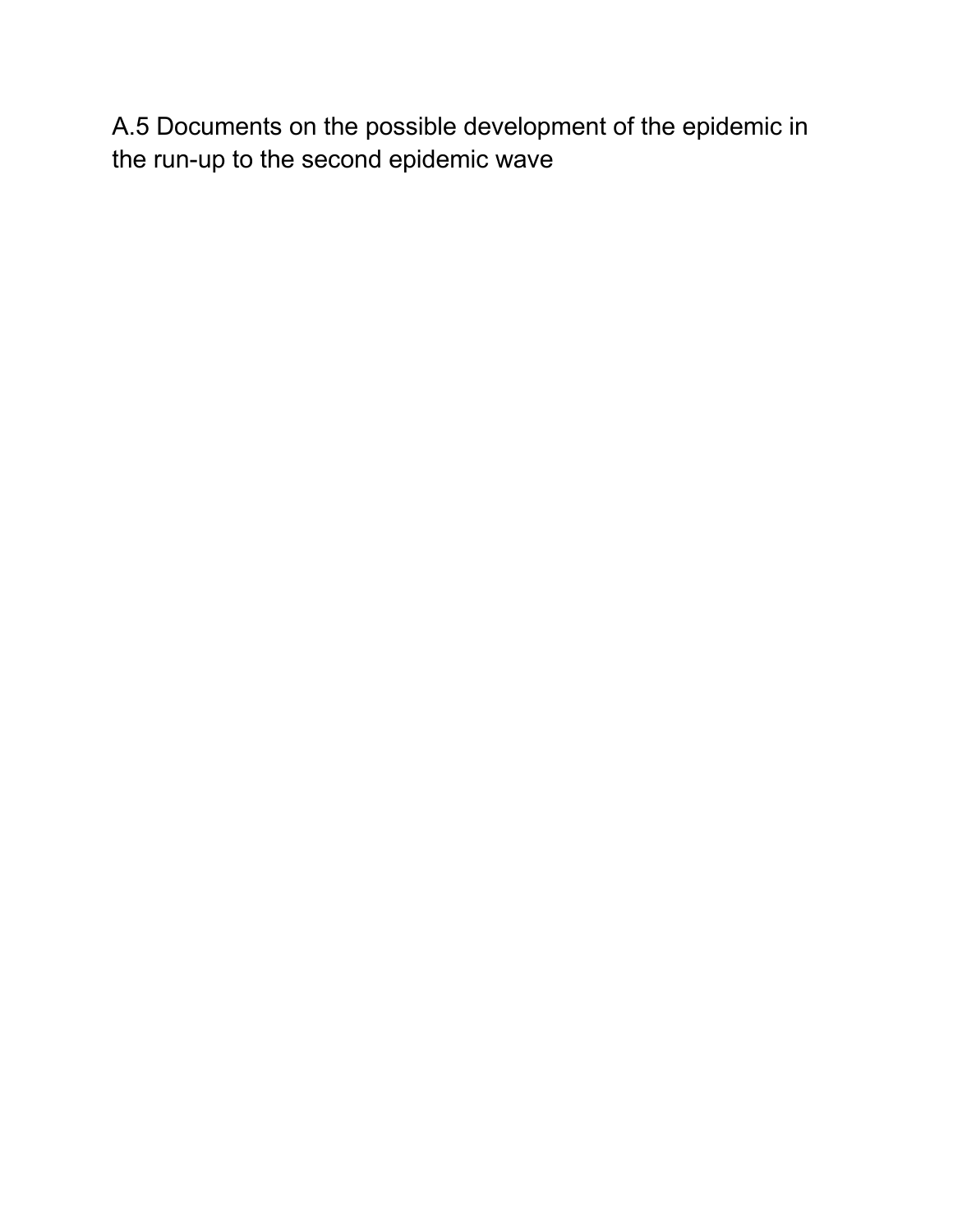# A.6 List of all meetings with parliamentary groups of the Federal Assembly

(meetings were offered to all political groups)

|            | 04/03/2021 Meeting with the Swiss Green<br>Party                    |
|------------|---------------------------------------------------------------------|
| 09/03/2021 | Meeting with FDP. The Liberals                                      |
| 15/03/2021 | Meeting with the Swiss Green<br><b>Liberal Party</b>                |
| 16/03/2021 | Meeting with the Centre                                             |
| 27/04/2021 | Meeting with the Swiss Social<br><b>Democratic Party Presidents</b> |
| 14/06/2021 | Meeting with the Swiss Green<br><b>Liberal Party</b>                |
| 16/09/2021 | Meeting with the Swiss Green<br>Party                               |
| 21/09/2021 | Meeting with FDP. The Liberals                                      |
| 07/12/2021 | Meeting with the Swiss Social<br>Democratic Party                   |
| 08/12/2021 | Meeting with the Swiss Green<br><b>Liberal Party</b>                |
| 14/12/2021 | Meeting with the Swiss Green<br>Party                               |
| 08/03/2022 | Meeting with the Swiss Green<br>Party                               |
| 08/03/2022 | Meeting with the Swiss Social<br><b>Democratic Party</b>            |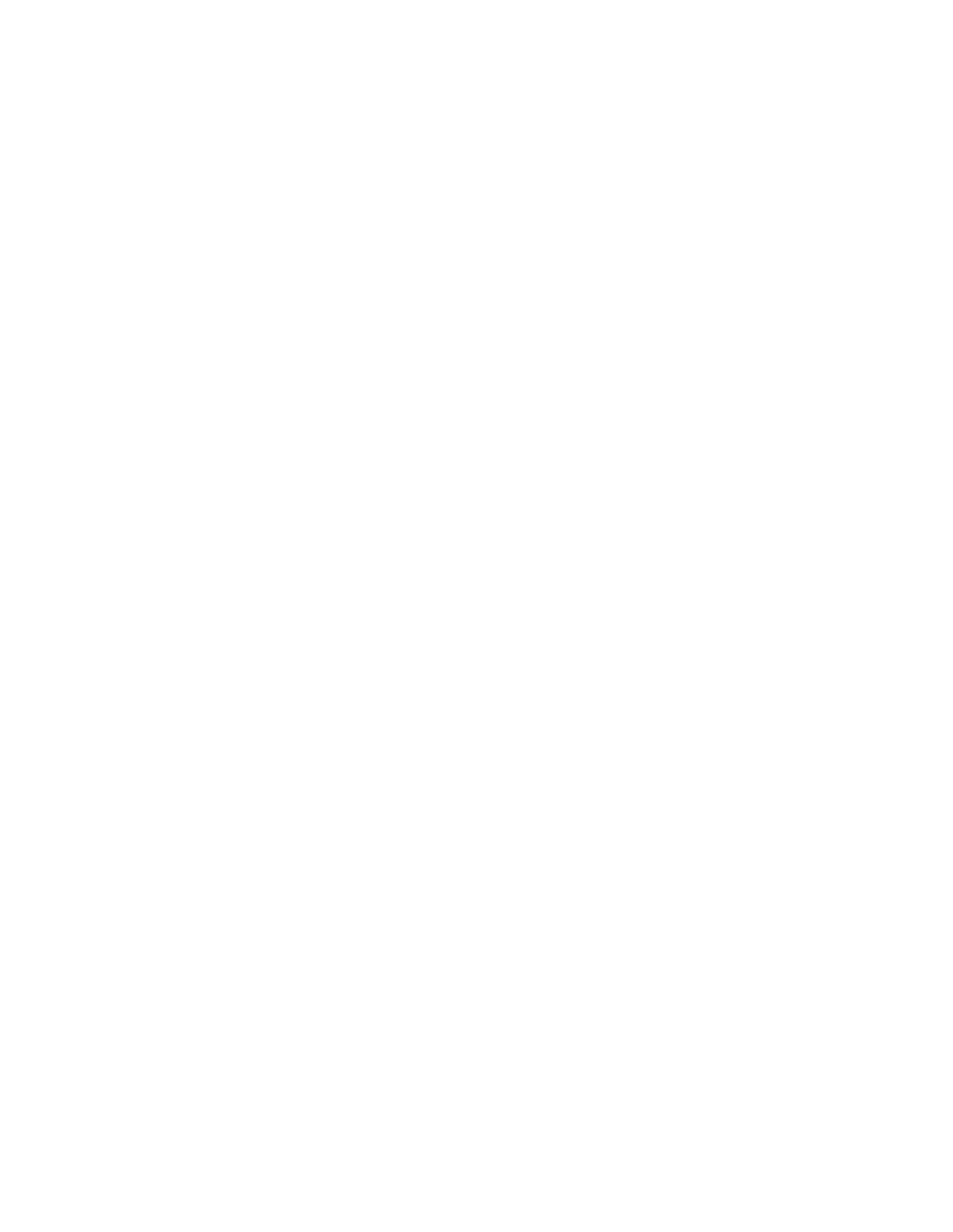# A.7 List of meetings with international experts

Meetings with European science advisors: meetings of experts from the United Kingdom, Ireland, France, Germany, Spain, Italy, Belgium, the Netherlands and Switzerland, which were organised by the UK, lasted one hour each and were conducted by videoconference:

| 26/11/2020 |
|------------|
| 08/01/2021 |
| 24/01/2021 |
| 28/01/2021 |
| 12/02/2021 |
| 24/02/2021 |
| 18/03/2021 |
| 25/03/2021 |
| 07/04/2021 |
| 19/05/2021 |
| 08/06/2021 |
| 01/07/2021 |
| 22/07/2021 |
| 02/09/2021 |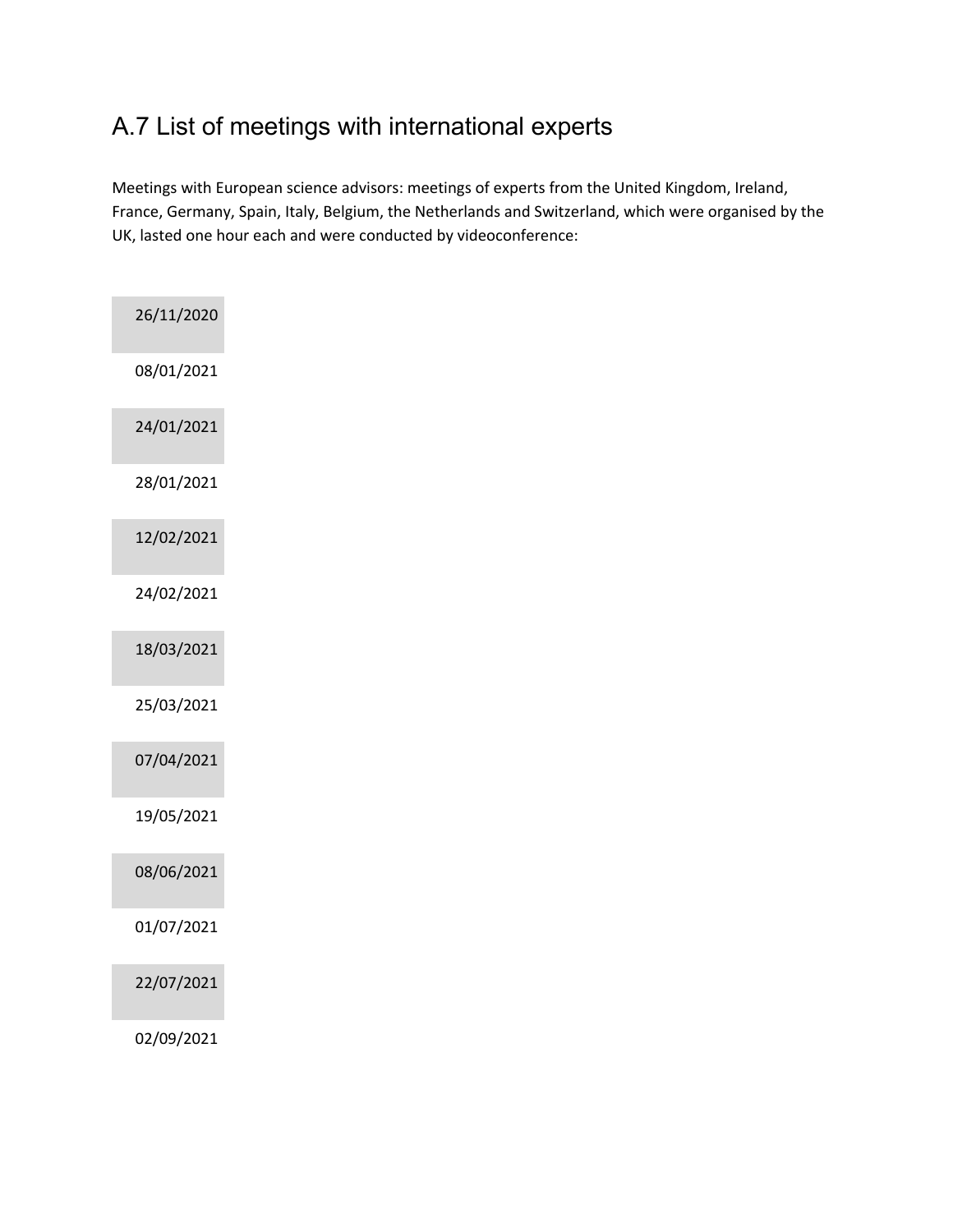| 30/09/2021 |
|------------|
| 01/11/2021 |
| 24/11/2021 |
| 09/12/2021 |
| 23/12/2021 |
| 07/02/2022 |
| 03/03/2022 |

International meetings organised by the White House Office of Science and Technology Policy in the USA, with international participants, with each meeting lasting one hour and being conducted by videoconference:

| 09/11/2020 |  |
|------------|--|
| 15/12/2020 |  |
| 04/02/2021 |  |
| 04/05/2021 |  |
| 30/06/2021 |  |

Additional meetings with scientific advisors or representatives from health authorities in various countries which were conducted by videoconference:

South Korea, Center for Disease Control and Prevention, 07/04/2020